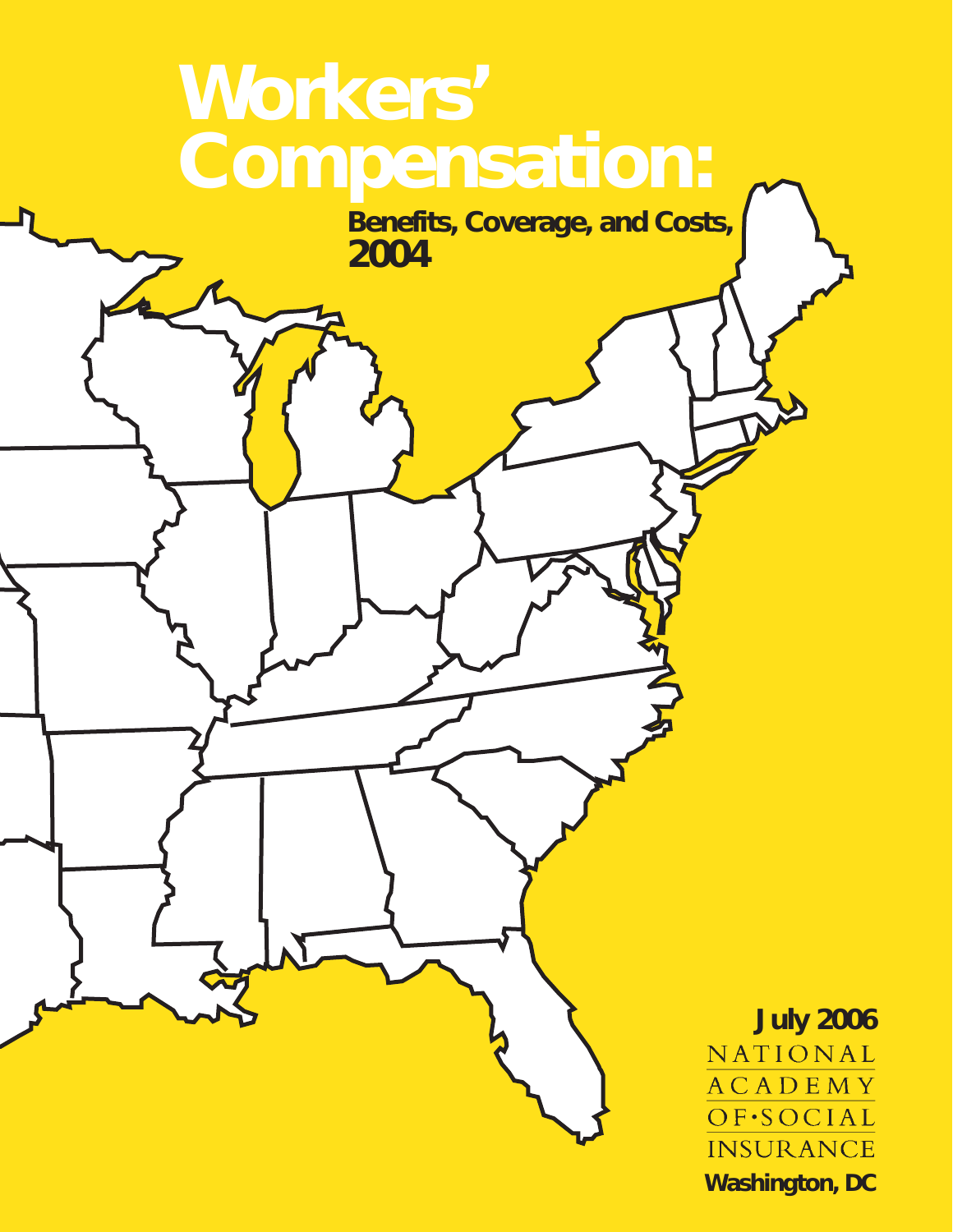#### **Board of Directors**

Lawrence H. Thompson *Chair* Marilyn Moon *President* Margaret C. Simms *Vice President* Janet L. Shikles *Secretary* Richard A. Hobbie *Treasurer*

John F. Burton, Jr. Kathleen A. Buto Jack. C. Ebeler Jennie Chin Hanson Jerry L. Mashaw Mark Novitch Patricia M. Owens Joseph F. Quinn Anna M. Rappaport William E. Spriggs Andrew Stern

#### **Founding Chair**

Robert M. Ball

**Executive Vice President** Pamela J. Larson

**VP for Income Security** Virginia P. Reno

**VP for Health Policy** Paul Van de Water

1776 Massachusetts Ave., NW Suite 615 Washington, DC 20036-1904 Telephone (202) 452-8097 Facsimile (202) 452-8111

> E-mail nasi@nasi.org Website: www.nasi.org



The National Academy of Social Insurance is a nonprofit, nonpartisan organization made up of the nation's leading experts on social insurance. Its mission is to conduct research and enhance public understanding of social insurance, develop new leaders, and provide a nonpartisan forum for exchange of ideas on important issues in the field of social insurance. Social insurance, both in the United States and abroad, encompasses broad-based systems for insuring workers and their families against economic insecurity caused by loss of income from work and the cost of health care. The Academy's research covers social insurance systems such as Social Security, Medicare, workers' compensation and unemployment insurance, and related social assistance and private employee benefits.

The Academy convenes steering committees and study panels that are charged with conducting research, issuing findings and, in some cases, reaching recommendations based on their analyses. Members of these groups are selected for their recognized expertise and with due consideration for the balance of disciplines and perspectives appropriate to the project. The findings and any recommendations are those of the Study Panel and do not represent an official position of the National Academy of Social Insurance or its funders.

This research report presents new data and does not make recommendations. It was prepared with the guidance of the Workers' Compensation Steering Committee and the Study Panel on National Data on Workers' Compensation. In accordance with procedures of the Academy, it has been reviewed by a committee of the Board for completeness, accuracy, clarity, and objectivity.

This project received financial support from the Social Security Administration, the Centers for Medicare & Medicaid Services, and the Office of Workers' Compensation Programs of the U.S. Department of Labor. It also received in-kind support in data from the National Council of Compensation Insurance, and the National Association of Insurance Commissioners.

© 2006 National Academy of Social Insurance

ISBN: 1-884902-46-4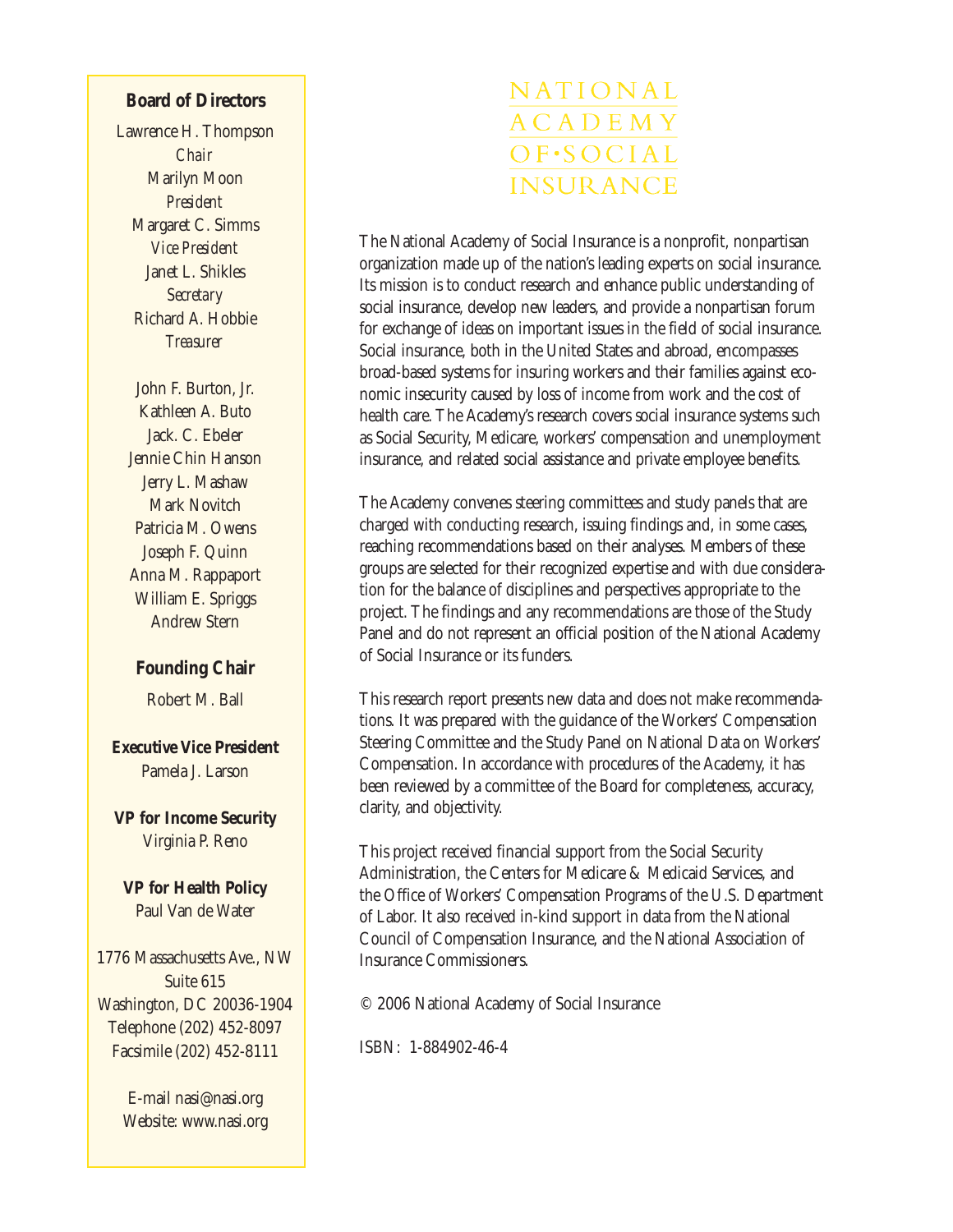# **Workers' Compensation:**

# **Benefits, Coverage, and Costs,**

# **2004**

*by*

**Ishita Sengupta, Virginia Reno, and John F. Burton, Jr.**

*with advice of the*

**Study Panel on National Data on Workers' Compensation** 

*and the* 

**Steering Committee on Workers' Compensation**

## **July 2006**

NATIONAL **ACADEMY** OF.SOCIAL **INSURANCE Washington, DC**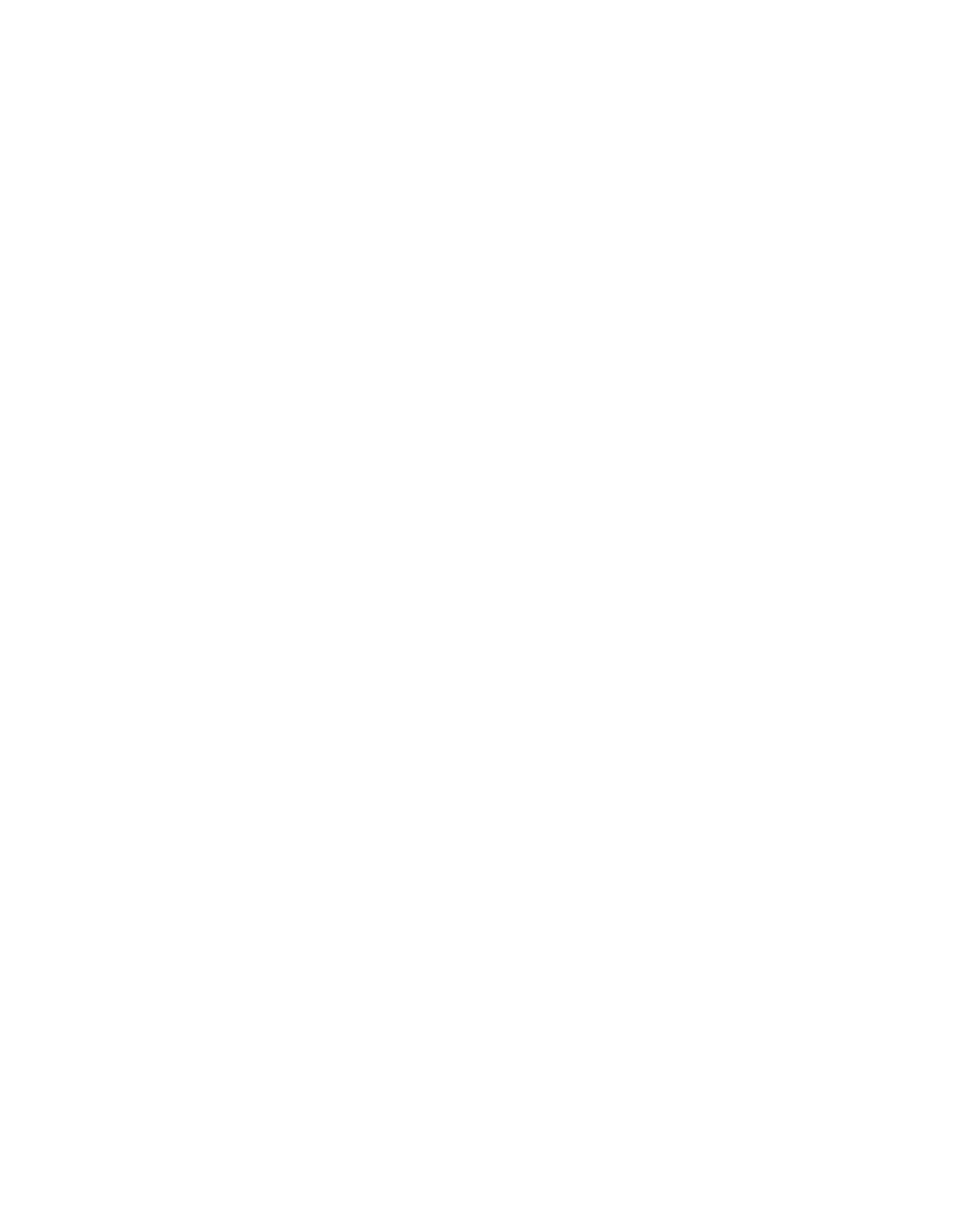# **Preface**

Because workers' compensation statutes are enacted and administered at the state level, it is difficult to get a complete picture of national developments. Until 1995, the U.S. Social Security Administration (SSA) produced the only comprehensive national data on workers' compensation benefits and costs. For more than four decades, the research office of SSA filled part of the void in workers' compensation data by piecing together information from various sources to estimate the number of workers covered and, for each state and nationally, the aggregate benefits paid. SSA discontinued the series in 1995 after publishing data for 1992–93.

The SSA data on workers' compensation were a valuable reference for employers, insurance organizations, unions, and researchers, who relied on them as the most comprehensive and objective information available. Users of the data turned to the National Academy of Social Insurance as a reliable and independent source to continue and improve upon the data series. The need to continue the series remains particularly urgent as workers' compensation programs are changing rapidly.

In February 1997, the Academy received start-up funding from The Robert Wood Johnson Foundation to launch a research initiative in workers' compensation with its first task to develop methods to continue the national data series. Funding to continue the project came from the Social Security Administration, the Centers for Medicare & Medicaid Services, the Department of Labor, the Liberty Mutual Insurance Company, the Workers' Compensation Research Institute, and the Labor Management Group. In addition, the National Council on Compensation Insurance provides access to important data for the project. Without support from these sources, continuing this vital data series would not be possible.

To set its agenda and oversee its activities in workers' compensation, the Academy convened the Workers' Compensation Steering Committee, listed on page iii. The Study Panel on National Data on Workers' Compensation, listed on page iv, provides technical expertise for the data report.

This is the ninth report the Academy has issued on workers' compensation national data. In December

1997, it published a report that extended the data series through 1995. Jack Schmulowitz, a retired SSA analyst, prepared the report and provided the Academy with full documentation of the methods used to produce the estimates. Subsequent reports published by the Academy through 2005 extended the data series through 2003. Those reports used the same basic methodology followed in prior reports but incorporated several innovations. In particular, the Academy reports:

- Provide state-level information separating medical and cash benefits;
- Place workers' compensation in context with other disability insurance programs;
- Compare the recent trends in the benefit spending for workers' compensation to those for Social Security disability insurance;
- Discuss the relative advantages and drawbacks of using calendar year benefits paid *vis-à-vis* accident year incurred losses to measure benefit trends;
- Estimate benefits paid under deductible provisions for individual states;
- Present state-level estimates of the number of covered workers and total covered wages;
- Report estimates of benefits relative to total wages in each state;
- Provide information on special federal programs that are similar to workers' compensation, but are not included in national totals in the Academy's series;
- Compare trends in workers' compensation claims frequency for privately insured employers with trends in incidence of work-related injuries reported by private employers to the Bureau of Labor Statistics;
- Update estimates for the past five years of workers' compensation benefits, costs, and coverage in each report; and
- Provide more complete documentation of methods for collecting data and estimating coverage, deductibles, and self-insured benefits and costs.

This data report benefited from the expertise of members of the Study Panel on National Data on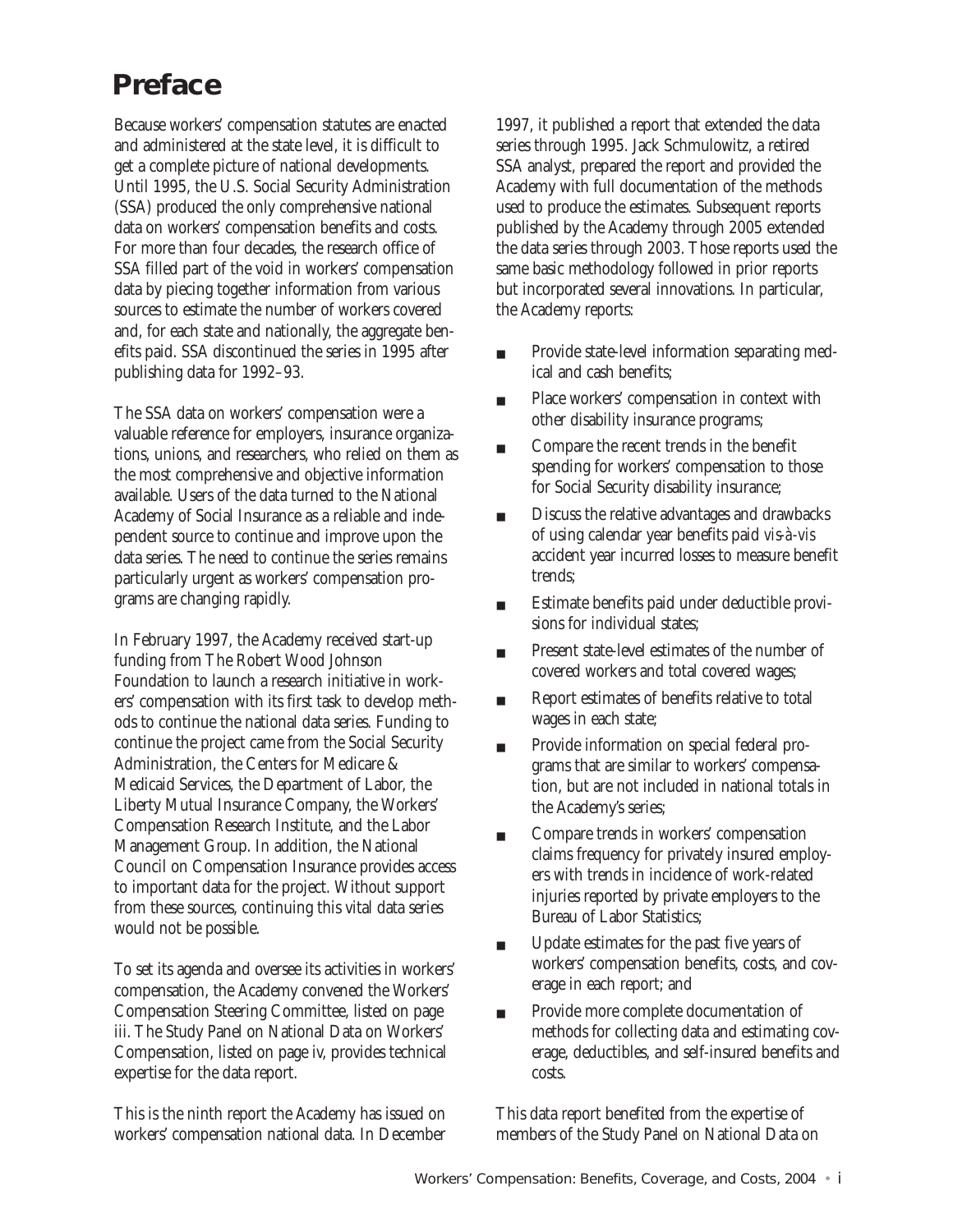Workers' Compensation, who gave generously of their time and knowledge in advising on data sources and presentation, interpreting results, and carefully reviewing the draft report. We would like to especially acknowledge Barry Llewellyn, Senior Divisional Executive and Actuary with the National Council on Compensation Insurance, Eric Nordman, Director of Research, National Association of Insurance Commissioners, Greg Krohm, Executive Director, International Association of Industrial Accident Boards and Commissions, and Allan Hunt, Assistant

Executive Director, W.E. Upjohn Institute, who provided the Academy with data and their considerable expertise on many data issues. This report also benefited from helpful comments during Board review by Christine Baker, Paul Cullinan and Paul Van de Water.

John F. Burton, Jr. Chair, *Study Panel on National Data on Workers' Compensation*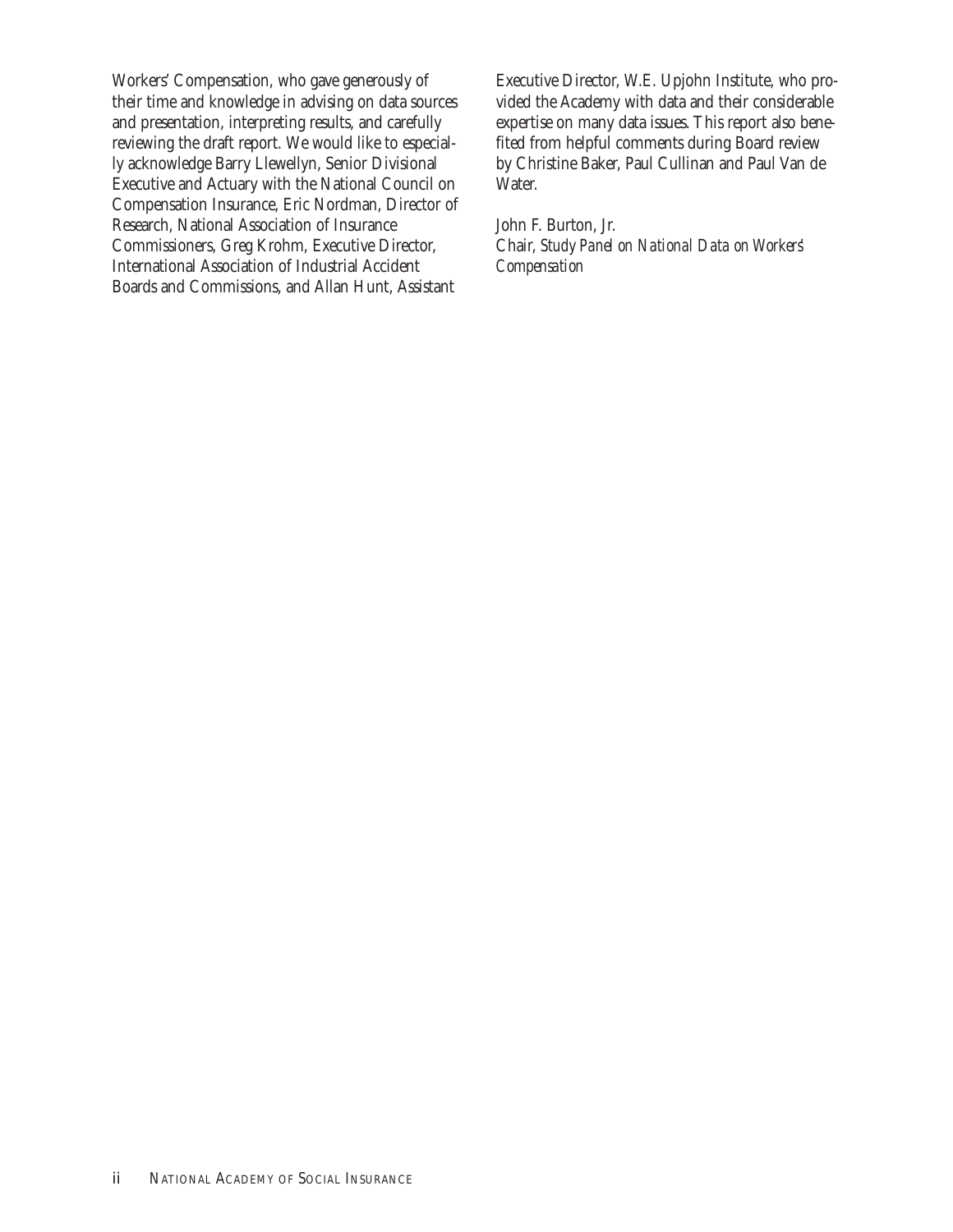# **Steering Committee for Workers' Compensation**

**Robert Steggert**, Chair Vice President of Casualty Claims, Marriott International, Inc.

**H. Allan Hunt**, Vice Chair Assistant Executive Director W.E. Upjohn Institute

**James N. Ellenberger**,

Vice Chair Former Deputy Commissioner Virginia Employment **Commission** 

#### **Christine Baker**

Executive Officer California Commission on Health and Safety and Workers' Compensation

#### **Marjorie Baldwin**

Professor, W.P. Carey School of Business, School of Health Management and Policy, Arizona State University

**Peter S. Barth**

Professor of Economics, Emeritus, University of **Connecticut** 

#### **Keith Bateman**

Vice President, Workers' Compensation, Property Casualty Insurers Association of America

**Leslie Boden** Professor, School of Public Health, Boston University

#### **John F. Burton, Jr.**

Professor Emeritus Labor Studies & Employment Relations, School of Management & Labor Relations Rutgers University

**Ann Clayton** Consultant on Workers' Compensation

**Shelby Hallmark** Director, Office of Workers' Compensation Programs

U.S. Department of Labor **Jay S. Himmelstein, M.D.**

Director, Robert Wood Johnson Foundation, Workers' Compensation Health Initiative Center for Health Policy and Research, University of Massachusetts Medical School

#### **William Johnson**

Professor of Economics, W.P. Carey School of Business School of Health Management and Policy, Arizona State University

**Frederick W. Kilbourne** Independent Actuary The Kilbourne Company

**Kate Kimpan** Associate Dade Moeller & Associates

**Gregory Krohm** Executive Director International Association of Industrial Accident Boards and **Commissions** 

**Barry Llewellyn** Senior Divisional Executive, Regulatory Services National Council on Compensation Insurance, Inc.

#### **Paul Mattera**

Senior Vice President and Chief Public Affairs Officer Liberty Mutual Group

**Eric Nordman** Director of Research National Association of Insurance Commissioners

**Eric J. Oxfeld** President, UWC -Strategic Services on Unemployment and Worker's Compensation

**Tom Rankin** Past President California Labor Federation, AFL-CIO

**Robert Reville** Director, Institute for Civil Justice, RAND

**Emily A. Spieler** Dean and Edwin W. Hadley Professor of Law, Northeastern University School of Law

**Allyn C. Tatum** Vice President of Claims Tyson Foods

**Richard A. Victor** Executive Director Workers' Compensation Research Institute

**Edward M. Welch** Director, Workers' Compensation Center School of Labor and Industrial Relations, Michigan State **University**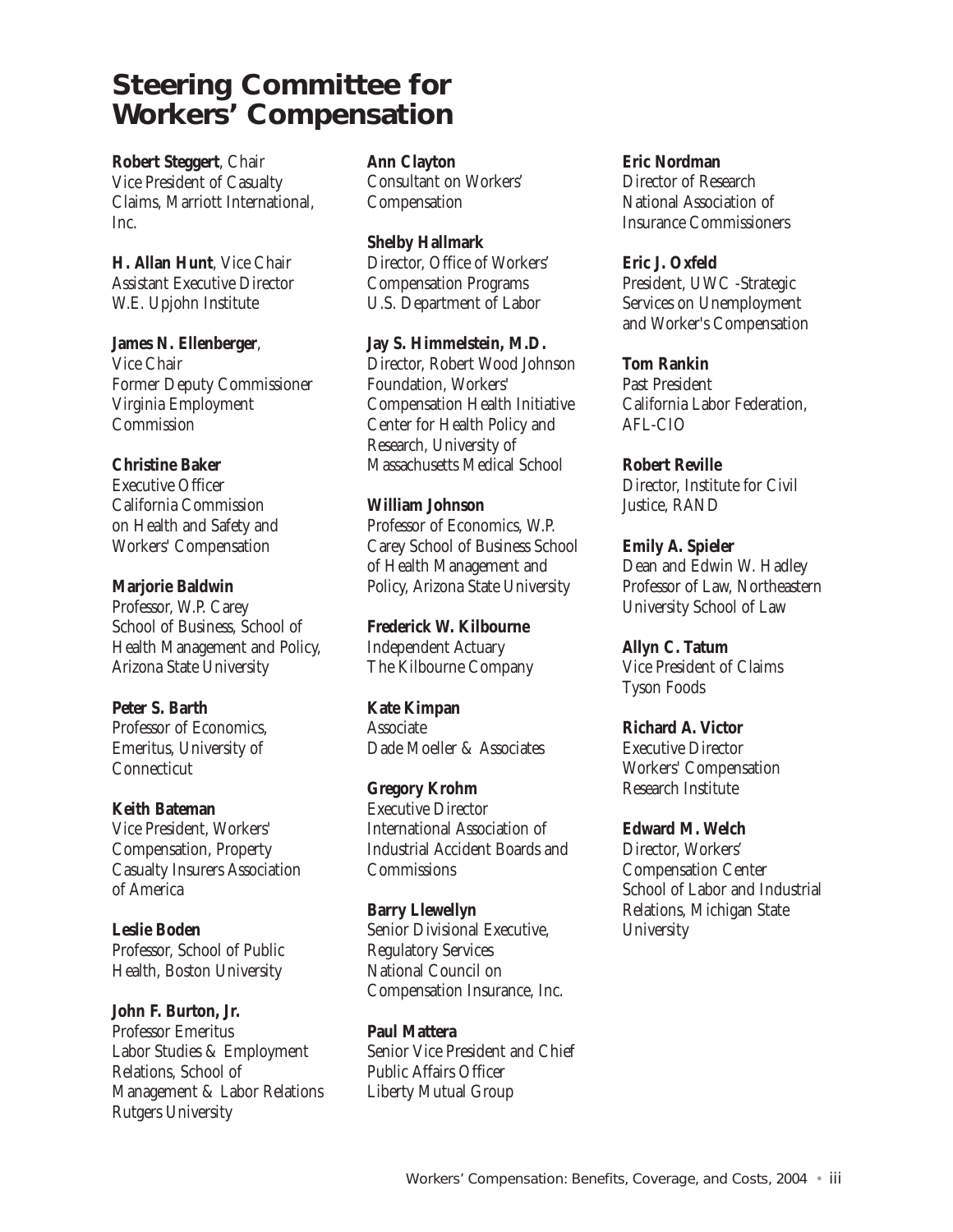# **Study Panel on National Data on Workers' Compensation**

**John F. Burton, Jr.,** Chair Professor Emeritus Labor Studies & Employment Relations, School of Management & Labor Relations Rutgers University

#### **Marjorie Baldwin**

Professor, W.P. Carey School of Business, School of Health Management and Policy Arizona State University

#### **Peter S. Barth**

Professor of Economics, Emeritus, University of **Connecticut** 

#### **Keith Bateman**

Vice President, Workers' Compensation Property Casualty Insurers Association of America

## **Leslie Boden**

Professor, School of Public Health, Boston University

#### **Aaron Catlin**

Economist, National Health Statistics Group, Office of the Actuary, Centers for Medicare and Medicaid Services

#### **James N. Ellenberger**

Former Deputy Commissioner Virginia Employment Commission

#### **Shelby Hallmark**

Director, Office of Workers' Compensation Programs U.S. Department of Labor

#### **Jay S. Himmelstein, M.D.**

Director, Robert Wood Johnson Foundation, Workers' Compensation Health Initiative Center for Health Policy and Research, University of Massachusetts Medical School

#### **H. Allan Hunt** Assistant Executive Director W.E. Upjohn Institute

**Kate Kimpan** Associate Dade Moeller & Associates

#### **Gregory Krohm** Executive Director International Association of Industrial Accident Boards and **Commissions**

**Katharine Levit** Senior Research Leader, Thomson-Medstat

#### **Barry Llewellyn**

Senior Divisional Executive, Regulatory Services National Council on Compensation Insurance, Inc.

#### **Paul Mattera** Senior Vice President and Chief Public Affairs Officer Liberty Mutual Group

#### **Eric Nordman** Director of Research National Association of Insurance Commissioners

**Eric J. Oxfeld** President, UWC -Strategic Services on Unemployment and Worker's Compensation

#### **Robert Reville**

Director, Institute for Civil Justice, RAND

#### **John Ruser**

Associate Director for Regional Economics, Bureau of Economic Analysis

#### **Emily A. Spieler**

Dean and Edwin W. Hadley Professor of Law, Northeastern University School of Law

#### **Robert Steggert** Vice President of Casualty

Claims, Marriott International, Inc.

**Richard A. Victor** Executive Director, Workers' Compensation Research Institute

#### **Alex Wasarhelyi** Project Officer, Social Security Administration

#### **Benjamin Washington**

Statistician, National Health Statistics Group, Office of the Actuary, Centers for Medicare and Medicaid Services

#### **Edward M. Welch**

Director, Workers' Compensation Center School of Labor and Industrial Relations, Michigan State **University** 

#### **William J. Wiatrowski**

Associate Commissioner Office of Compensation & Working Conditions U.S. Department of Labor, Bureau of Labor Statistics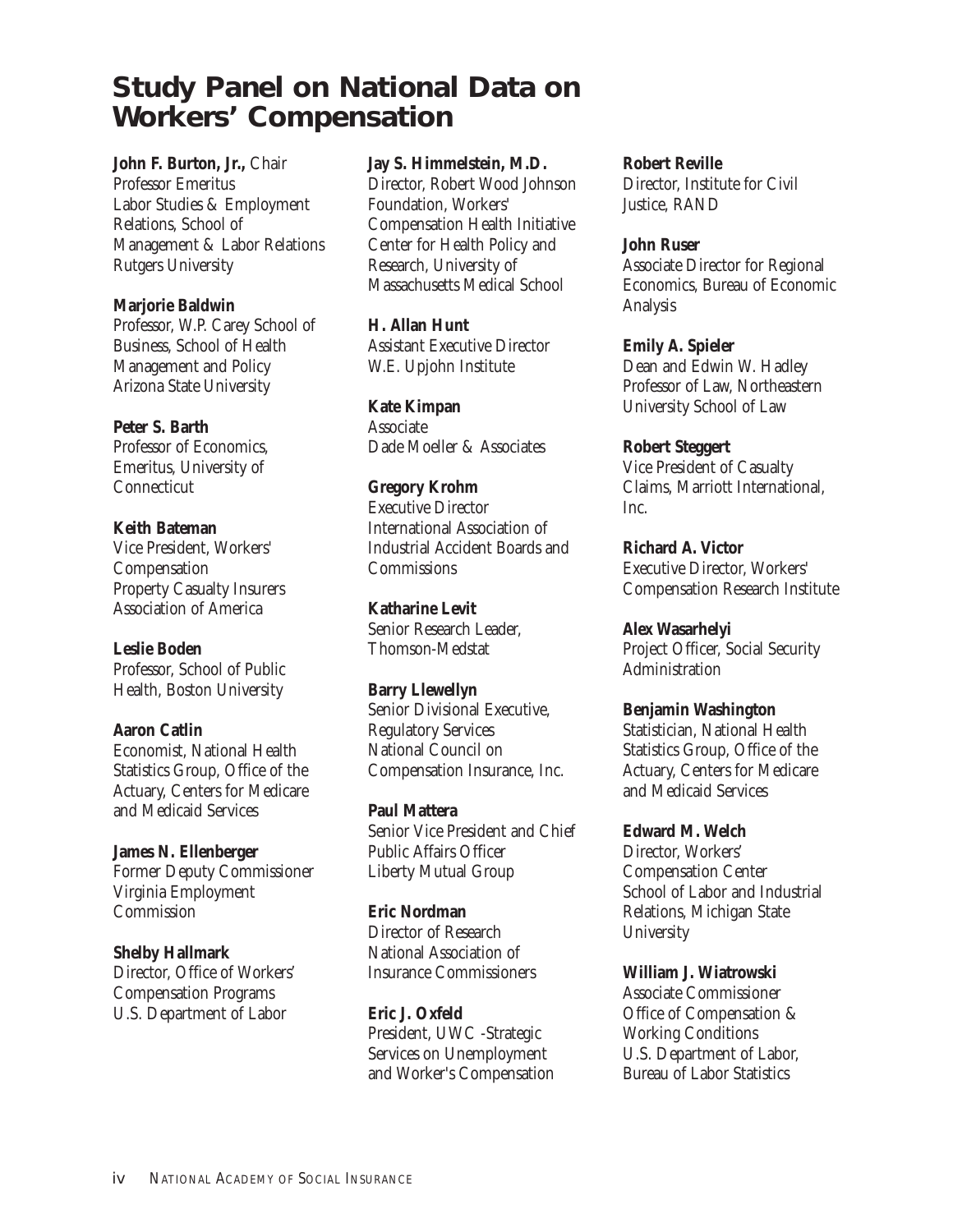# **Table of Contents**

| Comparing Workers' Compensation with Other Disability Benefit Programs 32 |
|---------------------------------------------------------------------------|
|                                                                           |
|                                                                           |
|                                                                           |
|                                                                           |
|                                                                           |
|                                                                           |
|                                                                           |
|                                                                           |
|                                                                           |
|                                                                           |
|                                                                           |
|                                                                           |
|                                                                           |
|                                                                           |
|                                                                           |
|                                                                           |
|                                                                           |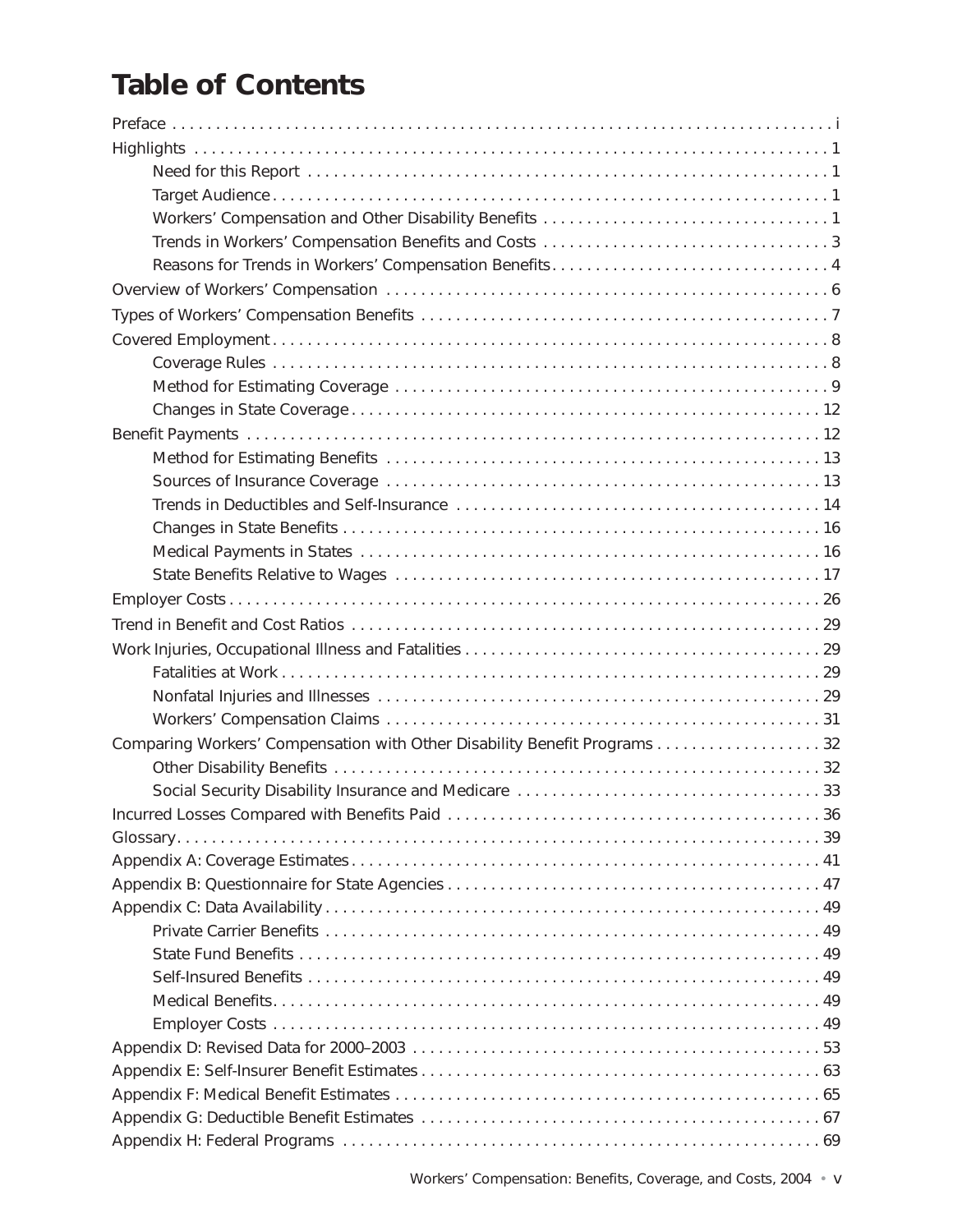#### **Tables**

| Table 1              | Comparison of Workers' Compensation Benefits, Coverage, and Costs,                                                                                          |
|----------------------|-------------------------------------------------------------------------------------------------------------------------------------------------------------|
| Table 2              | Number of Workers Covered under Workers' Compensation Programs                                                                                              |
| Table 3              | Number of Workers Covered by Workers' Compensation and Total                                                                                                |
| Table 4              | Workers' Compensation Benefits, by Type of Insurer, 1987-2004 (in millions) 12                                                                              |
| Table 5              | Total Amount and Percentage Distribution of Workers' Compensation                                                                                           |
| Table 6              | Estimated Employer-Paid Benefits under Deductible Provisions for                                                                                            |
| Table 7              | Workers' Compensation Benefits by State, 2000-2004 (in thousands) 18                                                                                        |
| Table 8              | Workers' Compensation Benefits by Type of Insurer and Medical Benefits,                                                                                     |
| Table 9              | Medical, Cash, and Total Benefits, by State, 2003-2004 (in thousands) 22                                                                                    |
| Table 10             | State Workers' Compensation Benefits Per \$100 of Covered Wages,                                                                                            |
| Table 11             | Employer Costs for Workers' Compensation by Type of Insurer,                                                                                                |
| Table 12             | Workers' Compensation Benefit and Cost Ratios, 1989-2004 28                                                                                                 |
| Table 13             |                                                                                                                                                             |
| Table 14             | Private Industry Occupational Injury and Illness: Total Non-fatal Cases                                                                                     |
| Table 15             | Number of Workers' Compensation Claims per 100,000 Insured Workers:                                                                                         |
| Table 16             | Social Security Disability Insurance (DI) Beneficiaries with Workers' Compensation<br>(WC) or Public Disability Benefit (PDB) Involvement, December 2005 34 |
| Table 17             | Comparison of Accident-Year Incurred Losses with Calendar-Year Benefits<br>Paid by Private Carriers and State Funds in Thirty-six States, 2000-2004 36      |
| Table A1             | Documenting Workers' Compensation Coverage Estimates,                                                                                                       |
| Table A2             |                                                                                                                                                             |
| Table C1             | Workers' Compensation Data Provided by States for 2004 51                                                                                                   |
| Table D1             | Workers' Compensation Benefits by Type of Insurer and Medical Benefits,                                                                                     |
| Table D <sub>2</sub> | Workers' Compensation Benefits by Type of Insurer and Medical Benefits,                                                                                     |
| Table D <sub>3</sub> | Workers' Compensation Benefits by Type of Insurer and Medical Benefits,                                                                                     |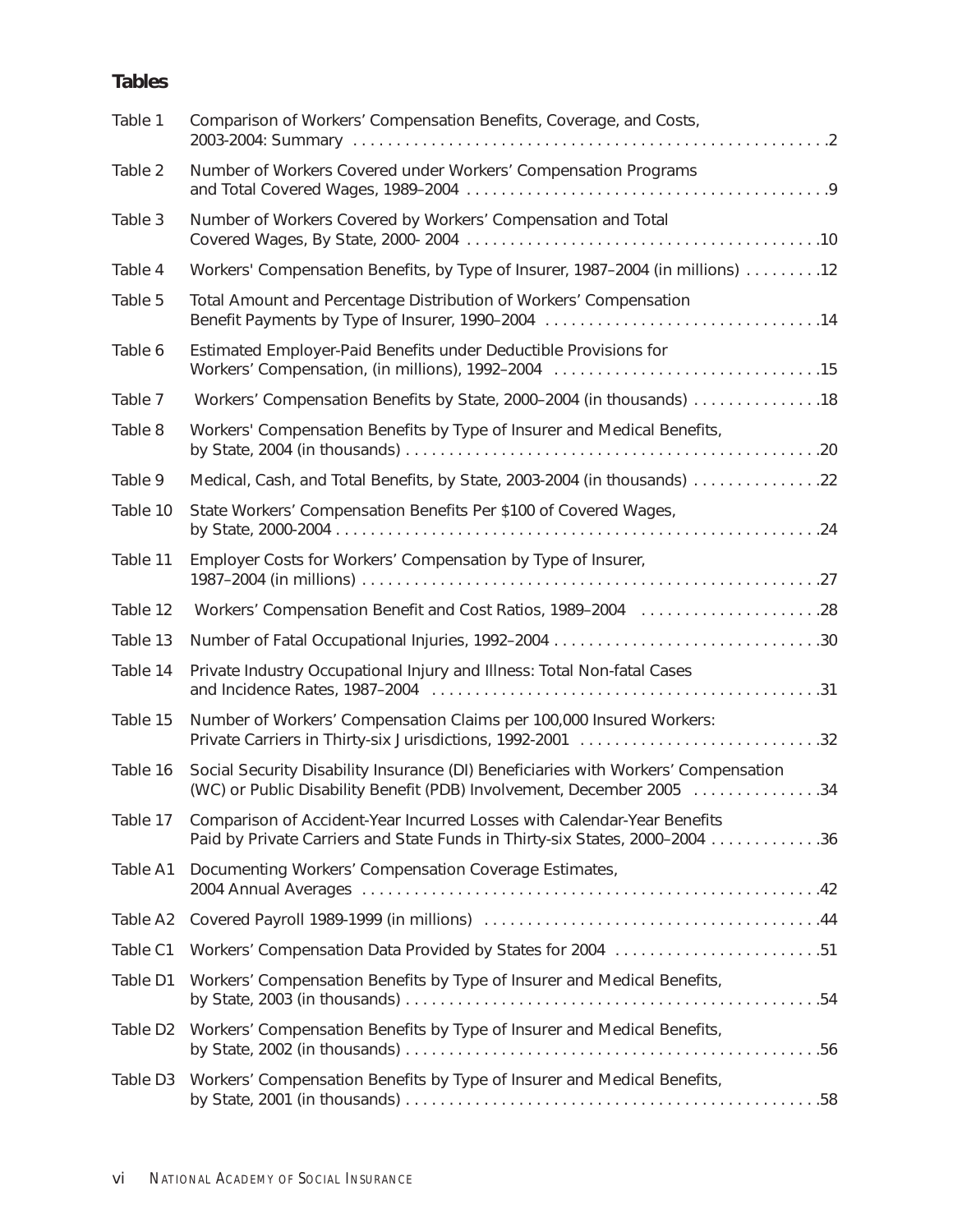| Table D4             | Workers' Compensation Benefits by Type of Insurer and Medical Benefits,                                                                             |
|----------------------|-----------------------------------------------------------------------------------------------------------------------------------------------------|
| Table E1             |                                                                                                                                                     |
| Table H1             | Federal Employees' Compensation Act, Benefits and Costs, 1997-2004                                                                                  |
| Table H <sub>2</sub> | Longshore and Harbor Workers' Compensation Act, Benefits and Costs,                                                                                 |
| Table H <sub>3</sub> |                                                                                                                                                     |
| Table H4             | Energy Employees Occupational Illness Compensation Program Act,                                                                                     |
| Table H5             | Radiation Exposure Compensation Act, Benefits Paid as of March 7, 2006                                                                              |
| Table H6             | Federal Veterans' Compensation Program, Compensation Paid in                                                                                        |
| <b>Figures</b>       |                                                                                                                                                     |
| Figure 1             | Workers' Compensation Benefits and Costs Per \$100 of Covered Wages,                                                                                |
| Figure 2             | Workers' Compensation Medical and Cash Benefits per \$100                                                                                           |
| Figure 3             | Types of Disabilities in Workers' Compensation Cases with Cash Benefits, 2001 7                                                                     |
| Figure 4             | Nature of Injury or Illness: Percent of Nonfatal Occupational Injuries and<br>Illnesses Involving Days Away from Work, US Private Industry, 2004 30 |
| Figure 5             | Social Security Disability Insurance and Workers' Compensation                                                                                      |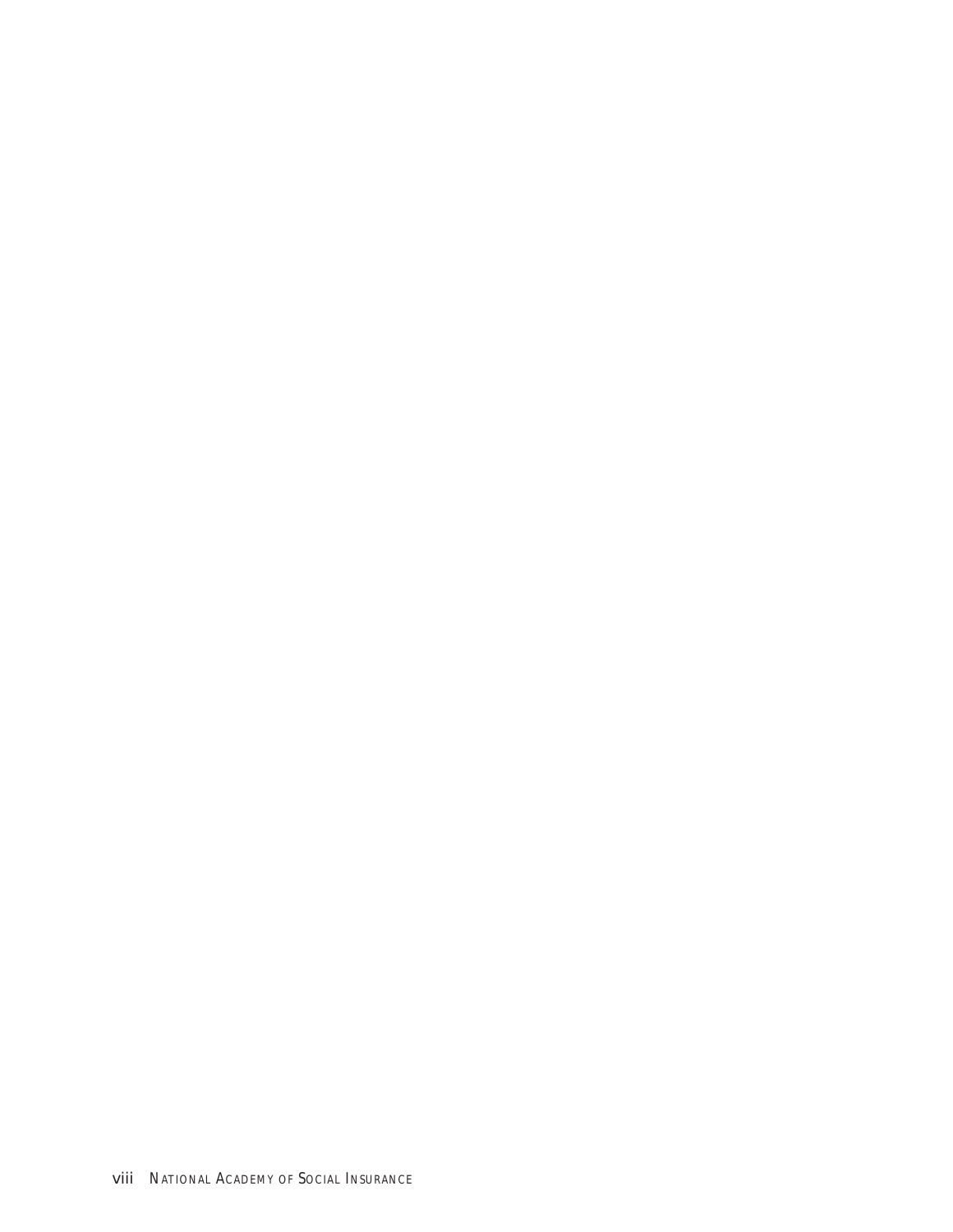# **Highlights**

The purpose of this report is to provide a benchmark of the benefits and costs of workers' compensation to facilitate policy-making and comparisons with other social insurance and employee benefit programs. Workers' compensation pays for medical care, rehabilitation and cash benefits for workers who are injured on the job or who contract work-related illnesses. It also pays benefits to families of workers who die of work-related causes. Each state has its own workers' compensation program.

# **Need for this Report**

The lack of uniform reporting of states' experiences with workers' compensation makes it necessary to piece together data from various sources to develop estimates of benefits paid, costs to employers, and the number of workers covered by workers' compensation. Unlike other U.S. social insurance programs, state workers' compensation programs have no federal involvement in financing or administration. And, unlike private pensions or employer-sponsored health benefits that receive favorable tax treatment, no federal laws set standards for "tax-qualified" plans or impose any reporting requirements. Consequently, states vary greatly in the data they have available to assess the performance of workers' compensation programs.

For more than forty years, the research office of the U.S. Social Security Administration produced national and state estimates of workers' compensation benefits, but that activity ended in 1995. In response to requests from stakeholders and scholars in the workers' compensation field, the National Academy of Social Insurance took on the challenge of continuing that data series. This is the Academy's ninth annual report on workers' compensation benefits, coverage, and costs. This report presents new data on developments in workers' compensation in 2004 and updates estimates of benefits, costs, and coverage for the years 2000–2003. The revised estimates in this report replace estimates in the Academy's prior report, *Workers' Compensation: Benefits, Coverage, and Costs, 2003.*

# **Target Audience**

The audience for the Academy's reports on workers' compensation includes journalists, business and labor leaders, insurers, employee benefit specialists,

federal and state policymakers, and researchers in universities, government, and private consulting firms. The data are published in the *Statistical Abstract of the United States* by the U.S. Census Bureau; are used in the annual report of the National Safety Council, *Injury Facts*; are reported in *Employee Benefit News*, which tracks developments for human resource professionals; and are reported in *Fundamentals of Employee Benefits* by the Employee Benefit Research Institute. The U.S. Social Security Administration publishes the data in its *Annual Statistical Supplement to the Social Security Bulletin* and uses the findings in its estimates of national social welfare expenditures in the United States. The federal Centers for Medicare & Medicaid Services use the data in their estimates and projections of health care spending in the United States. The National Institute for Occupational Safety and Health uses the data to track the cost of workplace injuries in the United States. In addition, the International Association of Industrial Accident Boards and Commissions (the organization of state and provincial agencies that oversee workers' compensation in the United States and Canada) uses the information to track and compare the performance of workers' compensation programs in the United States with similar systems in Canada.

The report is produced under the oversight of the Academy's Steering Committee on Workers' Compensation and its expert Study Panel on National Data on Workers' Compensation, both of which are listed in the front of this report. The Academy and its expert advisors are continually seeking ways to improve the report and to adapt estimation methods to new developments in the insurance industry and in workers' compensation programs.

# **Workers' Compensation and Other Disability Benefits**

Workers' compensation is an important part of American social insurance. As a source of support for disabled workers, it is surpassed in size only by Social Security disability insurance. Workers' compensation programs in the fifty states, the District of Columbia, and federal programs paid \$56.0 billion in benefits in 2004. Of the total, \$26.1 billion were for medical care and \$29.9 billion were for cash benefits (Table 1).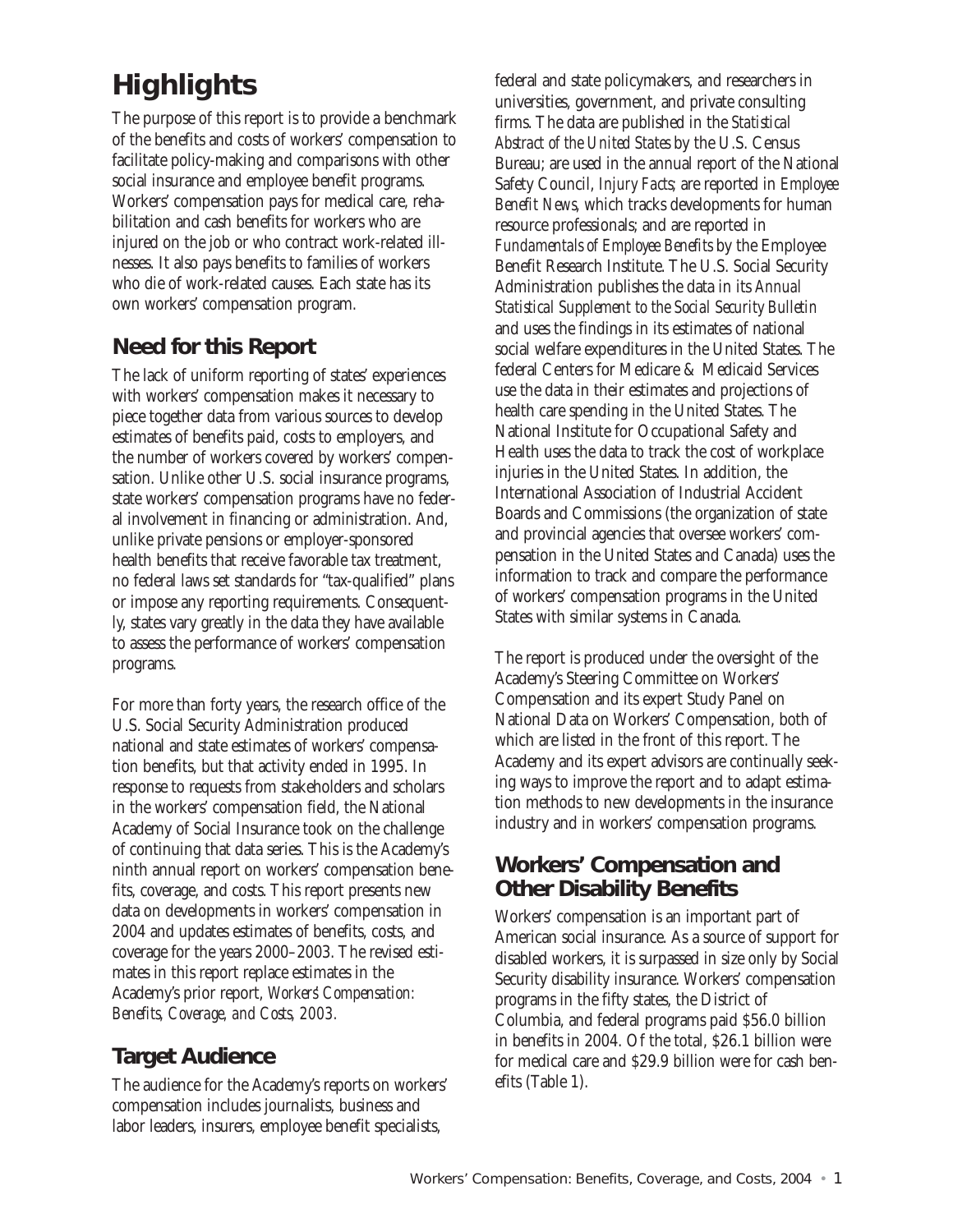# **Table 1**

#### **Comparison of Workers' Compensation Benefits\*, Coverage, and Costs\*\*, 2003-2004 Summary**

| <b>Aggregate Amounts</b>                               | 2003              | 2004              | Change<br>In percent |
|--------------------------------------------------------|-------------------|-------------------|----------------------|
| Covered workers (in thousands)                         | 124,685           | 125,863           | 0.9                  |
| Covered wages (in billions)                            | 4,717             | 4,953             | 5.0                  |
| Workers' compensation benefits paid (in billions)      | \$54.7            | \$56.0            | 2.3                  |
| Medical benefits                                       | \$25.5            | S <sub>26.1</sub> | 2.3                  |
| Cash benefits                                          | S29.2             | \$29.9            | 2.3                  |
| Employer costs for workers' compensation (in billions) | S81.7             | S87.4             | 7.0                  |
| Amount per \$100 of covered Wages                      |                   |                   | In amount            |
| Benefits paid                                          | S <sub>1.16</sub> | \$1.13            | $-S0.03$             |
| Medical payments                                       | S <sub>0.54</sub> | \$0.53            | $-S0.01$             |
| Cash payments to workers                               | \$0.62            | \$0.60            | $-S0.02$             |
| <b>Employer costs</b>                                  | S1.73             | \$1.76            | \$0.03               |

Benefits are payments in the calendar year to injured workers and to providers of their medical care.

Costs are employer expenditures in the calendar year for workers' compensation benefits, administrative costs, and/or insurance premiums. Costs for self-insuring employers are benefits paid in the calendar year plus the administrative costs associated with providing those benefits. Costs for employers who purchase insurance include the insurance premiums paid during the calendar year plus the payments of benefits under large deductible plans during the year. The insurance premiums must pay for all of the compensable consequences of the injuries that occur during the year, including the benefits paid in the current as well as future years.

Source: National Academy of Social Insurance estimates based on Tables 2, 8, 9, 11, 12 and D1.

Workers' compensation differs from Social Security disability insurance and Medicare in important ways. Workers' compensation pays for medical care for work-related injuries beginning immediately after the injury occurs; it pays temporary disability benefits after a waiting period of three to seven days; it pays permanent partial and permanent total disability benefits to workers who have lasting consequences of disabilities caused on the job; it pays rehabilitation and training benefits for those unable to return to pre-injury careers; and it pays benefits to survivors of workers who die of work-related causes. Social Security and Medicare, in contrast, pay benefits to workers with long-term disabilities of any cause, but only when the disabilities preclude work. Social Security begins after a five-month waiting period and Medicare begins twenty-nine months after the onset of medically verified inability to engage in

employment. In 2004, Social Security paid \$78.2 billion in cash benefits to disabled workers and their dependents, while Medicare paid \$43.8 billion for health care for disabled persons under age 65 (SSA 2006 and CMS, 2005).

Paid sick leave, temporary disability benefits, and long-term disability insurance for non-work-related injuries or diseases are also available to some workers. About 70 percent of private sector employees have sick leave or short-term disability coverage, while 30 percent have no income protection for temporary incapacity other than workers' compensation. Sick leave typically pays 100 percent of wages for a few weeks. Long-term disability insurance that is financed, at least in part, by employers covers about 30 percent of private sector employees and is usually paid after a waiting period of three to six months, or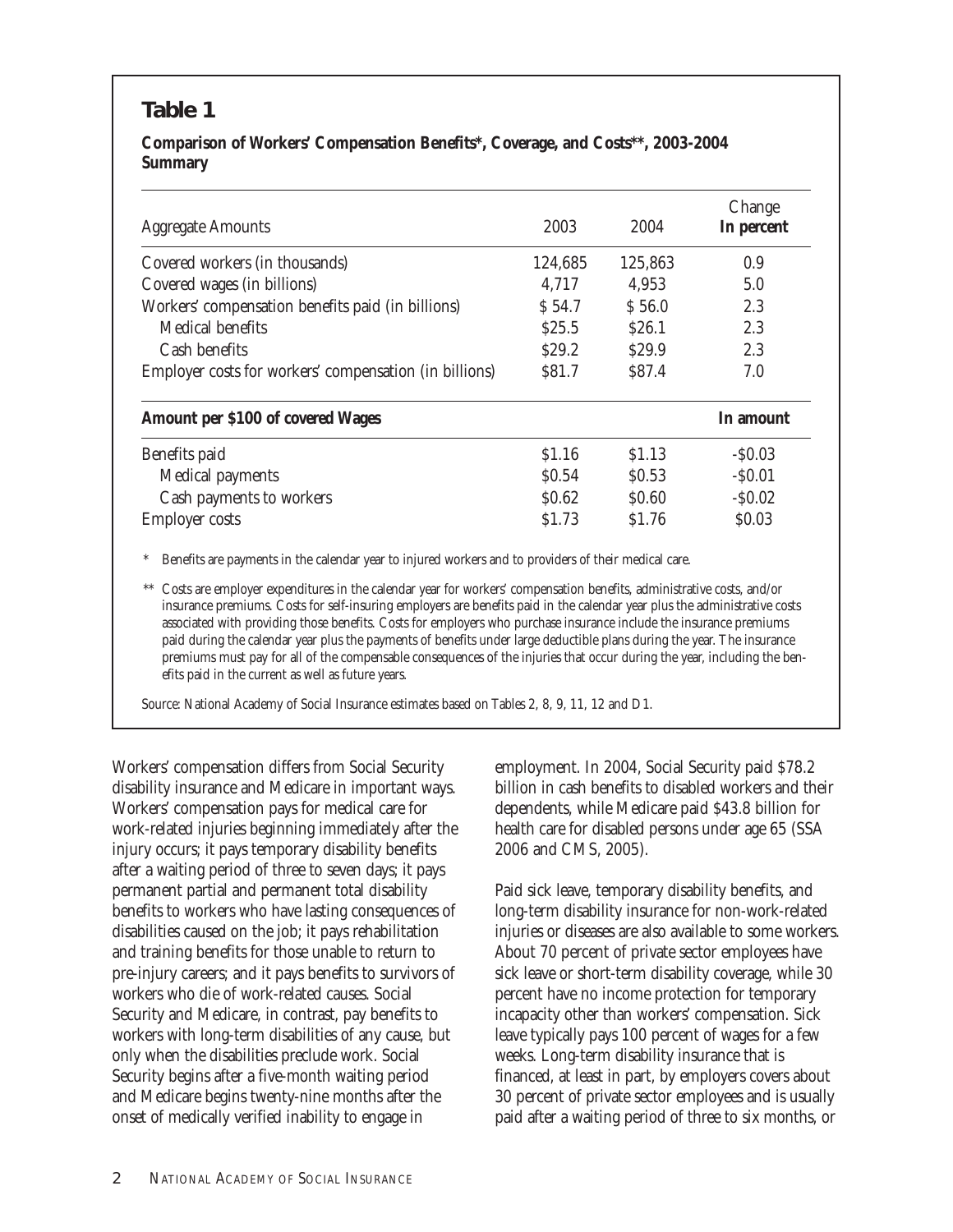

after short-term disability benefits end. Long-term disability insurance is generally designed to replace 60 percent of earnings and is reduced if the worker receives workers' compensation or Social Security disability benefits.

## **Trends in Workers' Compensation Benefits and Costs**

In 2004, employers' costs for workers' compensation grew faster than combined payments for cash benefits and medical treatment for injured workers. Total cash benefits and medical payments were \$56.0 billion in 2004, an increase of 2.3 percent over the 2003 amount of \$54.7 billion (Table 1). At the same time, employer costs rose to \$87.4 billion from 81.7 billion in 2003, an increase of 7.0 percent. For selfinsured employers, costs are benefits plus administrative costs. For employers who buy insurance, costs

are payments for premiums and for benefits paid under insurance policies with large deductibles. Premiums paid in a given year do not necessarily correspond to benefits paid in the year because premiums reflect future liabilities for injuries that occur in the year.

When measured relative to aggregate wages of covered workers, the cost to employers rose by three cents per \$100 of wages, to \$1.76 in 2004 from \$1.73 in 2003 (Table 1). In contrast, total workers' compensation payments to workers fell by three cents for every \$100 of wages to \$1.13 in 2004 from \$1.16 in 2003 (Figure 1). The fall occurred in payments for medical care, which fell from \$0.54 to \$0.53 per \$100 of wages, and in cash benefits paid to injured workers, which fell from \$0.62 to \$0.60 per \$100 of wages in 2004 (Figure 2).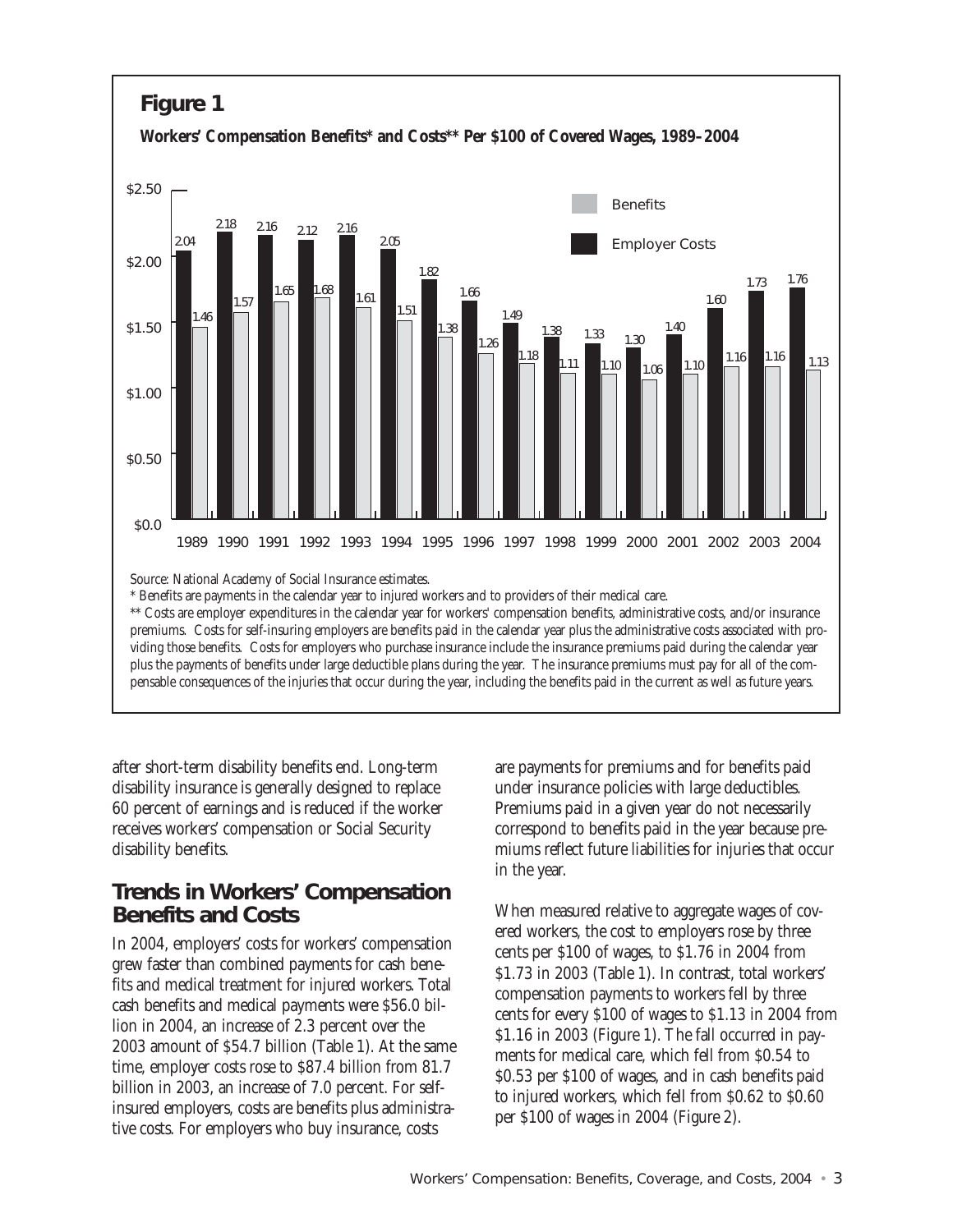

During the extended time period shown in Figure 1, workers' compensation costs relative to wages fell steadily from 1993 to 2000, when workers' compensation costs relative to wages were at their lowest point in the last 15 years. Since 2000 this measure of costs has been rising. Over the four-year period from 2000-2004, employer costs per \$100 of payroll rose by 46 cents, from \$1.30 in 2000 to \$1.76 in 2004. This measure of costs remains well below the peak figure reached in 1990, when employer's costs were \$2.18 per \$100 of payroll.

Benefits relative to wages were also at their lowest point in the last 15 years in 2000 and then increased yearly until 2003, only to decline somewhat in 2004 (Figure 1). Benefits per \$100 of payroll were \$1.13 in 2004, well below the peak of \$1.68 per \$100 of payroll reached in 1992. Over the entire period between 2000 and 2004, total payments on workers' behalf rose by 6 cents per \$100 of payroll. Of that 6 cent increase, all went for an increase in medical payments (Figure 2).

# **Reasons for Trends in Workers' Compensation Benefits**

Fluctuations in payments for workers' compensation over the last two decades are influenced by policy

developments and the role of workers' compensation in the broader health care and disability income systems. Opinions often differ about the main causes of changes in spending.

In the second half of the 1980s, workers' compensation benefits and costs grew at double-digit rates and payments for medical treatment were a growing share of total payments. Some believe that rising workers' compensation medical benefits and costs reflected cost-shifting away from employment-based health insurance to workers' compensation as the regular health insurance system introduced managed care and other forms of cost controls in the 1980s (Burton, 1997).

The decline in workers' compensation benefits in the mid-1990s may have been caused by many factors. In response to rising workers' compensation costs in the late 1980s and early 1990s, employers and insurers expanded the use of disability management techniques with the aim of improving return-to-work rates for injured workers and lowering workers' compensation costs. At the same time, workers' compensation systems followed the general health care system in introducing managed care and other cost controls to reduce the growth in medical spending.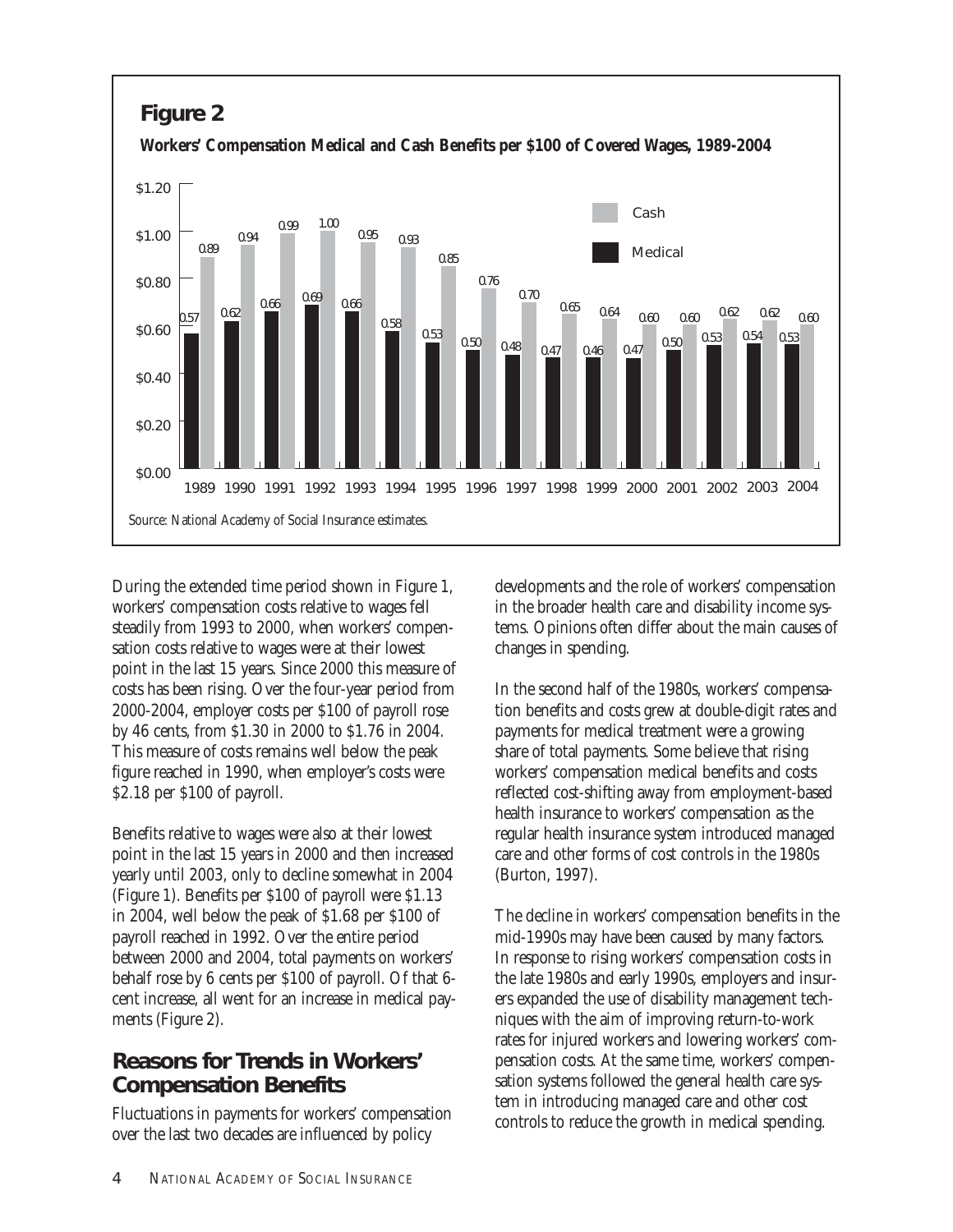Business representatives believe that the adoption of more objective methods of rating permanent disability and controls against "doctor shopping" reduced claimants' incentive to seek additional medical care in order to strengthen their permanent disability claims. On the other hand, worker representatives argue that a stricter adjudicative climate deterred legitimate claims, while restrictions on workers' choice of their treating doctor made it more difficult to get legitimate claims documented and approved.

A decline in workplace accidents would also contribute to a decline in aggregate payments in the 1990s. According to surveys by the Bureau of Labor Statistics (BLS), private employers have reported fewer workplace injuries that result in days away from work. The number of reported injuries or illnesses per 100 full-time workers declined from 3.0 in 1992 to 1.7 in 2001. It further fell to 1.4 in 2004 (U.S. DOL, 2005c). There is evidence that part of the decline in injury rates between 1991 and 1997, as measured in the BLS surveys, is the result of tighter eligibility standards and claims-filing restrictions for workers' compensation (Boden and Ruser, 2003). Fewer cases reported to the workers' compensation system could result in fewer injuries reported in the BLS survey. The National Council on Compensation Insurance (NCCI) reports a decline in the frequency of workers' compensation claims during the 1990s (NCCI, 2002b). These findings suggest that workplaces are becoming safer.

In response to rapid growth in costs in the late 1980s, some jurisdictions made legislative changes that would reduce workers' compensation payments, such as: (a) limiting compensability when a pre-existing condition is involved; (b) stricter evidentiary requirements; (c) limiting compensability for particular conditions, such as mental stress or cumulative trauma disorders; (d) stricter rules for permanent disability benefits; and (e) discouraging fraudulent claims (Burton and Spieler, 2001). For older workers, in particular, it may be difficult to discern the extent to which a condition is directly related to events on the job or to the cumulative impact of aging and other life experiences. In this gray area, changes in rules or practices with regard to compensability could have a significant impact, especially because a growing share of the workforce is over age 50.

Interaction with other disability benefit programs could also affect overall system benefits and costs. In the 1980s, when workers' compensation grew rapidly as a share of covered wages, Social Security disability benefits declined as a share of covered wages, following retrenchments in that program in the early 1980s. On the other hand, in the 1990s, workers' compensation declined while Social Security disability benefits rose as a share of covered wages. While most workers' compensation recipients would not be eligible for Social Security because their disabilities are only temporary or partial, injured workers with significant long-term work incapacities might qualify for Social Security. A recent study finds that more than one third (36 percent) of persons ages 51-61 whose health limited the kind or amount of work they can do became disabled because of an accident, injury, or illness at work. Of the subset of those disabled individuals who were receiving Social Security disability insurance, a similar portion (37 percent) said they were disabled because of an accident, injury or illness at work. The study finds that workers who attribute their disabling conditions to their jobs are far more likely to be receiving Social Security disability insurance (29.0 percent) than to ever have received workers' compensation (4.7 percent) (Reville and Schoeni, 2005). The interaction between workers' compensation and Social Security disability insurance remains an important topic for further study.

While employer costs are affected by benefit payments to workers, shifts in employer costs as a share of payroll also reflect broader developments in the insurance industry and financial markets. The decline in employer costs in the 1990s occurred as insurance companies, spurred by favorable investment returns, cut the premiums they charged employers in order to expand their market shares. In the mid- and late-1990s, high investment returns contributed to profits in the workers' compensation insurance industry. After 2000, low interest rates and poor stock market returns reversed that trend. The workers' compensation insurance industry was unprofitable in 2001 and 2002. Employer costs rose as insurance carriers raised premiums in order to cover anticipated future benefit costs. The workers' compensation insurance industry achieved profitability for the first time since 2000 in 2003 and profitability continued in 2004 (Yates and Burton, 2005).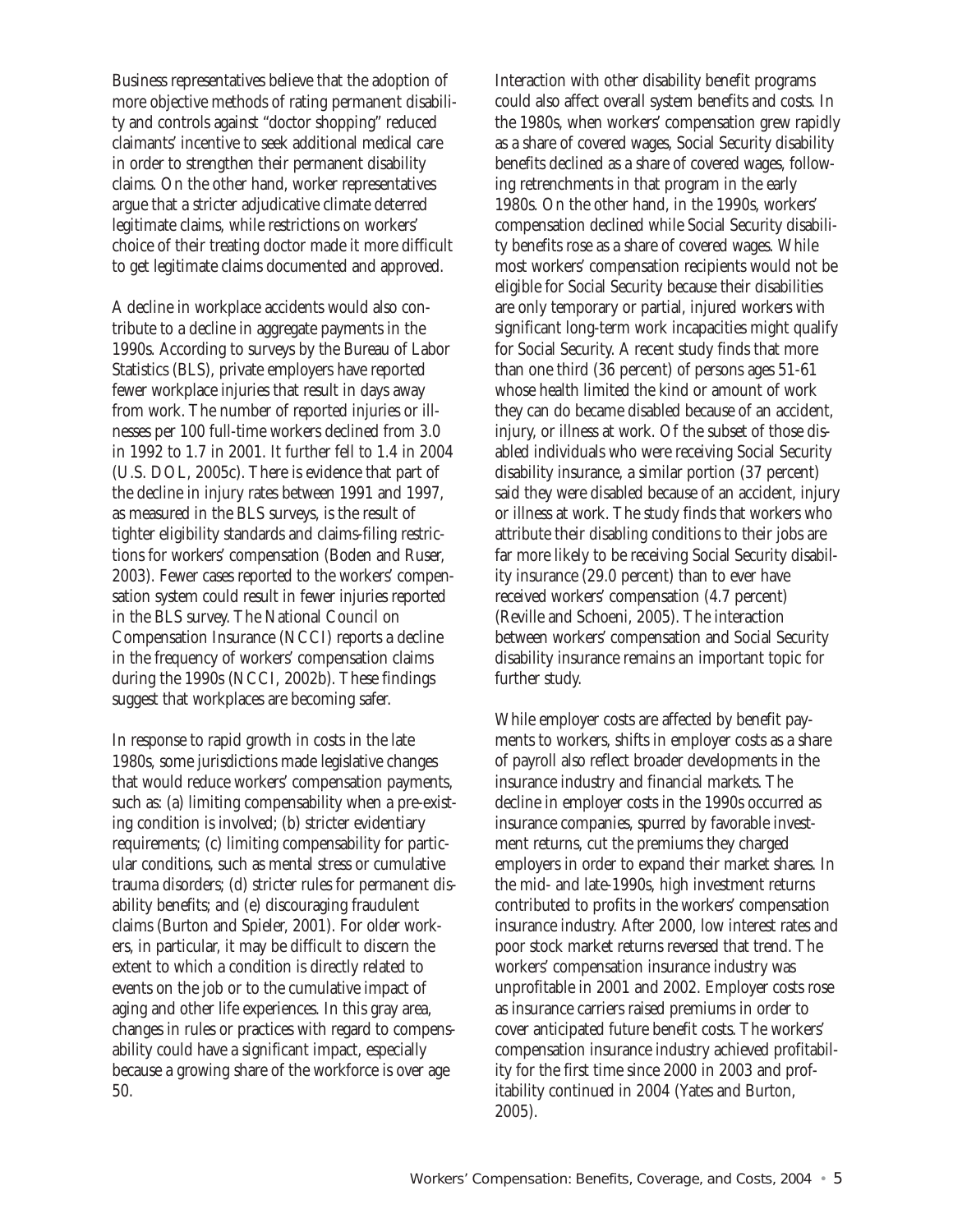# **Overview of Workers' Compensation**

Workers' compensation provides benefits to workers who are injured on the job or who contract a workrelated illness. Benefits include medical treatment for work-related conditions and cash payments that partially replace lost wages. Temporary total disability benefits are paid while the worker recuperates away from work. If the condition has lasting consequences after the worker heals, permanent disability benefits may be paid. In case of a fatality, the worker's dependents receive survivor benefits.

Germany enacted the first modern workers' compensation laws, known as Sickness and Accident Laws, in 1884, following their introduction by Chancellor Otto von Bismarck (Clayton, 2004). The next such laws were adopted in England in 1897. Workers' compensation was the first form of social insurance in the United States. The first workers' compensation law in the United States was enacted in 1908 to cover certain federal civilian workers. The first state laws were passed in 1911. The subsequent adoption of state workers' compensation programs has been called a significant event in the nation's economic, legal, and political history.

These laws were adopted throughout the nation, despite the great efforts required to reach agreements between business and labor on the specifics of the benefits to be provided and on which industries and employers would have to provide these benefits. Today, each of the fifty states and the District of Columbia has its own program. A separate program covers federal civilian employees. Other federal programs provide benefits to coal miners with black lung disease, longshore and harbor workers, employees of overseas contractors with the U.S. government, certain energy employees exposed to hazardous material, workers engaged in the manufacturing of atomic bombs, and veterans injured on active duty in the armed forces.

Before workers' compensation laws were enacted, an injured worker's only legal remedy for a work-related injury was to bring a tort suit against the employer and prove that the employer's negligence caused the injury. At the time, employers could use three common-law defenses to avoid compensating the worker: assumption of risk (showing that the injury resulted

from an ordinary hazard of employment); the fellow worker rule (showing that the injury was due to a fellow-worker's negligence); and contributory negligence (showing that, regardless of any fault of the employer, the worker's own negligence contributed to the accident).

Under the tort system, workers often did not recover damages and always experienced delays or high costs when they did. While employers generally prevailed in court, they nonetheless were at risk for substantial and unpredictable losses if the workers' suits were successful. Litigation created friction between employers and workers. Ultimately, both employers and employees favored legislation to insure that a worker who sustained an occupational injury or disease arising out of and in the course of employment would receive predictable compensation without delay, irrespective of who was at fault. As a *quid pro quo*, the employer's liability was limited. Under the exclusive remedy concept, the worker accepts workers' compensation as payment in full and gives up the right to sue.

Workers' compensation programs are designed and administered by the states. They vary across states in terms of who is allowed to provide insurance, which injuries or illnesses are compensable, and the level of benefits. Generally, state laws require employers to obtain insurance or prove they have the financial ability to carry their own risk (self-insure). Workers' compensation is financed almost exclusively by employers, although economists argue that workers pay for a substantial portion of the costs of the program in the form of lower wages (Leigh et al., 2000). The premiums paid by employers are based in part on their industry classifications and the occupational classifications of their workers. Many employers are also experience-rated, which results in higher (or lower) premiums for employers whose past experience demonstrates that their workers are paid more (or less) benefits than those of workers for similar employers in the same insurance classification. The employers' costs of workers' compensation can be affected by other factors, such as deviations, schedule rating, and dividends (Thomason, Schmidle, and Burton, 2001). NCCI data indicate that the size of these competitive pricing adjustments varies over the course of the insurance underwriting cycle.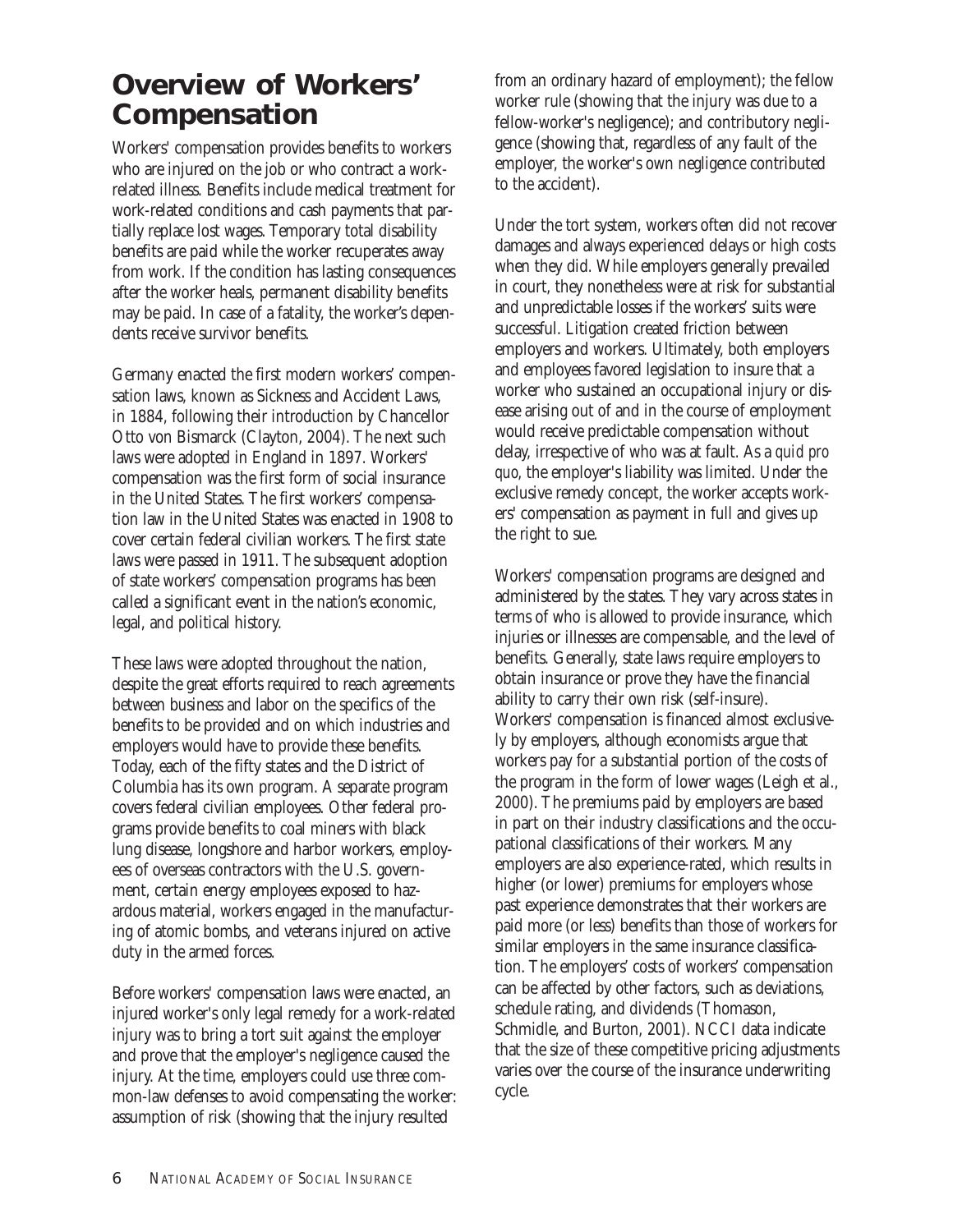# **Types of Workers' Compensation Benefits**

Workers' compensation pays for medical care immediately and pays cash benefits for lost work time after a three to seven day waiting period. Most workers' compensation cases do not involve lost work time greater than the waiting period for cash benefits. In these cases, only medical benefits are paid. "Medical only" cases are quite common, but they represent a small share of benefit payments. Medical-only cases accounted for 78 percent of workers' compensation cases, but only 6 percent of all benefits paid, according to information about insured employers in thirty-eight states for policy years spanning 1998–2001 (NCCI, 2003a). The remaining 22 percent of cases that involved cash benefits accounted for 94 percent of benefits (for cash and medical care combined).

Cash benefits differ according to the duration and severity of the worker's disability. *Temporary total disability* benefits are paid when the worker is temporarily precluded from performing the pre-injury job or another job at the employer that the worker could have performed prior to the injury. Most states pay weekly benefits for temporary total disability

that replace two-thirds of the worker's pre-injury wage, subject to a dollar maximum that varies from state to state. In most cases, workers fully recover, return to work, and benefits end. In some cases, they return to work before they reach maximum medical improvement and have reduced responsibilities and a lower salary. In those cases, they receive *temporary partial disability* benefits. Temporary disability benefits are the most common type of cash benefits. They account for 65 percent of cases involving cash benefits and 21 percent of benefits incurred (Figures 3).

If a worker has very significant impairments that are judged to be permanent after he or she reaches maximum medical improvement, *permanent total disability* benefits might be paid. These cases are relatively rare. Permanent total disabilities, together with fatalities, account for 1 percent of all cases that involve cash benefits, and 12 percent of total benefit spending.

*Permanent partial disability* benefits are paid when the worker has impairments that, although permanent, do not completely limit the workers' ability to work. States differ in their methods for determining whether a worker is entitled to permanent partial

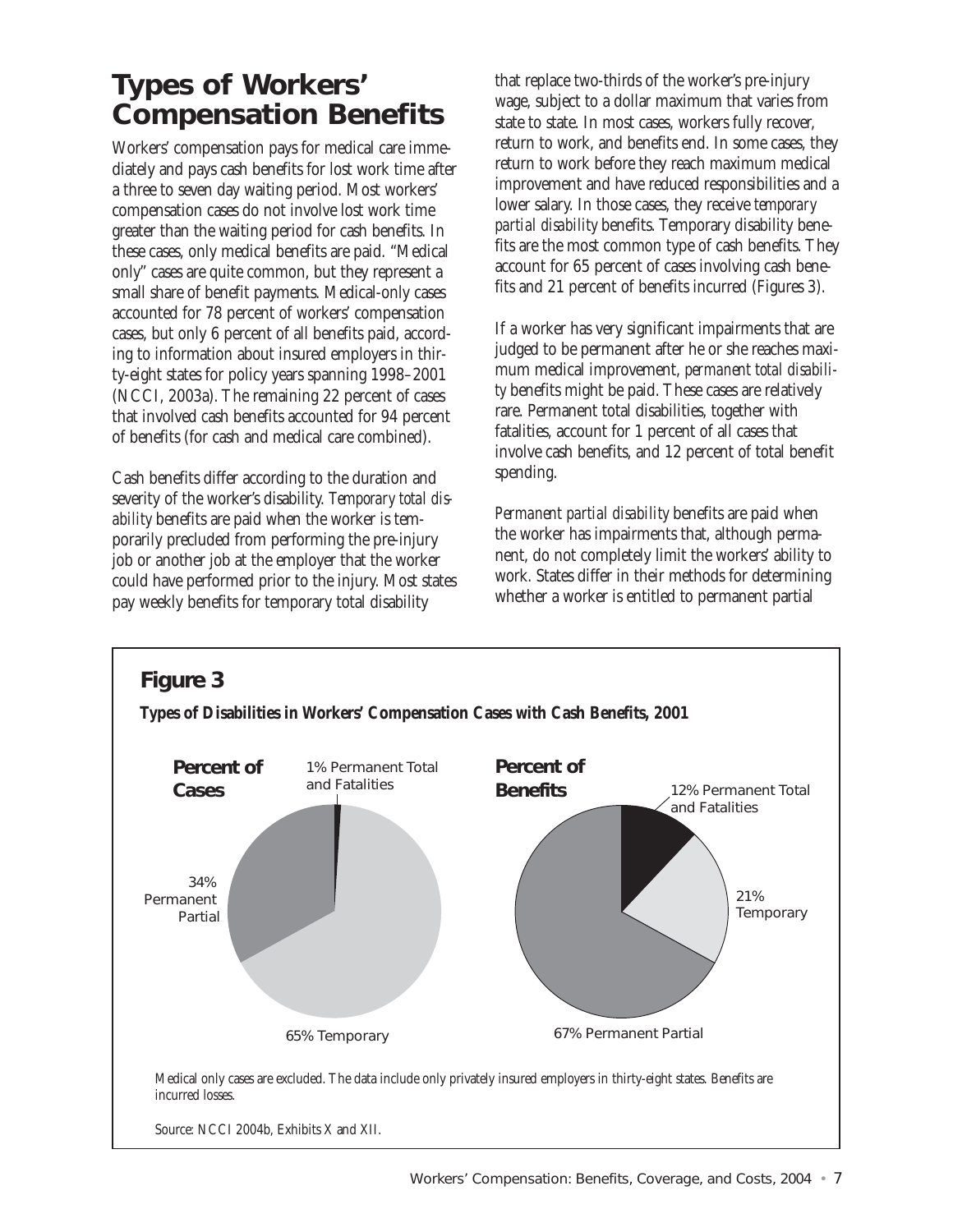benefits, the degree of partial disability and the amount of benefits to be paid (Barth and Niss, 1999; Burton, 2005). Cash benefits for permanent partial disability are frequently limited to a specified duration or an aggregate dollar limit. Permanent partial disabilities account for 34 percent of cases that involve any cash payments and for 67 percent of spending.

A recent in-depth study examined the likelihood that workers' compensation claimants would receive permanent partial disability benefits. It focused on individuals in six states who had experienced more than seven days of lost work time. Those who subsequently received permanent partial benefits ranged from about 3 in 10 in one state, to more than half of cases with at least one week of lost work time in two other states (Barth et al., 2002).

Methods for compensating permanent impairments fall into several broad categories (Barth, 2004). About 43 jurisdictions use a *schedule*—a list of body parts that are covered. Typically, a schedule appears in the underlying statute and lists benefits to be paid for specific losses, for example, the loss of a finger. These losses invariably include the upper and lower extremities and may also include an eye. Most state schedules also include the loss of hearing in one or both ears. Injuries to the spine that are permanently disabling are typically not scheduled, nor are injuries to internal organs, head injuries, and occupational diseases.

For unscheduled conditions, the approaches used can be categorized into four methods:

- An *impairment-based approach*, used in 19 states, is most common. In approximately 14 of those states, the worker with an unscheduled permanent partial disability receives a benefit based entirely on the degree of impairment. Any future earnings losses of the worker are not considered.
- A *loss-of-earning-capacity* approach is used in 13 states. This approach links the benefit to the worker's ability to earn or to compete in the labor market and involves a forecast of the economic impact that the impairment will have on the worker's future earnings.
- In a *wage-loss approach*, used in 10 states, benefits are paid for the actual or ongoing losses

that a worker incurs. In some states, the permanent partial disability benefit begins after maximum medical improvement has been achieved. In some cases permanent disability benefits can simply be the extension of temporary disability benefits until the disabled worker returns to employment.

■ In a *bifurcated approach* used in nine jurisdictions, the benefit for a permanent disability depends on the worker's employment status at the time that the worker's condition is assessed, after the condition has stabilized. If the worker has returned to employment with earnings at or near the pre-injury level, the benefit is based on the degree of impairment. If the worker has not returned to employment, or has returned but at lower wages than before the injury, the benefit is based on the degree of lost earning capacity.

# **Covered Employment**

In 2004, workers' compensation covered an estimated 125.9 million workers, an increase of 0.9 percent from the 124.7 million workers covered in 2003 (Table 2). Total wages of covered workers were \$5.0 trillion in 2004, an increase of 5.0 percent from 2003. The increases in covered workers and wages in 2004 reflect the recovery process from the recession that began in March 2001. Covered employment in 2004 remained below the peak reached in 2000, and the increase in covered wages in 2004 was smaller than in most years in the 1990s. These developments reflect the condition of the overall economy. Workers' compensation coverage rules did not change significantly during the last decade.

## **Coverage Rules**

Every state except Texas mandates coverage under workers' compensation for almost all private employees (U.S. DOL, 2004). In Texas, coverage is voluntary, but employers not offering coverage are not protected from tort suits. An employee not covered by workers' compensation insurance is allowed to file suit claiming the employer is liable for his or her work-related injury or illness.

Other states exempt from mandatory coverage certain categories of workers, such as those in very small firms, certain agricultural workers, household work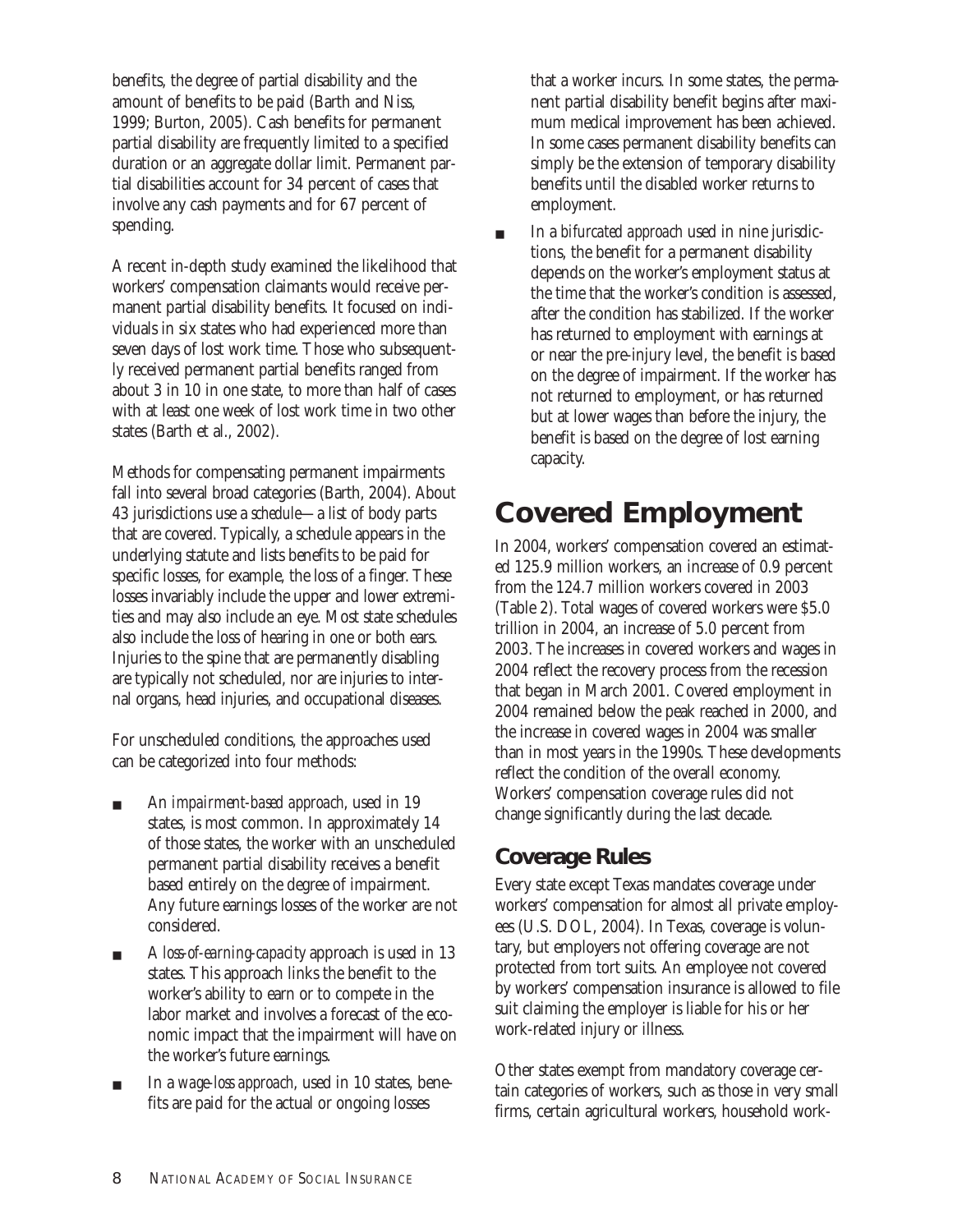ers, employees of charitable or religious organizations, or employees of some units of state and local government. Employers with fewer than three workers are exempt from mandatory workers' compensation coverage in Arkansas, Colorado, Georgia, Michigan, New Mexico, North Carolina, Virginia, and Wisconsin. Employers with fewer than four workers are exempt in Florida and South Carolina. Those with fewer than five employees are exempt in Alabama, Mississippi, Missouri, and Tennessee.

The rules for agricultural workers vary among states. In sixteen states (in addition to Texas), farm employers are exempt from mandatory workers' compensation coverage altogether. In other states, coverage is compulsory for some or all farm employers.

# **Method for Estimating Coverage**

Because no national system exists for counting workers covered by workers' compensation, the number of covered workers and their covered wages must be

estimated. The Academy's methods for estimating coverage are described in Appendix A. In brief, we start with the number of workers and total wages in each state that are covered by unemployment insurance (UI). About 96 or 97 percent of all U.S. wage and salary workers are covered by UI (NASI, 2002). We subtract from UI coverage the estimates of the workers and wages that are not required to be covered by workers' compensation because of exemptions for small firms and farm employers and because coverage for employers in Texas is voluntary.

Using these methods we estimate that in 2004, 97.4 percent of all UI–covered workers and wages were covered by workers' compensation. They account for about 96 percent of all wage and salary workers in the United States, self-employed persons are not covered by Unemployment Insurance or by workers' compensation.

## **Table 2**

**Number of Workers Covered under Workers' Compensation Programs and Total Covered Wages, 1989–2004**

|      |                | <b>Total Workers</b> |               | <b>Total Wages</b> |
|------|----------------|----------------------|---------------|--------------------|
| Year | (in thousands) | Percent Change       | (in billions) | Percent Change     |
| 1989 | 103,900        |                      | \$2,347       |                    |
| 1990 | 105,500        | 1.5                  | 2,442         | 4.0                |
| 1991 | 103,700        | $-1.7$               | 2,553         | 4.5                |
| 1992 | 104,588        | 0.9                  | 2,711         | 6.2                |
| 1993 | 106,503        | 1.8                  | 2,810         | 3.7                |
| 1994 | 109,582        | 2.9                  | 2,955         | 5.2                |
| 1995 | 112,377        | 2.6                  | 3,132         | 6.0                |
| 1996 | 114,773        | 2.1                  | 3,328         | 6.2                |
| 1997 | 118,145        | 2.9                  | 3,591         | 7.9                |
| 1998 | 121,485        | 2.8                  | 3,885         | 8.2                |
| 1999 | 124,349        | 2.4                  | 4,151         | 6.8                |
| 2000 | 127,141        | 2.2                  | 4,495         | 8.3                |
| 2001 | 126,972        | $-0.1$               | 4,604         | 2.4                |
| 2002 | 125,603        | $-1.1$               | 4,615         | 0.2                |
| 2003 | 124,685        | $-0.7$               | 4,717         | 2.2                |
| 2004 | 125,863        | 0.9                  | 4,953         | 5.0                |

Source: National Academy of Social Insurance estimates. See Appendix A.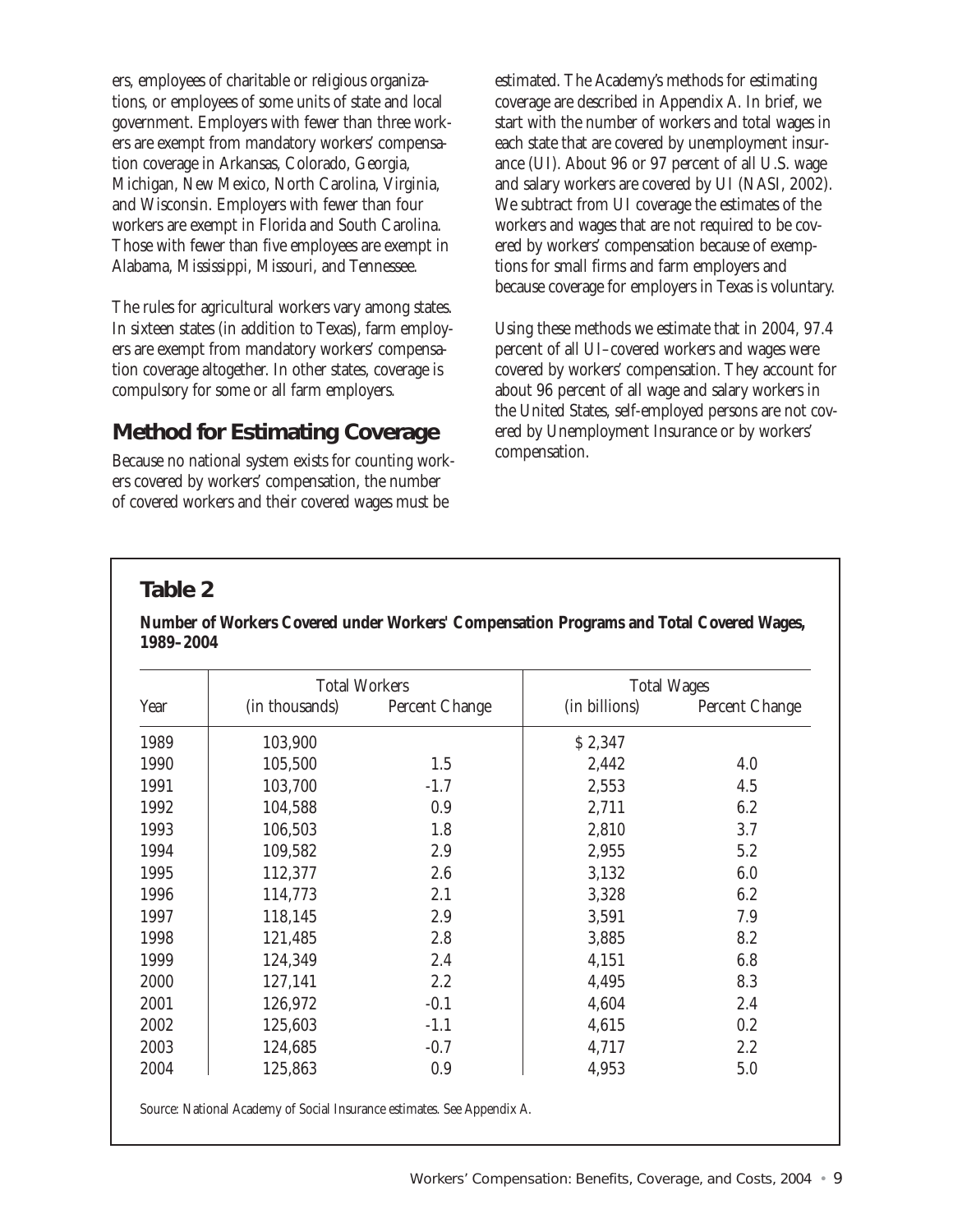$0.0$  $4.8$ 5.6  $3.8$  $5.9$  $6.9$  $4.9$  $5.0$  $5.9$ 5.5 % Change  $5.0$  $4.8$ 8.3 5.8  $5.9$  $7.3$ 7.9 5.3 7.6  $4.3$ 4.9  $4.2$  $1.8$ 2003-2004 2003-2004 2003-2004 2000 2001 2002 2003 2004 % Change 2000 2001 2002 2003 2004 % Change Alabama 1,747 1,726 1,704 1,698 1,720 1.3 \$49,852 \$51,057 \$52,037 \$53,617 \$56,310 5.0 Alaska 259 266 270 275 279 1.6 8,856 9,391 9,786 10,098 10,582 4.8 Arizona 2,172 2,195 2,191 2,222 2,304 3.7 70,313 72,747 73,890 77,118 83,541 8.3 Arkansas 1,074 1,071 1,064 1,061 1,073 1.2 27,952 28,874 29,515 30,246 32,014 5.8 California 14,591 14,728 14,588 14,553 14,706 1.0 | 599,367 606,472 601,288 616,879 653,145 5.9 Colorado 2,132 2,148 2,0101 2,064 2,074 0.5 78,692 80,930 79,093 79,589 82,643 3.8 Connecticut 1,651 1,644 1,627 1,605 1,611 0.4 77,132 77,254 76,191 77,519 82,095 5.9  $6.4$ Delaware 400 400 396 396 406 2.6 14,612 15,331 15,654 16,166 17,209 6.4 District of Columbia 454 452 458 459 467 1.8 22,539 23,788 24,634 25,560 27,418 7.3 Florida 6,664 6,754 6,765 6,840 7,039 2.9 201,923 211,244 217,178 227,172 245,133 7.9 Georgia 3,682 3,682 3,682 3,597 1.9 1.9 1.9 1.9 1.9 1.28,329 128,313 128,313 128,3129 130,129 5.3 Hawaii 523 527 528 538 554 2.9 15,545 15,994 16,694 17,564 18,893 7.6 Idaho 550 558 558 562 578 2.8 15,054 15,301 15,515 15,890 16,988 6.9 Illinois 5,840 5,793 5,679 5,606 5,611 0.1 221,437 225,549 224,324 226,180 235,915 4.3 Indiana 2,882 2,882 2,785 2,774 2,802 88,942 89,178 90,220 90,522 4.9 Iowa 1,423 1,410 1,393 1,385 1,404 1.4 | 39,490 40,418 41,038 42,247 44,770 6.0 Kansas 1,279 1,286 1,270 1,251 1,263 1.0 37,198 38,411 38,730 38,953 40,854 4.9 Kentucky 1,720 1,696 1,678 1,688 0.9 49,178 50,503 51,360 52,803 55,423 5.0 Louisiana 1,832 1,835 1,812 1,820 1,831 0.6 50,542 52,870 53,956 55,315 57,648 4.2 Maine 577 579 577 583 1.0 1.0577 15,715 16,445 16,887 17,450 18,282 4.8 Maryland 2,277 2,295 2,299 2,306 2,332 1.1 80,676 85,056 87,514 90,465 95,769 5.9 Massachusetts 3,218 3,222 3,150 3,087 -0.1 142,548 144,680 141,163 142,621 150,515 5.5 Michigan 4,428 4,325 4,242 4,175 4,152 -0.6 | 163,500 161,252 161,193 163,935 166,930 1.8 Minnesota 2,572 2,576 2,552 2,542 2,567 1.0 90,818 93,929 95,206 97,750 103,238 5.6\$56,310 653,145 83,541 82,643 82,095 17,209 27,418 245,133 137,088 16,988 235,915 96,522 44,770 57,648 95,769 150,515 2004 10,582 32,014 18,893 40,854 55,423 18,282 166,930 103,238 Covered Wages (in millions) Covered Workers (in thousands) Covered Wages (in millions) 77,118 616,879 226,180 163,935 97,750 2003 \$53,617 10,098 30,246 79,589 77,519 16,166 25,560 227,172 130,129 17,564 15,890 91,998 42,247 38,953 52,803 55,315 17,450 90,465 142,621 \$52,037 29,515 601,288 217,178 15,515 87,514 95,206 2002 224,324 41,038 53,956 141,163 9,786 73,890 79,093 76,191 24,634 128,121 16,694 90,220 38,730 51,360 16,887 161,193 15,654 **Number of Workers Covered by Workers' Compensation and Total Covered Wages, By State, 2000- 2004** Number of Workers Covered by Workers' Compensation and Total Covered Wages, By State, 2000-2004 128,313 225,549 306,472 23,788 211,244 89,178 40,418 52,870 16,445 161,252 93,929 \$51,057 72,747 77,254 15,994 15,301 38,411 50,503 85,056 2001 9,391 28,874 80,930 15,331 144,680 22,539 125,329 15,545 15,054 15,715 80,676 142,548 163,500 90,818 2000 \$49,852 70,313 599,367 75,132 14,612 201,923 221,437 88,942 39,490 37,198 49,178 50,542 8,856 27,952 78,692 2.6  $1.8$ 2.9  $1.9$ 2.9  $2.8$  $1.0$  $1.0$  $0.9$  $0.6$  $-0.6$  $0.1$ 2003-2004  $1.3$  $1.0$  $0.5$  $0.4\,$  $1.4$  $1.0$ % Change  $1.6$  $3.7$  $\sim$  $0.1$  $\Box$  $-0.1$ 2004 1,720 279 2,304 1,073 14,706 2,074 1,611 406 467 7,039 3,663 554 578 5,611 2,802 1,404 1,263 1,688 583 2,332 3,087 4,152 1,831 2,567 14,553 6,840 4,175 Covered Workers (in thousands) 2003 1,698 275 2,222 2,064 1,605 396 459 3,597 538 562 5,606 2,774 1,385 1,673 1,820 2,306 3,089 2,542 1,251 577 1,061 14,588 458 6,765 3,624 558 5,679 1,812 2,299 4,242 2,552 2002 1,704 270 1,627 396 528 2,785 1,393 1,270 1,676 3,150 2,191 1,064 2,101 577 14,728 2,148 1,644 452 558 1,410 1,835 579 4,325 2,576 1,726 266 2,195 400 6,754 3,682 527 5,793 2,822 1,286 1,696 2,295 3,222 2001 1,071 2000 259 2,172 400 523 550 5,840 2,882 1,279 3,218 2,572 1,747 1,074 14,591 2,132 1,651 District of Columbia 454 6,664 3,691 1,423 1,720 1,832 577 2,277 4,428 Massachusetts Connecticut **Table 3** Minnesota California Louisiana Maryland Michigan Colorado Delaware Kentucky Arkansas Alabama Georgia Arizona Indiana Florida Maine Hawaii Alaska Illinois Kansas Idaho Iowa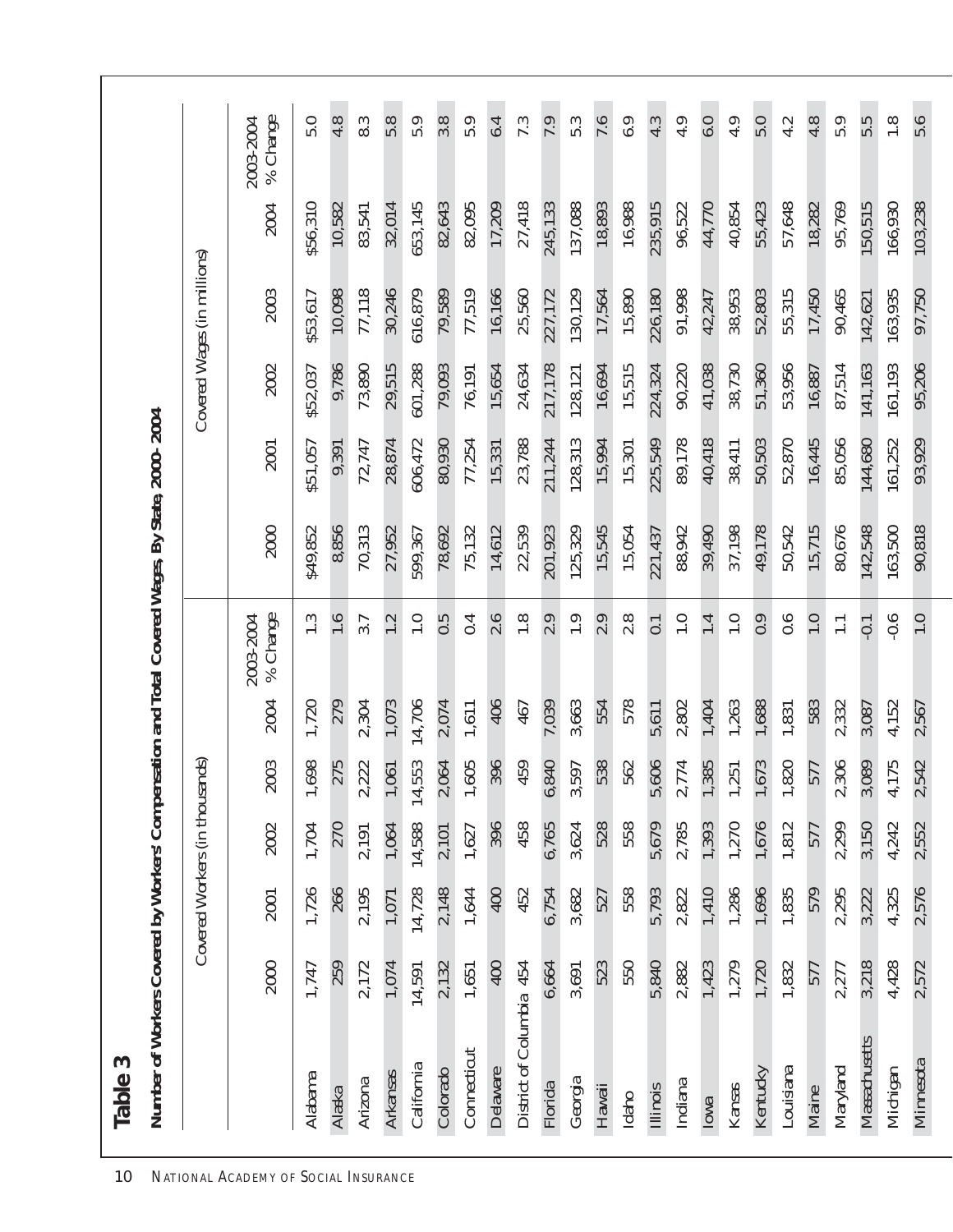|                      | 1,033<br>2,482 | 1,027 | 020            | 1,026       | 0.6              | 26,207    | 26,364    | 26,900    | 27,629    | 28,730      | 4.0  |
|----------------------|----------------|-------|----------------|-------------|------------------|-----------|-----------|-----------|-----------|-------------|------|
|                      | 2,457          |       | ,447<br>$\sim$ | 2,466       | $\overline{0.8}$ | 77,872    | 79,804    | 80,636    | 81,917    | 85,074      | 3.9  |
|                      | 374            |       | 380            | 390         | 2.7              | 8,637     | 9,102     | 9,482     | 9,935     | 10,542      | 6.1  |
|                      | 850            |       | 850            | 866         | $\frac{8}{10}$   | 23,596    | 24,190    | 24,792    | 25,571    | 26,990      | 5.6  |
|                      | 1,027          |       | 062            | 1,127       | 6.1              | 32,084    | 33,784    | 34,677    | 37,255    | 41,514      | 11.4 |
|                      | 595            |       | 596            | 605         | 1.5              | 20,695    | 21,267    | 21,418    | 22,135    | 23,566      | 6.5  |
|                      | 3,792          |       | 787<br>က်      | 3,812       | 0.6              | 166,150   | 168,391   | 170,802   | 174,951   | 182,512     | 4.3  |
|                      | 680            |       | 688            | 703         | 2.1              | 17,725    | 18,801    | 19,441    | 20,187    | 21,420      | 6.1  |
| $\infty$             | 8,135          |       | 089            | 8,142       | 0.7              | 374,687   | 387,229   | 375,634   | 381,651   | 405,898     | 6.4  |
| ကဲ                   | 3,607          |       | 577            | 3,633       | 1.6              | 114,729   | 116,573   | 117,180   | 119,091   | 125,399     | 5.3  |
|                      | 300            |       | 302            | 309         | 2.2              | 7,249     | 7,593     | 7,843     | 8,221     | 8,811       | 7.2  |
| 5                    | 5,252          |       | 202            | 5,214       | 0.2              | 175,162   | 176,803   | 178,285   | 181,304   | 188,314     | 3.9  |
|                      | 1,393          |       | 366            | 1,382       | 1.2              | 37,061    | 38,877    | 38,991    | 39,576    | 41,442      | 4.7  |
|                      | 1,543          |       | 533            | 1,565       | 2.1              | 51,322    | 51,598    | 51,496    | 52,299    | 55,191      | 5.5  |
| ້                    | 5,396          |       | 364            | 5,390       | 0.5              | 184,030   | 189,065   | 191,743   | 196,858   | 206,104     | 4.7  |
|                      | 439            |       | 443            | 447         | 0.9              | 14,096    | 14,563    | 15,058    | 15,906    | 16,576      | 4.2  |
| 679                  | 1,677          |       |                | 1,697       | $\Xi$            | 48,345    | 49,306    | 49,868    | 51,154    | 53,504      | 4.6  |
| 353                  | 352            |       |                | 358         | 1.5              | 8,592     | 8,881     | 9,101     | 9,413     | 9,930       | 5.5  |
| 453<br>$\mathcal{L}$ | 2,455          |       |                | 2,494       | 1.7              | 76,065    | 77,275    | 78,948    | 81,411    | 86,074      | 5.7  |
| 7,102                | 7,386          |       |                | 6,949       | 2.2              | 263,100   | 276,163   | 265,805   | 260,476   | 265,326     | 0.1  |
|                      | 1,006          |       | ,006           | 1,037       | 3.1              | 29,109    | 30,124    | 30,233    | 30,732    | 32,742      | 6.5  |
|                      | 290            |       | 288            | 292         | 1.4              | 8,325     | 8,758     | 8,896     | 9,148     | 9,610       | 5.1  |
| က                    | 3,186          |       | 191            | 3,268       | 2.4              | 110,232   | 115,570   | 115,504   | 119,804   | 128,706     | 7.4  |
| $\sim$               | 2,575          |       | 583            | 2,625       | $\ddot{1.6}$     | 97,245    | 97,512    | 97,585    | 99,821    | 102,162     | 2.3  |
|                      | 661            |       | 656            | 665         | 1.4              | 17,491    | 18,187    | 18,483    | 18,738    | 19,689      | 5.1  |
| $\sim$               | 2,604          |       | .602           | 2,626       | 0.1              | 80,913    | 82,627    | 84,191    | 86,579    | 90,812      | 4.9  |
|                      | 230            |       | 232            | 240         | 3.6              | 5,859     | 6,295     | 6,564     | 6,833     | 7,373       | 7.9  |
| 121.                 | 122,602        |       | .920           | 123,123     | 0:1              | 4,361,787 | 4,469,716 | 4,470,740 | 4,565,857 | \$4,796,160 | 5.0  |
| $\mathcal{L}$        | 2,758          |       | 764            | 2,740       | $-0.9$           | 132,731   | 134,712   | 144,329   | 150,819   | \$158,294   | 5.0  |
|                      | 125,360 124,   |       |                | 685 125,863 | 0.9              | 4,494,518 | 4,604,428 | 4,615,069 | 4,716,676 | \$4,953,089 | 5.0  |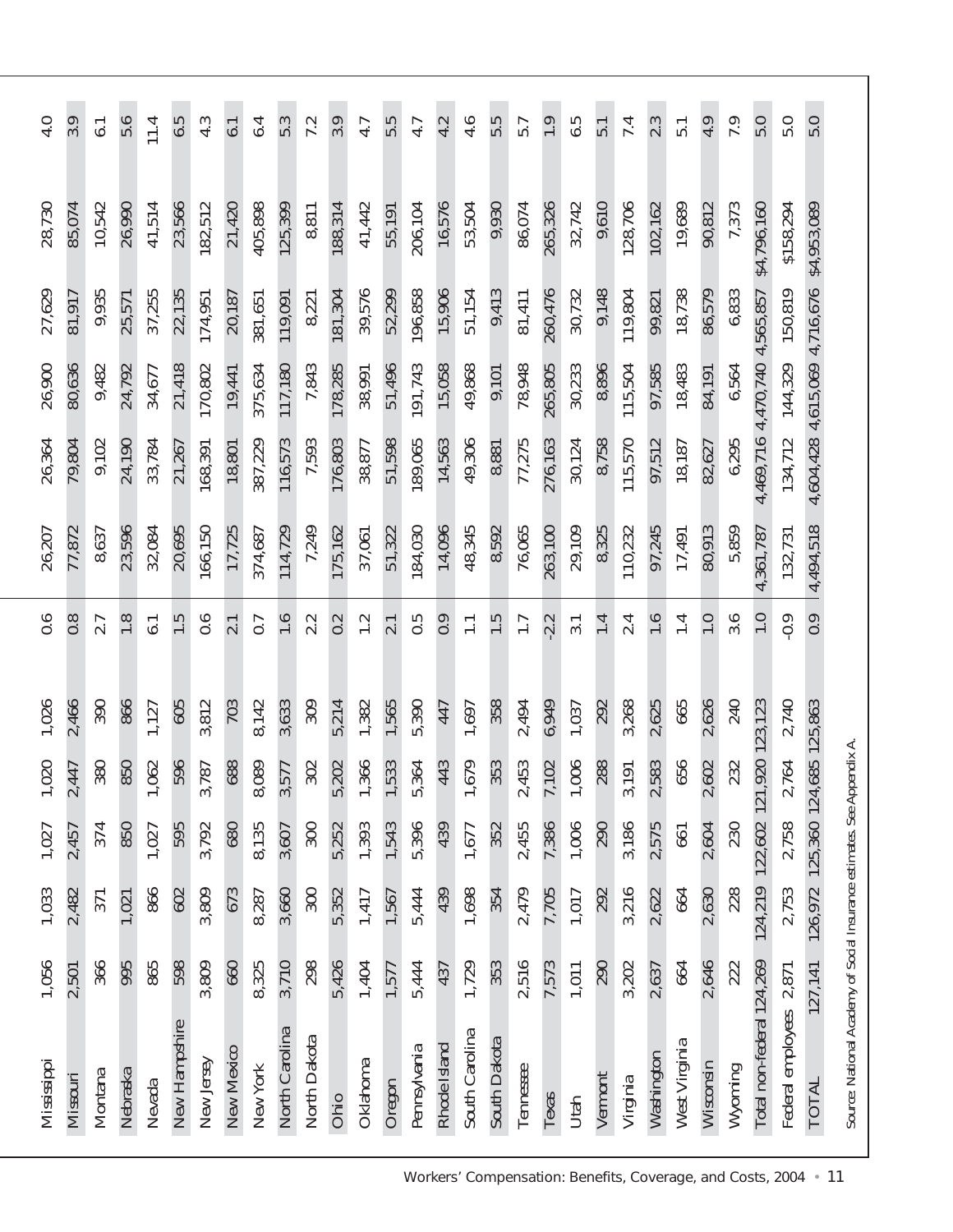# **Changes in State Coverage**

Because workers' compensation coverage rules did not change between 2003 and 2004, differences in growth rates among states generally reflect changes in the states' overall employment and wages. In Texas, where workers' compensation is voluntary for employers, coverage declined from 84 percent of workers in 2001 to 76 percent in 2004 according to surveys in Texas. Estimates for 2003-2004 in Table 3 phase in this decline in Texas coverage (Appendix A). In other states, only Massachusetts and Michigan experienced a decline in the number of covered workers due to decline in overall employment, other jurisdictions experienced an increase in covered jobs

in 2004. With regard to wages covered under workers' compensation, all jurisdictions registered increases in 2004 over 2003 (Table 3).

# **Benefit Payments**

Workers' compensation payments for medical treatment and cash benefits combined were \$56.0 billion in 2004, an increase of 2.3 percent from \$54.7 billion in 2003 (Table 4). These are benefits paid to all workers in a given year, regardless of the year their injuries occurred or their illnesses began. This measure is known as *calendar year paid benefits*. That is, in 2004 \$56.0 billion in benefits were paid for all workers' compensation cases, whether workers were

## **Table 4**

#### **Workers' Compensation Benefits, by Type of Insurer, 1987–2004 (in millions)**

| Yeara | Total  | Percent Change<br>in Total | Private<br>Carriers | <b>State</b><br>Funds | Self-<br><b>Insured</b> | Federal <sup>b</sup> | Medical | Percent<br>Medical |
|-------|--------|----------------------------|---------------------|-----------------------|-------------------------|----------------------|---------|--------------------|
| 1987  | 27,317 | 11.0                       | \$15,453            | \$4,084               | \$5,082                 | \$2,698              | \$9,912 | 36.3               |
| 1988  | 30,703 | 12.4                       | 17,512              | 4,687                 | 5,744                   | 2,760                | 11,507  | 37.5               |
| 1989  | 34,316 | 11.8                       | 19,918              | 5,205                 | 6,433                   | 2,760                | 13,424  | 39.1               |
| 1990  | 38,237 | 11.4                       | 22,222              | 5,873                 | 7,249                   | 2,893                | 15,187  | 39.7               |
| 1991  | 42,170 | 10.3                       | 24,515              | 6,713                 | 7,944                   | 2,998                | 16,832  | 39.9               |
| 1992  | 45,668 | 8.3                        | 25,280              | 7,506                 | 9,724                   | 3,158                | 18,664  | 40.9               |
| 1993  | 45,330 | $-.7$                      | 24,129              | 7,400                 | 10,623                  | 3,178                | 18,503  | 40.8               |
| 1994  | 44,586 | $-1.6$                     | 22,306              | 7,587                 | 11,527                  | 3,166                | 17,194  | 38.6               |
| 1995  | 43,373 | $-2.7$                     | 21,145              | 7,893                 | 11,232                  | 3,103                | 16,733  | 38.6               |
| 1996  | 41,837 | $-3.5$                     | 20,392              | 7,603                 | 10,775                  | 3,066                | 16,567  | 39.6               |
| 1997  | 42,314 | 1.1                        | 21,645              | 7,266                 | 10,623                  | 2,780                | 17,306  | 40.9               |
| 1998  | 43,278 | 2.3                        | 22,966              | 7,241                 | 10,203                  | 2,868                | 18,121  | 41.9               |
| 1999  | 45,581 | 5.3                        | 25,726              | 6,883                 | 10,109                  | 2,862                | 19,059  | 41.8               |
| 2000  | 47,695 | 4.6                        | 26,866              | 7,422                 | 10,449                  | 2,957                | 20,927  | 43.9               |
| 2001  | 50,533 | 6.0                        | 27,970              | 7,991                 | 11,503                  | 3,069                | 22,844  | 45.2               |
| 2002  | 53,309 | 5.5                        | 28,783              | 9,327                 | 12,046                  | 3,154                | 24,480  | 45.9               |
| 2003  | 54,715 | 2.6                        | 28,547              | 10,457                | 12,525                  | 3,185                | 25,510  | 46.6               |
| 2004  | 55,968 | 2.3                        | 28,346              | 11,044                | 13,321                  | 3,256                | 26,099  | 46.6               |

(a) Estimated benefits paid under deductible provisions are included beginning in 1992.

(b) In all years, federal benefits includes those paid under the Federal Employees' Compensation Act for civilian employees and the portion of the Black Lung benefit program that is financed by employers and are paid through the federal Black Lung Disability Trust fund. In years before 1997, federal benefits also include the other part of the Black Lung program that is financed solely by federal funds. In 1997–2003, federal benefits also include a portion of employer-financed benefits under the Longshore and Harbor Workers Compensation Act that are not reflected in state data—namely, benefits paid by self-insured employers and by special funds under the LHWCA. See Appendix H for more information about federal programs.

Source: National Academy of Social Insurance estimates. See Appendices B and H.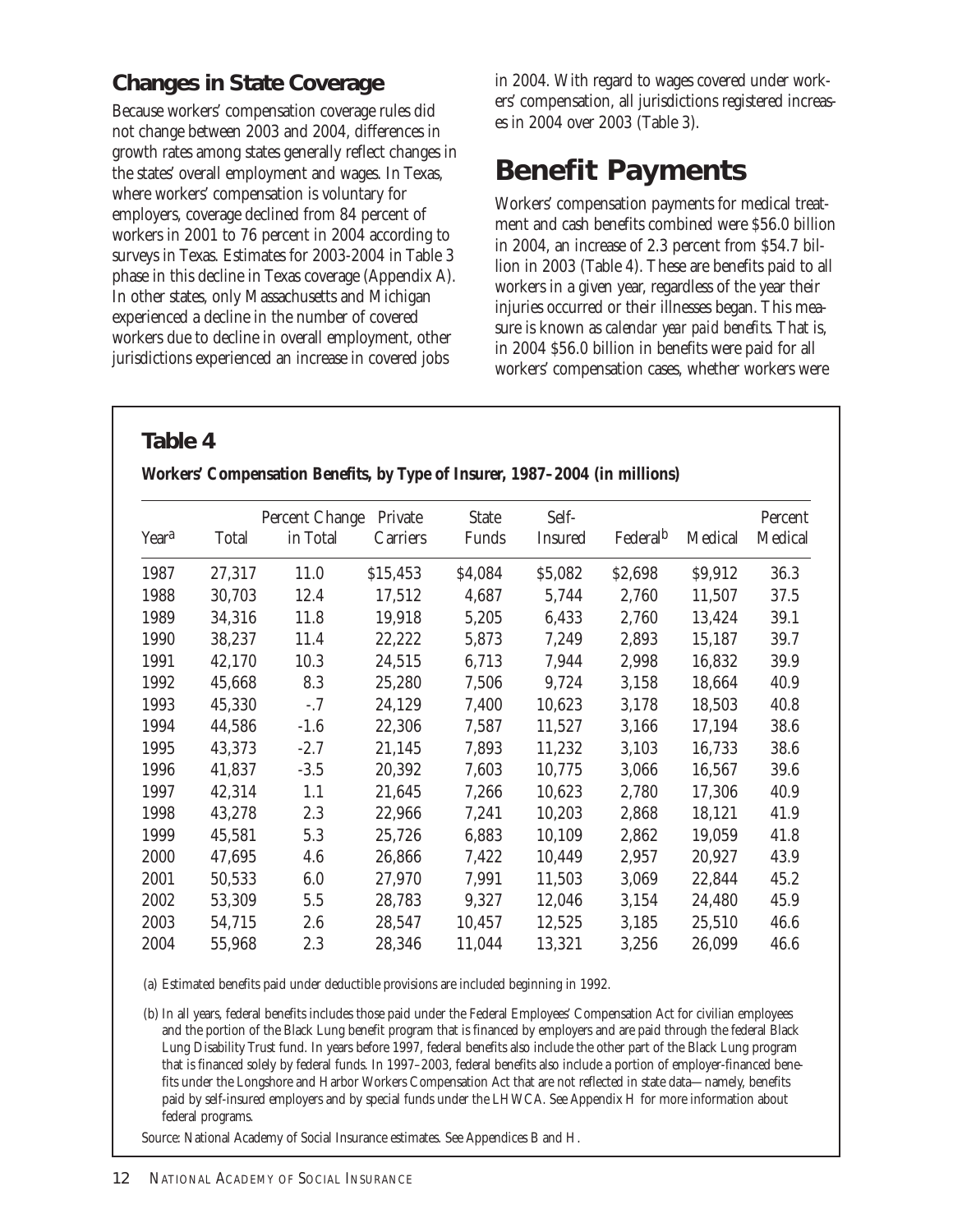injured in 2004 or in a previous year, from 2003 to 2004 share of total payments that were for medical care remained constant at 46.6 percent.

# **Method for Estimating Benefits**

Our estimates of workers' compensation benefits paid are based on three main sources: responses to the Academy's questionnaire from state agencies, data from National Association of Insurance Commissioners (NAIC), and data purchased from A.M. Best, a private company that specializes in collecting insurance data and rating insurance companies.

The A.M. Best data used for this report show benefits paid in each state for 2000 through 2004. They include information for all private carriers in every state and for nineteen of the twenty-six state funds, but do not include any information about self-insured employers or about benefits paid under deductible arrangements. Under deductible policies written by private carriers or state funds, the insurer pays all of the workers' compensation benefits, but employers are responsible for reimbursing the insurer for those benefits up to a specified deductible amount. Deductibles may be written into an insurance policy on a perinjury basis, or an aggregate basis, or a combination of a per-injury basis with an aggregate cap. States vary in the maximum deductibles they allow. In return for accepting a policy with a deductible, the employer pays a lower premium.

Appendix C summarizes the kinds of data each state reported. States had the most difficulty reporting amounts of benefits paid under deductible arrangements. The Academy's methods for estimating these benefits are described in Appendix G. If states were unable to report benefits paid by self-insured employers, these amounts had to be estimated; the methods for estimating self-insured benefits are described in Appendix E. A detailed, state-by-state explanation of how the estimates in this report are produced is in *Sources and Methods: A Companion to Workers' Compensation: Benefits, Coverage, and Costs, 2004* on the Academy's website at www.nasi.org.

# **Sources of Insurance Coverage**

Private insurance carriers remain the largest source of workers' compensation benefits. In 2004, they accounted for 50.6 percent of benefits paid, a decline from 52.2 percent of total benefits in 2003 (Table

5). Private carriers are allowed to sell workers' compensation insurance in all but five states that have exclusive state funds—Ohio, North Dakota, Washington, West Virginia, and Wyoming.

When benefits paid under deductible arrangements are excluded, privately insured benefits account for 36.9 percent of total benefits paid. This is the lowest share for privately insured benefits in this time series. For the first time privately insured benefits paid are a smaller share of total benefits than are benefits paid directly by employers (38.4 percent) through selfinsurance (23.8 percent) and employer paid deductibles (14.6 percent) combined (Table 5). Employers are allowed to self-insure for workers' compensation in all states except North Dakota and Wyoming, which require all employers to obtain insurance from the state fund. In other states, employers can self-insure their risk for workers' compensation benefits if they prove they have the financial capacity to do so. Many large employers choose to self-insure. Some states permit groups of employers in the same industry to self-insure through group self-insurance. Benefits provided under group selfinsurance are included with the self-insured benefits in this report.

The share of benefits provided by state funds rose to 19.7 percent in 2004, from 19.1 percent in 2003. A total of twenty-six states have state funds that provide workers' compensation insurance. They include the five exclusive state fund states and twenty-one others. In general, state funds are established by an act of the state legislature, have at least part of their board appointed by the governor, are usually exempt from federal taxes, and typically serve as the insurer of last resort—that is, they do not deny insurance coverage to employers who have difficulty purchasing it privately. Not all state funds meet all these criteria, however. In some cases, it is not altogether clear whether an entity is a state fund or a private insurer, or whether it is a state fund or a state entity that is self-insuring workers' compensation benefits for its own employees. Consequently, the Academy's expert panel decided to classify as state funds all twenty-six entities that are members of the AASCIF (American Association of State Compensation Insurance Funds) (AASCIF, 2006). This includes the South Carolina fund, which is the required insurer for state employees and is available to cities and counties to insure their employees, but does not insure private employers.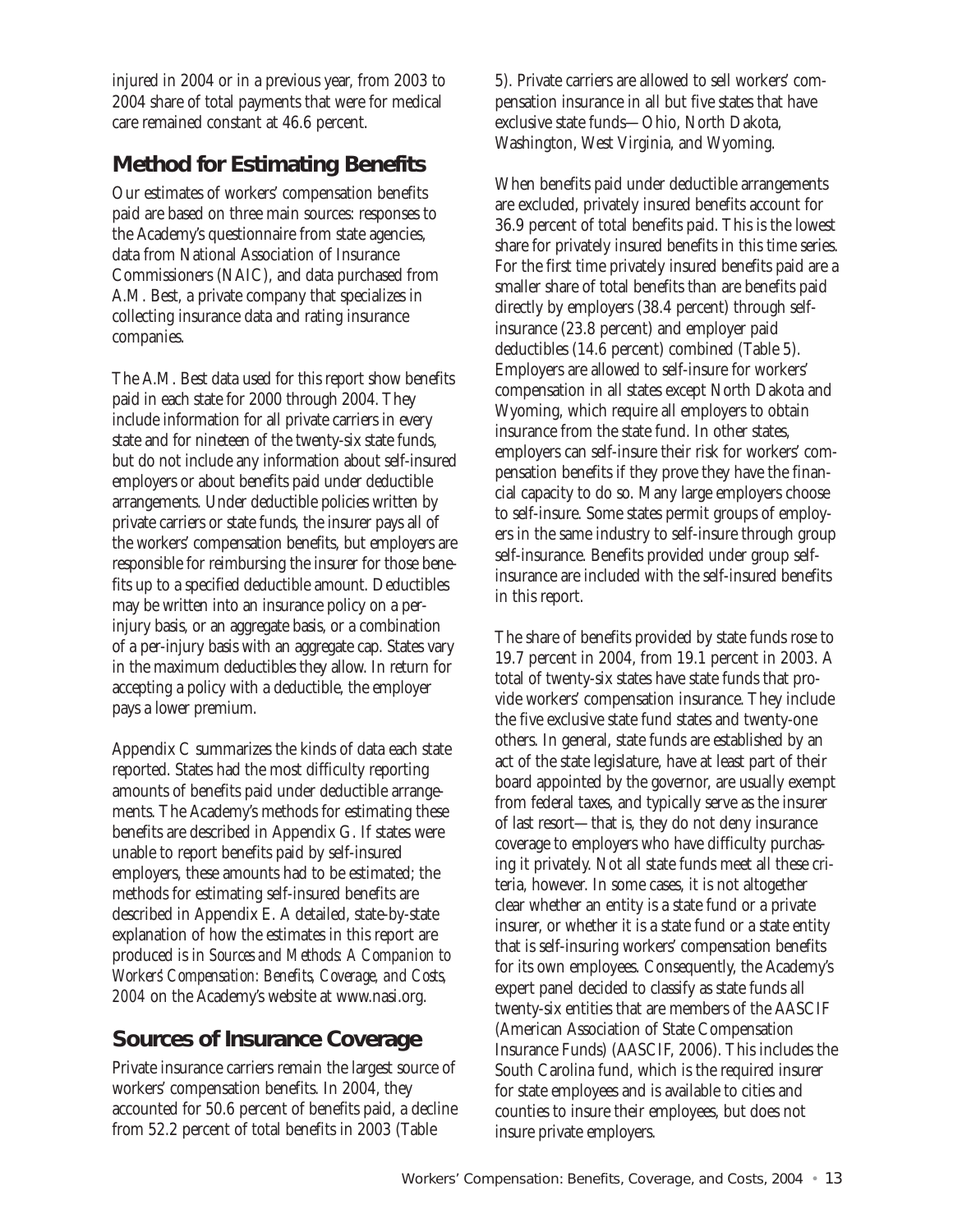# **Table 5**

|      |               |              |      |                          |      | <b>Percentage Distribution</b> |                      |                |              |
|------|---------------|--------------|------|--------------------------|------|--------------------------------|----------------------|----------------|--------------|
|      | Total         |              |      |                          |      |                                |                      |                | Self-        |
|      | Benefits      |              |      | <b>Private Carriers</b>  |      | <b>State Funds</b>             |                      | Self-          | Insured plus |
| Year | (in millions) | <b>Total</b> | All  | Deductibles <sup>a</sup> | All  | Deductibles <sup>a</sup>       | Federal <sup>b</sup> | <b>Insured</b> | Deductibles  |
| 1990 | 38,237        | 100.0        | 58.1 | n/a                      | 15.4 | n/a                            | 7.6                  | 19.0           | 19.0         |
| 1991 | 42,170        | 100.0        | 58.1 | n/a                      | 15.9 | n/a                            | 7.1                  | 18.8           | 18.8         |
| 1992 | 45,668        | 100.0        | 55.4 | 2.7                      | 16.4 | $\ast$                         | 6.9                  | 21.3           | 24.0         |
| 1993 | 45,330        | 100.0        | 53.2 | 4.4                      | 16.3 | $\ast$                         | 7.0                  | 23.4           | 27.9         |
| 1994 | 44,586        | 100.0        | 50.0 | 5.9                      | 17.0 | 0.4                            | 7.1                  | 25.9           | 32.2         |
| 1995 | 43,373        | 100.0        | 48.8 | 7.1                      | 18.2 | 0.7                            | 7.2                  | 25.9           | 33.7         |
| 1996 | 41,837        | 100.0        | 48.7 | 8.3                      | 18.2 | 0.9                            | 7.3                  | 25.8           | 35.0         |
| 1997 | 42,314        | 100.0        | 51.2 | 8.6                      | 17.2 | 0.7                            | 6.6                  | 25.1           | 34.4         |
| 1998 | 43,278        | 100.0        | 53.1 | 9.0                      | 16.7 | 0.6                            | 6.6                  | 23.6           | 33.1         |
| 1999 | 45,581        | 100.0        | 56.4 | 10.2                     | 15.1 | 0.7                            | 6.3                  | 22.2           | 33.1         |
| 2000 | 47,695        | 100.0        | 56.3 | 12.4                     | 15.6 | 0.6                            | 6.2                  | 21.9           | 34.9         |
| 2001 | 50,533        | 100.0        | 55.3 | 12.1                     | 15.8 | 0.6                            | 6.1                  | 22.8           | 35.4         |
| 2002 | 53,309        | 100.0        | 54.0 | 13.0                     | 17.5 | 0.7                            | 5.9                  | 22.6           | 36.3         |
| 2003 | 54,715        | 100.0        | 52.2 | 14.0                     | 19.1 | 0.8                            | 5.8                  | 22.9           | 37.7         |
| 2004 | 55,968        | 100.0        | 50.6 | 13.7                     | 19.7 | 0.9                            | 5.8                  | 23.8           | 38.4         |

#### **Total Amount and Percentage Distribution of Workers' Compensation Benefit Payments by Type of Insurer, 1990–2004**

Negligible

n/aNot available

(a) The percentage of total benefits paid by employers under deductible provisions with this type of insurance. (b) Reflects federal benefits included in Table 4.

Source: National Academy of Social Insurance estimates based on Tables 4 and 6.

Federal programs accounted for 5.8 percent of benefits paid in 2004. These benefits include payments under the Federal Employee' Compensation Act for civilian employees and the portion of the Black Lung benefit program that is financed by employers and paid through the federal Black Lung Disability Trust Fund. Finally, the federal benefits include benefits under the Longshore and Harbor Workers' Compensation Act that are paid by self-insured employers and by special funds under that Act. More detail about federal programs is in Appendix H.

## **Trends in Deductibles and Self-Insurance**

Prior to the 1990s, deductible policies were not common, but their popularity grew in the mid-1990s. In 1992, benefits under deductible policies totaled \$1.3 billion, or about 2.7 percent of total benefits (Table

6). By 2000, they had risen to \$6.2 billion, or 13.0 percent of total benefits. In 2004 deductibles totaled \$8.2 billion, which was 14.6 percent of total benefits paid.

In Tables 4 and 5, benefits reimbursed by employers under deductible policies are included with private carrier or state fund benefits, depending on the type of insurer. Table 6 shows separately the estimated dollar amount of benefits that employers paid under deductible provisions with each type of insurance.

Employers who have policies with deductibles are, in effect, self-insuring up to the amount of the deductible. That is, they are bearing that portion of the financial risk. Adding deductibles to self-insured benefit payments shows the share of the total market where employers are assuming financial risk. This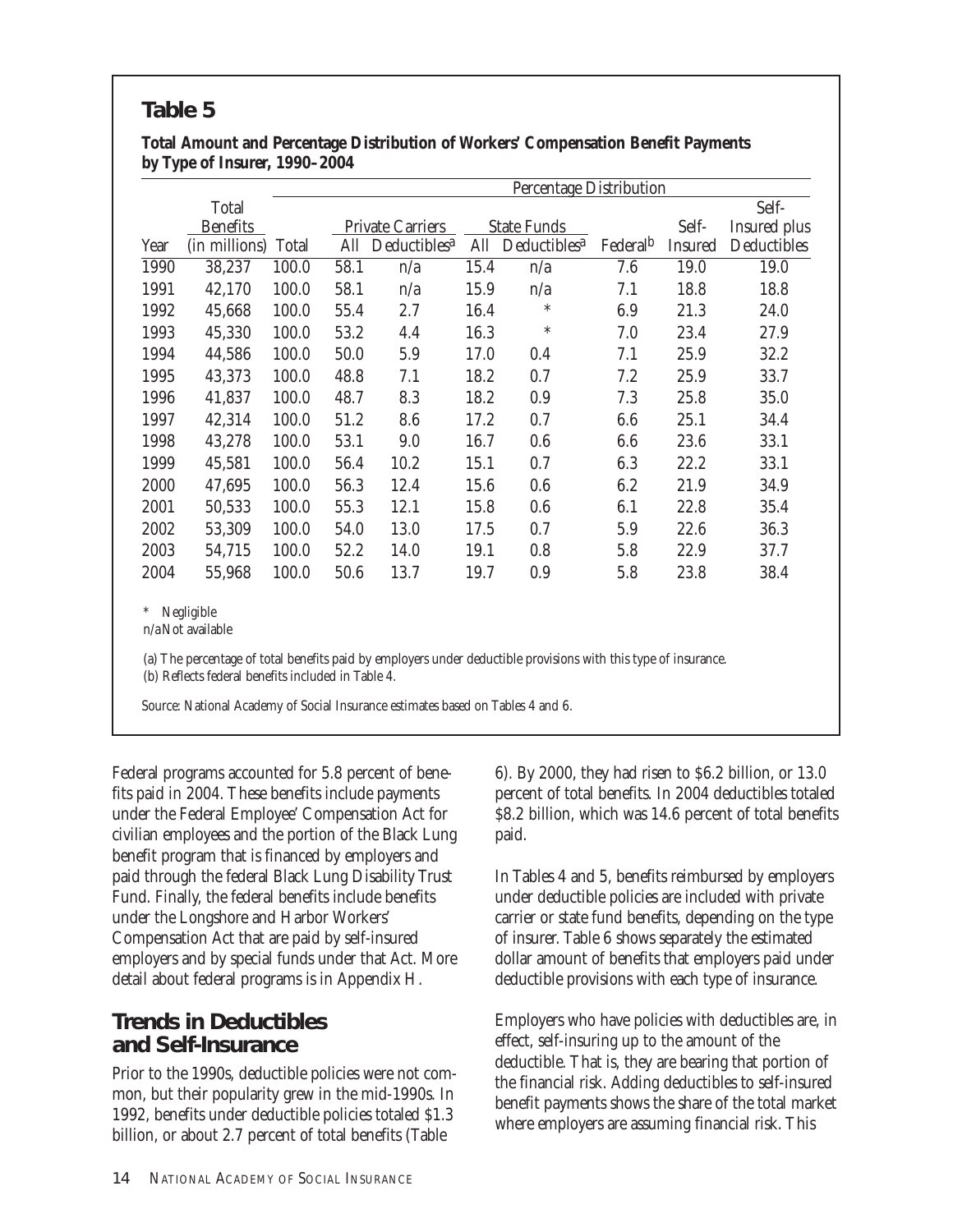## **Table 6**

| Year | <b>Total</b> | <b>Private Carriers</b> | <b>State Funds</b> | Deductibles as a % of<br><b>Total Benefits</b> |
|------|--------------|-------------------------|--------------------|------------------------------------------------|
| 1992 | \$1,250      | \$1,250                 | $\ast$             | 2.7                                            |
| 1993 | 2,027        | 2,008                   | \$19               | 4.5                                            |
| 1994 | 2,834        | 2,645                   | 189                | 6.4                                            |
| 1995 | 3,384        | 3,060                   | 324                | 7.8                                            |
| 1996 | 3,859        | 3,492                   | 367                | 9.2                                            |
| 1997 | 3,928        | 3,650                   | 278                | 9.3                                            |
| 1998 | 4,114        | 3,873                   | 241                | 9.5                                            |
| 1999 | 4,961        | 4,661                   | 300                | 10.9                                           |
| 2000 | 6,201        | 5,931                   | 270                | 13.0                                           |
| 2001 | 6,411        | 6,130                   | 281                | 12.7                                           |
| 2002 | 7,326        | 6.935                   | 391                | 13.7                                           |
| 2003 | 8,088        | 7,639                   | 450                | 14.8                                           |
| 2004 | 8,157        | 7.659                   | 497                | 14.6                                           |

#### **Estimated Employer-Paid Benefits under Deductible Provisions for Workers' Compensation, (in millions), 1992–2004**

#### \* Negligible

Note: Data on deductible benefits were available from five states. Five states do not allow policies with deductibles. For thirteen states data were computed by subtracting various components from total benefit figures provided. For the other twenty-seven states and the District of Columbia, deductible benefits were computed using a ratio of the manual equivalent premiums.

share of total benefit payments rose from 19.0 percent in 1990 to 35.0 percent in 1996, and then remained between 33 and 36 percent of total benefits through 2001. In 2004, this share increased to 38.4 from the 2003 share of 37.7 percent of benefit payments (Table 5).

The growth in self-insurance and in deductible policies in the early 1990s, as well as the down-turn in self-insurance later in the 1990s, probably reflects dynamics of the insurance market that altered the relative cost to employers of purchasing private insurance *vis-à-vis* self insuring.

In the late 1980s and early 1990s, when workers' compensation benefits and costs rose rapidly, many states had administrative pricing systems that set the premium levels that insurance companies could charge, and often states limited the rate of increase in premiums. As a result, premiums did not rise as fast as costs. Growing numbers of employers were not

able to buy insurance in the voluntary market because insurers did not want to sell insurance at premiums that were less than their expected costs.

Because states require that employers have insurance, they provide ways for high-cost employers to buy it. In some states, the state fund insures all applicants. Some states use a *residual market* for high-risk employers and then require that insurers underwrite a share of the residual market as a condition for doing business in the state. During the late 1980s and early 1990s, some states set premiums in the residual market that did not recognize the higher cost associated with residual market employers. To cover the gap between premiums charged to employers in the residual market and their actual losses, residual market pools assessed fees on insurance companies based on the insurer's share of aggregate premiums written in the voluntary market in the state. (Similar fees generally were not assessed on self-insured employers in the state. Also lowering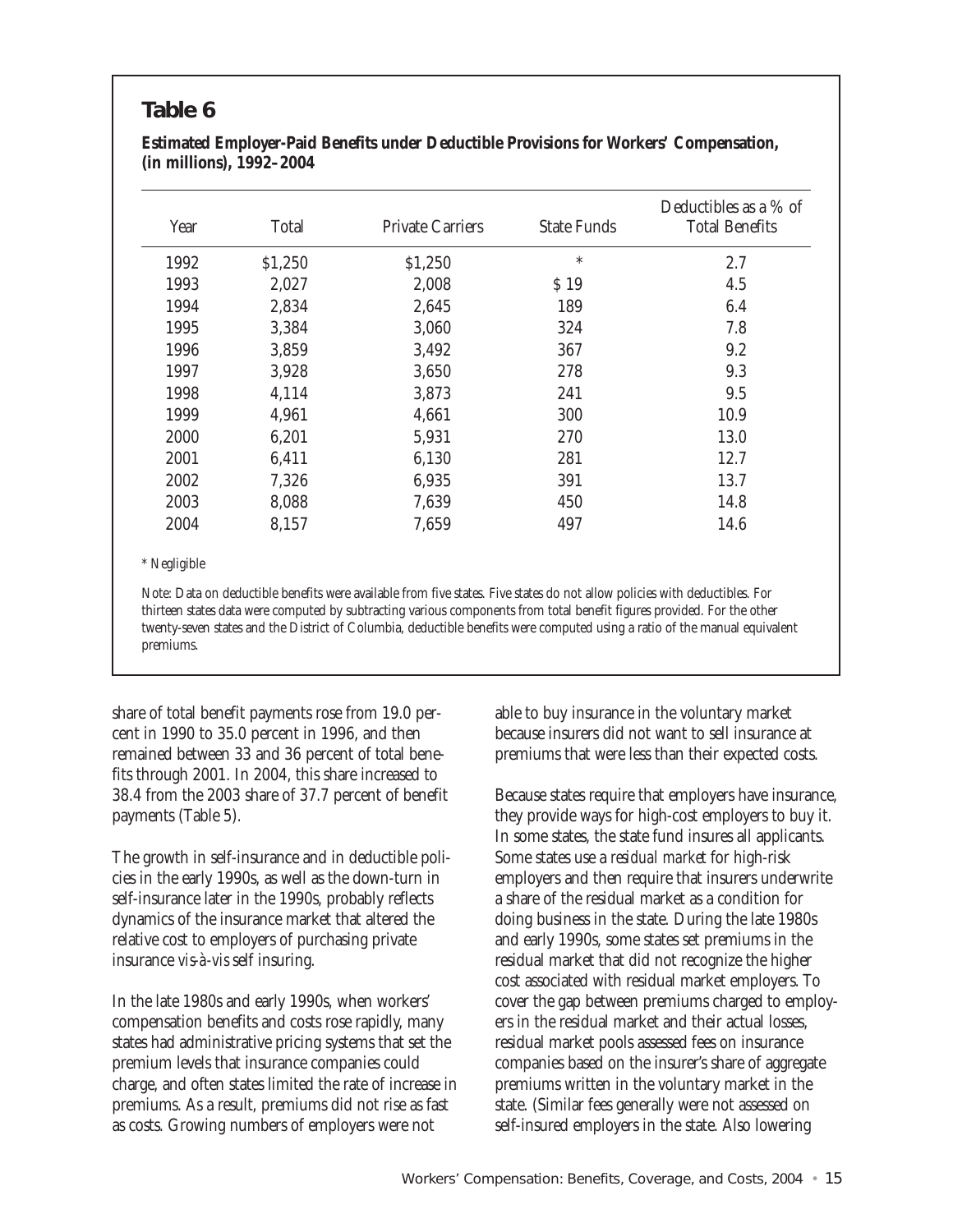premiums through the use of high deductibles could reduce assessments.) As costs rose during the late 1980s, more employers ended up in the residual market, residual market losses grew, and rising fees assessed on insurers drove up the price of premiums charged to employers who were not in the residual market.

The combination of rising costs and the structure of administered prices in the private insurance market encouraged employers to set up self-insured plans, which did not share in assessments to cover the cost of the residual market. Similarly, insurers and employers turned to hybrid plans that combine large deductibles with private insurance as a way to lower their aggregate premiums, and consequently, their share of assessments for the operating losses in the residual market.

Declining workers' compensation benefits and costs in the mid-1990s combined with a vibrant economy and high financial market returns enabled insurance companies to earn more from invested premiums. The combination of improved underwriting results and higher returns on reserves led to high profits by historical standards within the workers' compensation insurance industry (Yates and Burton, 2005). These relatively high profits led to fierce underwriting competition. Insurance companies began offering multi-year guaranteed cost programs that locked in low premium rates for employers, thus greatly reducing the employers' cost and risk. Tax advantages inherent in the purchase of insurance also made it attractive—that is, employers can take an immediate tax deduction for premiums they pay for insurance, while when they self-insure, tax deductions accrue only later as they pay claims. These factors led to a shift away from self-insurance in favor of the purchase of insurance later in the 1990s.

Since 1999, the share of benefits paid directly by employers (through self-insurance and large deductibles combined) has been rising. In 2004, the share of benefits paid by employers reached 38.4 percent, the highest recorded in this data series. For the first time, the share of benefits paid by employers (through self-insurance or deductibles) exceeded the share paid by private carriers excluding deductibles, which was 36.9 percent in 2004 (Table 5).

# **Changes in State Benefits**

On a national level, total benefits (cash plus medical) were 2.3 percent higher in 2004 than in 2003. Focusing only on national growth conceals a great deal of variation among states. Table 7 shows annual changes in state benefit payments between 2000 and 2004.

In nine states: Benefits declined between 2003 and 2004. Alabama, Delaware, Florida, Hawaii, Massachusetts, Nebraska, New Hampshire, Texas, and West Virginia. The rest of the states showed an increase in benefits.

Benefits vary within a state from year to year for many reasons, including:

- Changes in workers' compensation statutes, new court rulings, or new administrative procedures;
- Changes in the mix of occupations or industries, because jobs differ in their rates of injury and illness;
- Fluctuations in employment, because more people working means more people at risk of a job-related illness or injury;
- Changes in wage rates to which benefit levels are linked;
- Variations in health care practice patterns across states, which influence the costs of medical care;
- Fluctuations in the number and severity of injuries and illnesses for other reasons (for example, in a small state, one industrial accident involving many workers in a particular year can show up as a noticeable increase in statewide benefit payments); and
- Changes in reporting procedures (for example, as state agencies update their record keeping systems, the type of data they are able to report often changes, and new legislation can also affect the data a state is able to provide).

# **Medical Payments in States**

The share of benefits for medical care varies among states. In 2004 the share of benefit spending for medical care ranged from lows of less than 40 percent—in the District of Columbia, Connecticut,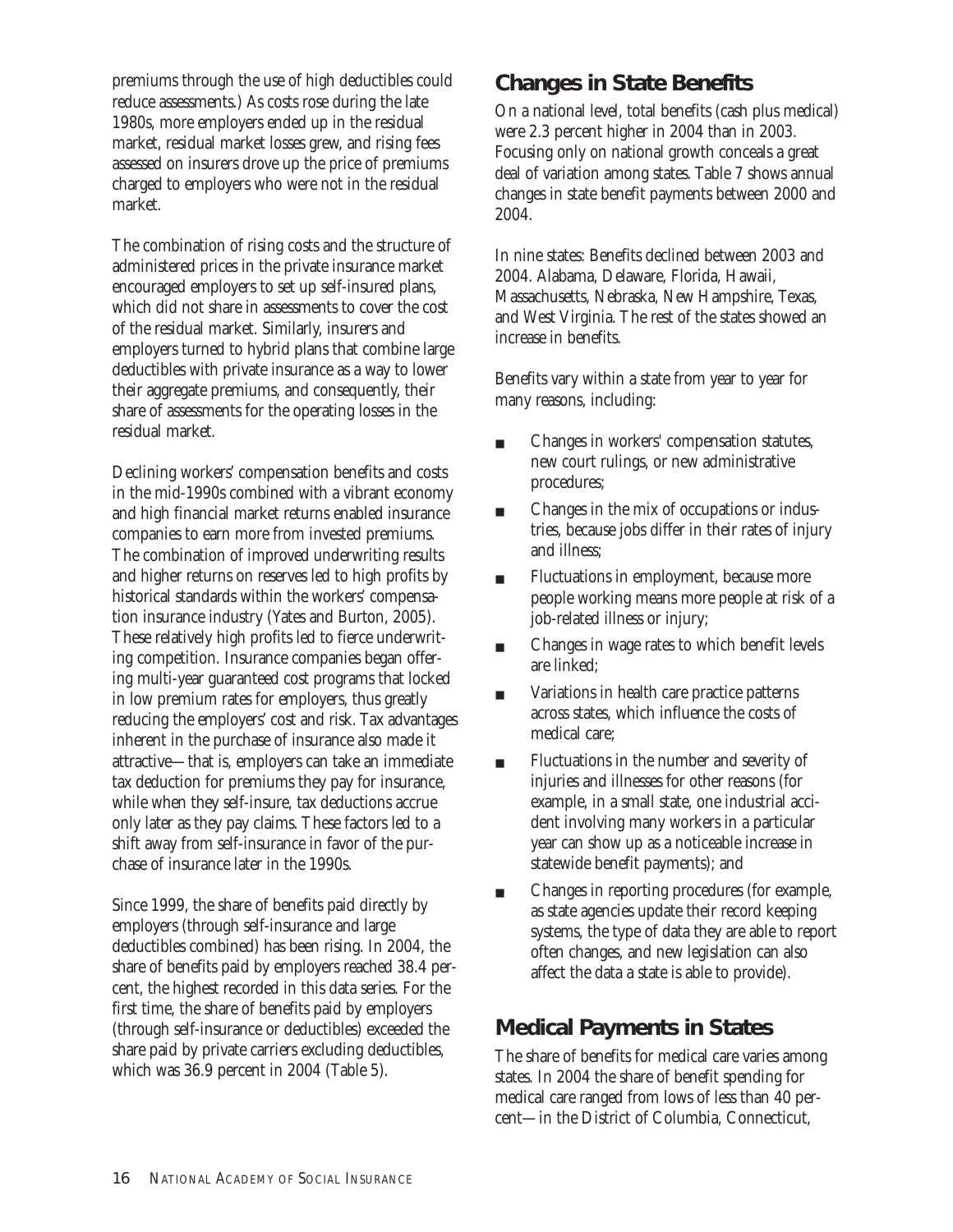Hawaii, Massachusetts, Michigan, New York, Rhode Island and Washington—to highs of over 60 percent in Alabama, Arizona, Arkansas, Indiana, South Dakota, Texas, and Utah (Table 8). Many factors in a state can influence the relative share of benefits for medical care as opposed to cash wage-replacement or survivor benefits. Among them are:

- Different levels of earnings replacement provided by cash benefits, which mean that, all else being equal, states with more generous cash benefits have a lower share of benefits used for medical care;
- Differences in medical costs, medical practices, and the role of workers' compensation programs in regulating allowable medical costs;
- Differences in waiting periods for cash benefits and in statutes determining permanent disability awards; and
- The industry-mix in each state, which influences the types of illnesses and injuries that occur, and thus the level of medical costs.

Some states were not able to report the portion of their total benefits that were for medical care. In those cases, medical benefits were estimated based on information from the National Council on Compensation Insurance and from other states. These states are footnoted in Table 8. Methods for estimating medical benefits are described in Appendix F.

In twenty-two jurisdictions medical benefits rose faster than cash benefits. In three states, medical and cash benefits increased at the same rates. In five states, medical benefits rose but cash benefits fell. In contrast, in nine states cash benefits to workers grew faster than medical payments. In six states, cash benefits rose but medical benefits actually decreased. Finally, in five states, cash and medical benefits decreased, which included Delaware where they fell at the same rates. In Ohio, medical and cash benefits did not change from 2003 (Table 9).

# **State Benefits Relative to Wages**

One way to standardize state benefit payments to take account of states' differing population sizes is to divide each state's benefits by the number of workers covered by the state's workers' compensation program. A second way is to divide total benefits by total wages of covered workers. The latter takes account of both the number of workers and prevailing wage levels in the state. The measure of benefits as a percent of covered wages helps show whether large growth in benefits payments may be due to growth in the state's population of covered workers and covered payroll. Benefits per \$100 of covered payroll in 2000 through 2004 are shown in Table 10. In 2004, employment began to recover from the 2001 recession. As new jobs were created, covered payroll rose by 5.0 percent between 2003 and 2004 (Table 3). In eight jurisdictions covered payroll rose more than seven percentage points—Arizona, District of Columbia, Florida, Hawaii, Nevada, North Dakota, Virginia and Wyoming. Consequently, when benefits are standardized relative to covered payroll, the state patterns of change are somewhat different from those revealed by looking only at dollar changes in benefits.

While benefit payments that are standardized relative to wages in a state provide a useful perspective for looking at changes within particular states over time, the data do not provide meaningful comparisons of the adequacy of benefits across states. Measures of benefit adequacy would compare benefits injured workers received with their actual wage loss. A state with relatively high payments as indicated in Table 10 may in fact be replacing a relatively low portion of injured workers' actual earnings losses.

Alternatively, a state with relatively low benefits as indicated in Table 10 may be replacing a relatively high portion of actual earnings losses. By the same token, these figures do not show the comparative cost to employers of locating their business in one state versus another. Some reasons for cautioning against using these data to compare the adequacy of benefits for workers or the costs to employers across states are set out below.

**Caveats on comparing benefit adequacy across states.** As discussed in the Academy's study panel report titled *Adequacy of Earnings Replacement in Workers' Compensation Programs* (Hunt, 2004), an appropriate study of adequacy compares the benefits disabled workers actually receive with the wages they lose because of their injuries or occupational diseases. Such data are not available on a consistent basis across states. Aggregate benefits relative to aggregate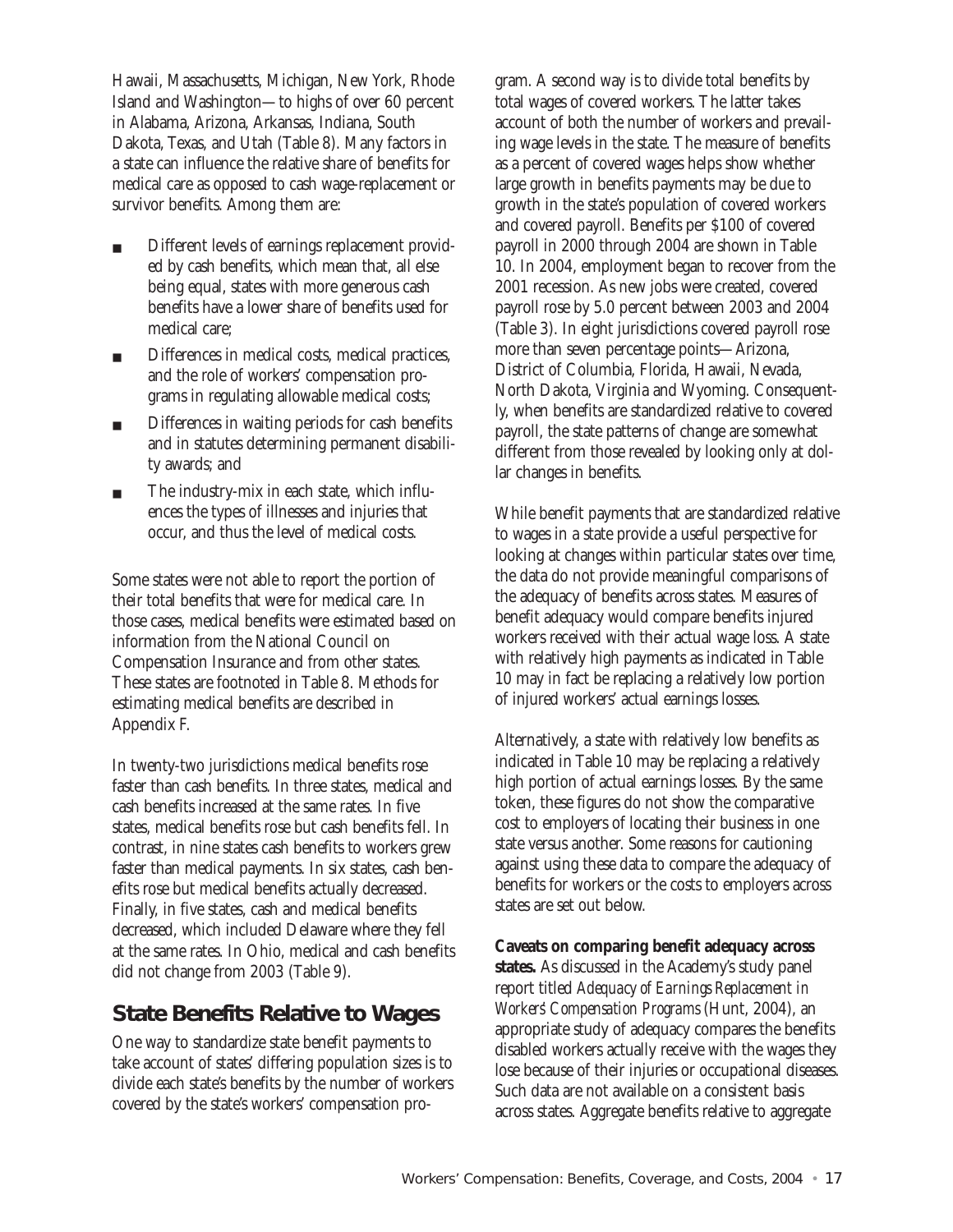| Table                                                        |           |            |           |                    |            |                       |                  |                 |                  |                 |
|--------------------------------------------------------------|-----------|------------|-----------|--------------------|------------|-----------------------|------------------|-----------------|------------------|-----------------|
| Workers' Compensation Benefits by State, 2<br>(in thousands) |           |            | 000-2004  |                    |            |                       |                  |                 |                  |                 |
| <b>State</b>                                                 | 2000      | 2001       | 2002      | 2003               | 2004       | 2000-2001             | 2001-2002        | 2002-2003       | 2003-2004        | 2000-2004       |
| Alabama <sup>2</sup>                                         | \$529,189 | \$562,773  | \$565,264 | \$580,184          | \$575,697  | 6.3                   | 0.4              | 2.6             | $-0.8$           | 8.8             |
| Alaska <sup>2</sup>                                          | 139,378   | 163,111    | 180,046   | 184,379            | 194,195    | 17.0                  | 10.4             | 2.4             | 5.3              | 39.3            |
| Arizona <sup>1,5,6</sup>                                     | 497,955   | 436,037    | 505,278   | 531,240            | 584,750    | $-12.4$               | 15.9             | 5.1             | 10.1             | 17.4            |
| Arkansas <sup>1</sup>                                        | 213,969   | 217,719    | 221,474   | 225,061            | 225,689    | 1.8                   | 1.7              | 1.6             | 0.3              | 5.5             |
| California <sup>2,6</sup>                                    | 9,449,145 | 10,082,580 | $\equiv$  | ,582,43112,403,729 | 12,459,638 | 6.7                   | 14.9             | 71              | 0.5              | 31.9            |
| Colorado <sup>1,5,6</sup>                                    | 810,301   | 566,354    | 760,958   | 757,041            | 834,594    | 30.1                  | 34.4             | $0.5^{\circ}$   | 10.2             | 3.0             |
| Connecticut <sup>1,5</sup>                                   | 638,435   | 641,341    | 675,895   | 674,747            | 684,930    | 0.5                   | 5.4              | $-0.2$          | 1.5              | 7.3             |
| Delaware <sup>1,5,7</sup>                                    | 137,737   | 138,371    | 152,933   | 160,264            | 158,190    | 0.5                   | 0.5              | 4.8             | $-1.3$           | 14.8            |
| District of Columbia <sup>1,5,7</sup> 85,909                 |           | 91,148     | 93,960    | 89,108             | 98,443     | $\overline{6.1}$      | 3.1              | 5.2             | 10.5             | 14.6            |
| Florida <sup>1,5</sup>                                       | 2,576,875 | 3,033,955  | 2,678,082 | 2,811,302          | 2,759,712  | 17.7                  | 1.7              | 5.0             | $-1.8$           | $\overline{71}$ |
| Georgia <sup>1,5,7</sup>                                     | 964,995   | 1,029,374  | 974,661   | 1,061,969          | 1,127,654  | 6.7                   | 5.3              | 9.0             | 6.2              | 16.9            |
| Hawaii <sup>2,6</sup>                                        | 231,359   | 248,100    | 267,827   | 274,922            | 271,290    | 7.2                   | $\overline{8.0}$ | 2.6             | $-1.3$           | 17.3            |
| $\rm Idaho^{1,5,6,7}$                                        | 113,598   | 179,640    | 185,688   | 196,394            | 210,326    | 58.1                  | 3.4              | 5.8             | 7.1              | 85.1            |
| Illinois <sup>1,4,5</sup>                                    | 1,948,330 | 2,079,768  | 2,123,878 | 2,103,658          | 2,213,372  | 6.7                   | $\overline{2.1}$ | $-1.0$          | 5.2              | 13.6            |
| Indiana $1,4,5$                                              | 528,901   | 524,111    | 547,305   | 559,421            | 608,717    | $-0.9$                | 4.4              | 2.2             | 8.8              | 15.1            |
| $Iowa1,4,5$                                                  | 342,930   | 390,235    | 400,226   | 424,198            | 445,832    | 13.8                  | 2.6              | 0.0             | $\overline{5}$ . | 30.0            |
| Kansas <sup>1,5</sup>                                        | 322,707   | 340,483    | 341,606   | 293,473            | 365,546    | 5.5                   | 0.3              | $-14.1$         | 24.6             | 13.3            |
| Kentucky <sup>1,4,5,6</sup>                                  | 575,292   | 671,875    | 708,424   | 724,291            | 763,050    | 16.8                  | 5.4              | 2.2             | 5.4              | 32.6            |
| Louisiana <sup>1,5,6</sup>                                   | 546,544   | 587,855    | 562,812   | 585,480            | 589,209    | 7.6                   | $-4.3$           | 4.0             | 0.6              | 7.8             |
| Maine <sup>1</sup>                                           | 244,714   | 245,145    | 261,734   | 239,777            | 269,917    | 0.2                   | 6.8              | $-8.4$          | 2.6              | 10.3            |
| Maryland <sup>1,5,6</sup>                                    | 641,044   | 681,633    | 664,282   | 701,297            | 767,576    | 6.3                   | $-2.5$           | 5.6             | 9.5              | 19.7            |
| Massachusetts <sup>1,5</sup>                                 | 800,837   | 881,417    | 902,840   | .,057,175          | ,045,747   | $\overline{\text{O}}$ | 2.4              | $\overline{71}$ |                  | 30.6            |
| Michigan <sup>2</sup>                                        | 1,474,058 | 1,477,986  | 512,457   | 1,476,850          | 1,517,386  | 0.3                   | 2.3              | $-2.4$          | 2.7              | 2.9             |
| Minnesota <sup>3</sup>                                       | 797,787   | 904,451    | 921,518   | 885,006            | 933,975    | 3.4                   | 1.9              | $-4.0$          | 5.5              | 17.             |
| Mississippi <sup>1,5</sup>                                   | 292,677   | 284,729    | 290,378   | 291,014            | 305,516    | $-2.7$                | 2.0              | 0.2             | 5.0              | 4.4             |
| Missouri <sup>2</sup>                                        | 779,786   | 958,708    | 115,832   | 080,870            | 119,871    | 22.9                  | 6.4              | $-3.1$          | 3.6              | 43.6            |
| ${\rm Montan}^2$                                             | 154,797   | 179,613    | 177,877   | 200,857            | 211,059    | 16.0                  | $-1.0$           | 12.9            | 5.1              | 36.3            |
| Nebraska <sup>1,4,5</sup>                                    | 229,644   | 247,616    | 282,844   | 290,419            | 283,148    | 7.8                   | 4.2              | 2.7             | 2.5              | 23.3            |
| Nevada <sup>2</sup>                                          | 323,567   | 309,321    | 324,597   | 326,556            | 357,937    | $-4.4$                | 4.9              | 0.6             | 9.6              | 10.6            |
| New Hampshire <sup>1,4,5</sup>                               | 178,522   | 215,158    | 211,734   | 219,629            | 213,964    | 20.5                  | $-1.6$           | 3.7             | 2.6              | 19.9            |
| New Jersey <sup>1,7</sup>                                    | 1,182,644 | 1,255,974  | 1,328,650 | 1,379,235          | 1,398,358  | 6.2                   | 5.8              | 3.8             |                  | 18.2            |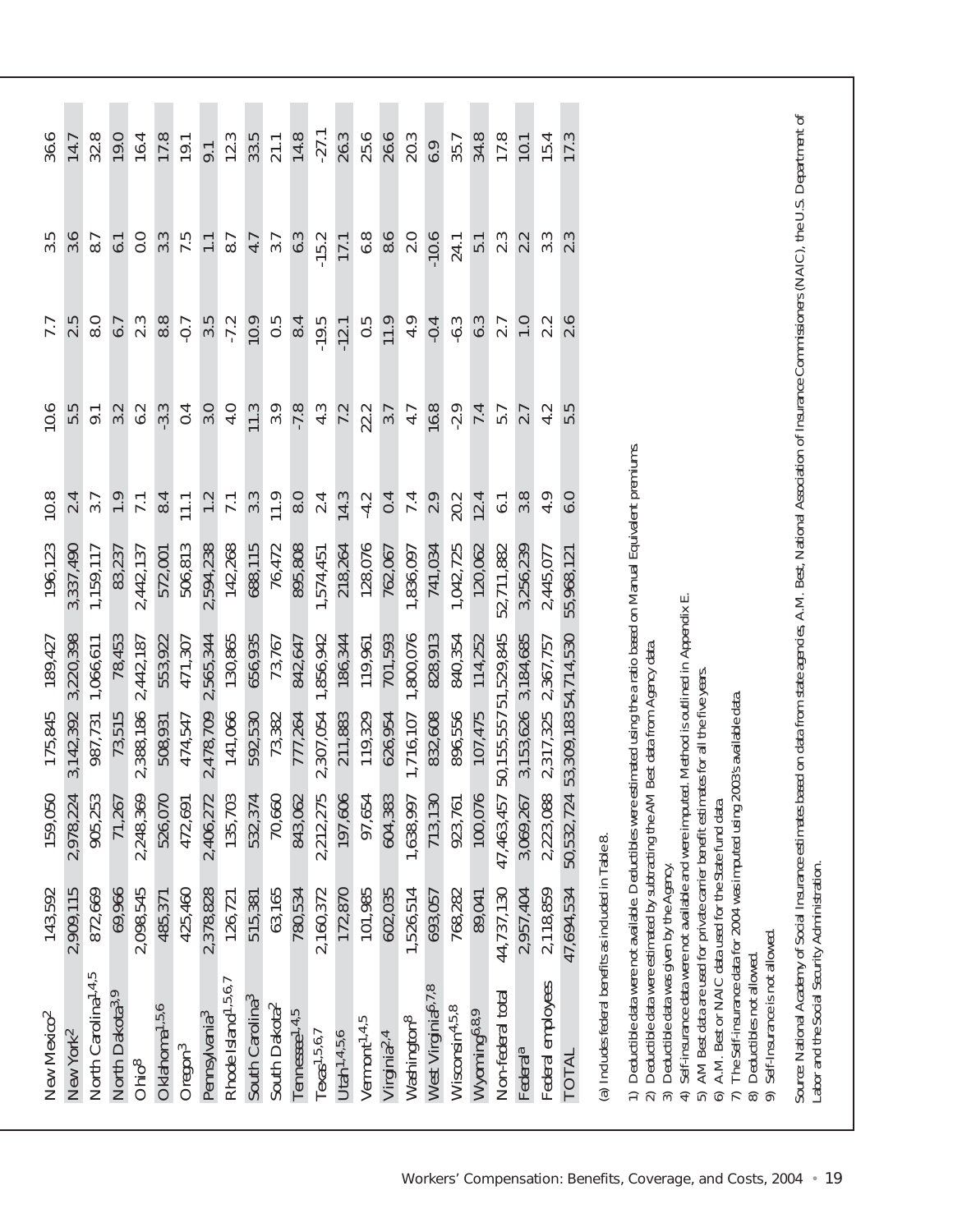| (in thousands)<br>Table 8 |            | Workers' Compensation Benefits by Type of Insurer and Medical Benefits, by State, 2004 |             |                           |           |                   |
|---------------------------|------------|----------------------------------------------------------------------------------------|-------------|---------------------------|-----------|-------------------|
| <b>State</b>              | Total      | Private Carriers                                                                       | State Funds | Self-Insured <sup>b</sup> | Medical   | Percent Medical   |
| Alabama                   | \$575,697  | \$277,585                                                                              |             | \$298,112                 | \$357,739 | 62.1c             |
| Alaska                    | 194,195    | 142,286                                                                                |             | 51,910                    | 108,348   | 55.8c             |
| Arizona                   | 584,750    | 185,882                                                                                | 295,598     | 103,270                   | 375,591   | 64.2c             |
| Arkansas                  | 225,689    | 160,642                                                                                |             | 65,047                    | 136,946   | 60.7c             |
| California                | 12,459,638 | 5,562,020                                                                              | 3,202,628   | 3,694,990                 | 6,072,398 | 48.7              |
| Colorado                  | 834,594    | 271,253                                                                                | 416,618     | 146,723                   | 406,930   | 48.8c             |
| Connecticut               | 684,930    | 433,077                                                                                |             | 251,853                   | 271,039   | 39.6c             |
| Delaware                  | 158,190    | 113,948                                                                                |             | 44,242                    | 75,711    | 47.9d             |
| District of Columbia      | 98,443     | 75,415                                                                                 |             | 23,029                    | 38,089    | 38.7c             |
| Florida                   | 2,759,712  | 2,219,913                                                                              |             | 539,799                   | 1,637,270 | 59.3c             |
| Georgia                   | 1,127,654  | 768,478                                                                                |             | 359,176                   | 538,764   | 47.8c             |
| Hawaii                    | 271,290    | 150,840                                                                                | 34,015      | 86,436                    | 103,900   | 38.3c             |
| Idaho                     | 210,326    | 74,896                                                                                 | 122,429     | 13,001                    | 124,277   | 59.1c             |
| Illinois                  | 2,213,372  | 1,646,713                                                                              |             | 566,659                   | 1,073,614 | 48.5c             |
| Indiana                   | 608,717    | 489,351                                                                                |             | 119,366                   | 413,979   | 68.0°             |
| Iowa                      | 445,832    | 337,824                                                                                |             | 108,008                   | 230,117   | 51.6c             |
| Kansas                    | 365,546    | 241,025                                                                                |             | 124,522                   | 200,913   | 55.0 <sup>c</sup> |
| Kentucky                  | 763,050    | 422,506                                                                                | 72,097      | 268,447                   | 411,837   | 54.0 <sup>c</sup> |
| Louisiana                 | 589,209    | 297,493                                                                                | 163,733     | 127,984                   | 297,065   | 50.4c             |
| Maine                     | 269,917    | 94,800                                                                                 | 84,269      | 90,847                    | 113,359   | 42.0 <sup>c</sup> |
| Maryland                  | 767,576    | 448,756                                                                                | 196,097     | 122,723                   | 317,621   | 41.4 <sup>c</sup> |
| Massachusetts             | 1,045,747  | 900,741                                                                                |             | 145,006                   | 358,708   | 34.3              |
| Michigan                  | 1,517,386  | 827,277                                                                                |             | 690,109                   | 569,855   | 37.6              |
| Minnesota                 | 933,975    | 576,232                                                                                | 120,488     | 237,255                   | 455,248   | 48.7              |
| Mississippi               | 305,516    | 172,433                                                                                |             | 133,083                   | 170,668   | 55.9c             |
| Missouri                  | 1,119,871  | 684,950                                                                                | 114,560     | 320,361                   | 564,841   | 50.4c             |
| Montana                   | 211,059    | 67,757                                                                                 | 103,559     | 39,743                    | 113,201   | 53.6c             |
| Nebraska                  | 283,148    | 218,113                                                                                |             | 65,035                    | 166,863   | 58.9c             |

 $\Gamma$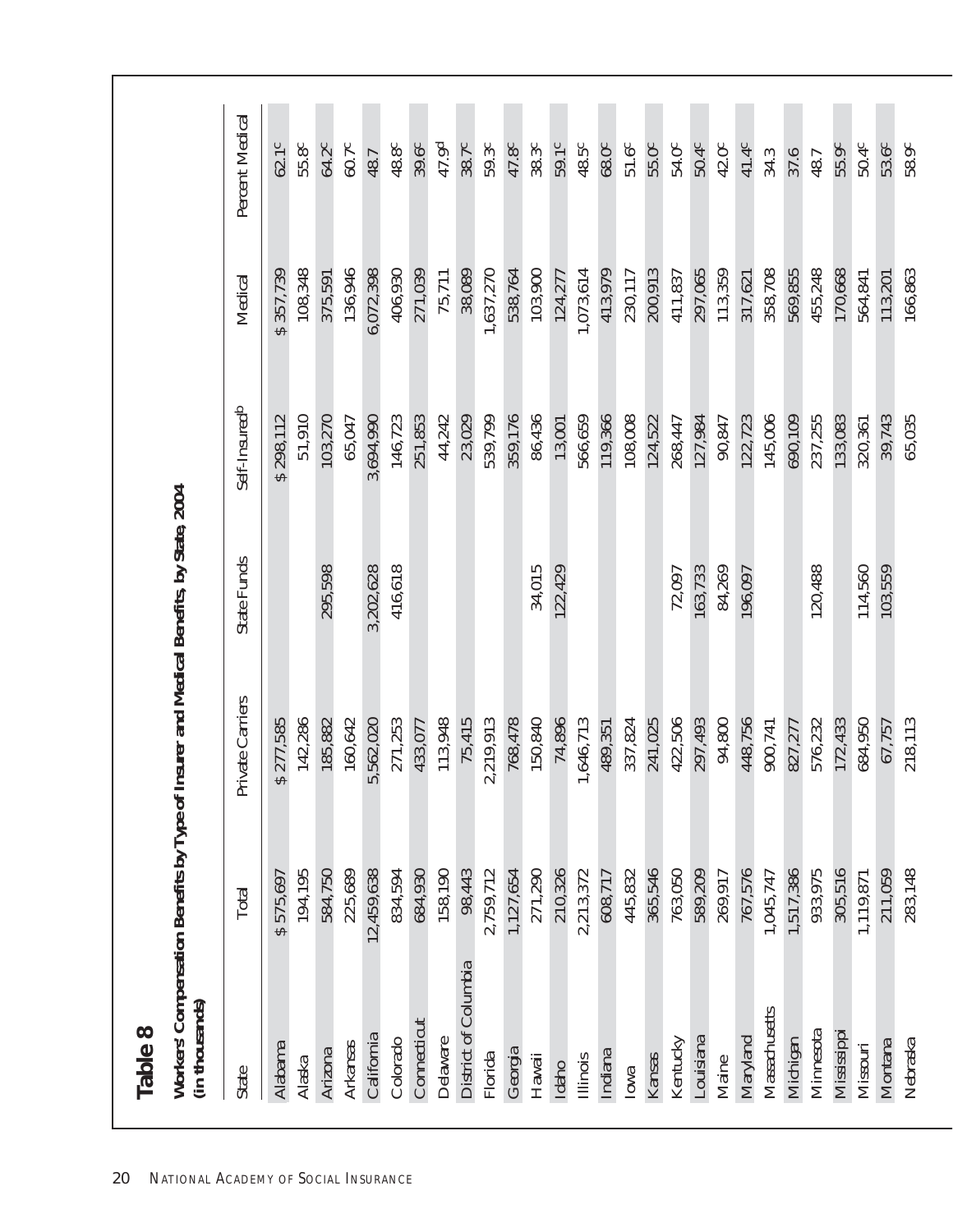| Nevada                                                       | 357,937                                                                                                     | 239,619                                                                                                                                                                                                                                                                                                                                                                                                                                                                                                                                                                                                                                                           |                                          | 118,317    | 175,796                                                                                                                                                                                                                                                        | 49.1c             |
|--------------------------------------------------------------|-------------------------------------------------------------------------------------------------------------|-------------------------------------------------------------------------------------------------------------------------------------------------------------------------------------------------------------------------------------------------------------------------------------------------------------------------------------------------------------------------------------------------------------------------------------------------------------------------------------------------------------------------------------------------------------------------------------------------------------------------------------------------------------------|------------------------------------------|------------|----------------------------------------------------------------------------------------------------------------------------------------------------------------------------------------------------------------------------------------------------------------|-------------------|
| New Hampshire                                                | 213,964                                                                                                     | 167,868                                                                                                                                                                                                                                                                                                                                                                                                                                                                                                                                                                                                                                                           |                                          | 46,096     | 119,685                                                                                                                                                                                                                                                        | 55.9c             |
| New Jersey                                                   | 1,398,358                                                                                                   | 1,278,746                                                                                                                                                                                                                                                                                                                                                                                                                                                                                                                                                                                                                                                         |                                          | 119,612    | 669,265                                                                                                                                                                                                                                                        | 47.9d             |
| New Mexico                                                   | 196,123                                                                                                     | 87,748                                                                                                                                                                                                                                                                                                                                                                                                                                                                                                                                                                                                                                                            | 32,170                                   | 76,205     | 115,830                                                                                                                                                                                                                                                        | 59.1c             |
| New York                                                     | 3,337,490                                                                                                   | 1,732,841                                                                                                                                                                                                                                                                                                                                                                                                                                                                                                                                                                                                                                                         | 775,146                                  | 829,503    | .127,178                                                                                                                                                                                                                                                       | 33.8              |
| North Carolina                                               | 1,159,117                                                                                                   | 844,199                                                                                                                                                                                                                                                                                                                                                                                                                                                                                                                                                                                                                                                           |                                          | 314,919    | 512,146                                                                                                                                                                                                                                                        | 44.2c             |
| North Dakota <sup>a</sup>                                    | 83,237                                                                                                      | 260                                                                                                                                                                                                                                                                                                                                                                                                                                                                                                                                                                                                                                                               | 82,977                                   |            | 46,870                                                                                                                                                                                                                                                         | 56.3              |
| Ohio <sup>a</sup>                                            | 2,442,137                                                                                                   | 37,509                                                                                                                                                                                                                                                                                                                                                                                                                                                                                                                                                                                                                                                            | 1,935,728                                | 468,900    | 1,141,082                                                                                                                                                                                                                                                      | 46.7              |
| Oklahoma                                                     | 572,001                                                                                                     | 241,921                                                                                                                                                                                                                                                                                                                                                                                                                                                                                                                                                                                                                                                           | 212,864                                  | 117,216    | 263,451                                                                                                                                                                                                                                                        | 46.1c             |
| Oregon                                                       | 506,813                                                                                                     | 234,700                                                                                                                                                                                                                                                                                                                                                                                                                                                                                                                                                                                                                                                           | 228,642                                  | 43,472     | 270,253                                                                                                                                                                                                                                                        | 53.3c             |
| Pennsylvania                                                 | 2,594,238                                                                                                   | ,803,792                                                                                                                                                                                                                                                                                                                                                                                                                                                                                                                                                                                                                                                          | 226,158                                  | 564,288    | ,068,661                                                                                                                                                                                                                                                       | 41.2              |
| Rhode Island                                                 | 142,268                                                                                                     | 40,504                                                                                                                                                                                                                                                                                                                                                                                                                                                                                                                                                                                                                                                            | 85,096                                   | 16,669     | 49,990                                                                                                                                                                                                                                                         | 35.1c             |
| South Carolina                                               | 688,115                                                                                                     | 461,543                                                                                                                                                                                                                                                                                                                                                                                                                                                                                                                                                                                                                                                           | 49,629                                   | 176,944    | 318,811                                                                                                                                                                                                                                                        | 46.3c             |
| South Dakota                                                 | 76,472                                                                                                      | 72,749                                                                                                                                                                                                                                                                                                                                                                                                                                                                                                                                                                                                                                                            |                                          | 3,723      | 48,122                                                                                                                                                                                                                                                         | 62.9c             |
| Tennessee                                                    | 895,808                                                                                                     | 649,333                                                                                                                                                                                                                                                                                                                                                                                                                                                                                                                                                                                                                                                           |                                          | 246,475    | 462,466                                                                                                                                                                                                                                                        | 51.6 <sup>c</sup> |
| Texas                                                        | 1,574,451                                                                                                   | 991,865                                                                                                                                                                                                                                                                                                                                                                                                                                                                                                                                                                                                                                                           | 297,235                                  | 285,350    | 958,631                                                                                                                                                                                                                                                        | 60.9c             |
| Utah                                                         | 218,264                                                                                                     | 56,281                                                                                                                                                                                                                                                                                                                                                                                                                                                                                                                                                                                                                                                            | 122,905                                  | 39,077     | 149,240                                                                                                                                                                                                                                                        | 68.4c             |
| Vermont                                                      | 128,076                                                                                                     | 106,192                                                                                                                                                                                                                                                                                                                                                                                                                                                                                                                                                                                                                                                           |                                          | 21,884     | 58,611                                                                                                                                                                                                                                                         | 45.8c             |
| Virginia                                                     | 762,067                                                                                                     | 554,397                                                                                                                                                                                                                                                                                                                                                                                                                                                                                                                                                                                                                                                           |                                          | 207,670    | 419,955                                                                                                                                                                                                                                                        | 55.1c             |
| Washington <sup>a</sup>                                      | 1,836,097                                                                                                   | 30,766                                                                                                                                                                                                                                                                                                                                                                                                                                                                                                                                                                                                                                                            | 1,323,410                                | 481,921    | 636,211                                                                                                                                                                                                                                                        | 34.7              |
| West Virginia <sup>a</sup>                                   | 741,034                                                                                                     | 7,317                                                                                                                                                                                                                                                                                                                                                                                                                                                                                                                                                                                                                                                             | 629,617                                  | 104,100    | 354,665                                                                                                                                                                                                                                                        | 47.9d             |
| Wisconsin                                                    | 1,042,725                                                                                                   | 840,423                                                                                                                                                                                                                                                                                                                                                                                                                                                                                                                                                                                                                                                           |                                          | 202,302    | 499,057                                                                                                                                                                                                                                                        | 47.9d             |
| Wyoming <sup>a</sup>                                         | 120,062                                                                                                     | 3,534                                                                                                                                                                                                                                                                                                                                                                                                                                                                                                                                                                                                                                                             | 116,528                                  |            | 57,463                                                                                                                                                                                                                                                         | 47.9 <sup>d</sup> |
| Non-federal total                                            | 52,711,882                                                                                                  | 8,346,310<br>$\sim$                                                                                                                                                                                                                                                                                                                                                                                                                                                                                                                                                                                                                                               | 11,044,194                               | 13,321,378 | 25,228,333                                                                                                                                                                                                                                                     | 47.9              |
| Federale                                                     | 3,256,239                                                                                                   |                                                                                                                                                                                                                                                                                                                                                                                                                                                                                                                                                                                                                                                                   |                                          |            | 870,872                                                                                                                                                                                                                                                        | 26.7              |
| Federal employees                                            | 2,445,077                                                                                                   |                                                                                                                                                                                                                                                                                                                                                                                                                                                                                                                                                                                                                                                                   |                                          |            | 701,110                                                                                                                                                                                                                                                        | 28.7              |
| TOTAI                                                        | 55,968,121                                                                                                  |                                                                                                                                                                                                                                                                                                                                                                                                                                                                                                                                                                                                                                                                   |                                          |            | 26,099,205                                                                                                                                                                                                                                                     | 46.6              |
| tion benefits to A.M. Best.                                  |                                                                                                             | (a) States with exclusive funds (Ohio, North Dakota, Washington, West Virginia, and Wyoming) may have small amounts of benefits paid in the private carrier category. This results from<br>two sources: companies with group policies that overlap states and the fact that some companies include excess workers' compensation coverage in their reports of workers' compensa-<br>(d) Medical percentage based on the weighted average of states where medical data were available, see Appendix F.<br>(b) Self-insurance includes individual self-insurers and group self-insurance.<br>(c) Medical percentages based on data provided by NCCI, see Appendix F. |                                          |            |                                                                                                                                                                                                                                                                |                   |
| (e) Federal benefits include: those paid under the Federal I | ers; and a portion of benefits under the Longshore and<br>special funds under the LHWCA. See Appendix H for |                                                                                                                                                                                                                                                                                                                                                                                                                                                                                                                                                                                                                                                                   | more information about federal programs. |            | Employees' Compensation Act for civilian employees; the portion of the Black Lung benefit program that is financed by employ-<br>Harbor Workers' Compensation Act that are not reflected in state data, namely, benefits paid by self-insured employers and by |                   |
| Compensation Insurance.                                      |                                                                                                             | Source: National Academy of Social Insurance estimates based on data received from state agencies, the U.S. Department of Labor, A.M. Best, and the National Council on                                                                                                                                                                                                                                                                                                                                                                                                                                                                                           |                                          |            |                                                                                                                                                                                                                                                                |                   |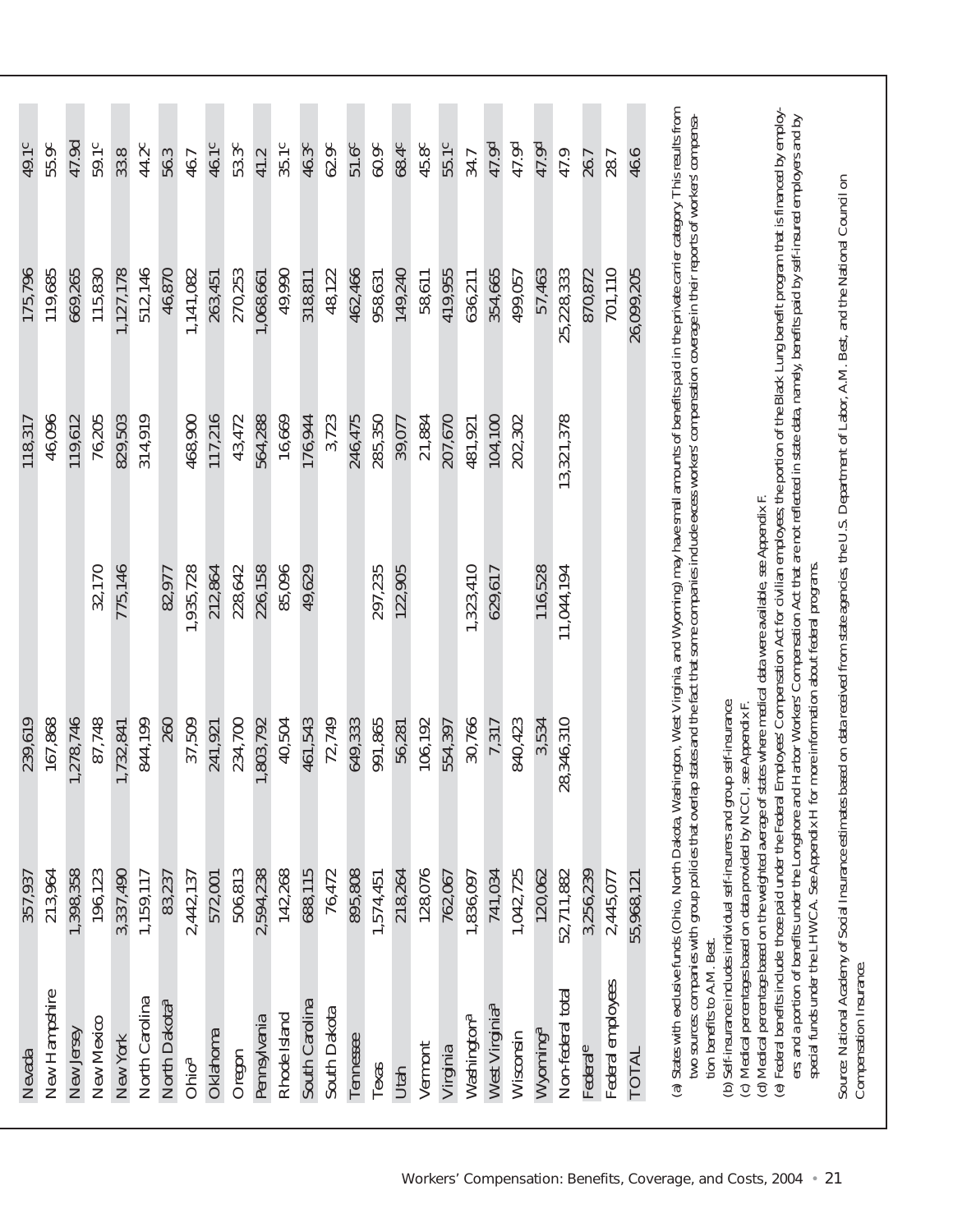| Total                            | $-0.8$  | 5.3     | 10.1    | 0.3              | 0.5        | 10.2     |                 | $-1.3$   | 10.5                 | $-1.8$    | 6.2            | $-1.3$  | $\overline{71}$ | 5.2           | 8.8     | $\overline{5}$ . | 24.6    | 5.4      | 0.6       | 12.6    | 9.5      | $\Xi$         | 2.7       | 5.5       | 5.0         | 3.6      |
|----------------------------------|---------|---------|---------|------------------|------------|----------|-----------------|----------|----------------------|-----------|----------------|---------|-----------------|---------------|---------|------------------|---------|----------|-----------|---------|----------|---------------|-----------|-----------|-------------|----------|
| 2003-2004 Percent Change<br>Cash |         | 3.5     | 7.7     | $\overline{4.1}$ | 5.1        | 0.8      | $\overline{71}$ | $-1.3$   | 7.5                  | $-4.9$    | 5.3            | $-1.2$  | 2.2             | $\frac{0}{1}$ | 7.5     | $-1.4$           | 23.6    | 5.7      | 1.4       | 21.4    | 10.1     | $-2.7$        | 1.4       | 1.6       | 5.0         | 1.6      |
| Medical                          | $-1.9$  | 6.8     |         | $-2.0$           | $-4.1$     | 22.3     | $-6.0$          | $-1.3$   | 15.5                 | 0.4       | $\overline{z}$ | $-1.5$  | 10.8            | 10.1          | 9.4     | 12.0             | 25.3    | 5.0      | $-0.1$    | 2.3     | 8.6      | 2.2           | 5.0       | 10.0      | 5.0         | 5.7      |
| Total                            | 575,697 | 194,195 | 584,750 | 225,689          | 12,459,638 | 834,594  | 684,930         | 158,190  | 98,443               | 2,759,712 | 1,127,654      | 271,290 | 210,326         | 2,213,372     | 608,717 | 445,832          | 365,546 | 763,050  | 589,209   | 269,917 | 767,576  | 1,045,747     | 1,517,386 | 933,975   | 305,516     | .119,871 |
| 2004<br>Cash                     | 217,958 | 85,848  | 209,159 | 88,742           | 6,387,240  | 427,663  | 413,891         | 82,479   | 60,354               | 1,122,442 | 588,890        | 167,390 | 86,049          | 1,139,757     | 194,738 | 215,715          | 164,633 | 351,213  | 292,144   | 156,558 | 449,955  | 687,039       | 947,531   | 478,726   | 134,848     | 555,029  |
| Medical                          | 357,739 | 108,348 | 375,591 | 136,946          | 6,072,398  | 406,930  | 271,039         | 75,711   | 38,089               | 1,637,270 | 538,764        | 103,900 | 124,277         | 1,073,614     | 413,979 | 230,117          | 200,913 | 411,837  | 297,065   | 113,359 | 317,621  | 358,708       | 569,855   | 455,248   | 170,668     | 564,841  |
| Total                            | 580,184 | 184,379 | 531,240 | 225,061          | 12,403,729 | 757,041  | 674,747         | 160,264  | 89,108               | 2,811,302 | 1,061,969      | 274,922 | 196,394         | 2,103,658     | 559,421 | 424,198          | 293,473 | 724,291  | 585,480   | 239,777 | 701,297  | 1,057,175     | 1,476,850 | 885,006   | 291,014     | ,080,870 |
| Cash<br>2003                     | 215,568 | 82,962  | 194,184 | 85,282           | 6,074,701  | 424,327  | 386,392         | 83,561   | 56,135               | 1,180,162 | 558,995        | 169,420 | 84,235          | 1,128,229     | 181,111 | 218,734          | 133,190 | 332,180  | 288,122   | 128,987 | 408,755  | 706,245       | 934,276   | 471,280   | 128,461     | 546,255  |
| Medical                          | 364,616 | 101,417 | 337,056 | 139,779          | 6,329,029  | 332,713  | 288,356         | 76,703   | 32,973               | 1,631,140 | 502,974        | 105,503 | 112,159         | 975,428       | 378,310 | 205,463          | 160,283 | 392,111  | 297,357   | 110,790 | 292,542  | 350,931       | 542,574   | 413,726   | 162,553     | 534,615  |
| <b>State</b>                     | Alabama | Alaska  | Arizona | Arkansas         | California | Colorado | Connecticut     | Delaware | District of Columbia | Florida   | Georgia        | Hawaii  | Idaho           | Illinois      | Indiana | Iowa             | Kansas  | Kentucky | Louisiana | Maine   | Maryland | Massachusetts | Michigan  | Minnesota | Mississippi | Missouri |

Г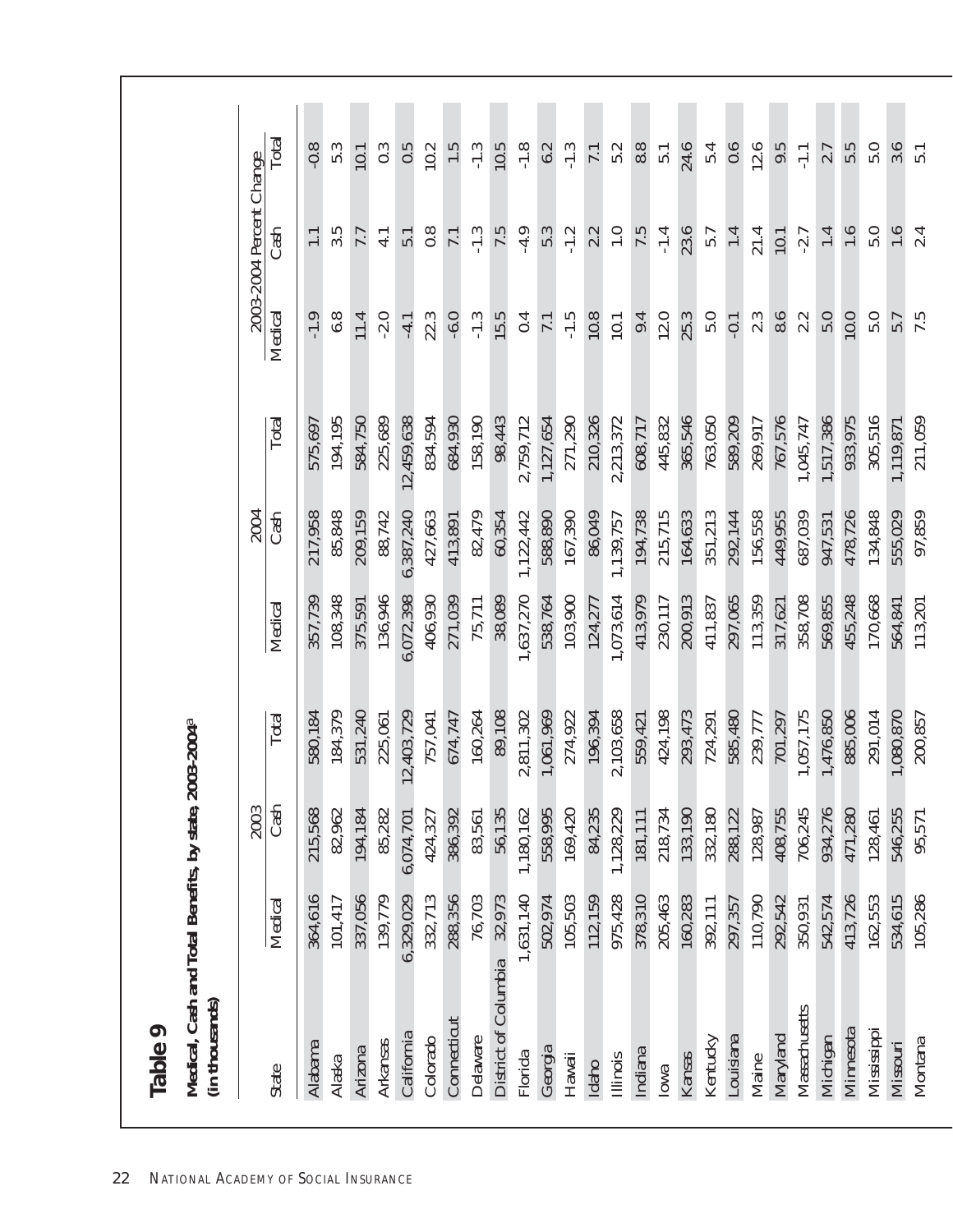| Nebraska                                                                                                | 171,361   | 119,058               | 290,419         | 166,863    | 116,286    | 283,148                                                                                                                                                                                                                           | $-2.6$           | $-2.3$           | $-2.5$           |
|---------------------------------------------------------------------------------------------------------|-----------|-----------------------|-----------------|------------|------------|-----------------------------------------------------------------------------------------------------------------------------------------------------------------------------------------------------------------------------------|------------------|------------------|------------------|
| Nevada                                                                                                  | 150,151   | 176,406               | 326,556         | 175,796    | 182,141    | 357,937                                                                                                                                                                                                                           | 17.1             | $3.\overline{3}$ | 9.6              |
| New Hampshire                                                                                           | 123,981   | 95,648                | 219,629         | 119,685    | 94,278     | 213,964                                                                                                                                                                                                                           | $-3.5$           | $-1.4$           | 2.6              |
| New Jersey                                                                                              | 660,107   | 719,128               | 1,379,235       | 669,265    | 729,093    | 1,398,358                                                                                                                                                                                                                         | 1.4              | $\ddot{=}$       | 1.4              |
| New Mexico                                                                                              | 107,936   | 81,491                | 189,427         | 115,830    | 80,293     | 196,123                                                                                                                                                                                                                           |                  | $-1.5$           | 3.5              |
| New York                                                                                                | 1,039,503 | 2,180,894             | 3,220,398       | 1,127,178  | 2,210,311  | 3,337,490                                                                                                                                                                                                                         | 8.4              | 1.3              | 3.6              |
| North Carolina                                                                                          | 480,925   | 585,686               | 1,066,611       | 512,146    | 646,971    | 1,159,117                                                                                                                                                                                                                         | 6.5              | 10.5             | 8.7              |
| North Dakota                                                                                            | 43,102    | 35,352                | 78,453          | 46,870     | 36,367     | 83,237                                                                                                                                                                                                                            | 8.7              | 2.9              | 61               |
| Ohio                                                                                                    | 1,140,541 | 1,301,646             | 2,442,187       | 1,141,082  | 301,055    | 2,442,137                                                                                                                                                                                                                         | 0.0              | 0.0              | 0.0              |
| Oklahoma                                                                                                | 262,953   | 290,970               | 553,922         | 263,451    | 308,550    | 572,001                                                                                                                                                                                                                           | $0.\overline{2}$ | 6.0              | 3.3              |
| Oregon                                                                                                  | 245,975   | 225,332               | 471,307         | 270,253    | 236,559    | 506,813                                                                                                                                                                                                                           | 9.9              | 5.0              | 7.5              |
| Pennsylvania                                                                                            | 1,040,169 | 1,525,175             | 2,565,344       | 1,068,661  | 1,525,577  | 2,594,238                                                                                                                                                                                                                         | 2.7              | 0.0              | $\Xi$            |
| Rhode Island                                                                                            | 40,579    | 90,286                | 130,865         | 49,990     | 92,278     | 142,268                                                                                                                                                                                                                           | 23.2             | 2.2              | 8.7              |
| South Carolina                                                                                          | 312,056   | 344,879               | 656,935         | 318,811    | 369,305    | 688,115                                                                                                                                                                                                                           | 2.2              | 7.1              | 4.7              |
| South Dakota                                                                                            | 46,331    | 27,436                | 73,767          | 48,122     | 28,350     | 76,472                                                                                                                                                                                                                            | 3.9              | 3.3              | 3.7              |
| Tennessee                                                                                               | 445,703   | 396,944               | 842,647         | 462,466    | 433,342    | 895,808                                                                                                                                                                                                                           | 3.8              | 9.2              | 6.3              |
| Texas                                                                                                   | 1,169,889 | 687,053               | ,856,942        | 958,631    | 615,820    | 574,451                                                                                                                                                                                                                           | 18.1             | 10.4             | 15.2             |
| Utah                                                                                                    | 121,849   | 64,495                | 186,344         | 149,240    | 69,023     | 218,264                                                                                                                                                                                                                           | 22.5             | 7.0              | 17.1             |
| Vermont                                                                                                 | 58,147    | 61,813                | 119,961         | 58,611     | 69,465     | 128,076                                                                                                                                                                                                                           | 0.8              | 12.4             | 6.8              |
| Virginia                                                                                                | 393,992   | 307,601               | 701,593         | 419,955    | 342,112    | 762,067                                                                                                                                                                                                                           | 6.6              | 11.2             | 8.6              |
| Washington                                                                                              | 619,553   | 1,180,523             | ,800,076        | 636,211    | ,199,886   | ,836,097                                                                                                                                                                                                                          | 2.7              | $\frac{6}{1}$    | $\overline{2.0}$ |
| West Virginia                                                                                           | 241,676   | 587,237               | 828,913         | 354,665    | 386,369    | 741,034                                                                                                                                                                                                                           | 46.8             | 34.2             | $-10.6$          |
| Wisconsin                                                                                               | 402,196   | 438,158               | 840,354         | 499,057    | 543,668    | 1,042,725                                                                                                                                                                                                                         | 24.1             | 24.1             | 24.1             |
| Wyoming                                                                                                 | 72,090    | 42,161                | 114,252         | 57,463     | 62,599     | 120,062                                                                                                                                                                                                                           | 20.3             | 48.5             | 5.1              |
| Non-federal total                                                                                       |           | 24,667,151 26,862,694 | 1,529,845<br>صر | 25,228,333 | 27,483,548 | 52,711,882                                                                                                                                                                                                                        | 2.3              | 2.3              | 2.3              |
|                                                                                                         |           |                       |                 |            |            |                                                                                                                                                                                                                                   |                  |                  |                  |
|                                                                                                         |           |                       |                 |            |            | a) In states with a note, there was a difference in methods between the two years being compared for at least one component of the estimates. Some of the percent change in benefits,                                             |                  |                  |                  |
|                                                                                                         |           |                       |                 |            |            | therefore, might be due to the differing methods. The notes are given in Table 8. For more detail on state by state methodologies, see, Sources and Methods: A Companion to Workers'<br>Compensation: Benefits, Coverage, and Cos |                  |                  |                  |
| Source: National Academy of Social Insurance estimates based on data from state agencies and A.M. Best. |           |                       |                 |            |            |                                                                                                                                                                                                                                   |                  |                  |                  |
|                                                                                                         |           |                       |                 |            |            |                                                                                                                                                                                                                                   |                  |                  |                  |
|                                                                                                         |           |                       |                 |            |            |                                                                                                                                                                                                                                   |                  |                  |                  |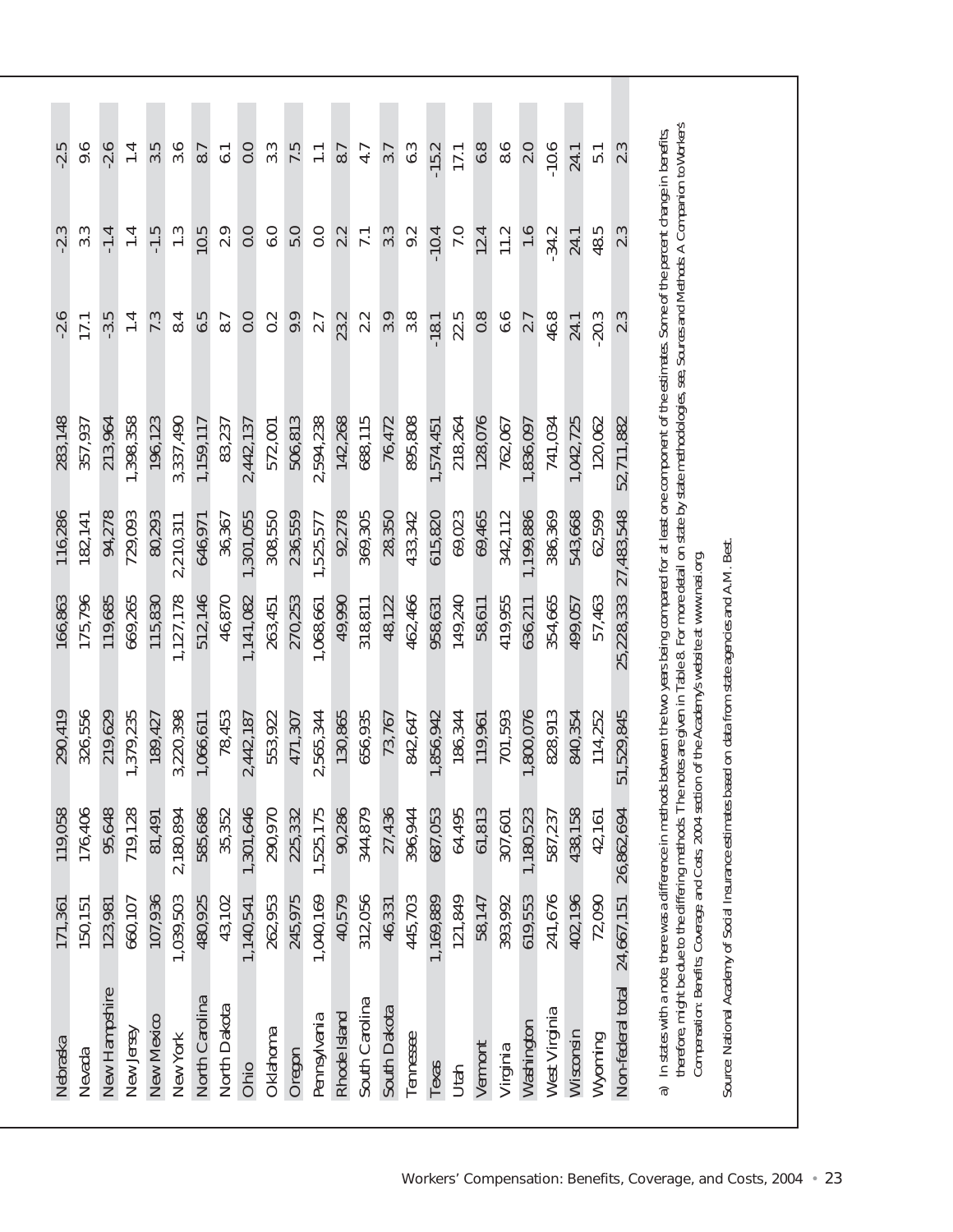# **Table 10**

## **State Workers' Compensation Benefits Per \$100 of Covered Wages, by State, 2000–2004**

|                      | 2000 | 2001 | 2002 | 2003 | 2004 | 2003-2004 | Dollar Amount Change <sup>a</sup><br>2000-2004 |
|----------------------|------|------|------|------|------|-----------|------------------------------------------------|
| Alabama              | 1.06 | 1.10 | 1.09 | 1.08 | 1.02 | $-.06$    | $-.04$                                         |
| Alaska               | 1.57 | 1.74 | 1.84 | 1.83 | 1.84 | .01       | .26                                            |
| Arizona              | 0.71 | 0.60 | 0.68 | 0.69 | 0.70 | .01       | $-.01$                                         |
| <b>Arkansas</b>      | 0.77 | 0.75 | 0.75 | 0.74 | 0.70 | $-.04$    | $-06$                                          |
| California           | 1.58 | 1.66 | 1.93 | 2.01 | 1.91 | $-.10$    | .33                                            |
| Colorado             | 1.03 | 0.70 | 0.96 | 0.95 | 1.01 | .06       | $-0.02$                                        |
| Connecticut          | 0.85 | 0.83 | 0.89 | 0.87 | 0.83 | $-.04$    | $-.02$                                         |
| Delaware             | 0.94 | 0.90 | 0.98 | 0.63 | 0.92 | .29       | $-.02$                                         |
| District of Columbia | 0.38 | 0.38 | 0.38 | 0.55 | 0.36 | $-.19$    | $-.02$                                         |
| Florida              | 1.28 | 1.44 | 1.23 | 1.24 | 1.13 | $-.11$    | $-.15$                                         |
| Georgia              | 0.77 | 0.80 | 0.76 | 0.82 | 0.82 | .01       | .05                                            |
| Hawaii               | 1.49 | 1.55 | 1.60 | 1.57 | 1.44 | $-.13$    | $-.05$                                         |
| Idaho                | 0.75 | 1.17 | 1.20 | 1.24 | 1.24 | .00       | .48                                            |
| Illinois             | 0.88 | 0.92 | 0.95 | 0.93 | 0.94 | .01       | .06                                            |
| Indiana              | 0.59 | 0.59 | 0.61 | 0.61 | 0.63 | .02       | .04                                            |
| Iowa                 | 0.87 | 0.97 | 0.98 | 1.00 | 1.00 | $-.01$    | .13                                            |
| <b>Kansas</b>        | 0.87 | 0.89 | 0.88 | 0.75 | 0.89 | .14       | .03                                            |
| Kentucky             | 1.17 | 1.33 | 1.38 | 1.37 | 1.38 | .01       | .21                                            |
| Louisiana            | 1.08 | 1.11 | 1.04 | 1.06 | 1.02 | $-.04$    | $-06$                                          |
| Maine                | 1.56 | 1.49 | 1.55 | 1.37 | 1.48 | .10       | $-0.08$                                        |
| <b>Maryland</b>      | 0.79 | 0.80 | 0.76 | 0.78 | 0.80 | .03       | .01                                            |
| <b>Massachusetts</b> | 0.56 | 0.61 | 0.64 | 0.74 | 0.69 | $-.05$    | .13                                            |
| Michigan             | 0.90 | 0.92 | 0.94 | 0.90 | 0.91 | .01       | .01                                            |
| Minnesota            | 0.88 | 0.96 | 0.97 | 0.91 | 0.90 | .00       | .03                                            |
| Mississippi          | 1.12 | 1.08 | 1.08 | 1.05 | 1.06 | .01       | $-.05$                                         |
| Missouri             | 1.00 | 1.20 | 1.38 | 1.32 | 1.32 | .00       | .31                                            |
| Montana              | 1.79 | 1.97 | 1.88 | 2.02 | 2.00 | $-.02$    | .21                                            |
| Nebraska             | 0.97 | 1.02 | 1.14 | 1.14 | 1.05 | $-.09$    | .07                                            |
| Nevada               | 1.01 | 0.92 | 0.94 | 0.88 | 0.86 | $-.01$    | $-.15$                                         |
| New Hampshire        | 0.86 | 1.01 | 0.99 | 0.99 | 0.91 | $-.08$    | .05                                            |
| New Jersey           | 0.71 | 0.75 | 0.78 | 0.79 | 0.77 | $-.02$    | .05                                            |
| New Mexico           | 0.81 | 0.85 | 0.90 | 0.94 | 0.92 | $-.02$    | .11                                            |
| New York             | 0.78 | 0.77 | 0.84 | 0.84 | 0.82 | $-.02$    | .05                                            |
| North Carolina       | 0.76 | 0.78 | 0.84 | 0.90 | 0.92 | .03       | .16                                            |
| North Dakota         | 0.97 | 0.94 | 0.94 | 0.95 | 0.94 | $-.01$    | $-.02$                                         |
| Ohio                 | 1.20 | 1.27 | 1.34 | 1.35 | 1.30 | $-.05$    | .10                                            |
| Oklahoma             | 1.31 | 1.35 | 1.31 | 1.40 | 1.38 | $-.02$    | .07                                            |
| Oregon               | 0.83 | 0.92 | 0.92 | 0.90 | 0.92 | .02       | .09                                            |
| Pennsylvania         | 1.29 | 1.27 | 1.29 | 1.30 | 1.26 | $-.04$    | $-.03$                                         |
| Rhode Island         | 0.90 | 0.93 | 0.94 | 0.82 | 0.86 | .04       | $-.04$                                         |
| South Carolina       | 1.07 | 1.08 | 1.19 | 1.28 | 1.29 | .00       | .22                                            |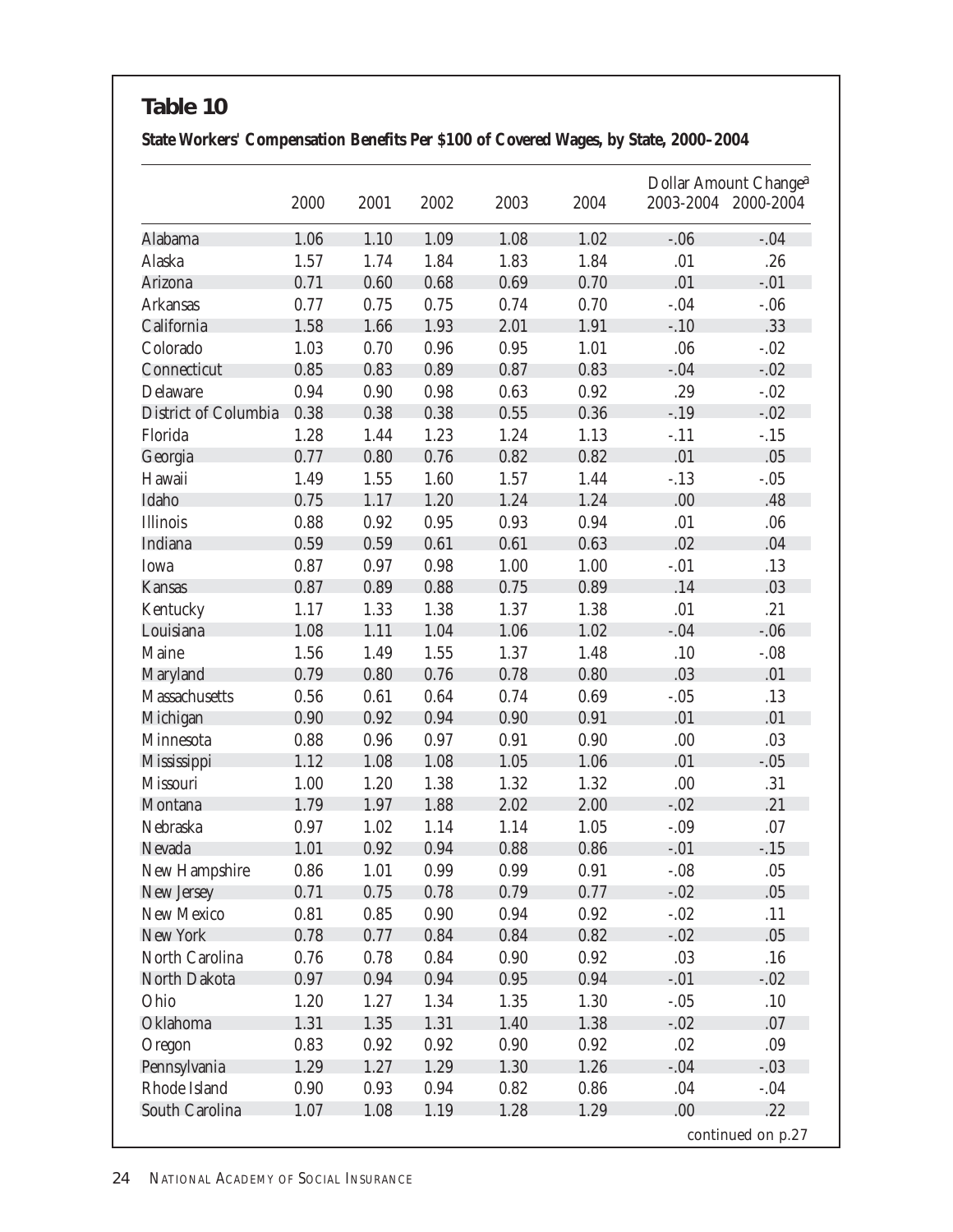### **Table 10 continued**

|                                |      |      |      |      |      | Dollar Amount Change |           |
|--------------------------------|------|------|------|------|------|----------------------|-----------|
|                                | 2000 | 2001 | 2002 | 2003 | 2004 | 2003-2004            | 2000-2004 |
| <b>South Dakota</b>            | 0.74 | 0.80 | 0.81 | 0.78 | 0.77 | $-.01$               | .03       |
| <b>Tennessee</b>               | 1.03 | 1.09 | 0.98 | 1.04 | 1.04 | .01                  | .01       |
| <b>Texas</b>                   | 0.82 | 0.80 | 0.87 | 0.71 | 0.59 | $-12$                | $-.23$    |
| Utah                           | 0.59 | 0.66 | 0.70 | 0.61 | 0.67 | .06                  | .07       |
| Vermont                        | 1.23 | 1.11 | 1.34 | 1.31 | 1.33 | .02                  | .11       |
| Virginia                       | 0.55 | 0.52 | 0.54 | 0.59 | 0.59 | .01                  | .05       |
| Washington                     | 1.57 | 1.68 | 1.76 | 1.80 | 1.80 | $-.01$               | .23       |
| West Virginia                  | 3.96 | 3.92 | 4.50 | 4.42 | 3.76 | $-66$                | $-.20$    |
| <b>Wisconsin</b>               | 0.95 | 1.12 | 1.06 | 0.97 | 1.15 | .18                  | .20       |
| <b>Wyoming</b>                 | 1.52 | 1.59 | 1.64 | 1.67 | 1.63 | $-.04$               | .11       |
| Total non-federal              | 1.03 | 1.06 | 1.12 | 1.13 | 1.10 | $-.03$               | .07       |
| Federal Employees <sup>a</sup> | 1.60 | 1.65 | 1.61 | 1.57 | 1.54 | $-.03$               | $-.05$    |
| Total                          | 1.06 | 1.10 | 1.16 | 1.16 | 1.13 | $-.03$               | .07       |

#### **State Workers' Compensation Benefits Per \$100 of Covered Wages, by State, 2000–2004**

Source: National Academy of Social Insurance estimates based on Tables 3, 8, D1, D2, D3 and D4.

covered wages or employment could be high or low in a given state for a number of reasons unrelated to the adequacy of benefits that injured workers receive.

*First*, a state with more workers in high-risk industries—such as mining or construction—may pay more benefits simply because they have a higher proportion of injured workers and more workers with serious, permanent disabilities that occurred on the job.

*Second*, states differ considerably in their compensability rules—that is, the criteria they use for determining whether an injury is work-related and therefore will be paid by the workers' compensation program. A state with a relatively lenient compensability threshold might pay more cases, and therefore have higher aggregate benefits relative to the total number of workers in the state, yet pay below average benefits to workers with serious injuries.

*Third*, states have different policies about how they pay permanent disabilities. Some pay benefits for life or until retirement age. Others limit benefits for per-

manent disabilities to a few years or to a specified dollar amount. Still others have policies that permit or encourage lump-sum settlements for permanent disabilities. Differences in these policies can have a major impact on the benefits a state actually pays in a given year, relative to the size of its total workforce or total covered wages.

*Fourth*, benefits actually paid in the year (which are the data reported here) will be influenced by injuries that occurred in prior years. A state with a disproportionately large number of injured workers who are being compensated for permanent disabilities that occurred in the past would appear to pay above average benefits, when, in fact, the actual benefits for recently injured workers may not be above average. Alternatively, a state with a long period of future benefit payments for current-year injuries may appear to be below average on the basis of the current year's payments when in fact the ultimate benefits required to be paid for recent injuries may be above average.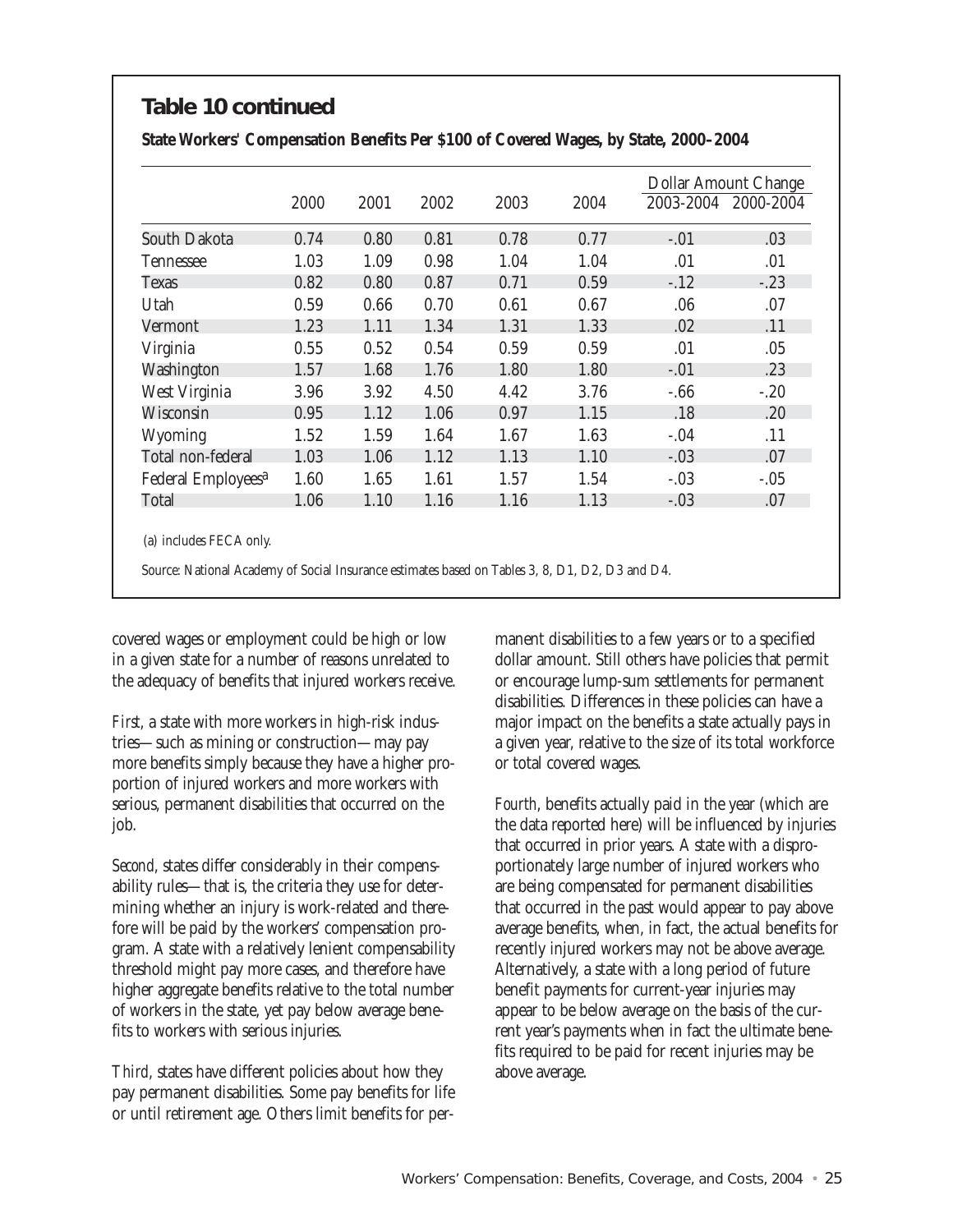*Fifth*, variations in state wages can lead to cross-state differences in benefits per covered worker. In a state, the mix of industries and occupations influences wages. Because the cash component of benefits paid is linked to wages, states with higher wages will tend to pay higher benefits all else being equal. To some extent, this is controlled for when using benefits relative to covered wages. However, because benefits are capped to not exceed a maximum dollar amount, states with many highly paid workers could have lower benefits relative to covered wages.

*Sixth*, the demographic composition of the workforce varies among states. Younger workers are more likely to experience injuries, but older workers are prone to certain chronic conditions that are relatively expensive.

*Seventh*, state economic activity can influence benefits per covered worker in other ways apart from differing wage rates. A state experiencing a recession will have fewer workers and fewer people working overtime. Furthermore, the reductions in hours worked will probably not be distributed evenly across industries or occupations. This will affect those who are working, what they are earning, and the distribution of the type of injury or illness occurring.

*Eighth*, variations among states in both the price of medical care services and the variations in use of services and practice patterns will have an impact on the amount of medical benefits paid.

*Ninth* and finally, in-migration or out-migration in a state will affect benefits per covered worker. For example, a state that is paying a large number of permanently disabled workers from past years would have rising benefits relative to its current work force if it experienced substantial out-migration of healthy workers, but could have declining benefits per worker if it experienced substantial in-migration of uninjured workers. Yet the benefits actually received by permanently injured workers in that state may not have changed.

#### **Caveats on comparing employer costs across**

**states.** An employer's costs for workers' compensation in different states is best compared by knowing the premiums that comparable employers are charged in each state (Thomason et al., 2001). These

premiums would be affected by the employer's insurance classification and its own experience with past injury rates and the severity of injuries its workers sustained. Data on aggregate benefits per worker, or relative to total wages in the state do not provide this information for the following reasons.

First, a company in a high-risk industry would not necessarily experience lower costs if it moved to a state with predominantly low-risk industries, since the migrating company will still be in the high-risk insurance classification.

Second, changes in state policies would affect new employers, but these changes are not fully reflected in our data on benefits relative to wages. Premiums charged to employers in a given year are based on the costs of injuries it is expected to incur in that year under policies in effect that year. If a state had changed its policies either to lower future costs or to make future benefits more adequate, those policies would not be fully reflected in benefits currently being paid to workers in that state as shown in Table 10. For example, a state that tightened its rules would be expected to have lower future costs for new employers, yet it would not show lower benefits per worker immediately because it would continue to pay workers who were permanently disabled in the past under the old rules.

Third, employers' costs for workers' compensation nationally exceed the benefits paid to workers because of factors such as administrative costs and profits (or losses) of private carriers. The relationship of employers' costs relative to workers' benefits varies among states because of various factors, such as the extent of competition in the workers' compensation insurance market.

In brief, state-level benefits paid per worker or relative to total wages in the state are a way to standardize aggregate benefit payments between large and small states. However, much more refined data and analyses are needed to assess the adequacy of benefits that individual workers receive, or the costs that particular employers would incur in different states.

## **Employer Costs**

Employer costs for workers' compensation in 2004 were \$87.4 billion, an increase of 7.0 percent from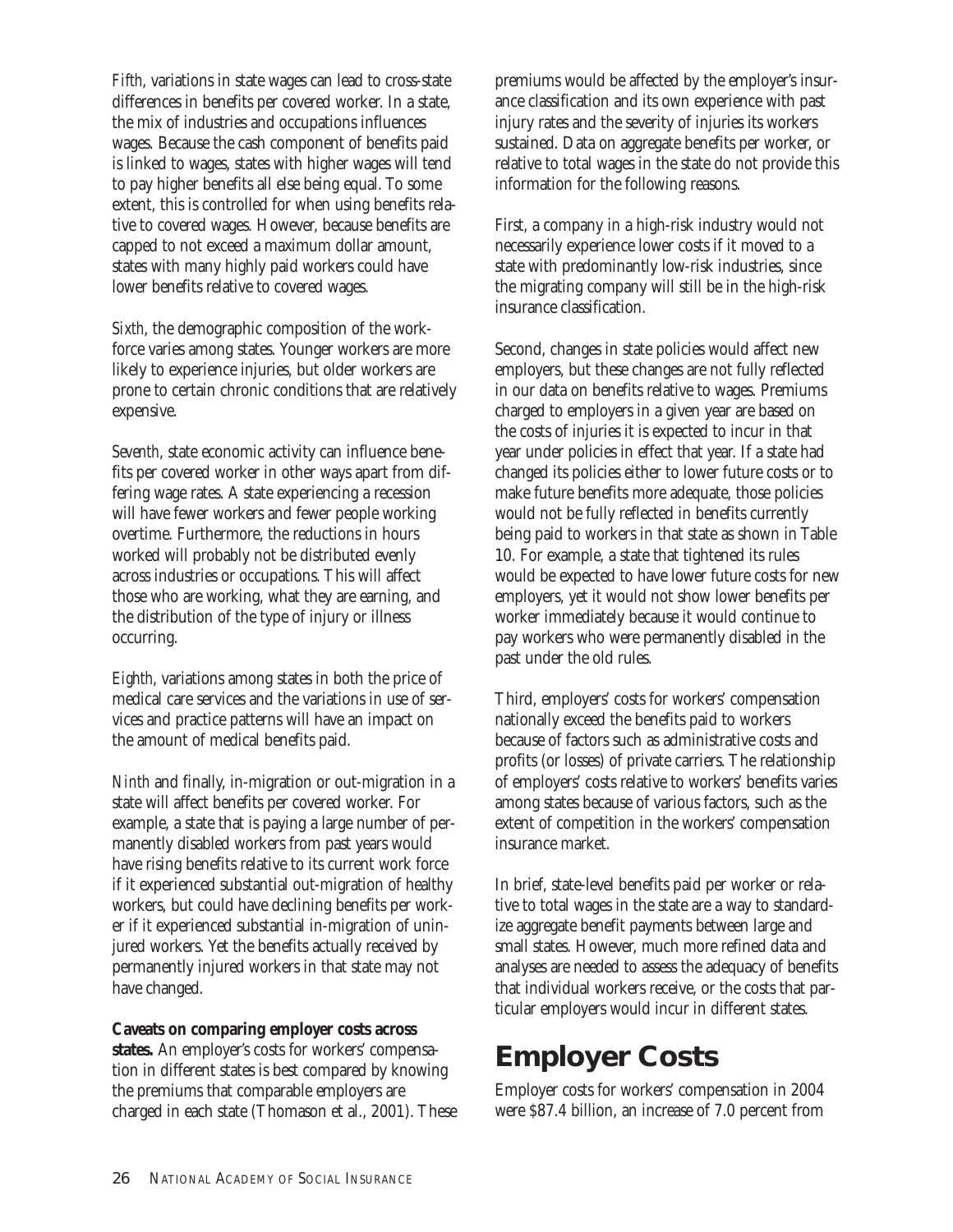#### **Table 11**

| <b>Employer Costs for Workers' Compensation by Type of Insurer, 1987-2004</b> |  |  |
|-------------------------------------------------------------------------------|--|--|
| (in millions)                                                                 |  |  |

|      |              | %      |          | <b>Private Carriers</b> |         | <b>State Funds</b> |         | Federal <sup>a</sup> |         | Self-Insurance   |
|------|--------------|--------|----------|-------------------------|---------|--------------------|---------|----------------------|---------|------------------|
| Year | <b>Total</b> | Change |          | Total % of Total        |         | Total % of Total   |         | Total % of Total     |         | Total % of Total |
| 1987 | \$38,095     | $\ast$ | \$25,448 | 66.8                    | \$5,515 | 14.5               | \$1,728 | 4.5                  | \$5,404 | 14.2             |
| 1988 | 43,284       | 13.6   | 28,538   | 65.9                    | 6,660   | 15.4               | 1,911   | 4.4                  | 6,175   | 14.3             |
| 1989 | 47,955       | 10.8   | 31,853   | 66.4                    | 7,231   | 15.1               | 1,956   | 4.1                  | 6,915   | 14.4             |
| 1990 | 53,123       | 10.8   | 35,054   | 66.0                    | 8,003   | 15.1               | 2,156   | 4.1                  | 7,910   | 14.9             |
| 1991 | 55,216       | 3.9    | 35,713   | 64.7                    | 8,698   | 15.8               | 2,128   | 3.9                  | 8,677   | 15.7             |
| 1992 | 57,395       | 3.9    | 34,539   | 60.2                    | 9,608   | 16.7               | 2,454   | 4.3                  | 10,794  | 18.8             |
| 1993 | 60,819       | 6.0    | 35,596   | 58.5                    | 10,902  | 17.9               | 2,530   | 4.2                  | 11,791  | 19.4             |
| 1994 | 60,517       | $-0.5$ | 33,997   | 56.2                    | 11,235  | 18.6               | 2,490   | 4.1                  | 12,795  | 21.1             |
| 1995 | 57,089       | $-5.7$ | 31,554   | 55.3                    | 10,512  | 18.4               | 2,556   | 4.5                  | 12,467  | 21.8             |
| 1996 | 55,293       | $-3.1$ | 30,453   | 55.1                    | 10,190  | 18.4               | 2,601   | 4.7                  | 12,049  | 21.8             |
| 1997 | 53,544       | $-3.2$ | 29,862   | 55.8                    | 8,021   | 15.0               | 3,358   | 6.3                  | 12,303  | 23.0             |
| 1998 | 53,431       | $-0.2$ | 30,377   | 56.9                    | 7,926   | 14.8               | 3,471   | 6.5                  | 11,657  | 21.8             |
| 1999 | 55,386       | 3.7    | 32,631   | 58.9                    | 7,552   | 13.6               | 3,496   | 6.3                  | 11,708  | 21.1             |
| 2000 | 58,565       | 5.7    | 35,673   | 60.9                    | 8,823   | 15.1               | 3,620   | 6.2                  | 10,449  | 17.8             |
| 2001 | 64,663       | 10.4   | 37,930   | 58.7                    | 11,453  | 17.7               | 3,778   | 5.8                  | 11,503  | 17.8             |
| 2002 | 73,870       | 14.2   | 41,589   | 56.3                    | 14,552  | 19.7               | 3,898   | 5.3                  | 13,832  | 18.7             |
| 2003 | 81,667       | 10.6   | 45,384   | 55.6                    | 17,642  | 21.6               | 3,970   | 4.9                  | 14,671  | 18.0             |
| 2004 | 87,402       | 7.0    | 48,695   | 55.7                    | 19,157  | 21.9               | 4,073   | 4.7                  | 15,478  | 17.7             |

(a) In all years, federal costs include those paid under the Federal Employees' Compensation Act for civilian employees and the portion of the Black Lung benefit program that is financed by employers and are paid through the federal Black Lung Disability Trust Fund, including interest payments on past Trust Fund advances from the U.S. Treasury. In years before 1997, federal costs also include the other part of the Black Lung program that is financed solely by federal funds. In 1997–2003, federal costs also include a portion of employer-financed benefits under the Longshore and Harbor Workers Compensation Act that are not reflected in state data—namely, costs paid by self-insured employers and by special funds under the LHWCA. See Appendix H for more information about federal programs.

Source: National Academy of Social Insurance estimates of costs for private carriers and state funds are based on information from A.M. Best and direct contact with state agencies. Costs for federal programs are from the Department of Labor and the Social Security Administration. Self-insured costs are based on information from the National Association of Insurance Commissioners.

\$81.7 billion in 2003 (Table 11). Relative to total wages of covered workers, employer costs increased by three cents to \$1.76 per \$100 of covered wages in 2004, up from \$1.73 per \$100 of covered wages in 2003 (Table 12).

For self-insured employers, the costs include benefit payments made during the calendar year and the administrative costs associated with providing those benefits. Because self-insured employers often do not separately record administrative costs for workers'

compensation, their administrative costs must be estimated. They are assumed to be the same share of benefits as administrative costs for other insurers. This percentage is based on the ratio of administrative costs to total benefits as reported by private insurers to the National Association of Insurance Commissioners. This ratio is based on direct loss adjustment expenses and expense for taxes, licenses, and fees. For more information on the self-insurance costs estimates, see Appendix C. For the federal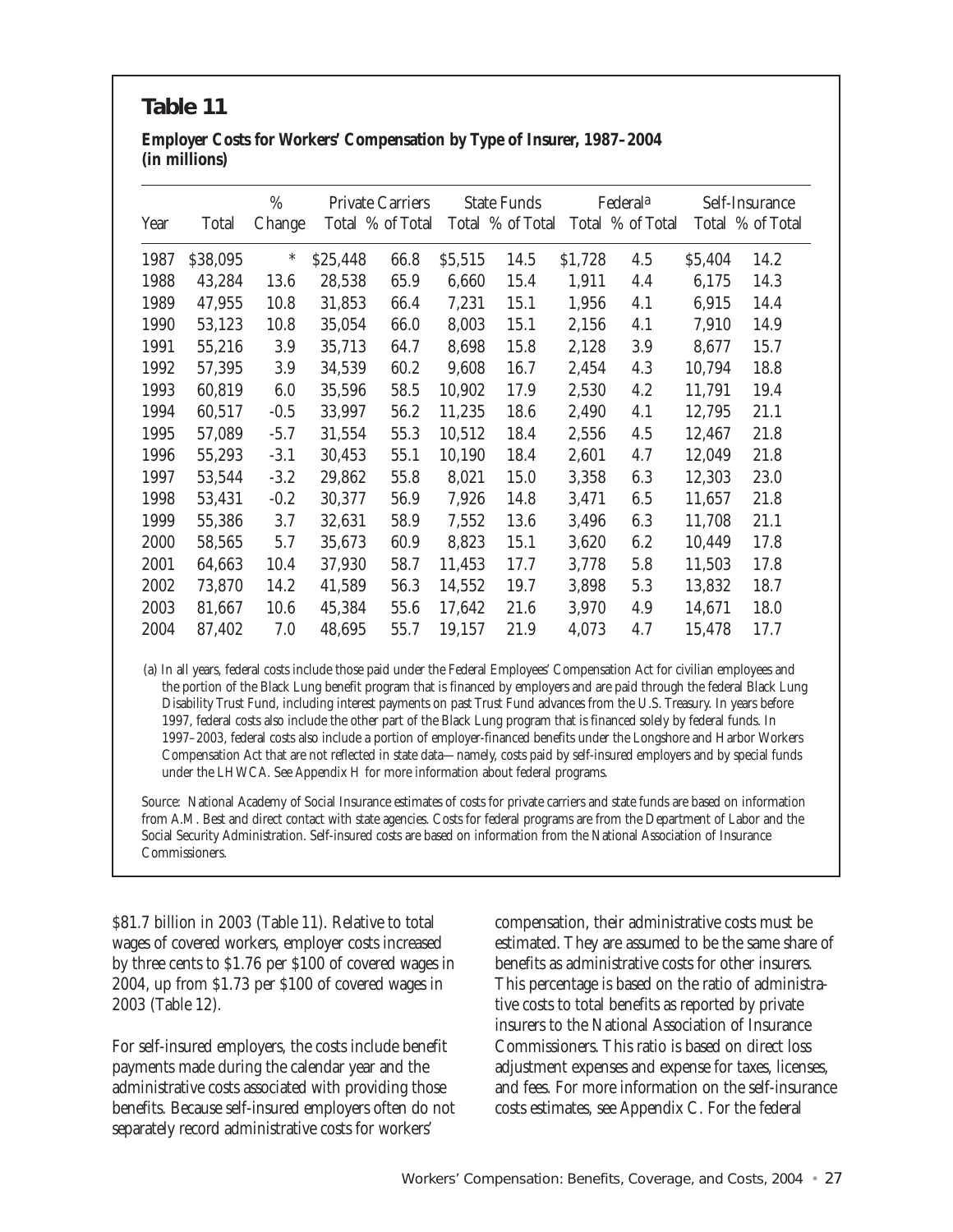| Year | Costs per<br>\$100 of<br><b>Wages</b> | Benefits per<br>per \$100<br>of Wages | <b>Benefits</b><br>per \$1<br>in Cost | Medical<br>Benefits per<br>\$100 of Wages | <b>Cash Benefits</b><br>per \$100 of<br><b>Wages</b> |
|------|---------------------------------------|---------------------------------------|---------------------------------------|-------------------------------------------|------------------------------------------------------|
| 1989 | \$2.04                                | \$1.46                                | \$0.72                                | \$0.57                                    | \$0.89                                               |
| 1990 | 2.18                                  | 1.57                                  | 0.72                                  | 0.62                                      | 0.94                                                 |
| 1991 | 2.16                                  | 1.65                                  | 0.76                                  | 0.66                                      | 0.99                                                 |
| 1992 | 2.12                                  | 1.68                                  | 0.80                                  | 0.69                                      | 1.00                                                 |
| 1993 | 2.16                                  | 1.61                                  | 0.75                                  | 0.66                                      | 0.95                                                 |
| 1994 | 2.05                                  | 1.51                                  | 0.74                                  | 0.58                                      | 0.93                                                 |
| 1995 | 1.82                                  | 1.38                                  | 0.76                                  | 0.53                                      | 0.85                                                 |
| 1996 | 1.66                                  | 1.26                                  | 0.76                                  | 0.50                                      | 0.76                                                 |
| 1997 | 1.49                                  | 1.18                                  | 0.79                                  | 0.48                                      | 0.70                                                 |
| 1998 | 1.38                                  | 1.11                                  | 0.81                                  | 0.47                                      | 0.65                                                 |
| 1999 | 1.33                                  | 1.10                                  | 0.82                                  | 0.46                                      | 0.64                                                 |
| 2000 | 1.30                                  | 1.06                                  | 0.81                                  | 0.47                                      | 0.60                                                 |
| 2001 | 1.40                                  | 1.10                                  | 0.78                                  | 0.50                                      | 0.60                                                 |
| 2002 | 1.60                                  | 1.16                                  | 0.72                                  | 0.53                                      | 0.62                                                 |
| 2003 | 1.73                                  | 1.16                                  | 0.67                                  | 0.54                                      | 0.62                                                 |
| 2004 | 1.76                                  | 1.13                                  | 0.64                                  | 0.53                                      | 0.60                                                 |

# **Table 12**

Benefits are payments in the calendar year to injured workers and to providers of their medical care.

Costs are employer expenditures in the calendar year for workers' compensation benefits, administrative costs, and/or insurance premiums. Costs for self-insuring employers are benefits paid in the calendar year plus the administrative costs associated with providing those benefits. Costs for employers who purchase insurance include the insurance premiums paid during the calendar year plus the payments of benefits under large deductible plans during the year. The insurance premiums must pay for all of the compensable consequences of the injuries that occur during the year, including the benefits paid in the current as well as future years.

Source: National Academy of Social Insurance estimates based on Tables 2, 4, and 11.

employee program, employer costs are benefits paid plus administrative costs (U.S. DOL, 2005a). For employers who purchase insurance from private carriers and state funds, costs consist of premiums written in the calendar year plus payments of benefits made under deductible provisions. The growing use of large deductible policies complicates the measurement of benefits and costs. Under deductible policies, the insurer pays all of the workers' compensation insured benefits, but employers are responsible for reimbursing the insurers for those benefits up to a specified deductible amount. In return for accepting a policy with a deductible, the employer pays a lower premium. Our industry sources of data do not

provide separate information on deductibles and many states lack data on deductible payments. Consequently, these benefits had to be estimated, as described in Appendix G.

According to these estimates, costs for employers insuring through private carriers were \$48.7 billion in 2004, or approximately 55.7 percent of total costs. Self-insurers accounted for 17.7 percent of total employer costs, state funds represented 21.9 percent of costs, and federal programs were 4.7 percent (Table 11).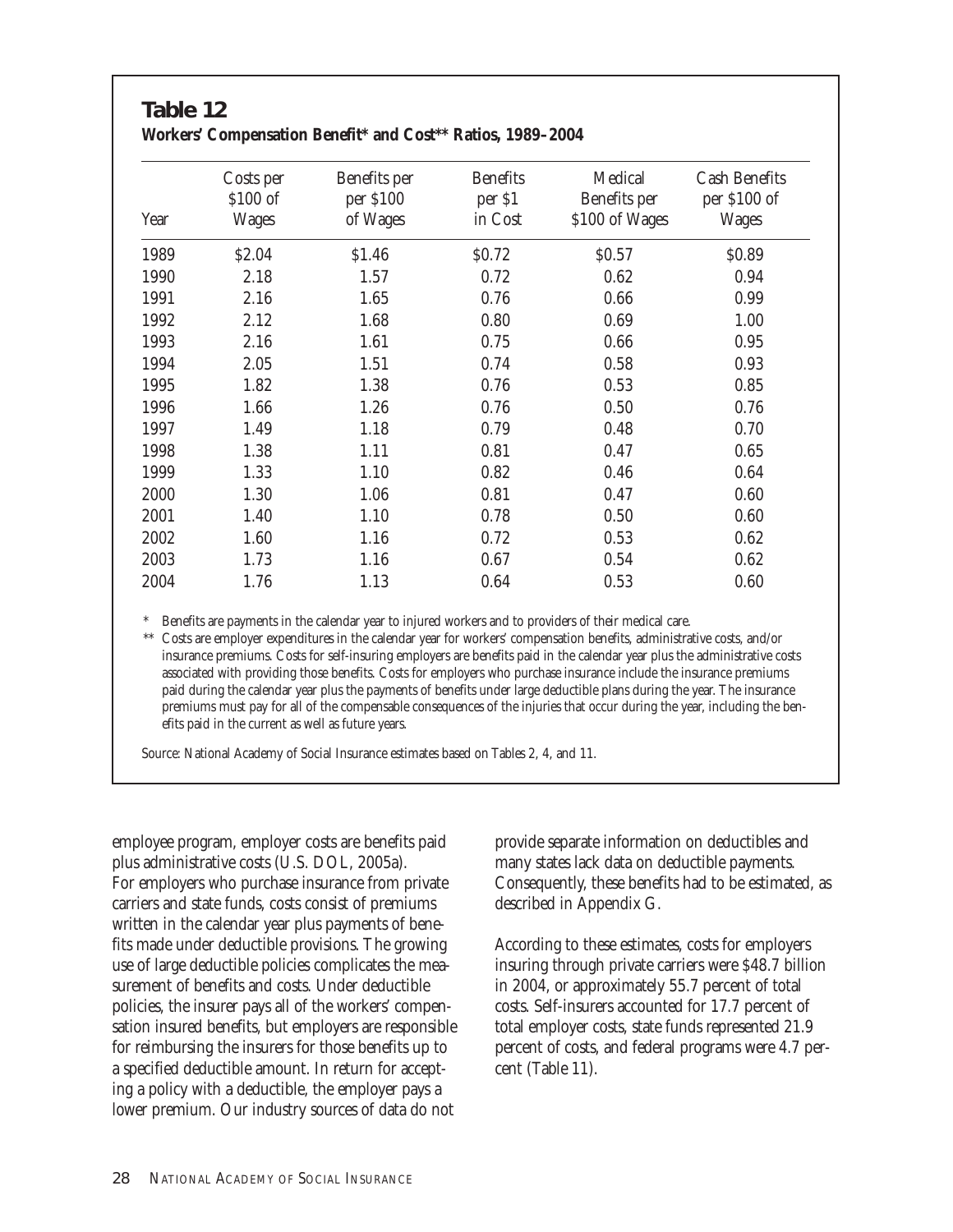## **Trend in Benefit and Cost Ratios**

Table 12 shows the trend in benefits paid and employer costs per \$100 of covered wages over the last 16 years. For the first time since 2000, workers' compensation benefits relative to covered wages fell. Employers' costs per \$100 of covered wages have increased continuously since 2000. Nonetheless, employer costs of \$1.76 per \$100 of covered wages in 2004 remain well below their peak level of \$2.18 per \$100 of wages in 1990.

What accounts for the difference between benefits paid to workers and costs to employers? For selfinsured employers (or the federal employee program), the difference reflects our estimates of administrative costs (or actual reported costs in the case of the federal program). For self-insuring employers, the costs in a calendar year pertain to benefits paid in the same year.

For insured benefits, the difference between employer costs and benefits to workers reflects additional factors. One major factor is that the premiums in a calendar year must pay for all of the compensable consequences of the injuries that occur during the year, including the benefits paid in the current as well as future years. Thus, the premiums for 2004 include benefit payments during the year for 2004 injuries, plus reserves for payment of benefits for the 2004 injuries in 2005 and after. In addition, premiums must cover expenses such as administrative and loss adjustment costs, taxes, profits or losses of insurance carriers, and contributions for special funds, which can include the support of workers' compensation agencies.

Premiums paid by employers and benefits paid to workers do not change at the same rate from year to year for a number of reasons. First, benefits and premiums do not reflect the same time period in the same way. Benefits are those actually paid to workers in a given year, including benefits paid for injuries that occurred in prior years. Premiums written in a given year reflect the insurer's expected future liabilities for injuries that occur in the year. From the employer's perspective, the premiums written reflect the employer's cost for the year. From the insurer's perspective, the premiums reflect all future costs the insurer expects to incur for injuries that occur in the

year. Thus, an increase in expected liabilities could lead to an increase in premiums and a decline in expected liabilities could lead to a decline in premiums. Second, premiums can be influenced by insurers' past and anticipated investment returns on reserves that they set aside to cover future liabilities. Thus, a decline in investment returns would contribute to an increase in premiums, while an improvement in investment returns could lead to a decline in premiums. Finally, premiums reflect insurers' profits (or losses), since the profitability (or lack thereof) will affect the extent of dividends, schedule ratings, and deviations offered by the insurers.

## **Work Injuries, Occupational Illness and Fatalities**

While national data are not available on the number of persons who file workers' compensation claims or receive benefits in a given year, the Bureau of Labor Statistics collects information about work-related fatalities and nonfatal work injuries or occupational illnesses and the NCCI has information on workers' compensation claims in thirty-nine states (NCCI, 2005).

### **Fatalities at Work**

A total of 5,764 fatal work injuries occurred in 2004 (Table 13), which represent a 3.4 percent increase in the number of fatalities from 2003. Transportation incidents continued to be the leading cause of on-the job fatalities in 2004, accounting for 45 percent of the total. Violent acts (homicides, suicides and animal attacks), falls, and contact with objects and equipment were the other leading causes of death, accounting for 18 percent, 15 percent, and 14 percent respectively (U.S. DOL, 2005b).

### **Nonfatal Injuries and Illnesses**

A total of 4.3 million nonfatal workplace injuries and illnesses were reported in private industry workplaces during 2004, resulting in a rate of 4.8 cases per one hundred full-time equivalent workers, according to a Bureau of Labor Statistics survey of private sector employers (U.S. DOL, 2005c). Many of these cases involved relatively minor injuries that did not result in lost workdays. The frequency of all injuries and illnesses declined from 8.9 per 100 full-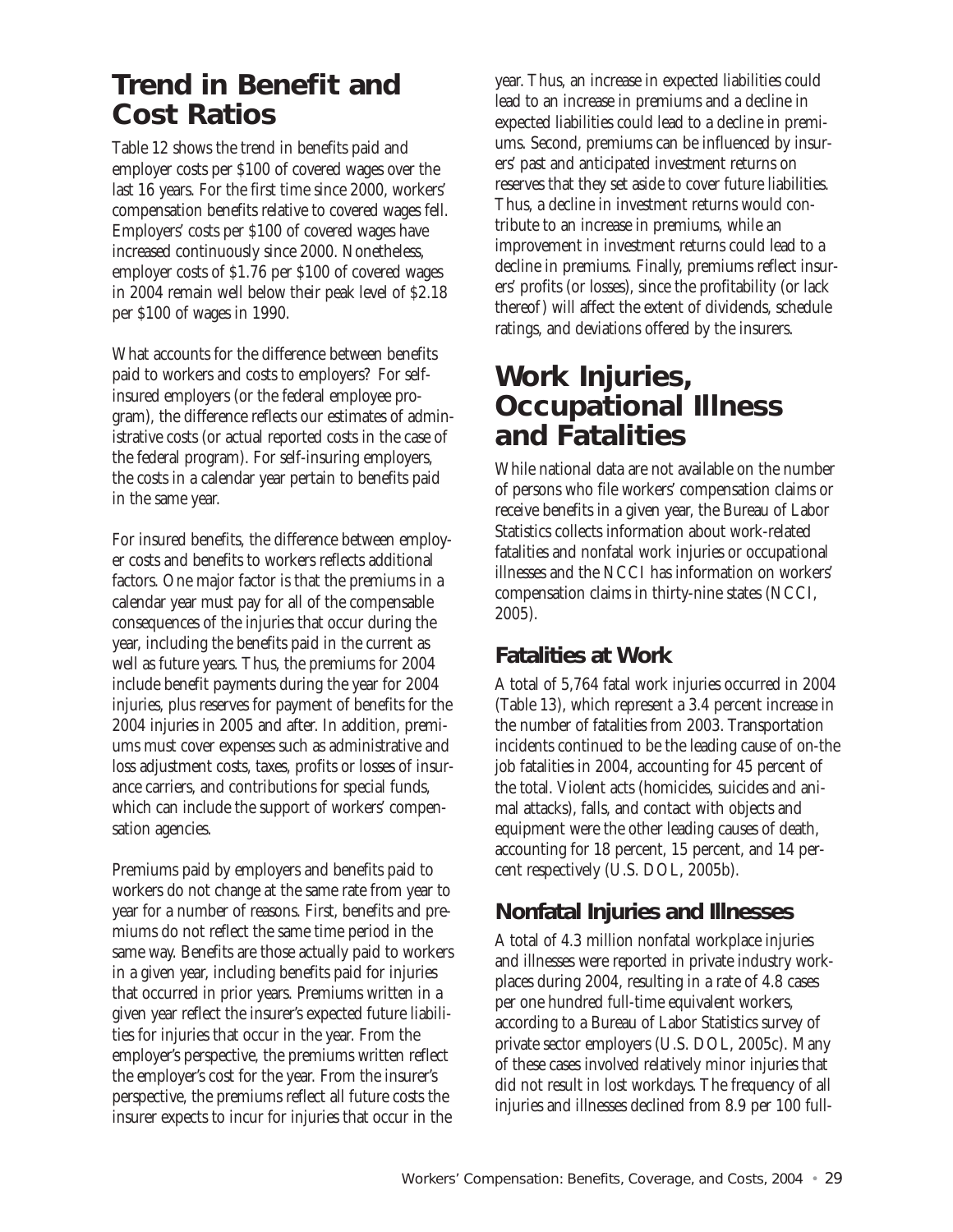### **Figure 4**

**Nature of Injury or Illness: Percent of Nonfatal Occupational Injuries and Illnesses Involving Days Away from Work, U.S. Private Industry, 2004**



#### **Table 13 Number of Fatal Occupational Injuries, 1992–2004**

| Year                | Number of Injuries |
|---------------------|--------------------|
| 1992                | 6,217              |
| 1993                | 6,331              |
| 1994                | 6,632              |
| 1995                | 6,275              |
| 1996                | 6,202              |
| 1997                | 6,238              |
| 1998                | 6,055              |
| 1999                | 6,054              |
| 2000                | 5,920              |
| 2001                | 8,801              |
| September 11 events | 2,886              |
| Other               | 5,915              |
| 2002                | 5,534              |
| 2003                | 5,575              |
| 2004                | 5,764              |

time workers in 1992 to 4.8 per 100 in 2004 (Table 14).

A total of 1.3 million workplace injuries or illnesses that required recuperation away from work beyond the day of the incident were reported in private industry in 2004 (U.S. DOL, 2005d). The number of reported injuries or illnesses per one hundred fulltime workers declined from 3.0 in 1992 to 1.4 in 2004 (Table 14). The median time away from work beyond the day of the injury was eight days. About one in four would not have met a three-day waiting period, and about 40 percent would not have met a six-day waiting period (U.S. DOL, 2005f).

A recent study indicates that the current national system for work-related injuries and illnesses, administered by the BLS, markedly undercounts the total number of injuries with chronic or acute conditions (Rosenman et al, 2006). The authors suggest a more comprehensive surveillance system, not solely dependant on employer-based data sources, is needed for informed decision-making on the allocation of public health resources.

Women are somewhat less likely than men to have reported workplace injuries that involve days away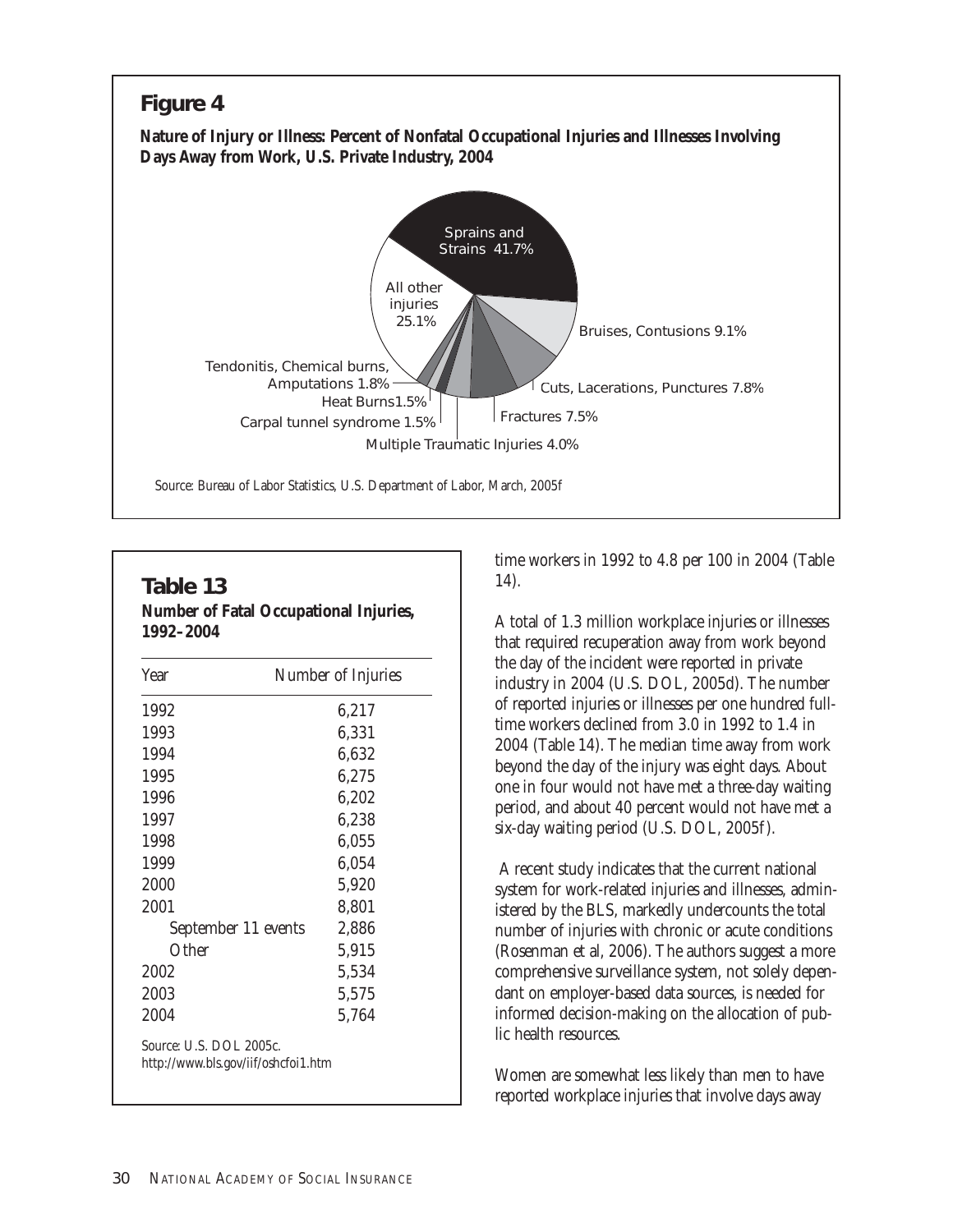from work. While women make up 41.1 percent of the total hours worked (U.S. DOL, 2006b), they account for 33.8 percent of reported injuries that involved days away from work (U.S. DOL, 2005a).

The most common causes of reported injuries or illnesses were: Sprains and strains, most often involving the back (41.7 percent); bruises and contusions (9.1 percent); cuts, lacerations and punctures (7.8 percent); fractures (7.5 percent); carpal tunnel syndrome (1.5 percent); heat burns (1.5 percent); and tendonitis, chemical burns and amputations (1.8 percent) (Figure 4).

### **Workers' Compensation Claims**

The National Council on Compensation Insurance reports on the frequency of workers' compensation claims for privately insured employers and some state funds in thirty-six states (Table 15). These data show declining trends similar to national trends in workplace injuries reported by the Bureau of Labor Statistics. Claims per 100,000 insured workers declined steadily between 1992 and 2001. Temporary total disability claims are those in which days away from work exceeded the three- to sevenday waiting period. The frequency of these claims declined by about 41 percent (Table 15). This

### **Table 14**

| Private Industry Occupational Injury and Illness: Total Non-fatal Cases and Incidence Rates, |  |
|----------------------------------------------------------------------------------------------|--|
| 1987-2004                                                                                    |  |

|       |           | Number of Cases (in millions)         |           | Incidence Rateb                       |
|-------|-----------|---------------------------------------|-----------|---------------------------------------|
| Yeara | All Cases | Cases with Any Days<br>Away from Work | All Cases | Cases with Any Days<br>Away from Work |
| 1987  | 6.0       | 2.5                                   | 8.3       | 3.4                                   |
| 1988  | 6.4       | 2.6                                   | 8.6       | 3.5                                   |
| 1989  | 6.6       | 2.6                                   | 8.6       | 3.4                                   |
| 1990  | 6.8       | 2.6                                   | 8.8       | 3.4                                   |
| 1991  | 6.3       | 2.6                                   | 8.4       | 3.2                                   |
| 1992  | 6.8       | 2.3                                   | 8.9       | 3.0                                   |
| 1993  | 6.7       | 2.3                                   | 8.5       | 2.9                                   |
| 1994  | 6.8       | 2.2                                   | 8.4       | 2.8                                   |
| 1995  | 6.6       | 2.0                                   | 8.1       | 2.5                                   |
| 1996  | 6.2       | 1.9                                   | 7.4       | 2.2                                   |
| 1997  | 6.1       | 1.8                                   | 7.1       | 2.1                                   |
| 1998  | 5.9       | 1.7                                   | 6.7       | 2.0                                   |
| 1999  | 5.7       | 1.7                                   | 6.3       | 1.9                                   |
| 2000  | 5.7       | 1.7                                   | 6.1       | 1.8                                   |
| 2001  | 5.2       | 1.5                                   | 5.7       | 1.7                                   |
| 2002c | 4.7       | 1.4                                   | 5.3       | 1.6                                   |
| 2003  | 4.4       | 1.3                                   | 5.0       | 1.5                                   |
| 2004  | 4.3       | 1.3                                   | 4.8       | 1.4                                   |

a Data after 1991 exclude fatal work-related injuries and illnesses.

b The incidence rate is the number of cases per one hundred full-time workers.

c Data for 2002 and beyond are not strictly comparable to prior year data due to changes in OSHA recordkeeping requirements.

Source: U.S. DOL 2005e. http://www.bls.gov/iif/home.htm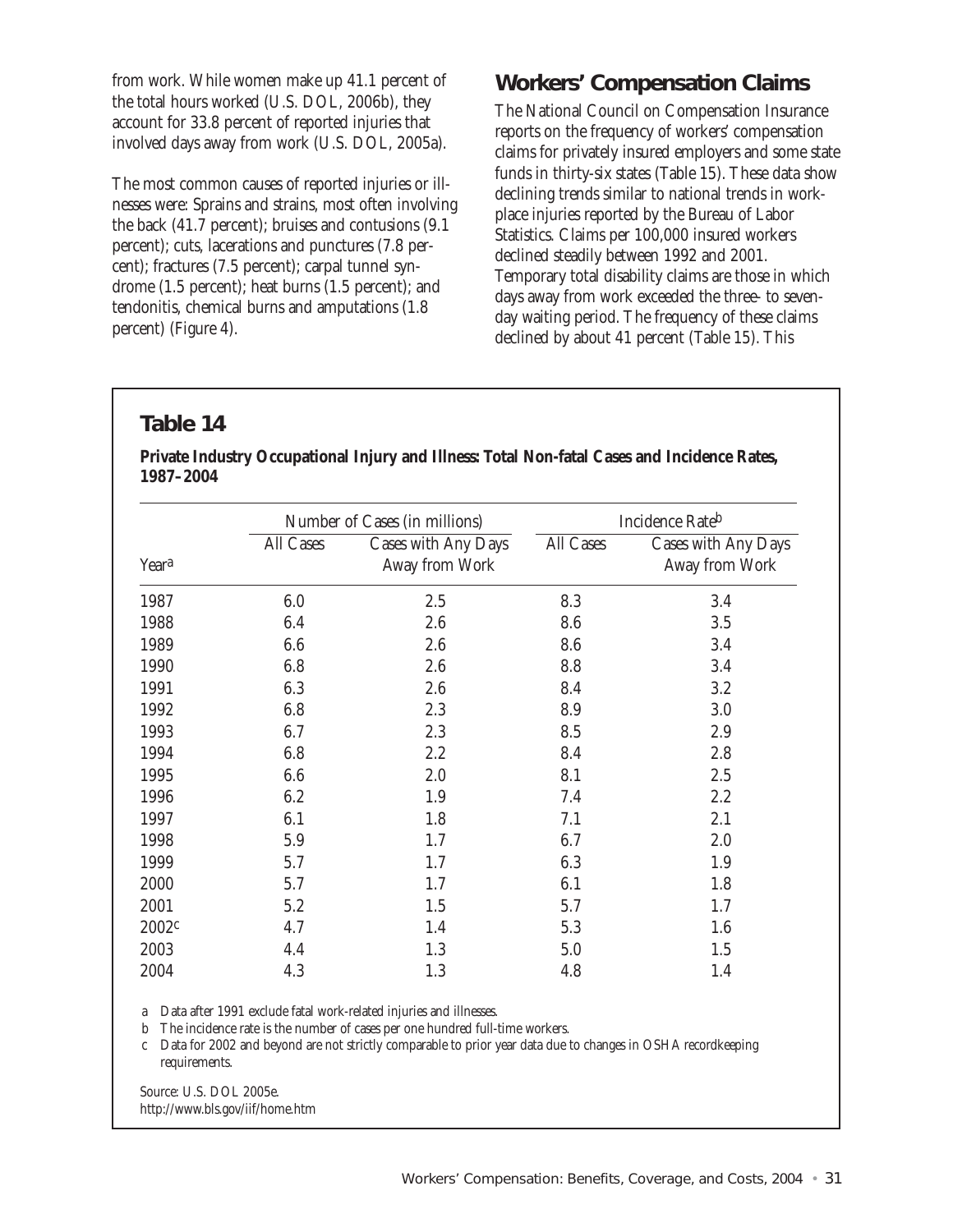decline is very similar to the decline in injuries reported by the BLS that involved days away from work. Between 1992 and 2001, the incidence of injuries that involved days away from work declined by about 43 percent (from 3.0 per one hundred fulltime workers in 1992 to 1.7 per one hundred fulltime workers in 2001) (Table 14).

The frequency of total workers' compensation claims—including medical-only cases that involve little or no lost work time—declined by about 36 percent between 1992 and 2001. This rate of decline is also very similar to the 36 percent decline in the incidence rate for all injuries reported to the BLS in the same period (from 8.9 to 5.7 per one hundred full-time workers between 1992 and 2001). Various studies indicate that some workplace injuries and diseases do not show up as workers' compensation claims because workers don't know they are eligible or do not file for other reasons (Leigh and Robbins, 2004; Leigh et al, 2000; Azaroff et al., 2002; Shannon and Lowe 2002; and Biddle et al., 1998). Other research suggests that tighter eligibility standards and claims filing restrictions for workers' compensation may explain part of the decline in injury rates as measured in BLS surveys. Boden and Ruser (2003) find that between 7.0 and 9.4 percent of the decline in injury rates measured by BLS between 1991 and 1997 is an indirect result of tighter eligibility standards and claims filing restrictions for workers' compensation. Fewer cases entered into the workers' compensation system could result in fewer injuries reported to the BLS

## **Comparing Workers' Compensation with Other Disability Benefit Programs**

Other sources of support for disabled workers include sick leave, short-term and long-term disability benefits, Social Security disability insurance, and Medicare. Unlike workers' compensation, these programs are not limited to injuries or illnesses caused on the job.

| Table |  |  |
|-------|--|--|
|-------|--|--|

| Number of Workers' Compensation Claims per 100,000 Insured Workers: |
|---------------------------------------------------------------------|
| Private Carriers in Thirty-six Jurisdictions, 1992-2001             |

| <b>Policy Period</b>       | <b>Temporary Total</b> | Permanent partial | Total (including)<br>medical only) |
|----------------------------|------------------------|-------------------|------------------------------------|
| 1992                       | 1,358                  | 694               | 8,504                              |
| 1993                       | 1,331                  | 644               | 8,279                              |
| 1994                       | 1,300                  | 565               | 7,875                              |
| 1995                       | 1,217                  | 459               | 7,377                              |
| 1996                       | 1,124                  | 419               | 6,837                              |
| 1997                       | 1,070                  | 414               | 6,725                              |
| 1998                       | 977                    | 452               | 6,474                              |
| 1999                       | 909                    | 459               | 6,330                              |
| 2000                       | 862                    | 430               | 5,903                              |
| 2001                       | 797                    | 417               | 5,431                              |
| Percent decline, 1992-2001 | $-41.3$                | $-39.9$           | $-36.1$                            |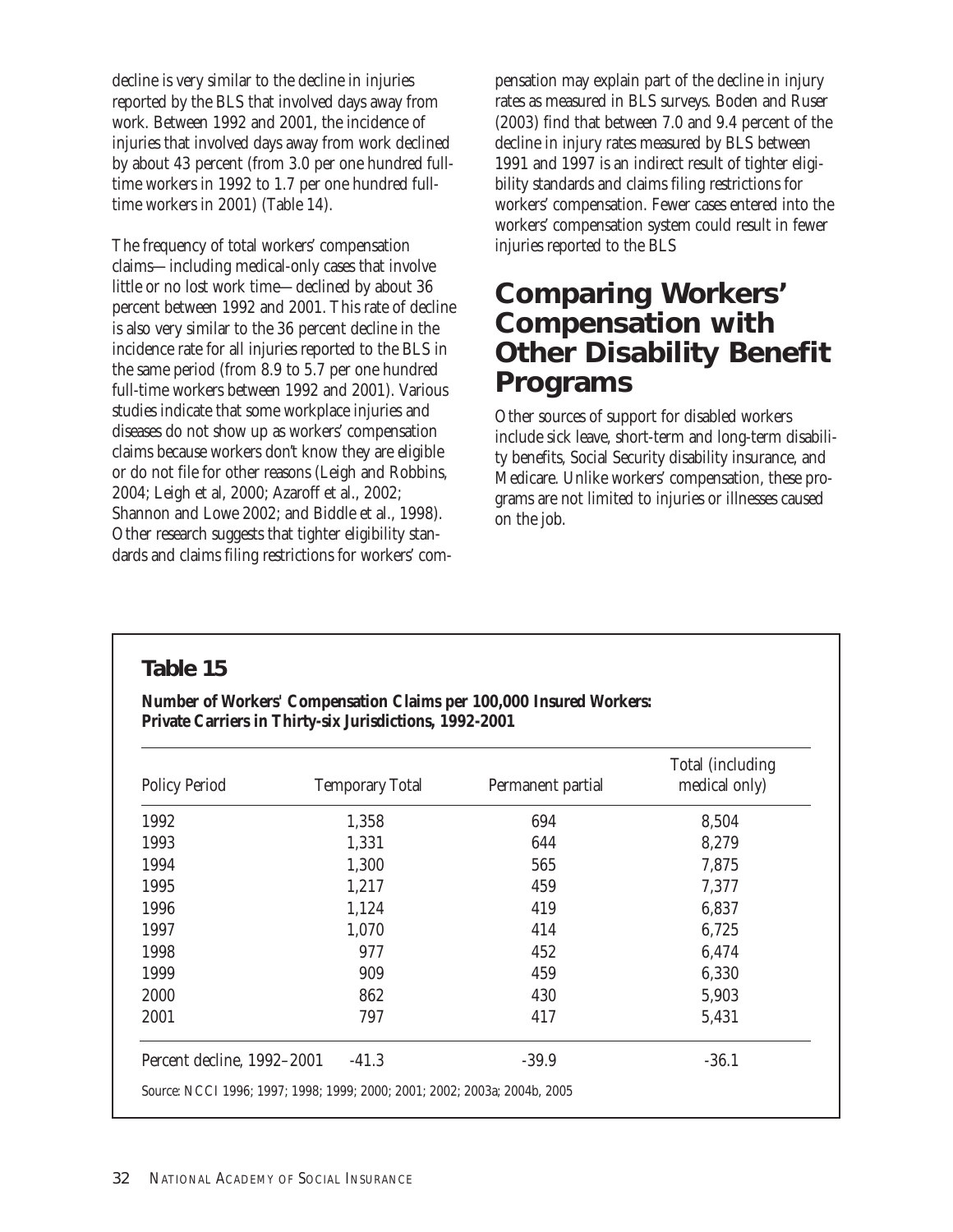## **Other Disability Benefits**

Sick leave is the most common form of wage replacement for short-term absences from work due to illness or injury. Benefits typically pay 100 percent of wages for a few weeks. Laws in five states require short-term disability insurance: California, Hawaii, New Jersey, New York, and Rhode Island. These state programs generally pay benefits that replace half of the worker's lost earnings, subject to a maximum weekly benefit. Most programs pay benefits for up to twenty-six weeks, although California pays for up to fifty-two weeks. In California and Rhode Island, the benefits are financed solely by employee contributions. In Hawaii, New Jersey, and New York, employers also contribute. Workers in other states may have short-term disability insurance that is offered and financed, at least in part, by employers. Benefits usually last for up to twenty-six weeks and typically replace about half of the worker's prior earnings. About 39 percent of private sector employees were covered by short-term disability insurance in 2004 (U.S. DOL, 2005f).

An estimated 70 percent of all private sector workers have some coverage for temporary sickness or disability other than workers' compensation. They include 26 percent who have only sick leave, 20 percent who have only temporary disability insurance, and 24 percent who have both (Mashaw and Reno, 1996). Thus, about 30 percent of private sector employees have no provision other than workers' compensation for wage replacement during temporary absence from work due to sickness or disability.

Long-term disability insurance that is financed, at least in part, by employers, covers about 30 percent of private sector employees. Such coverage is most common among white-collar workers. About 40 percent of white-collar workers, 21 percent of blue-collar workers, and 11 percent of service workers had this coverage as of March 2005 (U.S. DOL, 2005d). Long-term disability insurance benefits are usually paid after a waiting period of three to six months, or after short-term disability benefits end. Long-term disability insurance is generally designed to replace 60 percent of earnings, although replacement rates of between 50 percent and 66 percent are also common. Almost all long-term disability insurance is coordinated with Social Security disability benefits and workers' compensation benefits. That is, the

long-term disability benefits are reduced dollar for dollar by the social insurance benefits. For example, if Social Security benefits replaced 40 percent of the worker's prior earnings, the long-term disability benefit would pay the balance to achieve a 60 percent replacement. Long-term disability insurance is also sold in individual policies, typically to high-earning professionals. Such individual policies are not included in these data.

Retirement benefits may also be available to workers who become disabled. Most defined benefit pension plans have some disability provision; benefits may be available at the time of disability or may continue to accrue until retirement age. Defined contribution plans will often make funds in the employee's account available to a disabled worker without penalty.

### **Social Security Disability Insurance and Medicare**

Workers' compensation is surpassed in size only by the federal Social Security disability insurance program and the accompanying Medicare program in providing cash and medical benefits to disabled workers.

While Social Security disability benefits and workers' compensation are the nation's two largest work-based disability benefit programs, the two programs differ, in many respects. Workers are eligible for workers' compensation benefits from their first day of employment, while Social Security disability benefits require workers to have a substantial work history. Workers' compensation provides benefits for both short-term and long-term disabilities, and for partial as well as total disabilities. These benefits cover only those disabilities arising out of and in the course of employment. Social Security disability benefits are paid only to workers who have long-term impairments that preclude any gainful work. Social Security disability benefits are provided whether the disability arose on or off the job. By law, the benefits are paid only to workers who are unable to engage in any substantial gainful activity by reason of a medically determinable physical or mental impairment that is expected to last a year or result in death. The impairment has to be of such severity that the worker is not only unable to do his or her prior work, but is unable to do any substantial gainful work that exists in the national economy. Social Security dis-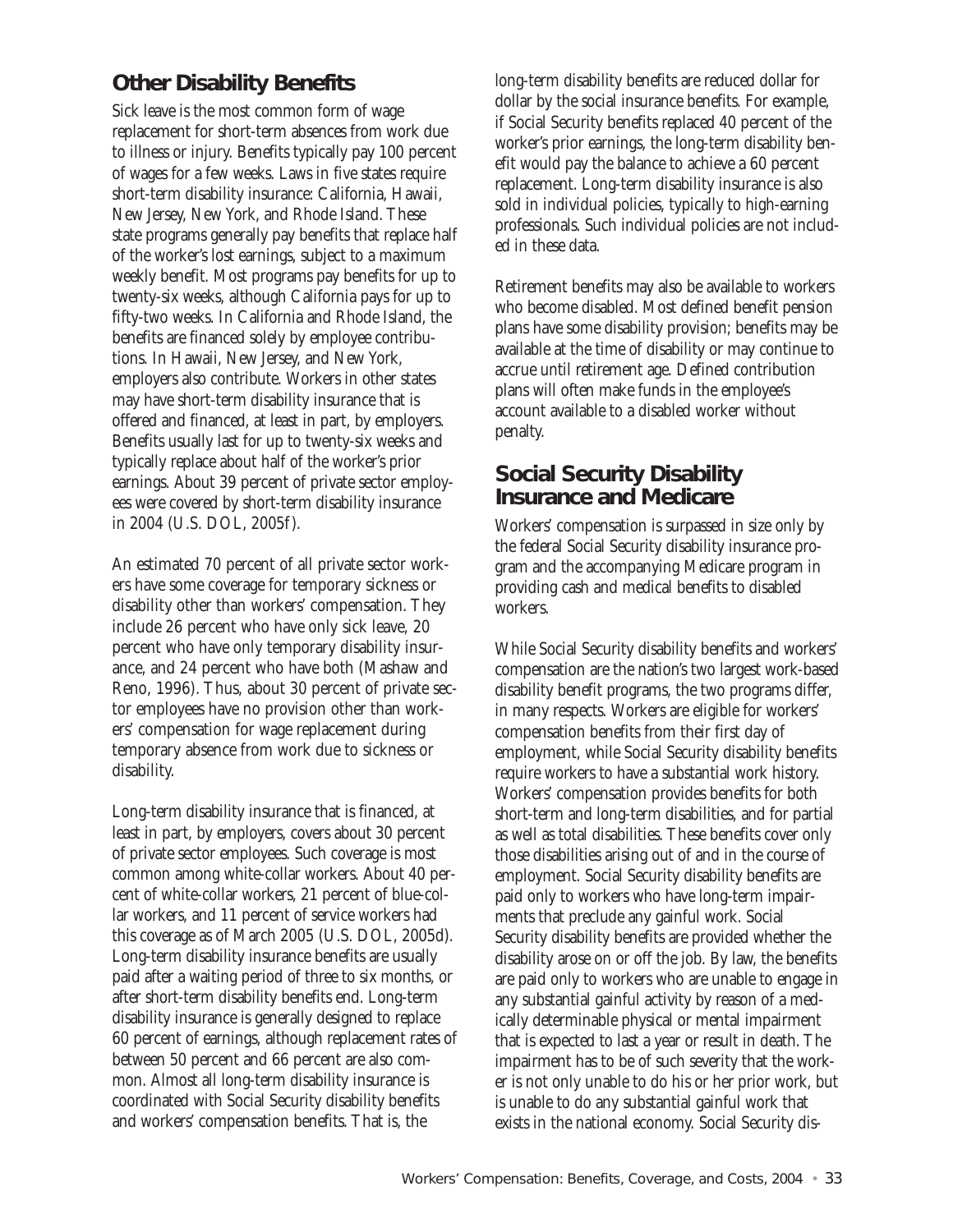### **Table 16**

|                                    | <b>Beneficiaries</b> |              |                                 |      |                               |       |  |
|------------------------------------|----------------------|--------------|---------------------------------|------|-------------------------------|-------|--|
|                                    |                      | <b>Total</b> | Workers                         |      | <b>Auxilliaries</b>           |       |  |
| <b>Type of Case</b>                | Number Percent       |              |                                 |      | Number Percent Number Percent |       |  |
| All disability insurance           |                      |              |                                 |      |                               |       |  |
| beneficiaries                      | 8,305,702            |              | 100.0 6,518,989 100.0 1,786,713 |      |                               | 100.0 |  |
| Total with some connection         |                      |              |                                 |      |                               |       |  |
| to WC or PDB                       | 1,440,772            | 17.3         | 1,065,004                       | 16.3 | 375,768                       | 21.0  |  |
| Current connection to WC or PDB    | 798,476              | 9.6          | 590,658                         | 9.1  | 207,818                       | 11.6  |  |
| DI reduced by cap                  | 192,948              | 2.3          | 128,852                         | 2.0  | 64,096                        | 3.6   |  |
| DI not reduced by cap              | 346,707              | 4.2          | 269,567                         | 4.1  | 77,140                        | 4.3   |  |
| Reverse jurisdiction               | 59,695               | .7           | 45,179                          | .7   | 14,516                        | 0.8   |  |
| Pending decision on WC or PDB      | 199,126              | 2.4          | 147,060                         | 2.3  | 52,066                        | 2.9   |  |
| DI previously offset for WC or PDB | 642,296              | 7.7          | 474,346                         | 7.3  | 167,950                       | 9.4   |  |

#### **Social Security Disability Insurance (DI) Beneficiaries with Workers' Compensation (WC) or Public Disability Benefit (PDB) Involvement, December 2005**

ability benefits begin after a five-month waiting period. Medicare coverage begins for those on Social Security disability benefits after a further twentyfour-month waiting period, or twenty-nine months after the onset of disability.

Many who receive Social Security disability benefits have impairments associated with aging. The portion of insured workers who receive benefits rises sharply at older ages, from less than 1 percent of the youngest insured workers to about 15 percent of insured workers age 60–64 (Reno and Eichner, 2000). Relatively few individuals who receive Social Security disability benefits return to work. Typically, they leave the disability benefit rolls when they die or reach retirement age and shift to Social Security retirement benefits.

While workers' compensation paid \$29.9 billion in cash benefits and \$26.1 billion for medical care in 2004, Social Security paid \$78.2 billion in wage replacement benefits to disabled workers and their dependents and Medicare paid \$37.9 billion for medical and hospital care for disabled persons under age 65 (SSA 2006 and CMS, 2005). Thus, aggregate workers' compensation cash benefits were less than

half the total amount of Social Security disability benefits, and workers' compensation medical benefits were less than three-fourth of the total amount paid by Medicare. Medicare benefits are less comprehensive than medical care under workers' compensation. Medicare requires beneficiary cost sharing in the form of deductibles and co-insurance, and it does not cover certain services. At the same time, Medicare covers all medical conditions, not just work-related injuries or illnesses. When a worker receiving workers' compensation is also Medicare eligible, Medicare is the secondary payer under the Medicare Secondary Payer Act.

#### *Coordination between workers' compensation and Social Security disability benefits*

If a worker becomes eligible for both workers' compensation and Social Security disability benefits, one of the programs will limit benefits in order to avoid excessive payments relative to the worker's past earnings. The Social Security amendments of 1965 required that Social Security disability benefits be reduced, so that the combined total of workers' compensation and Social Security disability benefits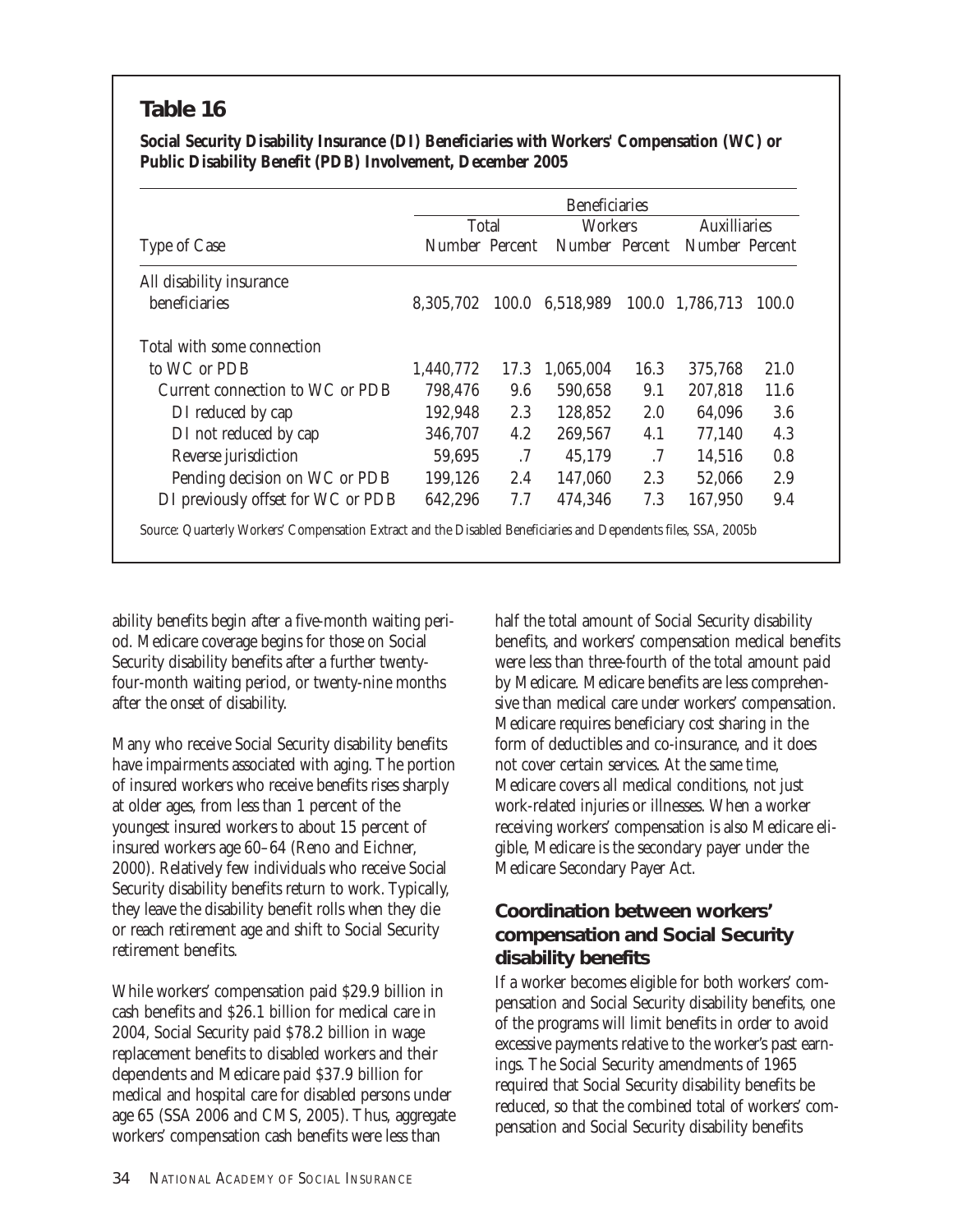#### **Figure 5**



would not exceed 80 percent of the workers' prior earnings.1 States, however, were allowed to establish reverse offset laws, whereby workers' compensation payments would be reduced if the worker received Social Security disability benefits. The reverse offset shifts costs to Social Security that would otherwise fall upon the employer or insurer. Legislation in 1981 eliminated the states' option to adopt reverse offset laws, but the sixteen states that already had such laws were allowed to keep them.<sup>2</sup>

As of December 2005, about 8.3 million disabled workers and their dependents received Social Security disability benefits (Table 16). About 1.4 million of these individuals (or 17.3 percent) had some connection to workers' compensation or some form of public disability benefits. Of these, 0.8 million (or 10 percent of the total) had their social security benefits reduced at some time on account of the offset.

#### *Trends in Social Security Disability Benefits and Workers' Compensation*

Figure 5 illustrates the long-term trend in Social Security disability benefits and workers' compensation as a share of covered wages. Social Security disability benefits grew rapidly in the early 1970s and then declined through the late 1980s, after policy changes in the late 1970s and early 1980s reduced benefits and tightened eligibility rules. From 1990 to 1996, Social Security benefits again rose as claims and allowances increased, particularly during the economic recession of 1990–1991. Between 1996- 2001, disability insurance benefits relative to covered wages leveled off and then rose again following the recession of 2001.

<sup>1</sup> The current cap remains at 80 percent of the worker's average indexed earnings before disability. However, in the relatively few cases where Social Security disability benefits alone, for the worker and dependents, amount to more than the 80 percent of prior earnings, the benefits are not reduced below the DI amount.

<sup>2</sup>States with reverse offset laws are: California, Colorado, Florida, Hawaii, Illinois, Louisiana, Minnesota, Montana, Nevada, New Jersey, New York, North Dakota, Ohio, Oregon, Washington, and Wisconsin.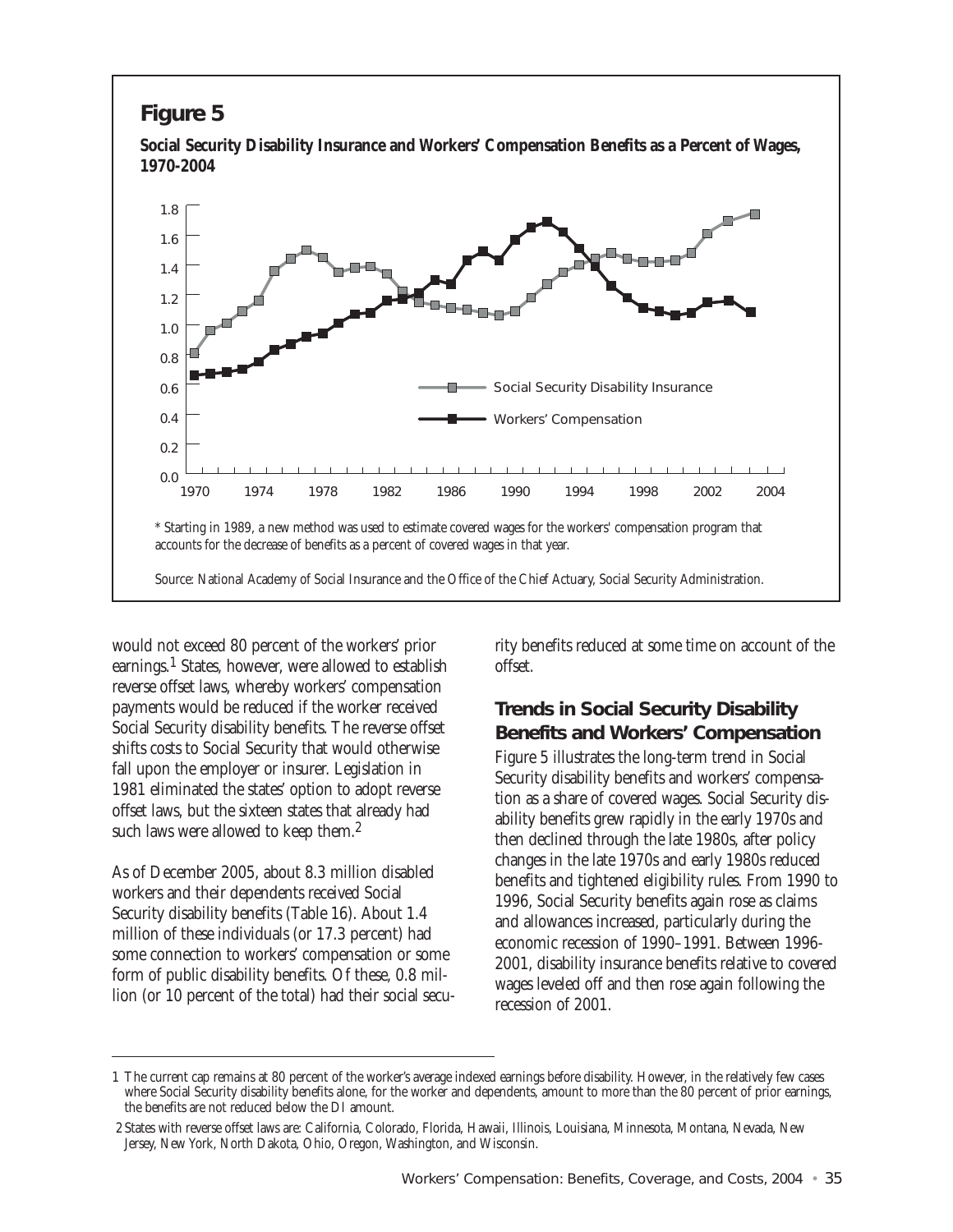The trend in workers' compensation benefits as a share of covered wages followed a different pattern. Total workers' compensation benefits (cash and medical combined) were less than Social Security disability benefits during the 1970s, but grew steadily throughout the 1970s and surpassed Social Security disability benefits in the mid-1980s. When Social Security benefits flattened out during the mid-1980s, workers' compensation payments continued to grow at a rapid rate. Then, as workers' compensation payments declined as a share of covered wages in 1992–2000, Social Security benefits rose.

The opposite trends in workers' compensation and Social Security disability benefits during much of the last twenty-five years raise the question of whether retrenchments in one program increase demands placed on the other, and vice versa. The substitutability of Social Security disability benefits and workers' compensation for workers with severe, longterm disabilities that are, at least arguably, work relat-

ed, or might be exacerbated by the demands of work, has received little attention by researchers and is not well understood (Burton and Spieler, 2001). A recent study finds that work-related disabilities are much more common than might previously have been thought, both among older persons in general and among recipients of Social Security disability benefits in particular (Reville and Schoeni, 2005). Based on reports in the 1992 Health and Retirement Study, more than one third (36 percent) of 51-61 year olds whose health limits the amount of work they can do became disabled because of an accident, injury, or illness at work. Of those receiving Social Security disability insurance, a similar portion (37 percent) attributed their disability to an accident, injury or illness at work. The study also finds that the 51–61 year olds who attribute their disabling conditions to their jobs are far more likely to receive Social Security disability insurance (29.0 percent) than to report ever having received workers' compensation (12.3 percent).

#### **Table 17**

| Accident year incurred losses <sup>a</sup> |                            |                | Calendar year benefits paid <sup>b</sup> |                |  |
|--------------------------------------------|----------------------------|----------------|------------------------------------------|----------------|--|
| Year                                       | <b>Billions of dollars</b> | Percent Change | <b>Billions of dollars</b>               | Percent change |  |
| 2000                                       | 12.0                       |                | 12.5                                     |                |  |
| 2001                                       | 12.3                       | 2.4            | 12.8                                     | 2.6            |  |
| 2002                                       | 12.0                       | $-2.7$         | 13.0                                     | 1.1            |  |
| 2003                                       | 11.9                       | $-.8$          | 13.2                                     | 1.9            |  |
| 2004                                       | 12.4                       | 4.4            | 13.1                                     | $-8$           |  |
| Cumulative % change from 2000-2004         |                            | 3.2            |                                          | 4.8            |  |

**Comparison of Accident-Year Incurred Losses with Calendar-Year Benefits Paid by Private Carriers and State Funds in Thirty-six States, 2000–2004**

(a) These data are for the thirty-seven states reported in the *Calendar-Accident Year Underwriting Results* of the National Council on Compensation Insurance, page 17. They include private carrier and state fund (where relevant) losses incurred in Alabama, Alaska, Arizona, Arkansas, Colorado, Connecticut, the District of Columbia, Florida, Georgia, Hawaii, Idaho, Illinois, Indiana, Iowa, Kansas, Kentucky, Louisiana, Maine, Maryland, Mississippi, Missouri, Montana, Nebraska, Nevada, New Hampshire, New Mexico, North Carolina, Oklahoma, Oregon, Rhode Island, South Carolina, South Dakota, Tennessee, Texas, Utah, Vermont, and Virginia.

Accident year data exclude benefits paid under the following categories: underground coal mining, F-classification, national defense project, and excess business. The accident year data also exclude benefits paid under deductible policies.

(b) Based on National Academy of Social Insurance data in this report for the states listed in note (a). These data are for private carriers and states funds (where relevant) and excludes benefits paid under deductible policies.

Source: NCCI 2005 and calendar year benefits estimated by the National Academy of Social Insurance.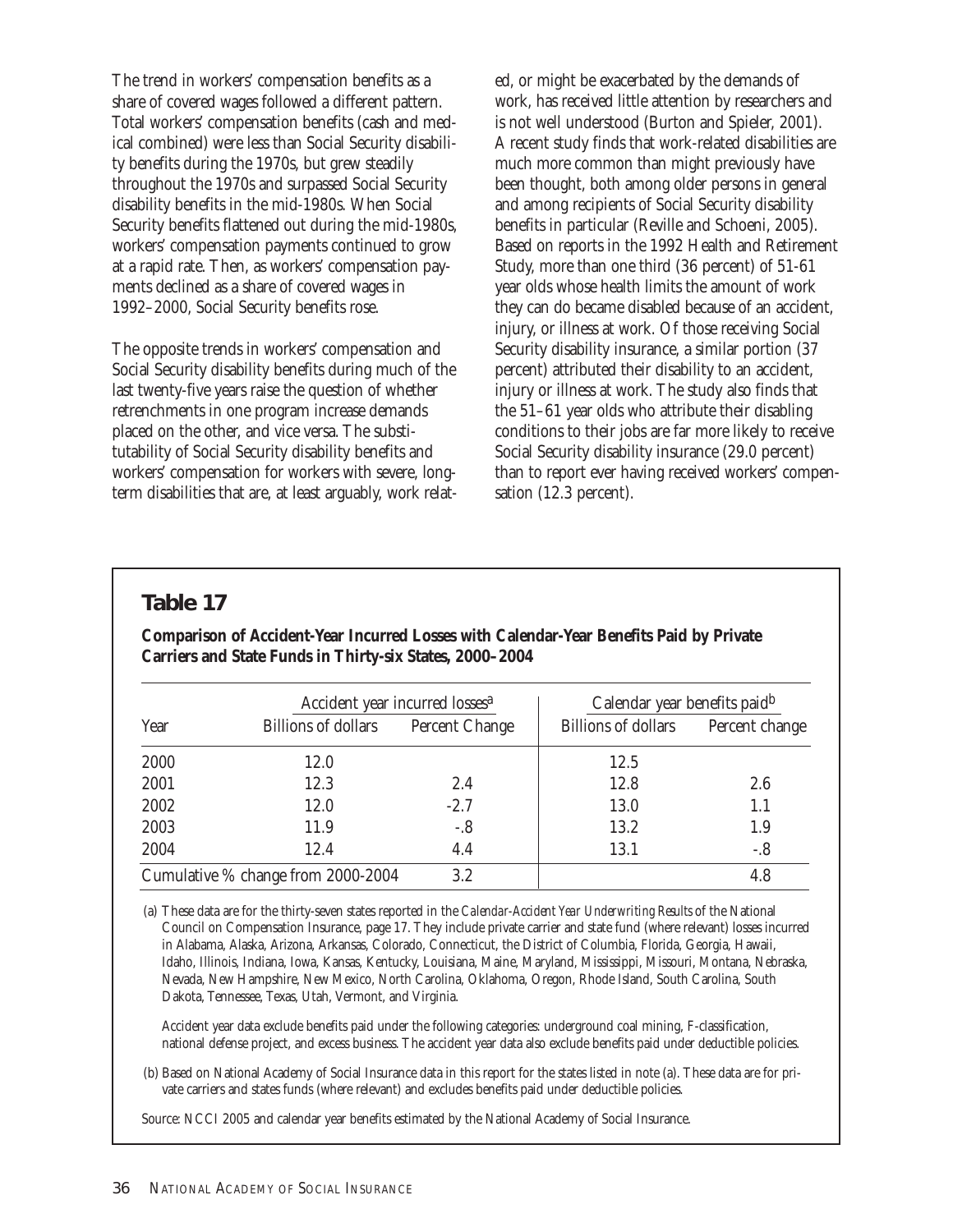## **Incurred Losses Compared with Benefits Paid**

The Academy's estimates of workers' compensation benefits in this report are the amounts paid to workers in a calendar year regardless of whether the injuries occurred in the current year or a past year. This measure, *calendar year benefits paid*, is commonly used in reporting about other social insurance, private employee benefits, and other income security programs. A different measure, *accident year incurred losses*, is commonly used for workers' compensation insurance that is purchased from private carriers and some state funds. It measures benefit liabilities incurred by the insurer for injuries that occur in a particular year, regardless of whether the benefits are paid in the current year or a future year. (The term losses and benefits are used interchangeably because benefits to the worker are losses to the insurer.) Both measures, calendar year benefits paid and accident year losses incurred, reveal important information.3

For the purpose of setting insurance premiums, it is vital to estimate the incurred losses that the premiums are to cover. When an employer purchases workers' compensation insurance for a particular year, the premiums cover current and future benefit liabilities for all injuries that occur during the policy year. State rating bureaus and the National Council on Compensation Insurance, which provides advisory ratemaking and statistical services in thirty-six states, focus on accident year (or policy year) incurred losses.

Accident year incurred losses are considered more sensitive at picking up ultimate benefits that will be owed to newly injured workers in response to policy changes. For example, if a state lowered benefits or tightened compensability rules for new injuries as of a given date, then future benefits would be expected

to decline. Similarly, if a state raised benefits or expanded the range of injuries that would be compensated by workers' compensation, then future benefits would be expected to increase. The policy change would show up immediately in estimates of accident year incurred losses, but it would show up more slowly in measures of calendar year benefits paid because the latter measure includes payments for past injuries that would not be affected by the policy change.

A disadvantage of relying solely on accident year incurred losses is that it takes many years before the losses from a particular year are actually known; in the meantime, estimates for the losses for that accident year are updated annually. The National Council on Compensation Insurance updates accident year incurred losses for sixteen years before the data for a particular year are considered final. In contrast, calendar year benefits paid are final at the end of the calendar year.

Accident year incurred losses are estimated for insurance policies purchased from private carriers and from some state funds, but this information is not routinely available for other state funds and for selfinsured employers. In addition, accident year data exclude benefits under large deductible policies and all benefits of certain categories of privately insured employers. For the years 2000 through 2004, Table 17 compares *accident year losses incurred* reported by the National Council on Compensation Insurance and *calendar year benefits paid* estimated by the National Academy of Social Insurance for private carriers and state funds in the thirty-seven states included in the NCCI data. From year to year, the two measures change at different rates, although over an extended period, the two measures tend to be similar. Between 2000 and 2004, the cumulative increase in benefits paid was 4.8 percent compared to a 3.2 percent increase for accident year incurred losses.

<sup>3</sup> A fuller discussion of these measures is in Thomason et al. 2001, Appendix B.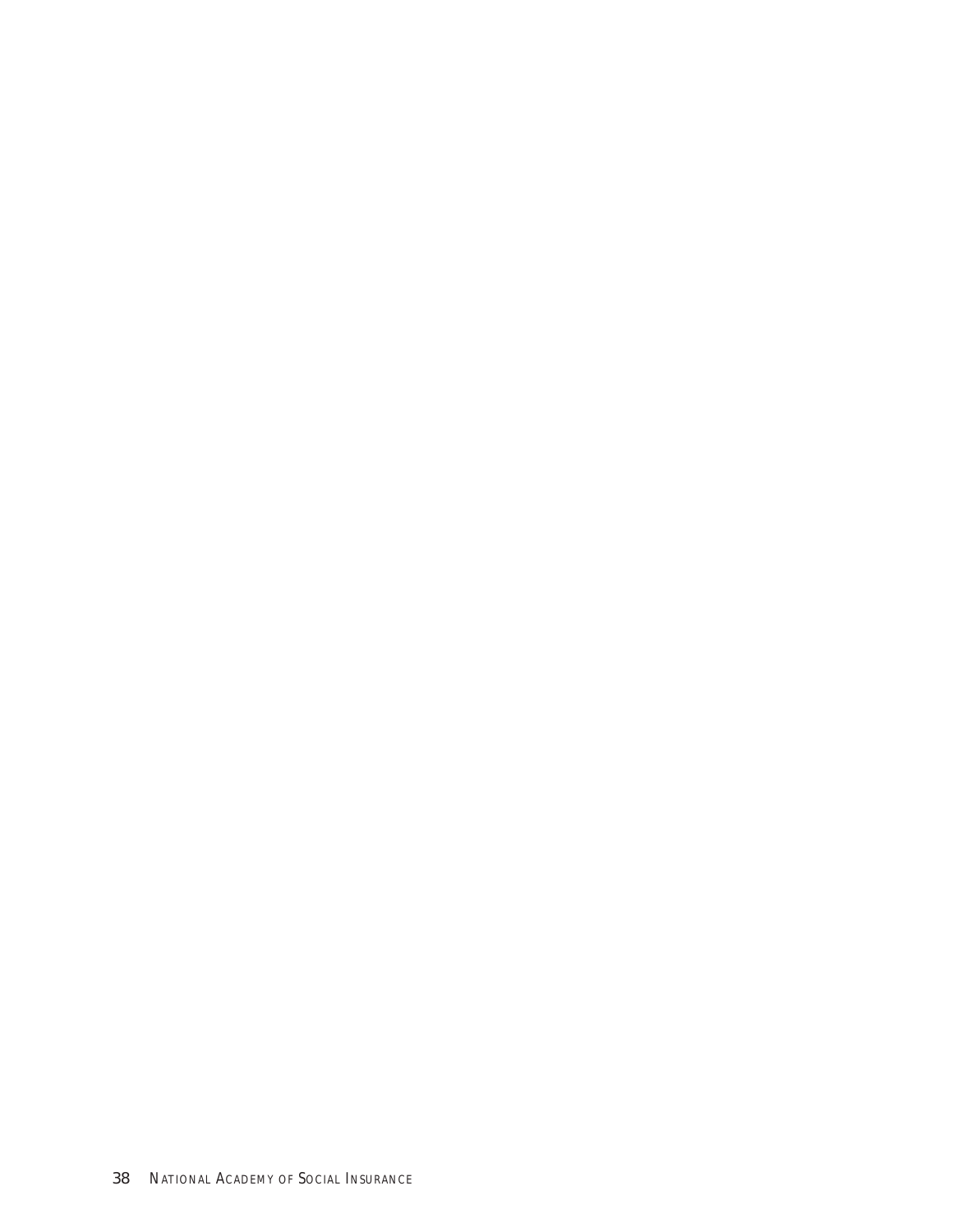## **Glossary**

**AASCIF**: The American Association of State Compensation Insurance Funds (AASCIF) is an association of workers' compensation insurance entities – loosely referred to as state funds – that specialize in writing workers' compensation insurance in a single U.S. state or Canadian province. For more information, visit www.aascif.org.

**Accident Year**: The year in which an injury occurred, or the year of onset of an illness. Accident year benefits refer to the benefits associated with all injuries and illnesses occurring in that year, regardless of the year they were actually paid.

**BLS**: The Bureau of Labor Statistics (BLS) in the U.S. Department of Labor is a statistical agency that collects, processes, analyzes, and disseminates statistical data about the labor market. For more information, visit www.bls.gov.

**Calendar year benefits**: Benefits paid to workers in a given year, regardless of when the injury or illness occurred.

**Combined operating ratio**: The ratio of underwriting results to premiums. It is the ratio of payments made by insurers to premiums collected. It does not take into account income that insurers receive from the investment of their reserves.

**Covered employment**: Jobs that are covered by workers' compensation programs.

**CPS**: The Current Population Survey (CPS) is a monthly survey of about U.S. 50,000 households conducted by the Bureau of the Census for the Bureau of Labor Statistics. It is the primary source of information on the labor force characteristics of the U.S. population. For more information, visit www.bls.census.gov/cps.

**Deductibles:** Under deductible policies written by private carriers or state funds, the insurer pays all of the workers' compensation benefits, but employers are responsible for reimbursing the insurer for those benefits up to a specified deductible amount. Deductibles may be written into an insurance policy on a per-injury basis, or an aggregate basis, or a combination of a per-injury basis with an aggregate cap.

**DI**: Disability insurance from the Social Security program. See SSDI.

**FECA**: The Federal Employees' Compensation Act (FECA) provides workers' compensation coverage to three million federal civilian and postal workers around the world for employment-related injuries and occupational diseases.

**Incurred losses**: Losses paid to date plus liabilities for future benefits for injuries that occurred in a specified period.

**Loss adjustment expenses**: Salaries and fees paid to adjusters, as well as other expenses incurred from adjusting claims.

**Losses**: Benefits paid by insurers.

**Managed Care**: A system of health care payment or delivery arrangements where the health plan attempts to control or coordinate use of health services by its enrolled members in order to contain health expenditures, improve quality, or both. Arrangements often involve a defined delivery system of providers with some form of contractual arrangement with the plan.

**NAIC**: The National Association of Insurance Commissioners (NAIC) is the national organization of insurance regulators in each state. It assists state insurance regulators, individually and collectively, to achieve insurance regulatory goals. For more information, visit www.naic.org.

**NCCI**: National Council on Compensation Insurance, Inc. (NCCI) is a national organization that assists private carriers and insurance commissioners in setting workers' compensation rates in thirty-seven states. For more information, visit www.ncci.com.

**Overall Operating Ratio:** The ratio of  $(1)$  the total of all carrier expenditures, including losses, loss adjustment expenses, underwriting expenses, and dividends (2) minus investment income earned by carriers on their reserves] (3) divided by premiums.

**Permanent Partial Disability (PPD)**: A disability that, although permanent, does not completely limit a person's ability to work.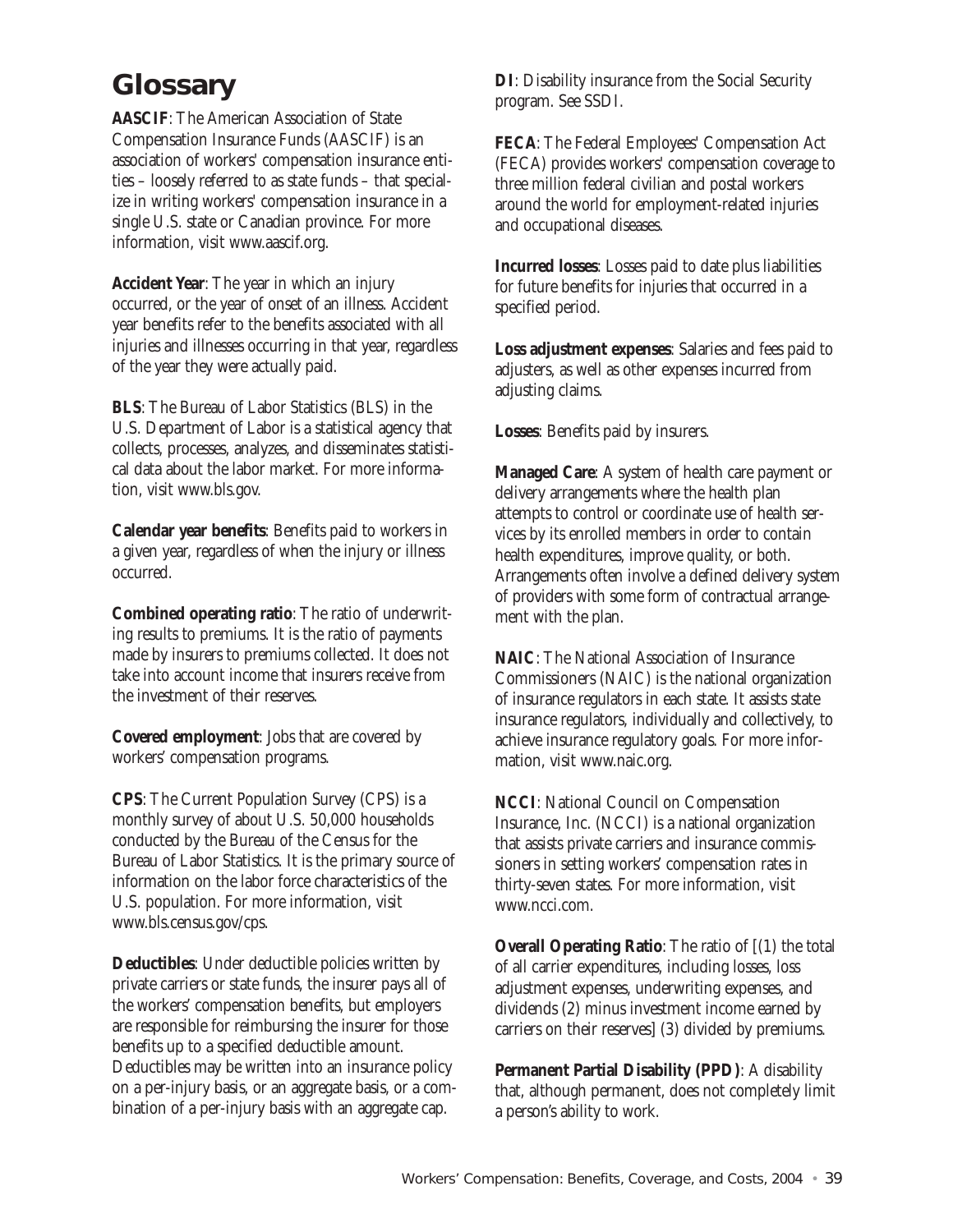**Permanent Total Disability (PTD)**: A permanent disability that precludes all work.

**Residual Market**: The mechanism used to provide insurance for employers who are unable to purchase insurance in the voluntary private market. In some states the state fund is the "insurer of last resort." In others, there is a separate pool financed by assessments of private insurers, which is also known as an assigned risk pool.

**SSA**: The U.S. Social Security Administration (SSA) administers the Social Security program, which pays retirement, disability and survivors' benefits to workers and their families, and the federal Supplemental Security Income program that provides income support benefits to low-income aged and disabled individuals. For more information, visit www.ssa.gov.

**SSDI**: Social Security disability insurance (SSDI) pays benefits to insured workers who sustain severe, long-term work disabilities of any cause. Also, DI.

**Temporary Partial Disability (TPD)**: A temporary disability that does not completely limit a person's ability to work.

**Temporary Total Disability (TTD)**: A disability that temporarily precludes a person from performing the pre-injury job or another job at the employer that the worker could have performed prior to the injury.

**Underwriting expenses**: Commissions, brokerage expenses, general expenses, taxes, licenses, and fees.

Underwriting results: The sum of losses, loss adjustment expenses, and underwriting expenses.

**Unemployment insurance (UI)**: Federal-state program that provides cash benefits to workers who become unemployed through no fault of their own and who meet certain eligibility criteria set by the states.

**USDOL**: The U.S. Department of Labor Department administers a variety of Federal labor laws including those that guarantee workers' rights to safe and healthful working conditions; a minimum hourly wage and overtime pay, freedom from employment discrimination, unemployment insurance, and other income support. For more information, visit www.dol.gov.

**WC**: Workers' compensation.

**Work related injury-illness:** An injury or illness that arises out of and in the course of employment. The definition of a work-related injury or disease that is compensable under a state's workers' compensation program can be quite complex and varies across states.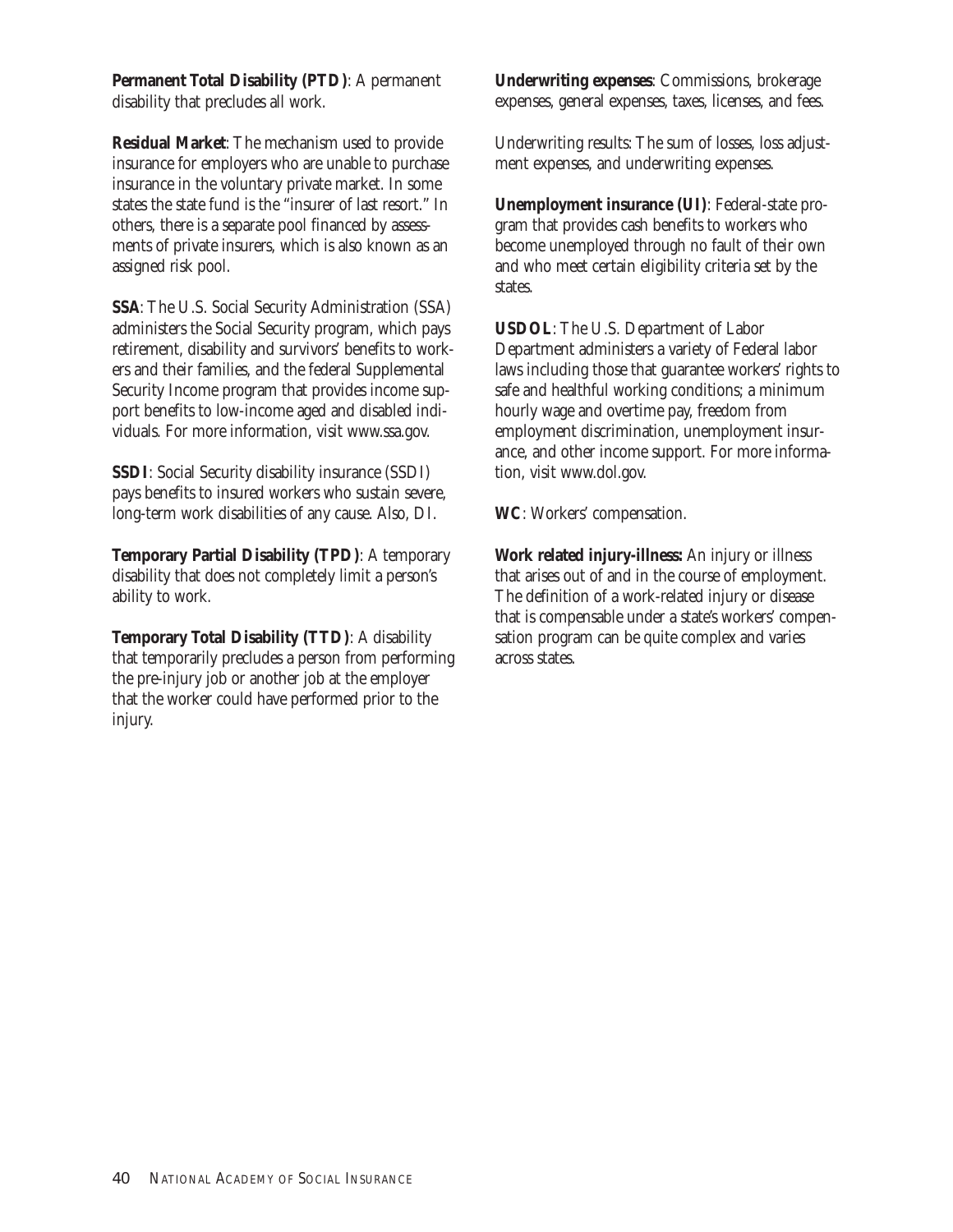## **Appendix A: Coverage Estimates**

The National Academy of Social Insurance's estimates of workers' compensation coverage start with the number of workers in each state who are covered by Unemployment Insurance (UI) (U.S. DOL, 2005e). Almost 92 or 93 percent (U.S. DOL, 2005b) of workers are covered by UI. Those who are not required to be covered include: Some farm and domestic workers who earn less than a threshold amount from one employer; some state and local employees, such as elected officials; employees of some non-profit entities, such as religious organizations, for whom coverage is optional in some states; unpaid family workers; and railroad employees who are covered under a separate unemployment insurance program. Railroad workers are also not covered by state workers' compensation because they have other arrangements (NASI, 2002).

The largest groups of workers who are not covered under either unemployment insurance or workers' compensation are self-employed individuals who have not incorporated their businesses.

All U.S. employers who are required to pay unemployment taxes must report quarterly to their state employment security agencies information about their employees and payroll covered by unemployment insurance. These employer reports are the basis for statistical reports prepared by the U.S. Bureau of Labor Statistics, known as the ES-202 data. These data are a census of the universe of U.S. workers who are covered by unemployment insurance.

Key assumptions underlying NASI estimates of workers' compensation coverage are: (1) Workers whose employers do not report that they are covered by UI are not covered by workers' compensation. (2) Workers that report they are covered by UI are generally covered by workers' compensation as well, except in the following cases:

- (a) Workers in small firms (which are required to provide UI coverage in every state) are not covered by workers' compensation if the state law exempts small firms from mandatory workers' compensation coverage.
- (b) Employees in agricultural industries (who may be covered by UI) are not covered by workers'

compensation if the state law exempts agricultural employers from mandatory workers' compensation coverage.

(c) In Texas, where workers' compensation coverage is elective for almost all employers, estimates are based on periodic surveys conducted by the Texas Research and Oversight Council.

All federal employees are covered by workers' compensation, regardless of the state in which they work.

**Small Firm Exemptions**. NASI assumes that workers are not covered by workers' compensation if they work for small firms in the fourteen states that exempt small employers from mandatory coverage. Private firms with fewer than three employees are exempt from mandatory coverage in eight states: Arkansas, Colorado, Georgia, Michigan, New Mexico, North Carolina, Virginia, and Wisconsin. Those with fewer than four employees are exempt in two states: Florida, and South Carolina. Finally, firms with fewer than five employees are exempt from mandatory coverage in Alabama, Mississippi, Missouri, and Tennessee (U.S. DOL, 2004; AFL-CIO, 2003).

The number of employees in small firms is estimated using data from the U.S. Small Business Administration for each state, which show the proportion of employees in all private firms who worked for firms with fewer than five employees in 2002 (the most recent year for which data are available). Those percentages for the fourteen states with numerical exemptions are: Alabama, 5.1 percent; Arkansas, 5.2 percent; Colorado, 6.0 percent; Florida, 6 percent; Georgia, 4.7 percent; Michigan, 4.6 percent; Mississippi, 5.3 percent; Missouri, 4.9 percent; New Mexico, 6.1 percent; North Carolina, 4.8 percent; South Carolina, 5.0 percent; Tennessee, 4.3 percent; Virginia, 4.7 percent; and Wisconsin, 4.5 percent (U.S. SBA, 2002).

To estimate the proportion of workers in firms with fewer than three or four employees, we used national data on small firms from the U. S. Census Bureau (U.S. Census Bureau, 1999). Of workers in firms with fewer than five employees, 78.6 percent worked in firms with fewer than four employees and 56.5 percent worked in firms with fewer than three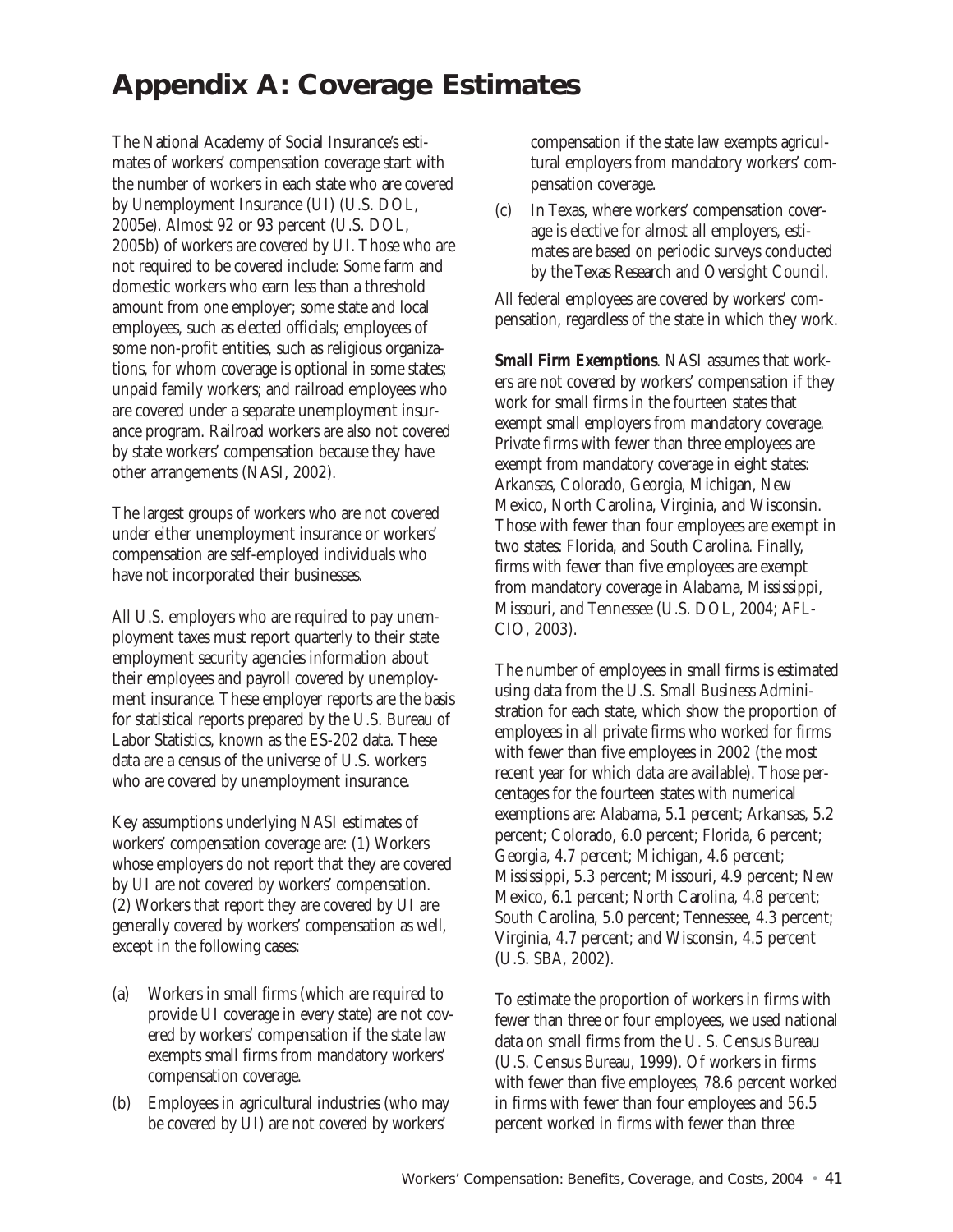| Documenting Workers' Compensation Coverage Estimates, 2004 Annual Averages<br>Table A1 |                              |               |            |                                  |       |                   |           |
|----------------------------------------------------------------------------------------|------------------------------|---------------|------------|----------------------------------|-------|-------------------|-----------|
|                                                                                        | UI Covered Jobs <sup>a</sup> | Private, non- |            | Workers' Compensation Exemptions |       | <b>WC</b> Covered | $WC$ as a |
| <b>State</b>                                                                           | Total                        | arm firms     | Small Firm | Agriculture                      | Texas | Jobs              | $%$ of UI |
| Alabama                                                                                | 1,800,817                    | 1,503,425     | 74,669     | 5,821                            |       | 1,720,327         | 95.5      |
| Alaska                                                                                 | 279,109                      | 220,337       |            |                                  |       | 279,109           | 100.0     |
| Arizona                                                                                | 2,303,558                    | 1,966,286     |            |                                  |       | 2,303,558         | 100.0     |
| Arkansas                                                                               | 1,108,379                    | 934,416       | 27,642     | 7,767                            |       | 1,072,970         | 96.8      |
| California                                                                             | 14,705,788                   | 2,404,480     |            |                                  |       | 14,705,788        | 100.0     |
| Colorado                                                                               | 2,089,688                    | 1,788,730     | 15,480     |                                  |       | 2,074,208         | 99.3      |
| Connecticut                                                                            | 1,611,112                    | 1,393,149     |            |                                  |       | 1,611,112         | 100.0     |
| <b>Delaware</b>                                                                        | 405,915                      | 354,847       |            |                                  |       | 405,915           | 100.0     |
| District of Columbia                                                                   | 466,907                      | 429,192       |            |                                  |       | 466,907           | 100.0     |
| Florida                                                                                | 7,337,314                    | 6,361,959     | 297,949    |                                  |       | 7,039,365         | 95.9      |
| Georgia                                                                                | 3,747,433                    | 3,191,766     | 84,177     |                                  |       | 3,663,256         | 97.8      |
| Hawaii                                                                                 | 553,655                      | 461,889       |            |                                  |       | 553,655           | 100.0     |
| Idaho                                                                                  | 578,030                      | 467,976       |            |                                  |       | 578,030           | 100.0     |
| <b>Illinois</b>                                                                        | 5,610,848                    | 4,883,026     |            |                                  |       | 5,610,848         | 100.0     |
| Indiana                                                                                | 2,812,610                    | 2,441,065     |            | 10,679                           |       | 2,801,931         | 99.6      |
| Iowa                                                                                   | 1,404,198                    | 1,184,882     |            |                                  |       | 1,404,198         | 100.0     |
| Kansas                                                                                 | 1,270,893                    | 1,051,175     |            | 7,805                            |       | 1,263,088         | 99.4      |
| Kentucky                                                                               | 1,692,099                    | 1,435,468     |            | 3,726                            |       | 1,688,373         | 99.8      |
| Louisiana                                                                              | 1,831,037                    | 1,494,838     |            |                                  |       | 1,831,037         | 100.0     |
| Maine                                                                                  | 583,228                      | 495,317       |            |                                  |       | 583,228           | 100.0     |
| Maryland                                                                               | 2,332,478                    | 2,010,674     |            |                                  |       | 2,332,478         | 100.0     |
| Massachusetts                                                                          | 3,086,566                    | 2,736,028     |            |                                  |       | 3,086,566         | 100.0     |
| Michigan                                                                               | 4,246,261                    | 3,644,920     | 94,167     |                                  |       | 4,152,094         | 97.8      |
| Minnesota                                                                              | 2,566,853                    | 2,216,711     |            |                                  |       | 2,566,853         | $0.00$ .  |
| Mississippi                                                                            | 1,080,480                    | 862,770       | 46,076     | 8,507                            |       | 1,025,897         | 94.9      |
| Missouri                                                                               | 2,573,559                    | 2,205,575     | 107,843    |                                  |       | 2,465,716         | 95.8      |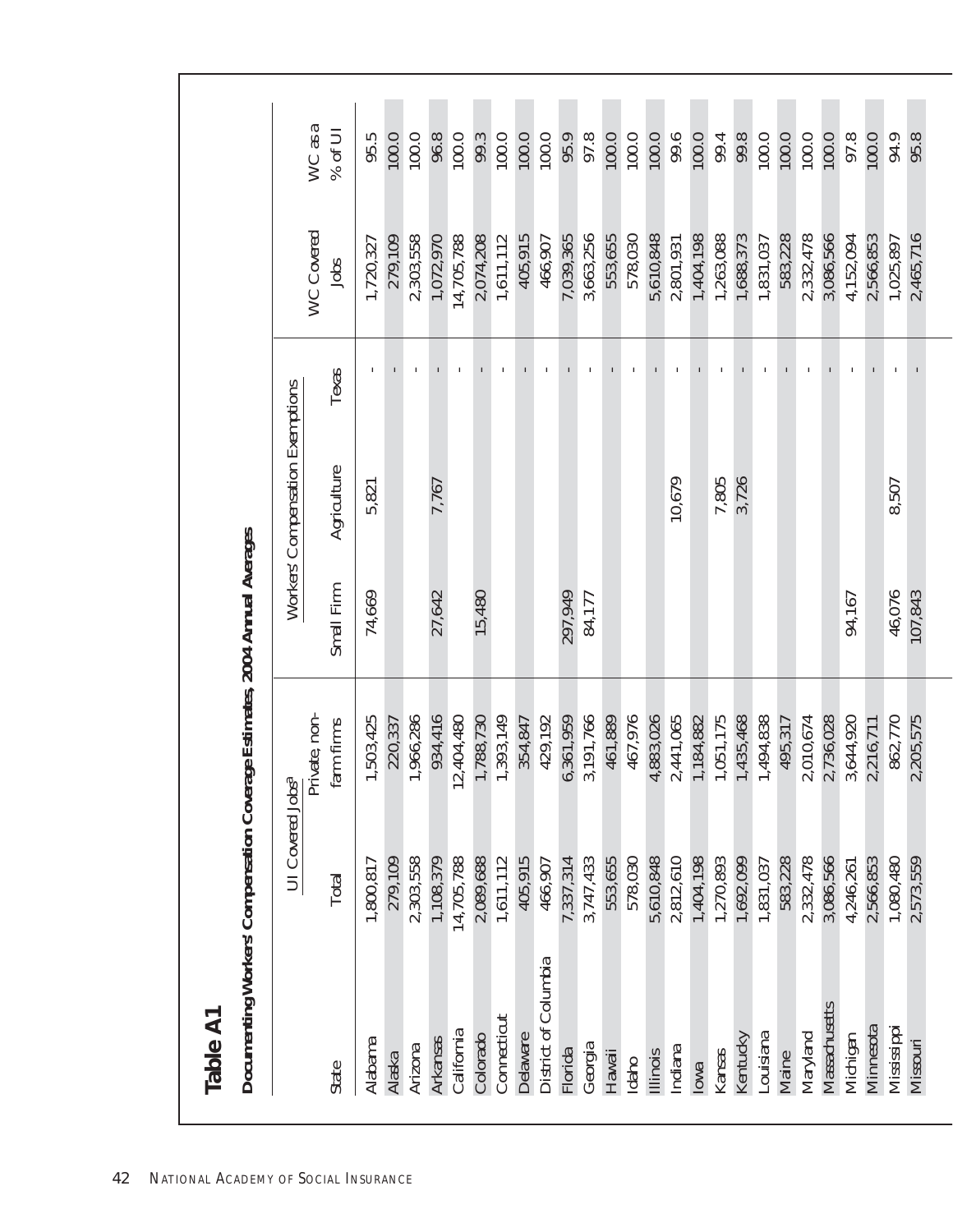| Montana             | 389,598                                           | 320,851                                                                                                      |           |        |           | 389,598     | 100.0 |
|---------------------|---------------------------------------------------|--------------------------------------------------------------------------------------------------------------|-----------|--------|-----------|-------------|-------|
| Nebraska            | 865,721                                           | 721,943                                                                                                      |           |        |           | 865,721     | 100.0 |
| Nevada              | 1,129,260                                         | 1,008,319                                                                                                    |           | 1,948  |           | 1,127,312   | 99.8  |
| New Hampshire       | 605,449                                           | 528,268                                                                                                      |           |        |           | 605,449     | 100.0 |
| New Jersey          | 3,811,742                                         | 3,266,765                                                                                                    |           |        |           | 3,811,742   | 100.0 |
| New Mexico          | 730,905                                           | 574,103                                                                                                      | 19,614    | 8,280  |           | 703,011     | 96.2  |
| New York            | 8,142,195                                         | 6,835,427                                                                                                    |           |        |           | 8,142,195   | 100.0 |
| North Carolina      | 3,718,541                                         | 3,119,642                                                                                                    | 85,248    |        |           | 3,633,293   | 97.7  |
| North Dakota        | 311,017                                           | 255,826                                                                                                      |           | 2,200  |           | 308,817     | 99.3  |
| Ohio                | 5,213,956                                         | 4,521,102                                                                                                    |           |        |           | 5,213,956   | 100.0 |
| Oklahoma            | 1,381,678                                         | 1,124,964                                                                                                    |           |        |           | 1,381,678   | 100.0 |
| Oregon              | 1,564,814                                         | 1,314,355                                                                                                    |           |        |           | 1,564,814   | 100.0 |
| Pennsylvania        | 5,389,852                                         | 4,761,470                                                                                                    |           |        |           | 5,389,852   | 100.0 |
| Rhode Island        | 465,893                                           | 411,517                                                                                                      | 19,049    |        |           | 446,844     | 95.9  |
| South Carolina      | 1,761,336                                         | 1,469,878                                                                                                    | 57,714    | 6,785  |           | 1,696,837   | 96.3  |
| <b>South Dakota</b> | 358,397                                           | 298,014                                                                                                      |           |        |           | 358,397     | 100.0 |
| Tennessee           | 2,594,690                                         | 2,242,106                                                                                                    | 95,999    | 4,807  |           | 2,493,884   | 96.1  |
| Texas               | 9.143.161                                         | 7,650,101                                                                                                    |           |        | 2.194.359 | 6,948,802   | 76.0  |
| Utah                | 1,037,075                                         | 881,130                                                                                                      |           |        |           | 1,037,075   | 100.0 |
| Vermont             | 292,207                                           | 246,276                                                                                                      |           |        |           | 292,207     | 100.0 |
| Virginia            | 3,344,141                                         | 2,849,735                                                                                                    | 76,054    |        |           | 3,268,087   | 97.7  |
| Washington          | 2,625,241                                         | 2,134,989                                                                                                    |           |        |           | 2,625,241   | 100.0 |
| West Virginia       | 665,125                                           | 549,620                                                                                                      |           |        |           | 665,125     | 100.0 |
| Wisconsin           | 2,685,370                                         | 2,321,014                                                                                                    | 59,014    |        |           | 2,626,356   | 97.8  |
| Wyoming             | 240,450                                           | 185,810                                                                                                      |           |        |           | 240,450     | 100.0 |
| U.S. non-federal    | 126,546,629                                       | 07,734,126                                                                                                   | 1,160,696 | 68,325 | 2,194,359 | 123,123,249 | 97.3  |
| Federal             | 2,739,610                                         |                                                                                                              |           |        |           | 2,739,610   | 100.0 |
| U.S. TOTAL          | 129,286,239                                       | 07,734,126                                                                                                   | 1,160,696 | 68,325 | 2,194,359 | 125,862,859 | 97.4  |
| $\mathbf{a}$        |                                                   | UI-covered employment reported in the ETA-202 data produced by the United States Bureau of Labor Statistics. |           |        |           |             |       |
|                     |                                                   |                                                                                                              |           |        |           |             |       |
|                     | b Data not available for 2004, applied 2002 data. |                                                                                                              |           |        |           |             |       |

Source: National Academy of Social Insurance estimates. Source: National Academy of Social Insurance estimates.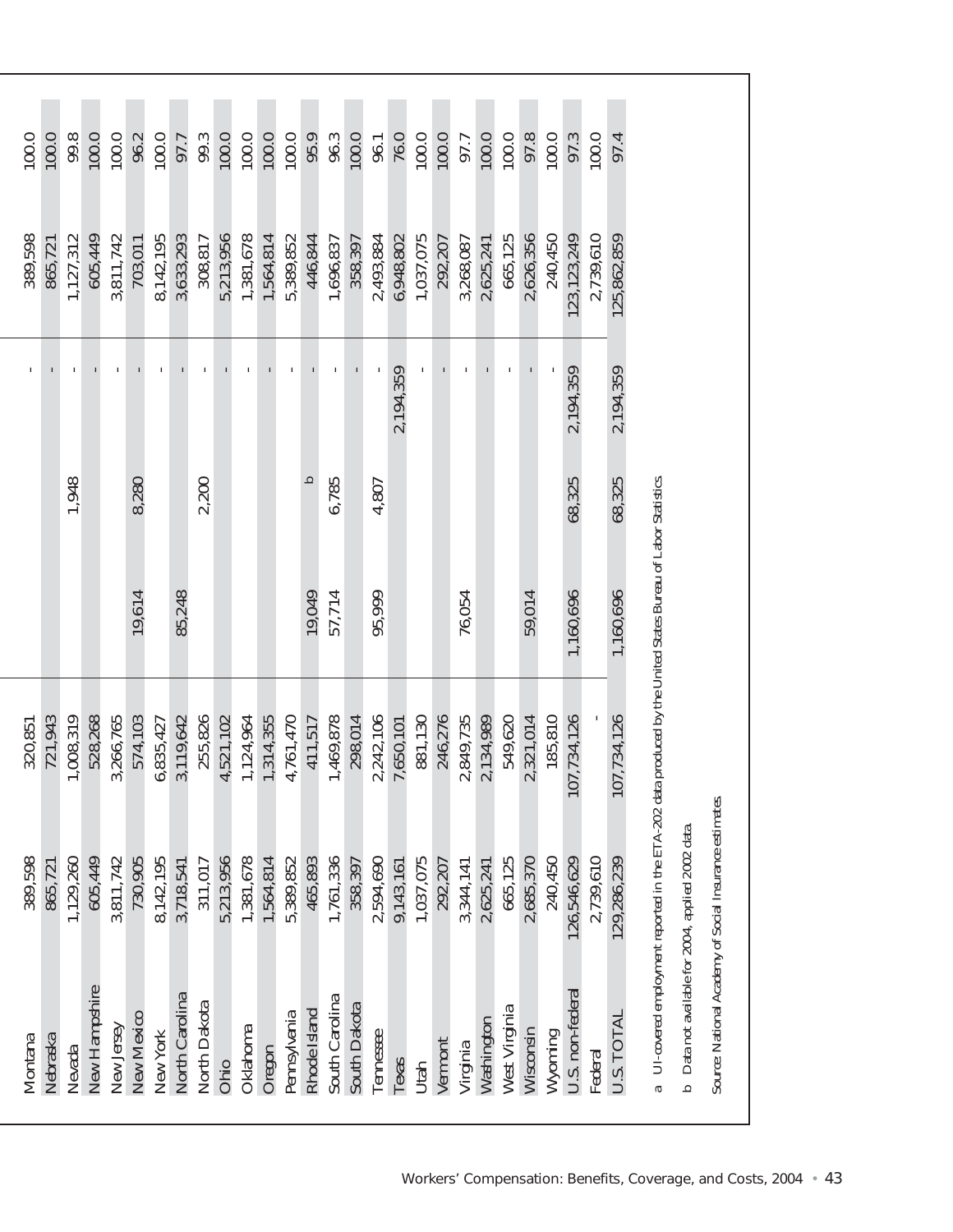| Table A2                                |         |         |         |         |         |         |         |         |         |         |          |
|-----------------------------------------|---------|---------|---------|---------|---------|---------|---------|---------|---------|---------|----------|
| Covered Payroll 1989-1999 (in millions) |         |         |         |         |         |         |         |         |         |         |          |
| <b>State</b>                            | 1989    | 1990    | 1991    | 1992    | 1993    | 1994    | 1995    | 1996    | 1997    | 1998    | 1999     |
| Alabama                                 | 27,510  | 29,359  | 30,675  | 32,825  | 34,396  | 36,452  | 38,784  | 40,723  | 43,240  | 45,631  | 48,038   |
| Alaska                                  | 6,039   | 6,378   | 6,665   | 6,981   | 7,223   | 7,530   | 7,659   | 7,661   | 7,913   | 8,256   | 8,382    |
| Arizona                                 | 29,399  | 30,845  | 31,926  | 33,962  | 36,181  | 39,852  | 43,949  | 48,310  | 52,928  | 58,957  | 63,711   |
| Arkansas                                | 14,141  | 15,240  | 16,071  | 17,521  | 18,335  | 19,657  | 21,025  | 22,091  | 23,482  | 25,048  | 26,505   |
| California                              | 313,946 | 336,862 | 340,434 | 349,677 | 350,286 | 360,471 | 380,560 | 405,942 | 442,333 | 482,120 | 528,468  |
| Colorado                                | 30,537  | 32,717  | 34,759  | 37,582  | 40,313  | 43,293  | 47,012  | 51,234  | 56,376  | 63,161  | 69,591   |
| Connecticut                             | 44,884  | 46,171  | 46,442  | 48,190  | 49,164  | 50,656  | 53,272  | 56,302  | 61,195  | 65,507  | 69,550   |
| Delaware                                | 7,736   | 8,199   | 8,451   | 8,720   | 9.014   | 9,495   | 10.215  | 11,039  | 11,926  | 12,980  | 13,858   |
| District of Columbia                    | 13,549  | 14,196  | 14,256  | 14,828  | 15,132  | 15,643  | 15,991  | 16,629  | 17,402  | 18,650  | 20,622   |
| Florida                                 | 98,308  | 105,201 | 108,024 | 14,856  | 21,822  | 29,044  | 137,876 | .47,388 | [58,197 | 173,808 | 184,929  |
| Georgia                                 | 56,926  | 60,537  | 62,047  | 66,573  | 70,792  | 75,950  | 82,607  | 89,627  | 96,779  | 106,548 | 115,703  |
| Hawaii                                  | 10,072  | 11,347  | 12,062  | 12,894  | 13,208  | 13,341  | 13,409  | 13,521  | 13,893  | 14,239  | 14,733   |
| Idaho                                   | 6,309   | 6,981   | 7,487   | 8,207   | 8,844   | 9,687   | 10,463  | 11,053  | 11,776  | 12,586  | 13,620   |
| <b>Illinois</b>                         | 120,739 | 127,962 | 31,379  | .39,116 | 144,370 | 151,763 | 161,181 | 170,070 | 182,787 | 196,468 | 208,109  |
| Indiana                                 | 48,929  | 51,540  | 53,282  | 56,761  | 59,691  | 63,959  | 67,662  | 71,000  | 75,456  | 81,180  | 85,340   |
| Iowa                                    | 20,802  | 22,222  | 23,183  | 24,763  | 25,895  | 27,713  | 29,455  | 31,112  | 33,242  | 35,841  | 37,919   |
| Kansas                                  | 19,315  | 20,573  | 21,466  | 22,872  | 23,677  | 24,943  | 26,620  | 28,409  | 30,708  | 33,188  | 35,149   |
| Kentucky                                | 25,007  | 26,944  | 28,021  | 30,276  | 31,695  | 33,767  | 35,938  | 38,098  | 40,948  | 43,729  | 46,638   |
| Louisiana                               | 28,498  | 30,837  | 32,551  | 34,087  | 35,299  | 37,495  | 39,888  | 41,824  | 44,916  | 48,110  | 48,844   |
| Maine                                   | 9,729   | 10,101  | 9,975   | 10,391  | 10,687  | 11,155  | 11,684  | 12,196  | 13,011  | 13,883  | 14,856   |
| Maryland                                | 45,555  | 48,389  | 48,693  | 50,396  | 51,859  | 54,369  | 56,955  | 59,996  | 64,619  | 69,410  | 74,498   |
| Massachusetts                           | 75,054  | 76,178  | 75,283  | 79,046  | 81,826  | 86,005  | 92,056  | 98,519  | 106,521 | 115,732 | .26, 249 |
| Michigan                                | 91,138  | 94,637  | 95,353  | 101,384 | 106,335 | 115,425 | 123,160 | 129,757 | 135,520 | 146,142 | 154,893  |
| Minnesota                               | 43,808  | 46,631  | 48,461  | 52,349  | 54,597  | 58,004  | 62,045  | 66,960  | 72,012  | 78,552  | 83,995   |
| Mississippi                             | 13,816  | 14,639  | 15,228  | 16,260  | 17,416  | 19,092  | 20,206  | 21,209  | 22,577  | 24,269  | 25,396   |
| Missouri                                | 42,982  | 45,052  | 46,007  | 48,624  | 50,567  | 53,878  | 57,645  | 60,896  | 65,278  | 69,556  | 73,380   |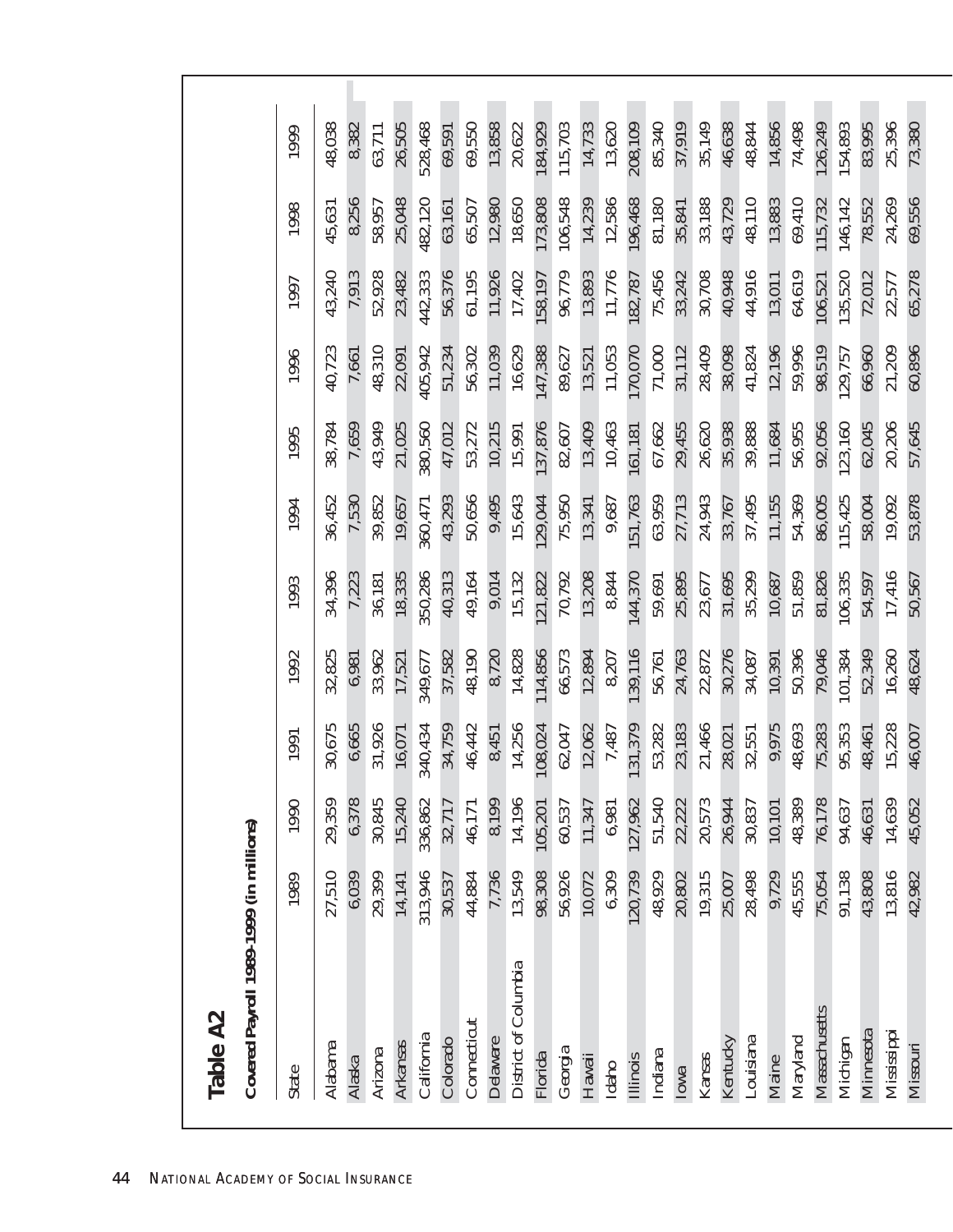| Montana                                                 | 4,471               | 4,761   | 5,088     | 5,496     | 5,836     | 6,175               | 6,515     | 6,930                         | 7,302     | 7,767     | 8,147     |
|---------------------------------------------------------|---------------------|---------|-----------|-----------|-----------|---------------------|-----------|-------------------------------|-----------|-----------|-----------|
| Nebraska                                                | 11,674              | 12,625  | 13,274    | 14,198    | 14,876    | 15,935              | 17,104    | 18,227                        | 19,598    | 20,885    | 22,254    |
| Nevada                                                  | 11,996              | 13,443  | 14,013    | 15,259    | 16,540    | 18,388              | 20,316    | 22,742                        | 24,781    | 27,218    | 29,774    |
| New Hampshire                                           | 10,921              | 10,971  | 10,874    | 11,565    | 11,926    | 12,729              | 13,732    | 14,674                        | 16,003    | 17,473    | 18,663    |
| New Jersey                                              | 94,353              | 98,598  | 99,256    | 105,062   | 108,327   | 112,822             | 118,145   | 124,132                       | 132,496   | 142,862   | 152,386   |
| New Mexico                                              | 8,901               | 9,553   | 10,126    | 10,785    | 11,612    | 12,557              | 13,499    | 14,173                        | 15,055    | 16,378    | 17,023    |
| New York                                                | 217,345             | 228,706 | 227,914   | 241,082   | 245,465   | 251,587             | 264,621   | 281,032                       | 298,391   | 323,095   | 343,628   |
| North Carolina                                          | 55,811              | 59,305  | 60,889    | 65,559    | 69,469    | 74,261              | 79,727    | 85,056                        | 92,460    | 100,070   | 107,166   |
| North Dakota                                            | 3,816               | 4,060   | 4,260     | 4,572     | 4,823     | 5,138               | 5,467     | 5,829                         | 6,203     | 6,591     | 6,908     |
| Ohio                                                    | 100,872             | 106,082 | 108,047   | 114,462   | 118,935   | 126,720             | 134,144   | 140,796                       | 150,027   | 159,602   | 167,351   |
| Oklahoma                                                | 20,878              | 22,275  | 23,229    | 24,318    | 25,180    | 26,257              | 27,414    | 29,075                        | 31,057    | 33,482    | 34,825    |
| Oregon                                                  | 23,269              | 25,358  | 26,555    | 28,423    | 30,101    | 32,451              | 35,322    | 38,507                        | 41,999    | 44,522    | 47,365    |
| Pennsylvania                                            | 108,001             | 114,127 | 116,536   | 123,148   | 126,453   | 131,504             | 137,993   | 144,904                       | 154,476   | 164,776   | 173,798   |
| Rhode Island                                            | 8,976               | 9,207   | 8,923     | 9,394     | 9,736     | 10,036              | 10,547    | 10,904                        | 11,620    | 12,447    | 13,152    |
| South Carolina                                          | 25,479              | 27,490  | 28,055    | 29,633    | 31,167    | 32,986              | 35,338    | 37,287                        | 39,931    | 43,100    | 45,806    |
| South Dakota                                            | 3,853               | 4,204   | 4,513     | 4,936     | 5,288     | 5,725               | 6,159     | 6,531                         | 6,967     | 7,490     | 8,052     |
| Tennessee                                               | 38,365              | 40,549  | 42,205    | 45,930    | 48,868    | 52,610              | 56,555    | 59,367                        | 64,031    | 68,299    | 72,255    |
| Texas                                                   | 112,630             | 121,984 | 129,338   | 138,073   | 144,789   | 152,849             | 164,311   | 176,984                       | 197,495   | 220,446   | 238,031   |
| Utah                                                    | 11,771              | 12,846  | 13,805    | 15,039    | 16,152    | 17,722              | 19,559    | 21,551                        | 23,607    | 25,461    | 27,143    |
| Vermont                                                 | 4,845               | 5,011   | 5,032     | 5,324     | 5,543     | 5,769               | 6,082     | 6,415                         | 6,786     | 7,245     | 7,726     |
| Virginia                                                | 54,664              | 57,393  | 58,252    | 61,481    | 64,405    | 68,113              | 72,454    | 77,441                        | 84,341    | 94,485    | 102,718   |
| Washington                                              | 41,673              | 46,281  | 49,346    | 53,796    | 55,302    | 58,133              | 61,656    | 66,747                        | 74,353    | 82,863    | 91,575    |
| West Virginia                                           | 11,203              | 11,991  | 12,319    | 12,987    | 13,353    | 14,139              | 14,682    | 15,200                        | 15,712    | 16,305    | 16,815    |
| Wisconsin                                               | 41,905              | 44,912  | 46,744    | 50,424    | 52,984    | 56,406              | 59,821    | 63,113                        | 67,847    | 72,333    | 76,769    |
| Wyoming                                                 | 3,340               | 3,593   | 3,781     | 3,940     | 4,132     | 4,345               | 4,465     | 4,601                         | 4.875     | 5,133     | 5,448     |
| US, non-federal                                         | 2,269,320 2,408,829 |         | 2,465,377 | 2,609,047 | 2,705,538 | 2,849,854           | 3,029,176 | 3,220,284                     | 3,472,447 | 3,763,879 | 4,027,755 |
| Federal                                                 | 90,977              | 97,500  | 102,035   | 109,595   | 113,449   | 114,995             | 113,568   | 116,470                       | 118,959   | 121,490   | 123,286   |
| <b>US TOTAL</b>                                         | 2,360,297 2,506,330 |         | 2,567,412 | 2,718,642 | 2,818,987 | 2,964,850 3,142,744 |           | 3,336,753 3,591,406 3,885,370 |           |           | 4,151,040 |
| Source: National Academy of Social Insurance Estimates. |                     |         |           |           |           |                     |           |                               |           |           |           |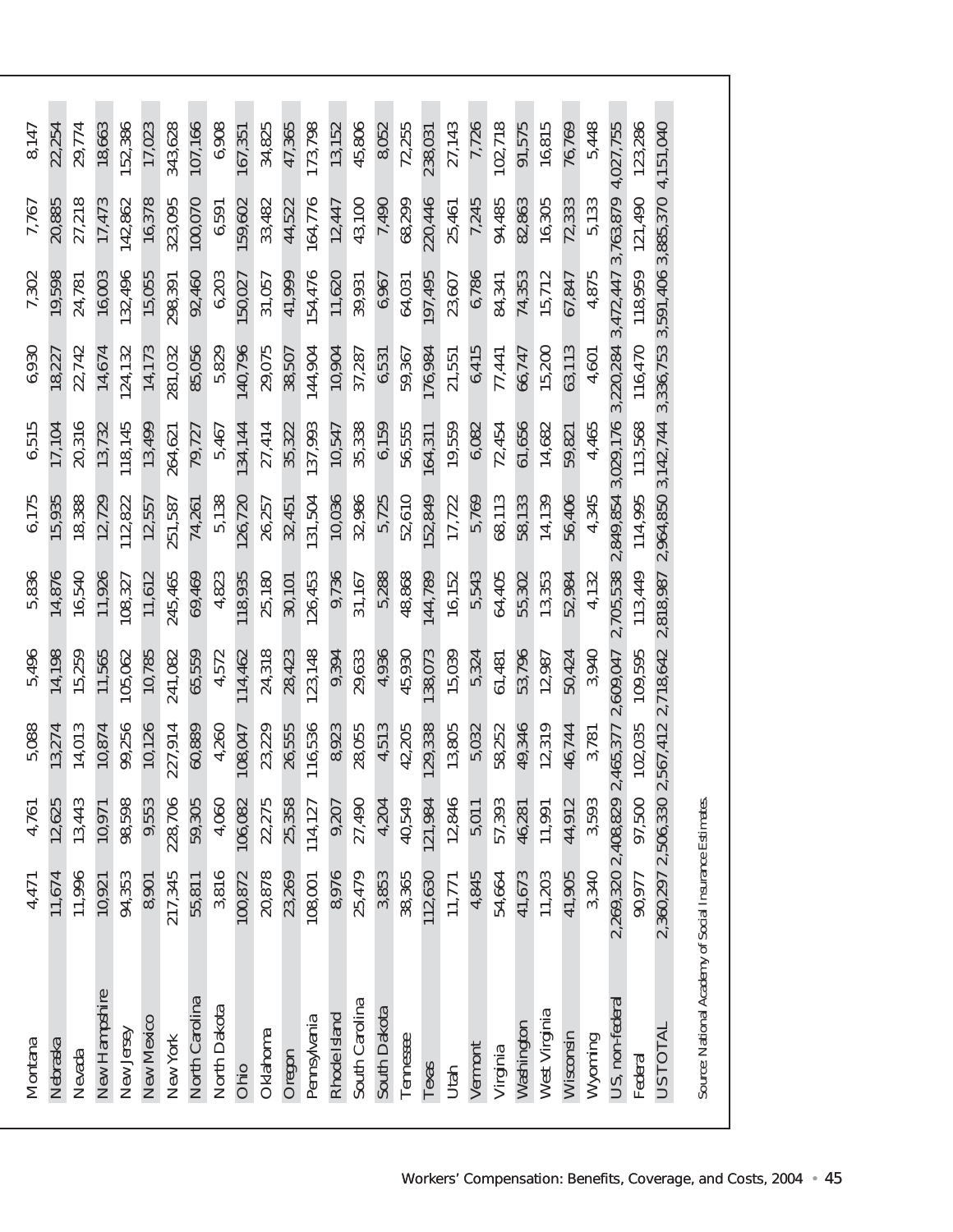employees. These ratios were applied to the percentage of workers in firms with fewer than five employees in the respective states. For example, the proportion of Arkansas private sector workers in firms with fewer than three employees is: (5.4 percent) x (56.5 percent) = 3.05 percent. These ratios are applied to the number of UI covered workers in private, nonfarm firms in each state. In the fourteen States together, we estimate that 1.2 million workers were excluded from workers' compensation coverage in 2004 because of the small employer exclusion from mandatory coverage.

**Agricultural Exemptions**. We estimate agricultural workers to be excluded from workers' compensation coverage if they work in the sixteen states where agricultural employers are exempt from mandatory coverage. These states are: Alabama, Arkansas, Delaware, Georgia, Indiana, Kansas, Kentucky, Missouri, Mississippi, North Dakota, Nebraska, New Mexico, Nevada, Rhode Island, South Carolina, and Tennessee. In each of these jurisdictions, we subtract from UI coverage those workers employed in agricultural industries.

**Texas**. In Texas, where workers' compensation coverage is elective for almost all employers, the NASI

estimate of coverage is based on periodic surveys conducted by the Texas Workers' Compensation Research Institute and the Texas Department of Insurance, which found 76.0 percent of Texas employees were covered in 2004 (TDI et al, 2004). This ratio was applied to all UI-covered Texas employees other than federal government workers (who were not included in the surveys cited above). A prior survey in 2001 found that 84.0 percent of non-federal workers in Texas were covered (Shields and Campbell, 2001). We revised our past coverage estimate in Texas to 78.6 percent in 2003 and 81.3 in 2002 to phase in the decline from 84.0 percent in 2001 to 76.0 percent in 2004.

Table A2 provides estimates of covered wages by state for the period 1989-1999. Estimates for 1997- 1999 follow methods described in this appendix to estimate coverage in each state. For earlier years, the 1997 ratio (of workers' compensation covered payroll to total UI covered payroll) in each state is used to estimate workers' compensation covered payroll, drawing on UI-covered payroll data provided by the U.S. Bureau of Labor Statistics.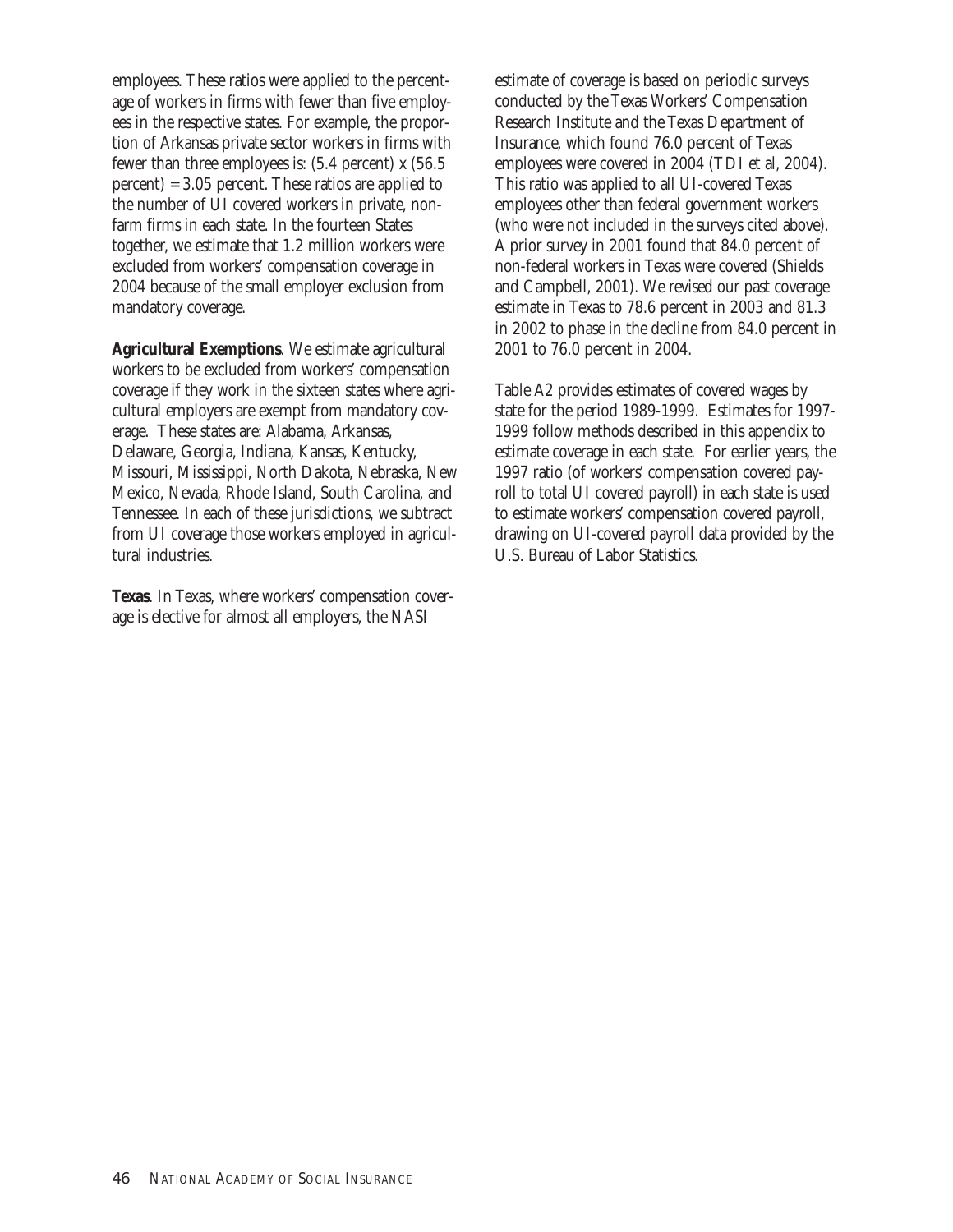| E-mail:                                                                                                                                                                                                                                                                                                                          |                  | Phone:<br>State: |                                                                                                                                                                                                                                                                                         | Fax:             | Agency/Organization: |
|----------------------------------------------------------------------------------------------------------------------------------------------------------------------------------------------------------------------------------------------------------------------------------------------------------------------------------|------------------|------------------|-----------------------------------------------------------------------------------------------------------------------------------------------------------------------------------------------------------------------------------------------------------------------------------------|------------------|----------------------|
| Calendar Paid Data - Please provide the information requested below for calendar years (2000-2004). Calendar year paid data refer to all payments made that reserve of accident year and<br>benefits paid, not incurred. If your agency does not have the data<br>ŧ<br>regardless of whether the case was obsed or remains open. |                  |                  | to fill out this questionnaire, please send NASI the contact information for the entity or person in your state that may have the information<br>you are unable to report calendar year data, please indicate the 12-month period of the data you are reporting. Please be sure to salt |                  |                      |
|                                                                                                                                                                                                                                                                                                                                  | CY 2004 Payments | CY 2003 Payments | CY 2002 Payments                                                                                                                                                                                                                                                                        | CY 2001 Payments | CY 2000 Payments     |
| 1) INDIVIDUAL SELF-INSURERS                                                                                                                                                                                                                                                                                                      |                  |                  |                                                                                                                                                                                                                                                                                         |                  |                      |
| Medical Payments                                                                                                                                                                                                                                                                                                                 |                  |                  |                                                                                                                                                                                                                                                                                         |                  |                      |
| Cash Payments                                                                                                                                                                                                                                                                                                                    |                  |                  |                                                                                                                                                                                                                                                                                         |                  |                      |
| Compromise lump sum settlements (if not included above)                                                                                                                                                                                                                                                                          |                  |                  |                                                                                                                                                                                                                                                                                         |                  |                      |
| TOTAL                                                                                                                                                                                                                                                                                                                            |                  |                  |                                                                                                                                                                                                                                                                                         |                  |                      |
| Is Group Self-Insurance allowed in your state?                                                                                                                                                                                                                                                                                   | 2<br><b>268</b>  | 2<br>g           | 욷<br>夏                                                                                                                                                                                                                                                                                  | 2<br>yes         | 2<br>yes             |
| Does the total above incude Group Self Insured?                                                                                                                                                                                                                                                                                  | 2<br>ğ           | g<br>yas         | 2<br>显                                                                                                                                                                                                                                                                                  | 2<br>giels.      | 2<br>yes             |
| If not, fill in 2)                                                                                                                                                                                                                                                                                                               |                  |                  |                                                                                                                                                                                                                                                                                         |                  |                      |
| 2) GROUP SELF-INSURERS                                                                                                                                                                                                                                                                                                           |                  |                  |                                                                                                                                                                                                                                                                                         |                  |                      |
| Medical Payments                                                                                                                                                                                                                                                                                                                 |                  |                  |                                                                                                                                                                                                                                                                                         |                  |                      |
| Cash Payments                                                                                                                                                                                                                                                                                                                    |                  |                  |                                                                                                                                                                                                                                                                                         |                  |                      |
| Compromise lump sum settlements (if nat included above)                                                                                                                                                                                                                                                                          |                  |                  |                                                                                                                                                                                                                                                                                         |                  |                      |
| TOTAL                                                                                                                                                                                                                                                                                                                            |                  |                  |                                                                                                                                                                                                                                                                                         |                  |                      |
| 3) PRIVATE CARRIERS                                                                                                                                                                                                                                                                                                              |                  |                  |                                                                                                                                                                                                                                                                                         |                  |                      |
| Medical Payments                                                                                                                                                                                                                                                                                                                 |                  |                  |                                                                                                                                                                                                                                                                                         |                  |                      |
| Cash Payments                                                                                                                                                                                                                                                                                                                    |                  |                  |                                                                                                                                                                                                                                                                                         |                  |                      |
| Compromise lump sum settlements (if not included above)                                                                                                                                                                                                                                                                          |                  |                  |                                                                                                                                                                                                                                                                                         |                  |                      |
| TOTAL                                                                                                                                                                                                                                                                                                                            |                  |                  |                                                                                                                                                                                                                                                                                         |                  |                      |
| Are deductibles allowed for private carriers?                                                                                                                                                                                                                                                                                    | g<br>yes:        | 2<br>豊           | 8<br>봘                                                                                                                                                                                                                                                                                  | 2<br>藍           | 읃<br>yies,           |
| Does the amount above include deductible payments by employers?                                                                                                                                                                                                                                                                  | 읃<br>yes.        | 2<br>ğ           | 8<br>g                                                                                                                                                                                                                                                                                  | 2<br>豊           | g<br>yes.            |
| How much was paid under the deductible amounts?                                                                                                                                                                                                                                                                                  |                  |                  |                                                                                                                                                                                                                                                                                         |                  |                      |
| 4) STATE FUNDS of state has competitive or exclusive fund)                                                                                                                                                                                                                                                                       |                  |                  |                                                                                                                                                                                                                                                                                         |                  |                      |
| Medical Payments                                                                                                                                                                                                                                                                                                                 |                  |                  |                                                                                                                                                                                                                                                                                         | ä                |                      |
| Cash Payments                                                                                                                                                                                                                                                                                                                    |                  |                  |                                                                                                                                                                                                                                                                                         |                  |                      |
| Compromise lump sum settlements (if not included above)<br>TOTAL                                                                                                                                                                                                                                                                 |                  |                  |                                                                                                                                                                                                                                                                                         |                  |                      |
| Are deductibles allowed for the state fund?                                                                                                                                                                                                                                                                                      | 2<br>蔓           | 믇<br>ğ           | g<br>题                                                                                                                                                                                                                                                                                  | 믇<br>뷬           | 2<br>夏               |
| yers?<br>Does the amount above include deductible payments by emplo                                                                                                                                                                                                                                                              | 2<br>ğ           | 믄<br>빌           | g<br>gel                                                                                                                                                                                                                                                                                | 2<br>塁           | 2<br>藍               |
|                                                                                                                                                                                                                                                                                                                                  |                  |                  |                                                                                                                                                                                                                                                                                         |                  |                      |

## **Appendix B: Questionnaire for State Agencies**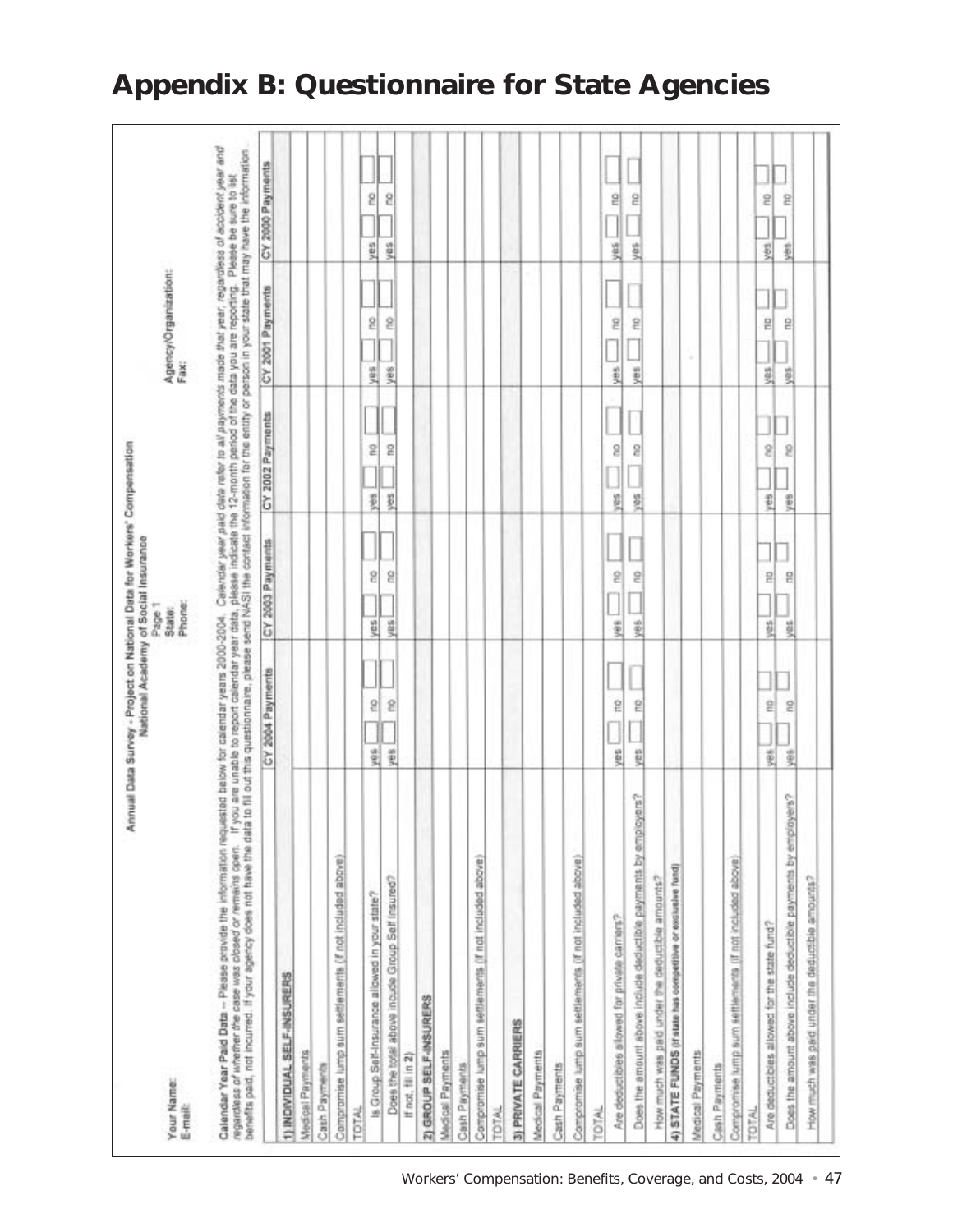| yes<br>CY 2001 Payments<br>2<br>盟<br>CY 2002 Payments<br>2<br>yes<br>CY 2003 Payments<br>8<br>显<br>CY 2004 Payments<br>g<br>yes.<br>is this amount included in items 3 and/or 47<br>is so, which and how much? | 2 | B) CALENDAR YEAR TOTAL BENEFITS PAID (Should equal the sum of terms #1-7)<br>Compromised "lump sum settlements" (if not included above)<br>Compromise lump sum settlements (if not included above)<br>Compromise lump sum settlements (if not included above)<br>5) SPECIAL FUNDS (including second injury, and other)<br>7) SELF-INSURED GUARANTY FUNDS<br>6) INSURANCE GUARANTY FUNDS<br>Medical Payments<br>Medical Payments<br>Medical Payments<br>Medical Payments<br>Cash Payments<br>Cash Payments<br>Cash Payments<br>Cash Payments<br>TOTAL<br>TOTAL<br>TOTAL | Compromise lump sum settlements (if not included above) |  | CY 2000 Payments |
|----------------------------------------------------------------------------------------------------------------------------------------------------------------------------------------------------------------|---|------------------------------------------------------------------------------------------------------------------------------------------------------------------------------------------------------------------------------------------------------------------------------------------------------------------------------------------------------------------------------------------------------------------------------------------------------------------------------------------------------------------------------------------------------------------------|---------------------------------------------------------|--|------------------|
|                                                                                                                                                                                                                |   |                                                                                                                                                                                                                                                                                                                                                                                                                                                                                                                                                                        |                                                         |  |                  |
|                                                                                                                                                                                                                |   |                                                                                                                                                                                                                                                                                                                                                                                                                                                                                                                                                                        |                                                         |  |                  |
|                                                                                                                                                                                                                |   |                                                                                                                                                                                                                                                                                                                                                                                                                                                                                                                                                                        |                                                         |  |                  |
|                                                                                                                                                                                                                |   |                                                                                                                                                                                                                                                                                                                                                                                                                                                                                                                                                                        |                                                         |  |                  |
|                                                                                                                                                                                                                |   |                                                                                                                                                                                                                                                                                                                                                                                                                                                                                                                                                                        |                                                         |  |                  |
|                                                                                                                                                                                                                |   |                                                                                                                                                                                                                                                                                                                                                                                                                                                                                                                                                                        |                                                         |  |                  |
|                                                                                                                                                                                                                |   |                                                                                                                                                                                                                                                                                                                                                                                                                                                                                                                                                                        |                                                         |  |                  |
|                                                                                                                                                                                                                |   |                                                                                                                                                                                                                                                                                                                                                                                                                                                                                                                                                                        |                                                         |  |                  |
|                                                                                                                                                                                                                |   |                                                                                                                                                                                                                                                                                                                                                                                                                                                                                                                                                                        |                                                         |  |                  |
|                                                                                                                                                                                                                |   |                                                                                                                                                                                                                                                                                                                                                                                                                                                                                                                                                                        |                                                         |  |                  |
|                                                                                                                                                                                                                |   |                                                                                                                                                                                                                                                                                                                                                                                                                                                                                                                                                                        |                                                         |  |                  |
|                                                                                                                                                                                                                |   |                                                                                                                                                                                                                                                                                                                                                                                                                                                                                                                                                                        |                                                         |  |                  |
|                                                                                                                                                                                                                |   |                                                                                                                                                                                                                                                                                                                                                                                                                                                                                                                                                                        |                                                         |  |                  |
|                                                                                                                                                                                                                |   |                                                                                                                                                                                                                                                                                                                                                                                                                                                                                                                                                                        |                                                         |  |                  |
|                                                                                                                                                                                                                |   |                                                                                                                                                                                                                                                                                                                                                                                                                                                                                                                                                                        |                                                         |  |                  |
|                                                                                                                                                                                                                |   |                                                                                                                                                                                                                                                                                                                                                                                                                                                                                                                                                                        |                                                         |  |                  |
|                                                                                                                                                                                                                |   |                                                                                                                                                                                                                                                                                                                                                                                                                                                                                                                                                                        |                                                         |  |                  |
|                                                                                                                                                                                                                |   |                                                                                                                                                                                                                                                                                                                                                                                                                                                                                                                                                                        |                                                         |  |                  |
|                                                                                                                                                                                                                |   |                                                                                                                                                                                                                                                                                                                                                                                                                                                                                                                                                                        |                                                         |  |                  |
|                                                                                                                                                                                                                |   |                                                                                                                                                                                                                                                                                                                                                                                                                                                                                                                                                                        |                                                         |  |                  |
|                                                                                                                                                                                                                |   |                                                                                                                                                                                                                                                                                                                                                                                                                                                                                                                                                                        |                                                         |  |                  |
|                                                                                                                                                                                                                |   |                                                                                                                                                                                                                                                                                                                                                                                                                                                                                                                                                                        |                                                         |  |                  |
|                                                                                                                                                                                                                |   |                                                                                                                                                                                                                                                                                                                                                                                                                                                                                                                                                                        |                                                         |  |                  |
| <b>TOTAL</b>                                                                                                                                                                                                   |   |                                                                                                                                                                                                                                                                                                                                                                                                                                                                                                                                                                        |                                                         |  |                  |
|                                                                                                                                                                                                                |   |                                                                                                                                                                                                                                                                                                                                                                                                                                                                                                                                                                        |                                                         |  |                  |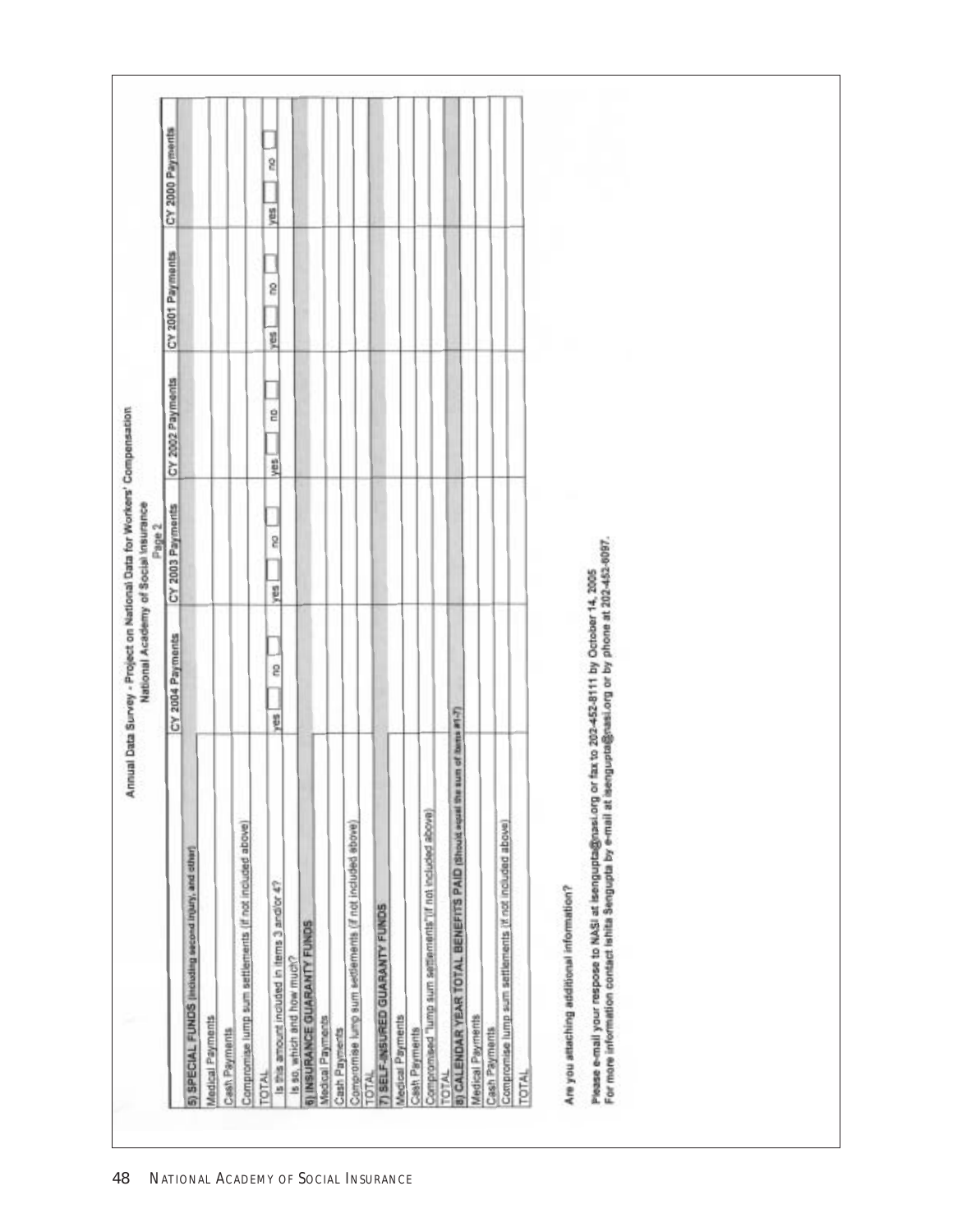## **Appendix C: Data Availability**

Estimates of benefits paid and employer costs for workers' compensation by the National Academy of Social Insurance (NASI) rely on two main sources: Responses to the NASI survey questionnaire from state agencies and data purchased from A.M. Best, a private company that specializes in collecting insurance data and rating insurance companies.

The A.M. Best data show the experience of private carriers in every state, but do not include any information about self-insured employers or about benefits paid under deductible arrangements. The A.M. Best data show total "direct losses" (that is, benefits) paid in each state in 2000–2004, by private carriers and by twenty-one entities that we classify as state funds, based on their membership in the American Association of State Compensation Insurance Funds. A.M. Best did not provide information on the state fund in Colorado, Montana, Oklahoma, South Carolina, or on exclusive state funds in Ohio, North Dakota, Washington, West Virginia, and Wyoming.

The 2004 NASI survey questionnaire for state agencies asked states to report data for five years, from 2000 through 2004. These historical data were used to revise and update estimates for these past years.

In Table C-1, the shaded areas indicate the information provided by each state in response to the survey.

## **Private Carrier Benefits**

Of the fifty-one jurisdictions, forty-six allow private carriers to write workers' compensation policies. Of these, twenty-three jurisdictions were able to provide data on the amount of benefits paid by private carriers. In the other states, A.M. Best data were used to estimate private carrier benefits. An estimate of benefits paid under deductible policies were added to benefits paid reported by A.M. Best to estimate total private carrier benefits in these states. Methods for estimating deductible amounts are described in Appendix G.

## **State Fund Benefits**

Twenty-six states have a state fund for writing workers' compensation policies. Of these, thirteen were able to provide benefit data. A.M. Best data and NAIC (National Association of Insurance Commissioners) data were used to estimate state

fund benefits in states unable to provide the data. An estimate of benefits paid under deductible policies was added to benefits reported by A.M. Best to estimate total state fund benefits in these states.

## **Self-Insured Benefits**

All jurisdictions except North Dakota and Wyoming allow employers to self-insure. Twenty-eight of these jurisdictions were able to provide data on benefits paid by self-insurers. Self-insurance benefits were imputed for the twenty-one states that were unable to provide data. The self-insurance imputation methods are described in Appendix E.

### *Benefits under Deductible Policies*

Forty-six jurisdictions allow carriers to write deductible policies for workers compensation. Of These jurisdictions, five were able to provide the amount of benefits paid under deductible policies. Benefits under deductible arrangements were estimated for another thirteen states by subtracting A.M. Best data on benefits paid (which do not include deductible benefits) from data reported by the state agency (which, in these cases, included deductible benefits). Deductible benefits in the remaining states were estimated using a ratio of Manual Equivalent Premiums, as described in Appendix G.

## **Medical Benefits**

The agency data for medical share were used in nine states. The National Council on Compensation Insurance estimates of the medical share of the benefits were used in thirty-seven jurisdictions. Other methods were used for five states for which no information was available from the state or NCCI. More detail on methods to estimate medical benefits is in Appendix F.

## **Employer Costs**

NASI estimates of employer costs for benefits paid under private insurance and state funds are the sum of "direct premiums written" as reported by A.M. Best and the NAIC, plus our estimate of benefits paid under deductible arrangements (which are not reflected in premiums). In some cases, data provided by state agencies are used instead of A.M. Best data. State fund premium data for Minnesota, Montana,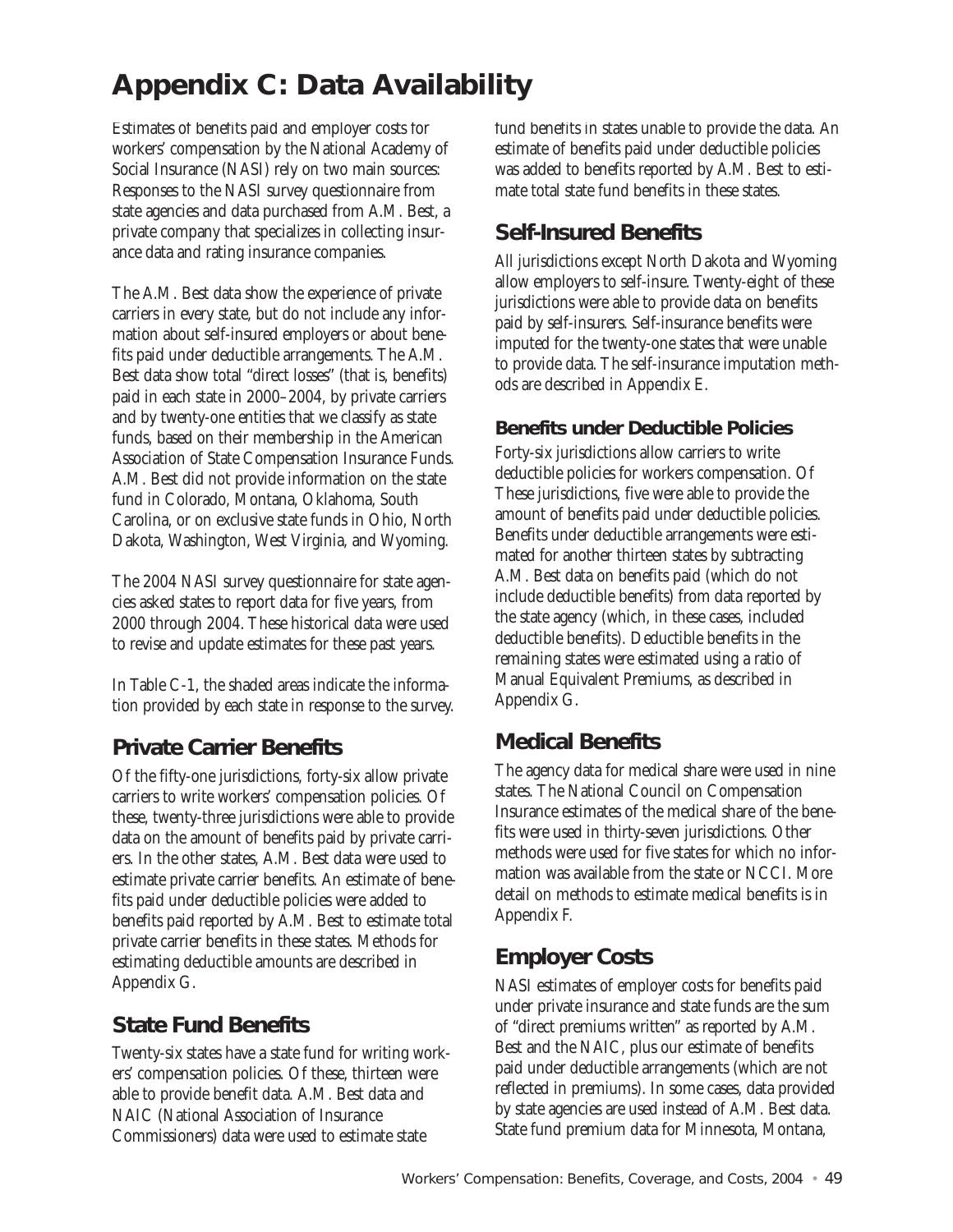North Dakota, and Washington were provided by the state agencies.

For self-insured employers, the costs include benefit payments and administrative costs. Because selfinsured employers often do not separately record administrative costs for workers' compensation, their administrative costs must be estimated. They are assumed to be the same share of benefits as administrative costs for other insurers. This percentage is based on the ratio of administrative costs to total benefits as reported by private insurers to the National Association of Insurance Commissioners

(NAIC, 1998; 1999; 2000; 2001; 2002; 2003; 2004; 2005). This ratio is based on direct loss adjustment expenses and their expense for taxes, licenses, and fees. The ratios were: 1997: 15.7 percent 1998: 14.5 percent 1999: 15.8 percent 2000: 14.0 percent 2001: 14.6 percent 2002: 14.8 percent 2003: 17.1 percent 2004: 16.19 percent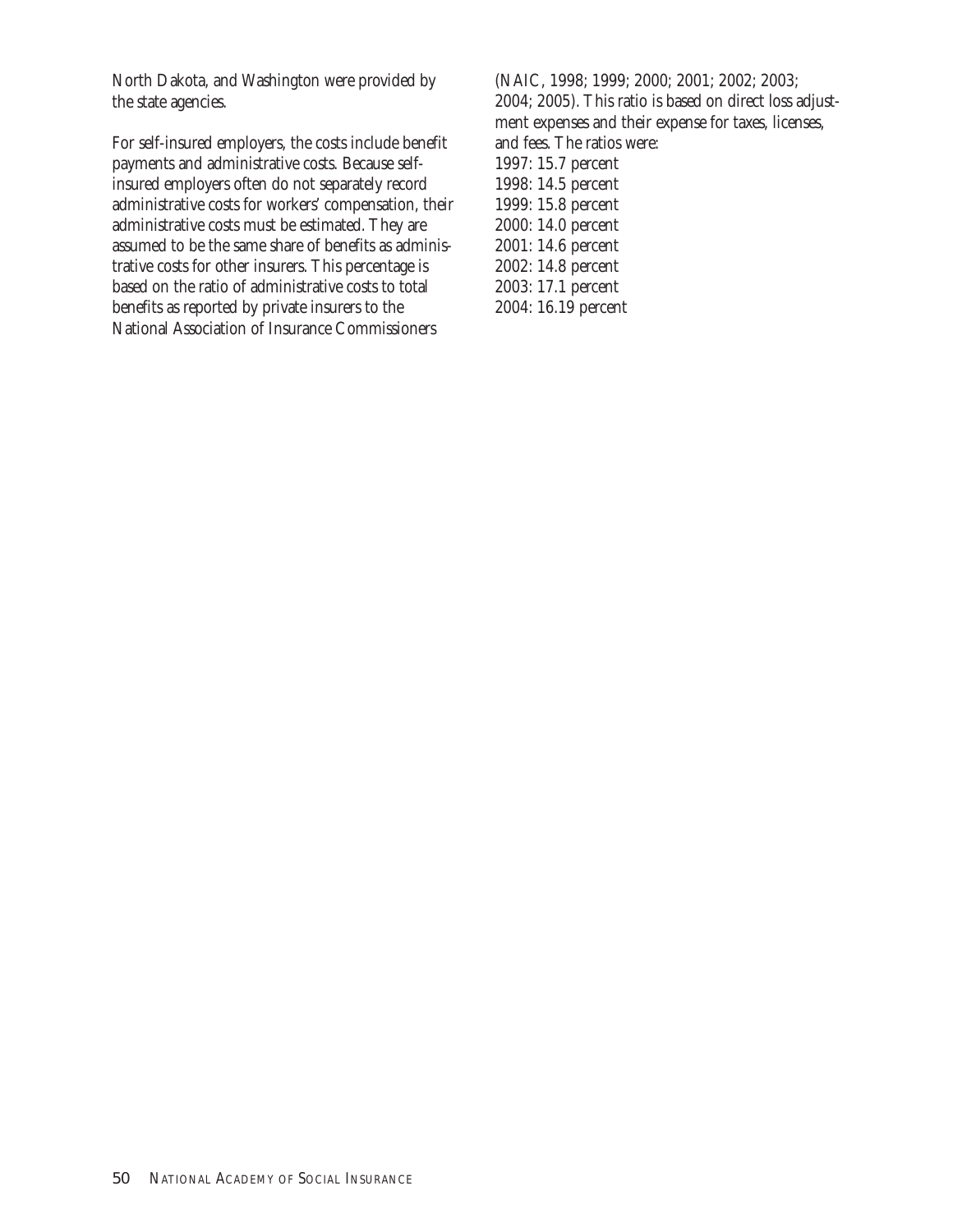### **Table C1**

#### **Workers' Compensation Data Provided by States for 2004**a

|                      |                         |                                     | <b>Calendar Year Paid</b> |                        |         |
|----------------------|-------------------------|-------------------------------------|---------------------------|------------------------|---------|
| <b>State</b>         | <b>Private Carriers</b> | <b>State Funds</b>                  | Self-Insureds             | Deductibles            | Medical |
| <b>Alabama</b>       |                         | <b>NA</b>                           |                           | Note 1                 | Note 4  |
| Alaska               |                         | NA                                  |                           | Note 1                 | Note 4  |
| Arizona              |                         |                                     |                           | Note 2                 | Note 4  |
| <b>Arkansas</b>      |                         | $\overline{\text{NA}}$              |                           | Note 2                 | Note 4  |
| California           |                         |                                     |                           | Note 1                 |         |
| Colorado             |                         | Note 7                              |                           | Note 2                 | Note 4  |
| Connecticut          |                         | <b>NA</b>                           |                           | Note 2                 | Note 4  |
| Delaware             |                         | $\overline{\text{NA}}$              | Note 8                    | Note 2                 | Note 5  |
| District of Columbia |                         | <b>NA</b>                           | Note 3                    | Note 2                 | Note 4  |
| Florida              | Note 6                  | NA                                  |                           | Note 2                 | Note 4  |
| Georgia              |                         | $\overline{\text{NA}}$              | Note 2                    | Note 2                 | Note 4  |
| Hawaii               |                         |                                     |                           | Note 1                 | Note 4  |
| Idaho                |                         |                                     | Note 8                    | Note 2                 | Note 4  |
| <b>Illinois</b>      |                         | $\overline{\text{NA}}$              | Note 3                    | Note 2                 | Note 4  |
| Indiana              |                         | $\overline{\text{NA}}$              | Note 3                    | Note 2                 | Note 4  |
| Iowa                 |                         | <b>NA</b>                           | Note 3                    | Note 2                 | Note 4  |
| <b>Kansas</b>        | Note 6                  | $\overline{\text{NA}}$              |                           | Note 2                 | Note 4  |
| Kentucky             | Note 6                  |                                     | Note 3                    | Note 2                 | Note 4  |
| Louisiana            |                         |                                     |                           | Note 2                 | Note 4  |
| Maine                |                         |                                     |                           | Note 2                 | Note 4  |
| <b>Maryland</b>      |                         |                                     |                           | Note 2                 | Note 4  |
| <b>Massachusetts</b> |                         | NA                                  |                           | Note 2                 |         |
| Michigan             |                         | $\overline{\text{NA}}$              |                           | Note 1                 |         |
| Minnesota            |                         |                                     |                           |                        |         |
| Mississippi          |                         | $\overline{\text{NA}}$              |                           | Note 2                 | Note 4  |
| Missouri             |                         |                                     |                           | Note 1                 | Note 4  |
| Montana              |                         |                                     |                           | Note 1                 | Note 4  |
|                      |                         |                                     |                           |                        |         |
| Nebraska             | Note 6                  | <b>NA</b><br>$\overline{\text{NA}}$ | Note 3                    | Note 2                 | Note 4  |
| Nevada               |                         |                                     |                           | Note 1                 | Note 4  |
| New Hampshire        |                         | <b>NA</b>                           | Note 3                    | Note 2                 | Note 4  |
| New Jersey           |                         | <b>NA</b>                           | Note 8                    | Note 1                 | Note 5  |
| New Mexico           |                         |                                     |                           | Note 1                 | Note 4  |
| New York             |                         |                                     | Note 3                    | Note 1                 |         |
| North Carolina       |                         | <b>NA</b>                           | Note 3                    | Note 2                 | Note 4  |
| North Dakota         | $\overline{\text{NA}}$  |                                     | $\overline{\text{NA}}$    |                        |         |
| Ohio                 | <b>NA</b>               |                                     |                           | <b>NA</b>              |         |
| Oklahoma             |                         |                                     |                           | Note 2                 | Note 4  |
| Oregon               |                         |                                     |                           |                        | Note 4  |
| Pennsylvania         |                         |                                     |                           |                        |         |
| Rhode Island         |                         |                                     | Note 8                    | Note 2                 | Note 4  |
| South Carolina       |                         |                                     |                           |                        | Note 4  |
| South Dakota         |                         | NA                                  |                           | Note 1                 | Note 4  |
| <b>Tennessee</b>     |                         | NA                                  | Note 3                    | Note 2                 | Note 4  |
| <b>Texas</b>         |                         |                                     | Note 3                    | Note 2                 | Note 4  |
| Utah                 |                         |                                     | Note 3                    | Note 2                 | Note 4  |
| Vermont              |                         | NA                                  | Note 3                    | Note 2                 | Note 4  |
| Virginia             |                         | NA                                  | Note 3                    | Note 1                 | Note 4  |
| Washington           | $\overline{\text{NA}}$  |                                     |                           | $\overline{NA}$        |         |
| West Virginia        | NA                      | Note 7                              | Note 8                    | NA                     | Note 5  |
| Wisconsin            | Note 6                  | NA                                  | Note 3                    | $\overline{\text{NA}}$ | Note 5  |
| <b>Wyoming</b>       | <b>NA</b>               |                                     | <b>NA</b>                 | <b>NA</b>              | Note 5  |

Shaded areas corespond with reported data

White areas correspond with data reported by A.M. Best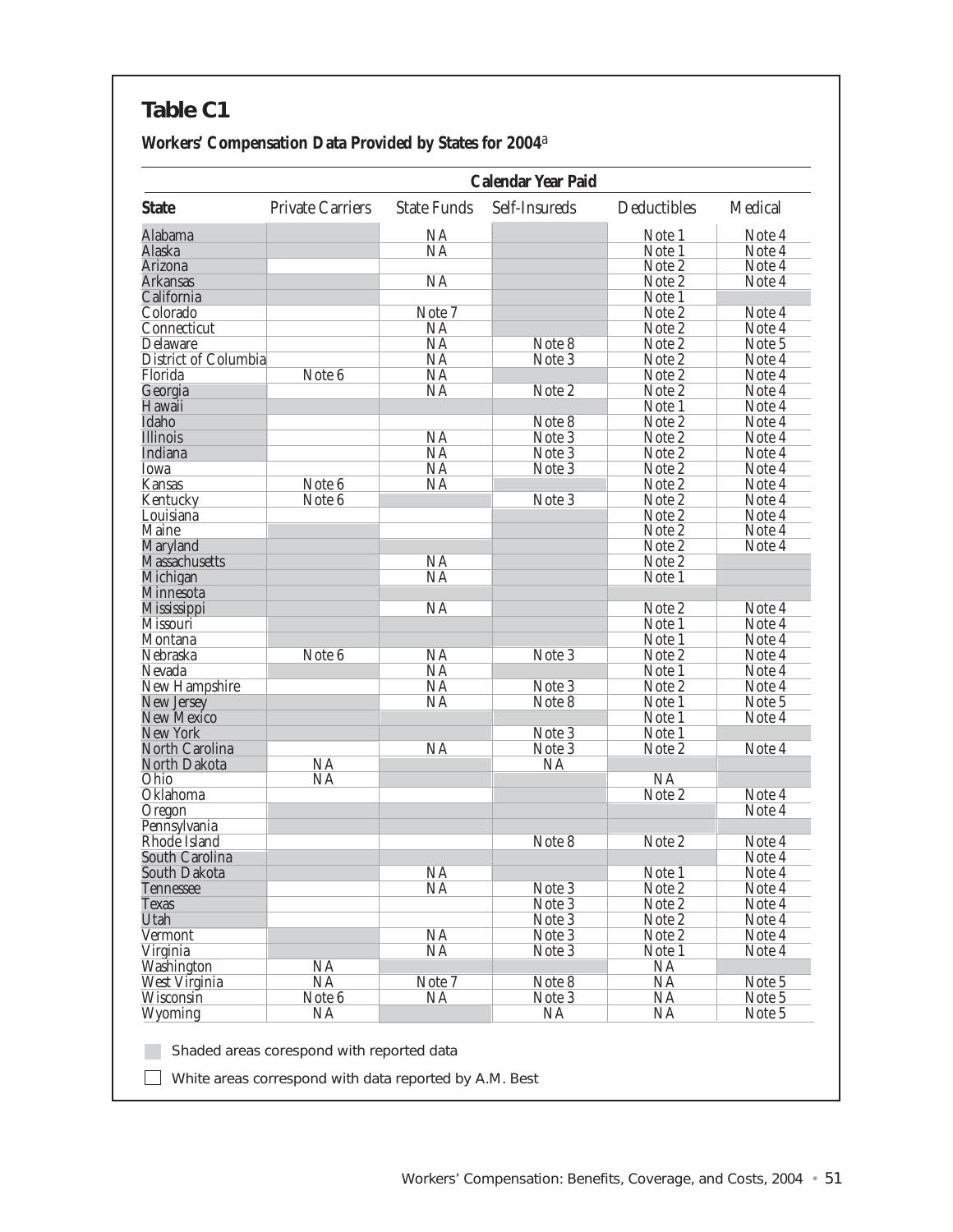(a) Data was provided by state workers' compensation agencies, insurance rating boards, departments of labor, and industrial commissions.

NA: Not applicable.

Note 1: Data were not directly available but could be computed by subtracting various components from total benefit figures provided.

Note 2: Computed from information provided on premiums.

Note 3: Self-insured benefits as described in Appendix E.

Note 4: Medical data provided by NCCI .

Note 5: Medical data estimated based on data provided by NCCI.

Note 6: Data provided by agency either was not complete or provided accident year data hence AM Best data were used.

Note 7: Data provided by National Association of Insurance Commissioners (NAIC).

Note 8: Self-insured data was imputed using last years data.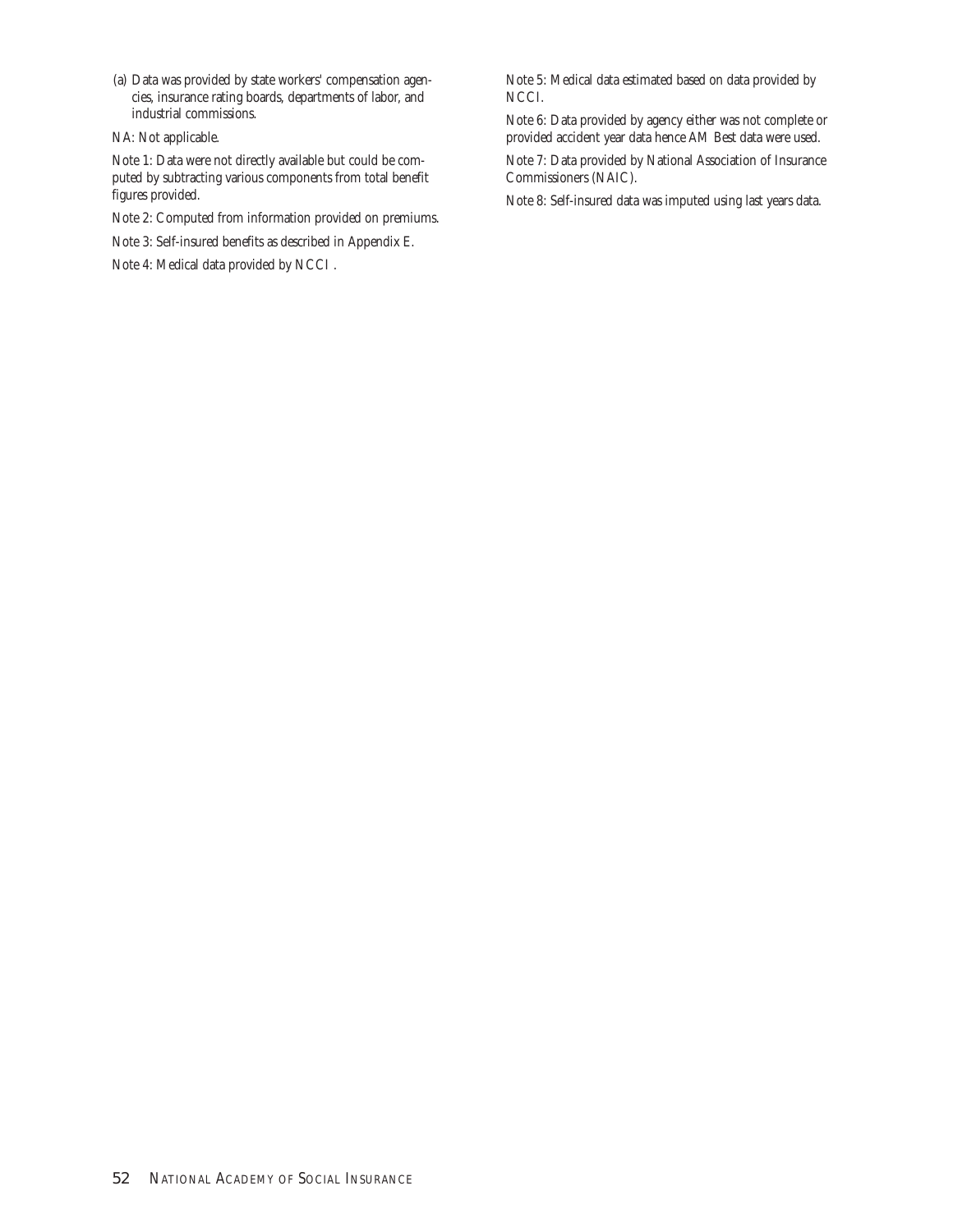## **Appendix D: Revised Data for 2000–2003**

In preparing the 2004 estimates for workers' compensation benefits, the National Academy of Social Insurance reviewed and revised all data for calendar years 2000-2003. The revision process began by requesting historical data from state workers' compensation agencies and from AM Best. The revised benefit estimates are reported in the following tables. Revisions to the historical data increase consistency in historical methodology and enhance comparability between years. The following are key revisions made to the historical data:

- Revised data consistently use the same medical benefit estimation methodology described in Appendix F.
- Revised data consistently use the same deductible estimation methodology described in Appendix G.
- Self-insurance benefit imputations were revised using historical data as reported in Appendix E.
- Changes in data reported by state agencies were captured by the revised data questionnaire and are reflected in the revised estimates.
- Administrative costs for self-insurance were reestimated based on updated information from the National Association of Insurance Commissioners as described in Appendix C.

The revised data in this Appendix should be used in place of previously published data. Historical data displayed in the body of this report incorporate these revisions.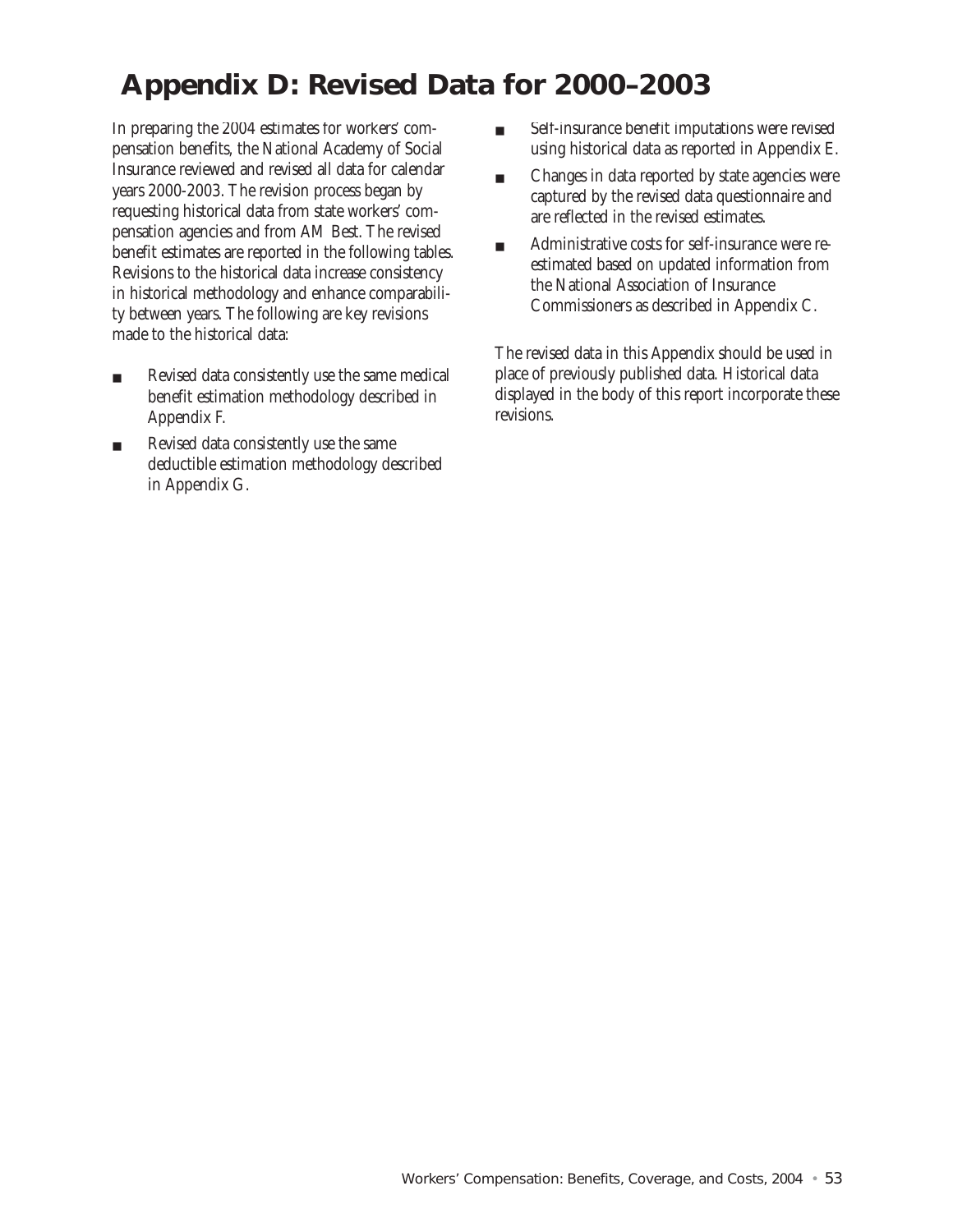| District of Columbia<br>(in thousands)<br>Connecticut<br>California<br>Louisiana<br>Kentucky<br>Maryland<br>Colorado<br>Delaware<br>Arkansas<br>Alabama<br>Arizona<br>Georgia<br>Indiana<br>Florida<br>Kansas<br>Hawaii<br>Illinois<br>Maine<br>Alaska<br>Idaho<br>Iowa<br><b>State</b> | 531,240<br>12,403,729<br>184,379<br>\$580,184<br>225,061<br>757,041<br>Total | \$294,746<br>Carriers <sup>a</sup><br>Private |                |                                                  |                            |                    |
|-----------------------------------------------------------------------------------------------------------------------------------------------------------------------------------------------------------------------------------------------------------------------------------------|------------------------------------------------------------------------------|-----------------------------------------------|----------------|--------------------------------------------------|----------------------------|--------------------|
|                                                                                                                                                                                                                                                                                         |                                                                              |                                               | Funds<br>State | $\mbox{Insured}^{\mbox{\scriptsize b}}$<br>Self- | <b>Benefits</b><br>Medical | Medical<br>Percent |
|                                                                                                                                                                                                                                                                                         |                                                                              |                                               | $\circ$        | \$285,438                                        | \$364,616                  | 62.8 <sup>c</sup>  |
|                                                                                                                                                                                                                                                                                         |                                                                              | 140,585                                       | $\circ$        | 43,794                                           | 101,417                    | 55.0 <sup>c</sup>  |
|                                                                                                                                                                                                                                                                                         |                                                                              | 173,290                                       | 270,071        | 87,878                                           | 337,056                    | 63.4 <sup>C</sup>  |
|                                                                                                                                                                                                                                                                                         |                                                                              | 158,057                                       |                | 67,004                                           | 139,779                    | 62.1 <sup>c</sup>  |
|                                                                                                                                                                                                                                                                                         |                                                                              | 5,903,920                                     | 2,917,587      | 3,582,223                                        | 6,329,029                  | 51.0               |
|                                                                                                                                                                                                                                                                                         |                                                                              | 250,276                                       | 357,848        | 148,917                                          | 332,713                    | 43.9 <sup>C</sup>  |
|                                                                                                                                                                                                                                                                                         | 674,747                                                                      | 458,665                                       | $\circ$        | 216,082                                          | 288,356                    | $42.7^{\circ}$     |
|                                                                                                                                                                                                                                                                                         | 160,264                                                                      | 115,442                                       | $\circ$        | 44,822                                           | 76,703                     | 47.9d              |
|                                                                                                                                                                                                                                                                                         | 89,108                                                                       | 68,263                                        | $\circ$        | 20,845                                           | 32,973                     | $37.0^{\circ}$     |
|                                                                                                                                                                                                                                                                                         | 2,811,302                                                                    | 2,274,185                                     | $\circ$        | 537,117                                          | ,631,140                   | 58.0 <sup>c</sup>  |
|                                                                                                                                                                                                                                                                                         | 1,061,969                                                                    | 723,715                                       | 0              | 338,254                                          | 502,974                    | $47.4^{\circ}$     |
|                                                                                                                                                                                                                                                                                         | 274,922                                                                      | 162,168                                       | 24,652         | 88,102                                           | 105,503                    | 38.4 <sup>C</sup>  |
|                                                                                                                                                                                                                                                                                         | 196,394                                                                      | 67,239                                        | 117,483        | 11,672                                           | 112,159                    | $57.1^{\circ}$     |
|                                                                                                                                                                                                                                                                                         | 2,103,658                                                                    | .,623,893                                     | $\circ$        | 479,765                                          | 975,428                    | 46.4 <sup>C</sup>  |
|                                                                                                                                                                                                                                                                                         | 559,421                                                                      | 472,930                                       | $\circ$        | 86,491                                           | 378,310                    | <b>67.6°</b>       |
|                                                                                                                                                                                                                                                                                         | 424,198                                                                      | 335,330                                       | $\circ$        | 88,868                                           | 205,463                    | 48.4 <sup>C</sup>  |
|                                                                                                                                                                                                                                                                                         | 293,473                                                                      | 230,247                                       | 0              | 63,226                                           | 160,283                    | 54.6 <sup>c</sup>  |
|                                                                                                                                                                                                                                                                                         | 724,291                                                                      | 432,080                                       | 67,050         | 225,162                                          | 392,111                    | 54.1 <sup>C</sup>  |
|                                                                                                                                                                                                                                                                                         | 585,480                                                                      | 292,156                                       | 147,558        | 145,766                                          | 297,357                    | $50.8^\mathrm{C}$  |
|                                                                                                                                                                                                                                                                                         | 239,777                                                                      | 96,727                                        | 67,961         | 75,089                                           | 110,790                    | 46.2 <sup>c</sup>  |
|                                                                                                                                                                                                                                                                                         | 701,297                                                                      | 431,677                                       | 165,061        | 104,559                                          | 292,542                    | $41.7^{\circ}$     |
| Massachusetts                                                                                                                                                                                                                                                                           | 1,057,175                                                                    | 904,215                                       | $\circ$        | 152,960                                          | 350,931                    | 33.2               |
| Michigan                                                                                                                                                                                                                                                                                | 1,476,850                                                                    | 877,007                                       | $\circ$        | 599,843                                          | 542,574                    | 36.7               |
| Minnesota                                                                                                                                                                                                                                                                               | 885,006                                                                      | 549,184                                       | 113,629        | 222,193                                          | 413,726                    | 46.7               |
| Mississippi                                                                                                                                                                                                                                                                             | 291,014                                                                      | 165,513                                       | $\circ$        | 125,501                                          | 162,553                    | 55.9C              |
| Missouri                                                                                                                                                                                                                                                                                | 1,080,870                                                                    | 657,912                                       | 124,147        | 298,811                                          | 534,615                    | 49.5 <sup>C</sup>  |
| Montana                                                                                                                                                                                                                                                                                 | 200,857                                                                      | 74,009                                        | 91,932         | 34,917                                           | 105,286                    | $52.4^C$           |
| Nebraska                                                                                                                                                                                                                                                                                | 290,419                                                                      | 212,485                                       | $\circ$        | 77,934                                           | 171,361                    | 59.0 <sup>c</sup>  |
| Nevada                                                                                                                                                                                                                                                                                  | 326,556                                                                      | 214,946                                       | $\circ$        | 111.610                                          | 150,151                    | $46.0^{\circ}$     |
| New Hampshire                                                                                                                                                                                                                                                                           | 219,629                                                                      | 178,968                                       | $\circ$        | 40,661                                           | 123,981                    | 56.5 <sup>C</sup>  |

Г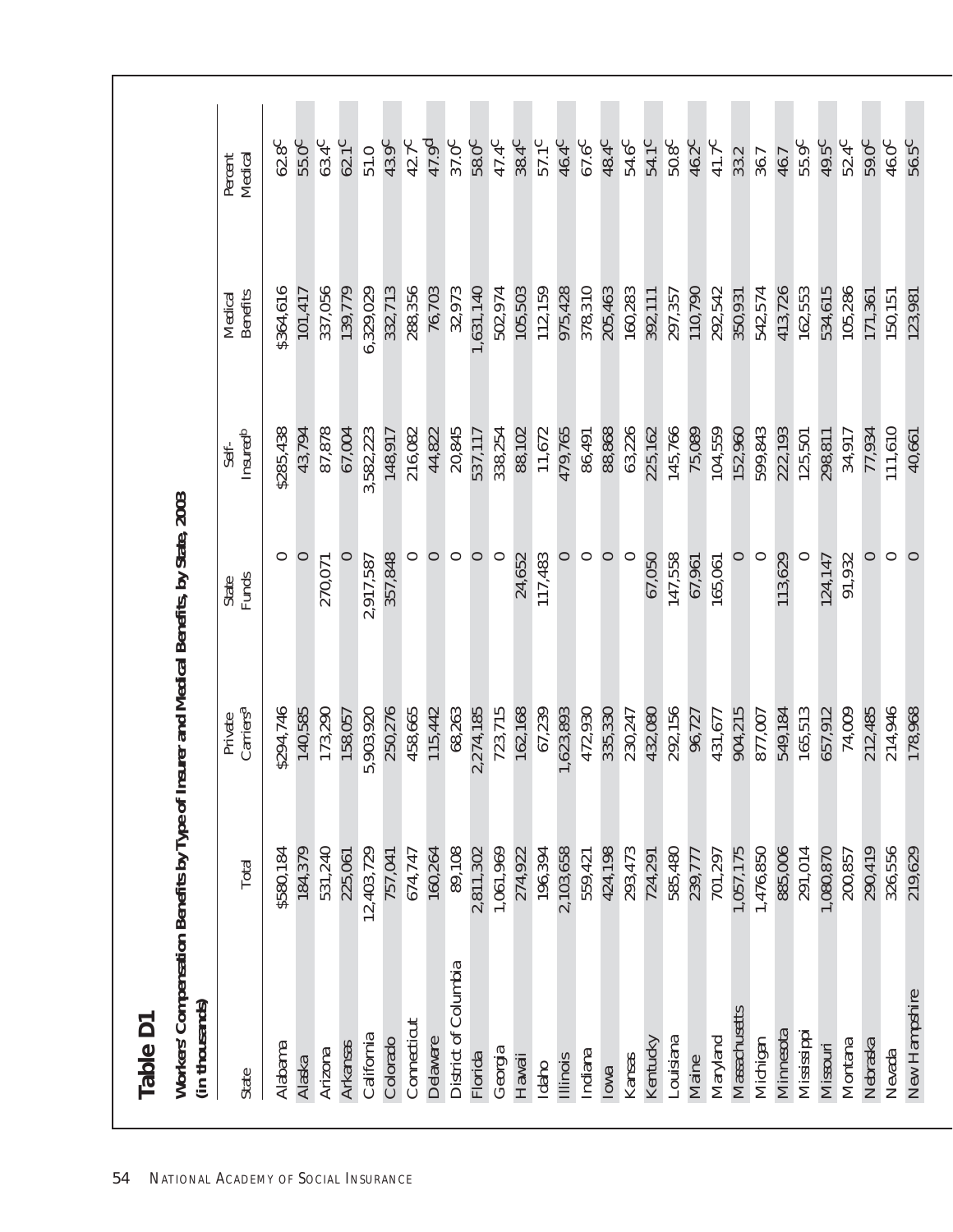| New Jersey                                                                                                         | 1,379,235    | 1,261,258    |              | 117,976      | 660,107                                                                                                                                                                                                                                                                                                                                                                     | 47.9d             |
|--------------------------------------------------------------------------------------------------------------------|--------------|--------------|--------------|--------------|-----------------------------------------------------------------------------------------------------------------------------------------------------------------------------------------------------------------------------------------------------------------------------------------------------------------------------------------------------------------------------|-------------------|
| New Mexico                                                                                                         | 189,427      | 92,448       | 28,269       | 68,709       | 107.936                                                                                                                                                                                                                                                                                                                                                                     | 57.0°             |
| New York                                                                                                           | 3,220,398    | 1,631,501    | 788,496      | 800,401      | 1,039,503                                                                                                                                                                                                                                                                                                                                                                   | 32.3              |
| North Carolina                                                                                                     | 1,066,611    | 814.291      |              | 252,320      | 480,925                                                                                                                                                                                                                                                                                                                                                                     | 45.1 <sup>c</sup> |
| North Dakota <sup>a</sup>                                                                                          | 78,453       | 296          | 78,157       |              | 43,102                                                                                                                                                                                                                                                                                                                                                                      | 54.9              |
| Ohio <sup>a</sup>                                                                                                  | 2,442,187    | 23,858       | ,936,354     | 481,975      | 1,140,541                                                                                                                                                                                                                                                                                                                                                                   | 46.7              |
| Oklahoma                                                                                                           | 553,922      | 256,387      | 180,586      | 116,949      | 262,953                                                                                                                                                                                                                                                                                                                                                                     | 47.5C             |
| Oregon                                                                                                             | 471,307      | 220,585      | 206,878      | 43,844       | 245,975                                                                                                                                                                                                                                                                                                                                                                     | 52.2 <sup>c</sup> |
| Pennsylvania                                                                                                       | 2,565,344    | 1,820,527    | 180,677      | 564,140      | 1,040,169                                                                                                                                                                                                                                                                                                                                                                   | 40.5              |
| Rhode Island                                                                                                       | 130,865      | 36,667       | 79,107       | 15,090       | 40,579                                                                                                                                                                                                                                                                                                                                                                      | 31.0 <sup>c</sup> |
| South Carolina                                                                                                     | 656,935      | 441,662      | 52,085       | 163,188      | 312,056                                                                                                                                                                                                                                                                                                                                                                     | 47.5 <sup>c</sup> |
| <b>South Dakota</b>                                                                                                | 73,767       | 70,843       | 0            | 2,924        | 46,331                                                                                                                                                                                                                                                                                                                                                                      | 62.8c             |
| <b>Tennessee</b>                                                                                                   | 842.647      | 634,071      | 0            | 208,576      | 445,703                                                                                                                                                                                                                                                                                                                                                                     | 52.9 <sup>C</sup> |
| Texas                                                                                                              | 1,856,942    | ,269,428     | 222,312      | 365,202      | 1,169,889                                                                                                                                                                                                                                                                                                                                                                   | $63.0^{\circ}$    |
| Utah                                                                                                               | 186,344      | 50,802       | 109,462      | 26,081       | 121,849                                                                                                                                                                                                                                                                                                                                                                     | 65.4 <sup>C</sup> |
| Vermont                                                                                                            | 119,961      | 104,961      | $\circ$      | 15,000       | 58,147                                                                                                                                                                                                                                                                                                                                                                      | 48.5 <sup>C</sup> |
| Virginia                                                                                                           | 701,593      | 541,701      | 0            | 159,892      | 393,992                                                                                                                                                                                                                                                                                                                                                                     | 56.2 <sup>C</sup> |
| Washington <sup>a</sup>                                                                                            | 1,800,076    | 26,671       | 1,309,550    | 463,855      | 619,553                                                                                                                                                                                                                                                                                                                                                                     | 34.4              |
| West Virginia <sup>a</sup>                                                                                         | 828,913      | 3,274        | 708,497      | 117,142      | 241,676                                                                                                                                                                                                                                                                                                                                                                     | 29.2              |
| Wisconsin                                                                                                          | 840,354      | 704,268      |              | 136,086      | 402,196                                                                                                                                                                                                                                                                                                                                                                     | 47.9 <sup>d</sup> |
| Wyoming <sup>a</sup>                                                                                               | 114,252      | 2,169        | 112.083      |              | 72,090                                                                                                                                                                                                                                                                                                                                                                      | 63.1              |
| Non-federal tota                                                                                                   | \$51,529,845 | \$28,547,498 | \$10,457,491 | \$12,524,856 | \$24,667,151                                                                                                                                                                                                                                                                                                                                                                | 47.9              |
| Federal <sup>e</sup>                                                                                               | 3,184,685    |              |              |              | 842,779                                                                                                                                                                                                                                                                                                                                                                     | 26.5              |
| Federal employees                                                                                                  | 2,367,757    |              |              |              | 669,484                                                                                                                                                                                                                                                                                                                                                                     | 28.3              |
| IOTAL                                                                                                              | 54,714,530   |              |              |              | 25,509,930                                                                                                                                                                                                                                                                                                                                                                  | 46.6              |
| (b) Self-insurance includes individual self-insurers and group self-insurance.<br>tion benefits to A.M. Best.<br>∞ |              |              |              |              | States with exclusive funds (Ohio, North Dakota, Washington, West Virginia, and Wyoming) may have small amounts of benefits paid in the private carrier category. This results from<br>two sources: companies with group policies that overlap states and the fact that some companies include excess workers' compensation coverage in their reports of workers' compensa- |                   |
| (c) Medical percentages based on data provided by NCCI, see Appendix F.                                            |              |              |              |              |                                                                                                                                                                                                                                                                                                                                                                             |                   |

<sup>(</sup>d) Medical percentage based on the weighted average of states where medical data were available.<br>(e) Federal benefits include: those paid under the Federal Employees' Compensation Act for civilian employees; the portion o (e) Federal benefits include: those paid under the Federal Employees' Compensation Act for civilian employees; the portion of the Black Lung benefit program that is financed by employers; and a portion of benefits under the Longshore and Harbor Workers' Compensation Act that are not reflected in state data, namely, benefits paid by self-insured employers and by (d) Medical percentage based on the weighted average of states where medical data were available.

special funds under the LHWCA. See Appendix H for more information about federal programs.

Source: National Academy of Social Insurance estimates based on data received from state agencies, the U.S. Department of Labor, A.M. Best, and the National Council on Source: National Academy of Social Insurance estimates based on data received from state agencies, the U.S. Department of Labor, A.M. Best, and the National Council on Compensation Insurance. Compensation Insurance.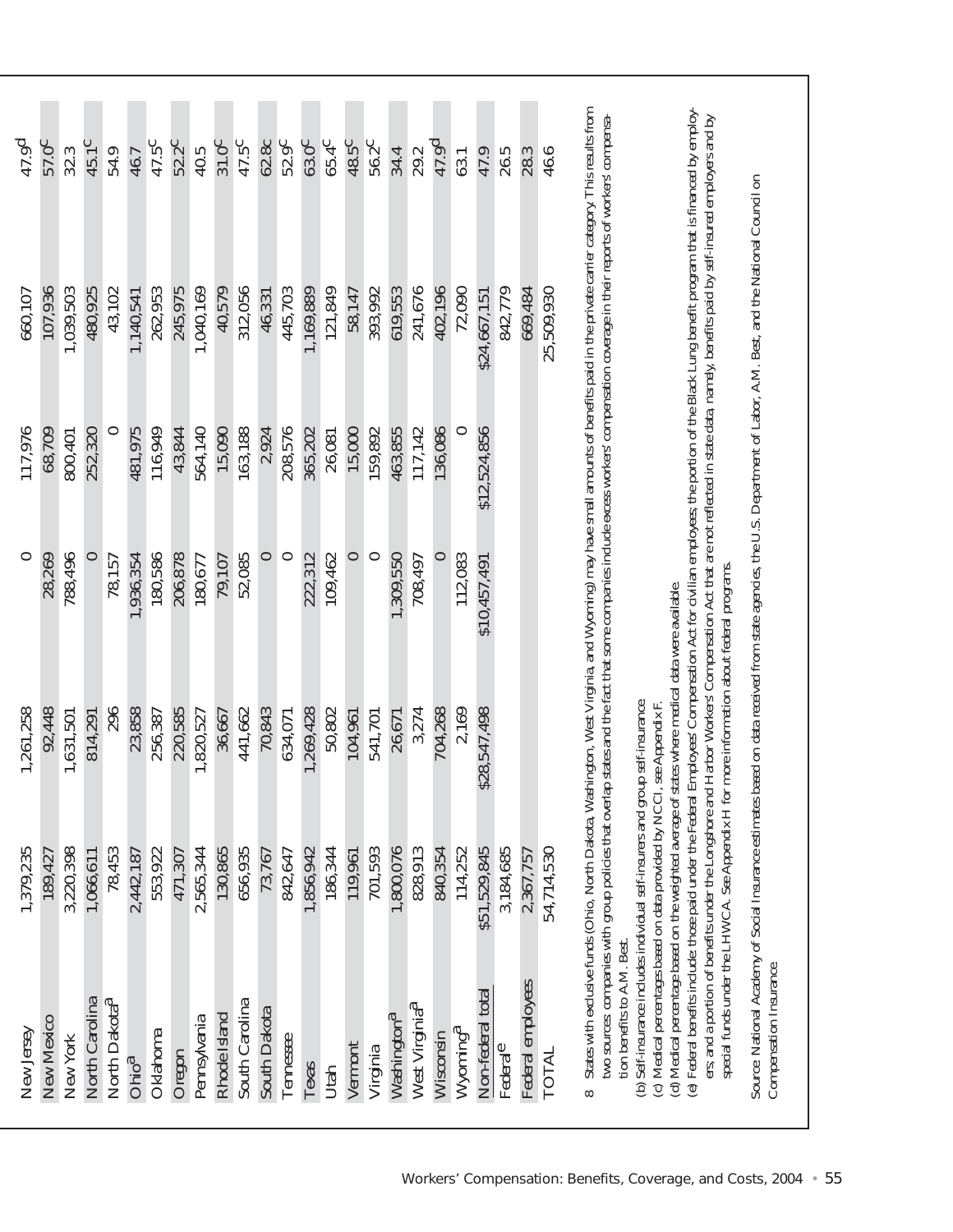| Workers' Compensation Benefits by Type of I<br>Table D2 |            |                                   | nsurer and Medical Benefits, by State, 2002 |                               |                            |                    |
|---------------------------------------------------------|------------|-----------------------------------|---------------------------------------------|-------------------------------|----------------------------|--------------------|
| (in thousands)<br><b>State</b>                          | Total      | $\rm Carriers^{\bf a}$<br>Private | Funds<br><b>State</b>                       | Insured <sup>b</sup><br>Self- | <b>Benefits</b><br>Medical | Medical<br>Percent |
| Alabama                                                 | \$565,264  | \$290,009                         | $\infty$                                    | \$275,255                     | \$343,115                  | 60.7c              |
| Alaska                                                  | 180,046    | 138,454                           | $\circ$                                     | 41,592                        | 97,225                     | 54.0 <sup>c</sup>  |
| Arizona                                                 | 505,278    | 195,025                           | 232,168                                     | 78,085                        | 303,672                    | $60.1^c$           |
| Arkansas                                                | 221,474    | 160,197                           | $\circ$                                     | 61,277                        | 138,200                    | 62.4c              |
| California                                              | 11,582,431 | 6,065,550                         | 2,191,962                                   | 3,324,919                     | 5,808,985                  | 50.2               |
| Colorado                                                | 760,958    | 299,716                           | 322,249                                     | 138,993                       | 343,192                    | 45.1c              |
| Connecticut                                             | 675,895    | 467,522                           | $\circ$                                     | 208,373                       | 280,497                    | 41.5c              |
| Delaware                                                | 152,933    | 103,566                           | 0                                           | 49,367                        | 72,086                     | 47.1d              |
| District of Columbia                                    | 93,960     | 71,905                            | 0                                           | 22,055                        | 34,013                     | 36.2c              |
| Florida                                                 | 2,678,082  | 2,208,833                         | $\circ$                                     | 469,249                       | .523,829                   | 56.9c              |
| Georgia                                                 | 974,661    | 661,456                           | $\circ$                                     | 313,205                       | 464,913                    | 47.7c              |
| Hawaii                                                  | 267,827    | 167,539                           | 17,908                                      | 82,380                        | 99,632                     | 37.2c              |
| Idaho                                                   | 185,688    | 77,068                            | 97,545                                      | 11,075                        | 105,285                    | 56.7c              |
| Illinois                                                | 2,123,878  | 656,030                           | $\circ$                                     | 467,847                       | 943,002                    | 44.4 <sup>c</sup>  |
| Indiana                                                 | 547,305    | 462,687                           | 0                                           | 84,618                        | 359,032                    | 65.6c              |
| Iowa                                                    | 400,226    | 325,006                           | $\circ$                                     | 75,220                        | 202,514                    | 50.6 <sup>c</sup>  |
| Kansas                                                  | 341,606    | 235,253                           | $\circ$                                     | 106,353                       | 185,151                    | 54.2c              |
| Kentucky                                                | 708,424    | 454.427                           | 56,283                                      | 197,714                       | 381,840                    | 53.90              |
| Louisiana                                               | 562,812    | 265,187                           | 153,769                                     | 143,857                       | 296,602                    | 52.7c              |
| Maine                                                   | 261,734    | 99,212                            | 75,470                                      | 87,051                        | 103,647                    | 39.6               |
| Maryland                                                | 664,282    | 400,914                           | 148,657                                     | 114,711                       | 268,370                    | 40.4c              |
| Massachusetts                                           | 902,840    | 762,324                           | $\circ$                                     | 140,517                       | 294,359                    | 32.6               |
| Michigan                                                | 1,512,457  | 846,823                           | 0                                           | 665,634                       | 523,260                    | 34.6               |
| Minnesota                                               | 921,518    | 611,861                           | 98,096                                      | 211,561                       | 438,278                    | 47.6               |
| Mississippi                                             | 290,378    | 172,668                           | $\circ$                                     | 117,710                       | 180,615                    | 62.2c              |
| Missouri                                                | 1,115,832  | 715,537                           | 112,786                                     | 287,509                       | 554,568                    | 49.7c              |
| Montana                                                 | 177,877    | 70,099                            | 75,860                                      | 31,918                        | 95,342                     | 53.6 <sup>c</sup>  |
| Nebraska                                                | 282,844    | 206,943                           | $\circ$                                     | 75,901                        | 161,504                    | 57.1c              |
| Nevada                                                  | 324,597    | 210,474                           | 0                                           | 114,123                       | 133,317                    | 41.1c              |
| New Hampshire                                           | 211,734    | 175,188                           | $\circ$                                     | 36,545                        | 117,724                    | 55.60              |
|                                                         |            |                                   |                                             |                               |                            |                    |

Г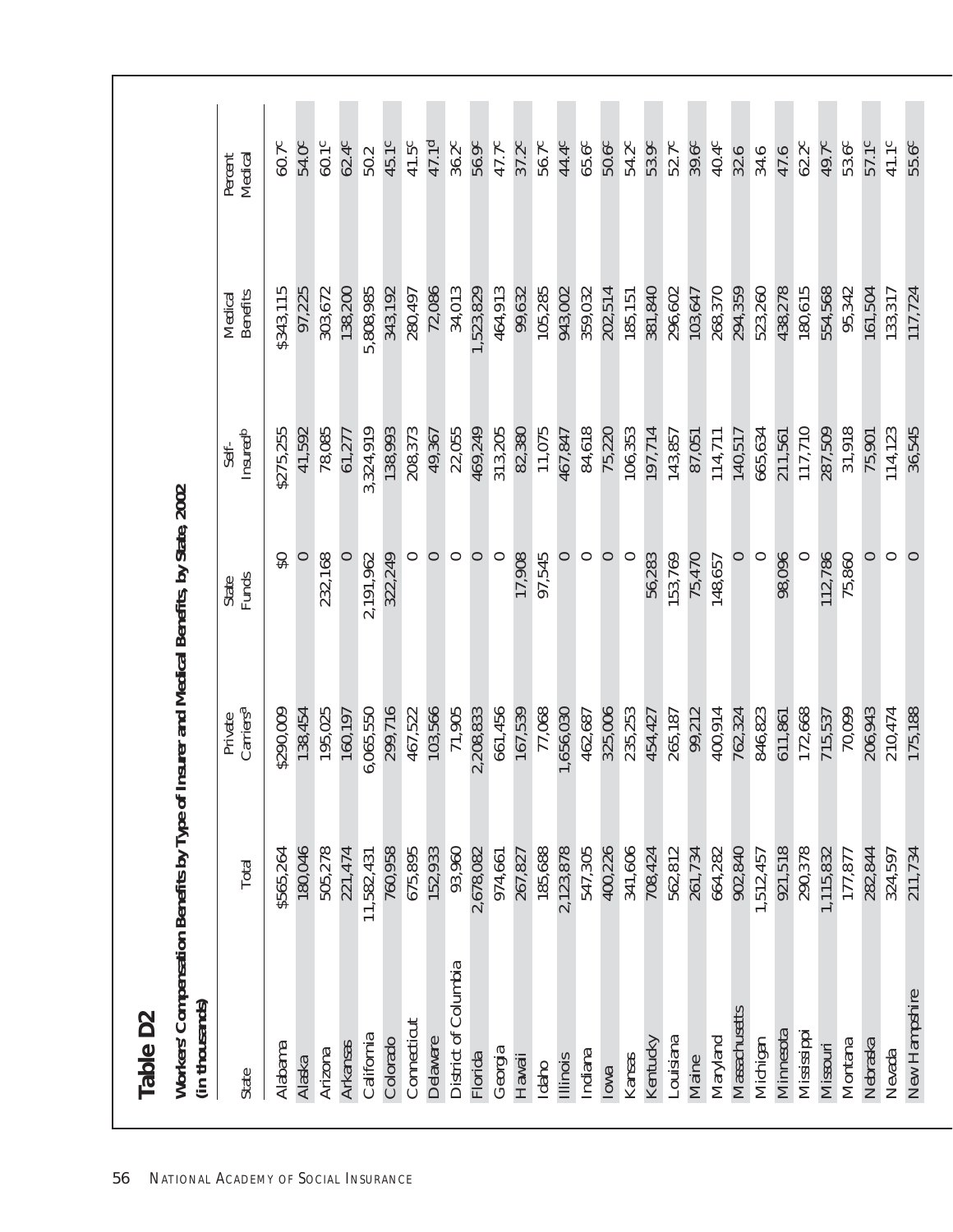| New Jersey                                                                                       | 1,328,650    | 1,225,172          |             | 103,477      | 626,268                                                                                                                                                                                                                                                                                                                                                                         | 47.1d             |
|--------------------------------------------------------------------------------------------------|--------------|--------------------|-------------|--------------|---------------------------------------------------------------------------------------------------------------------------------------------------------------------------------------------------------------------------------------------------------------------------------------------------------------------------------------------------------------------------------|-------------------|
| New Mexico                                                                                       | 175,845      | 89.258             | 24.948      | 61,638       | 99.880                                                                                                                                                                                                                                                                                                                                                                          | 56.8c             |
| New York                                                                                         | 3,142,392    | 1,580,743          | 780,636     | 781,013      | 968,462                                                                                                                                                                                                                                                                                                                                                                         | 30.8              |
| North Carolina                                                                                   | 987,731      | 750,667            |             | 237,064      | 423,737                                                                                                                                                                                                                                                                                                                                                                         | 42.9c             |
| North Dakota <sup>a</sup>                                                                        | 73,515       | 220                | 73,295      |              | 39,204                                                                                                                                                                                                                                                                                                                                                                          | 53.3              |
| Ohio <sup>a</sup>                                                                                | 2,388,186    | 37,652             | ,878,257    | 472,277      | 1,106,572                                                                                                                                                                                                                                                                                                                                                                       | 46.3              |
| Oklahoma                                                                                         | 508,931      | 251,231            | 140,450     | 117,251      | 234,617                                                                                                                                                                                                                                                                                                                                                                         | 46.1c             |
| Oregon                                                                                           | 474,547      | 238,333            | 192,157     | 44,057       | 240,121                                                                                                                                                                                                                                                                                                                                                                         | 50.6 <sup>c</sup> |
| Pennsylvania                                                                                     | 2,478,709    | 1,761,444          | 157,299     | 559,966      | 990,861                                                                                                                                                                                                                                                                                                                                                                         | 40.0              |
| Rhode Island                                                                                     | 141,066      | 48,046             | 77,402      | 15,618       | 43,025                                                                                                                                                                                                                                                                                                                                                                          | 30.5c             |
| South Carolina                                                                                   | 592,530      | 398,098            | 43,770      | 150,661      | 265,453                                                                                                                                                                                                                                                                                                                                                                         | 44.8c             |
| South Dakota                                                                                     | 73,382       | 69.996             | $\circ$     | 3.386        | 45.130                                                                                                                                                                                                                                                                                                                                                                          | 61.5c             |
| Tennessee                                                                                        | 777,264      | 599,809            | $\circ$     | 177,455      | 398,737                                                                                                                                                                                                                                                                                                                                                                         | 51.3c             |
| Texas                                                                                            | 2,307,054    | 1.680.240          | 246.265     | 380,550      | 132,681                                                                                                                                                                                                                                                                                                                                                                         | 62.1c             |
| Utah                                                                                             | 211,883      | 76,492             | 105,721     | 29,670       | 141,114                                                                                                                                                                                                                                                                                                                                                                         | 66.6 <sup>c</sup> |
| Vermont                                                                                          | 119,329      | 107,329            |             | 12,000       | 62,886                                                                                                                                                                                                                                                                                                                                                                          | 52.7c             |
| Virginia                                                                                         | 626,954      | 495,617            | $\circ$     | 131,337      | 339,182                                                                                                                                                                                                                                                                                                                                                                         | 54.1c             |
| Washington <sup>a</sup>                                                                          | 1,716,107    | 28,768             | 1,225,007   | 462,332      | 590,036                                                                                                                                                                                                                                                                                                                                                                         | 34.4              |
| West Virginia <sup>a</sup>                                                                       | 832,608      | 3,588              | 697,271     | 131,749      | 246,579                                                                                                                                                                                                                                                                                                                                                                         | 29.6              |
| Wisconsin                                                                                        | 896,556      | 756,599            |             | 139,957      | 422,598                                                                                                                                                                                                                                                                                                                                                                         | 47.1d             |
| Wyoming <sup>a</sup>                                                                             | 107,475      | 5,913              | 101,562     | 0            | 68,585                                                                                                                                                                                                                                                                                                                                                                          | 63.8              |
| Non-federal total                                                                                | \$50,155,557 | \$28,782,692       | \$9,326,792 | \$12,046,073 | \$23,639,498                                                                                                                                                                                                                                                                                                                                                                    | 47.1              |
| Federale                                                                                         | 3,153,626    |                    |             |              | 840,445                                                                                                                                                                                                                                                                                                                                                                         | 26.7              |
| Federal Emplovees                                                                                | 2,317,325    |                    |             |              | 665.378                                                                                                                                                                                                                                                                                                                                                                         | 28.7              |
| TOTAL                                                                                            | 53,309,183   |                    |             |              | 24,479,943                                                                                                                                                                                                                                                                                                                                                                      | 45.9              |
| (h) $\mathbb{C}$ olf immumo implicit indicated of function and an<br>tion benefits to A.M. Best. |              | $\cdots$ odf incur |             |              | (a) States with exclusive funds (Ohio, North Dakota, Washington, West Virginia, and Wyoming) may have small amounts of benefits paid in the private carrier category. This results from<br>two sources: companies with group policies that overlap states and the fact that some companies include excess workers' compensation coverage in their reports of workers' compensa- |                   |

(b) Self-insurance includes individual self-insurers and group self-insurance.

(c) Medical percentages based on data provided by NCCI, see Appendix F.

(b) Self-insurance includes individual self-insurers and group self-insurance.<br>(c) Medical percentages based on data provided by NCCI, see Appendix F.<br>(d) Medical percentage based on the weighted average of states where m (d) Medical percentage based on the weighted average of states where medical data were available.

Federal benefits include: those paid under the Federal Employees' Compensation Act for civilian employees; the portion of the Black Lung benefit program that is financed by employ-<br>ers; and a portion of benefits under the (e) Federal benefits include: those paid under the Federal Employees' Compensation Act for civilian employees; the portion of the Black Lung benefit program that is financed by employers; and a portion of benefits under the Longshore and Harbor Workers' Compensation Act that are not reflected in state data, namely, benefits paid by self-insured employers and by special funds under the LHWCA. See Appendix H for more information about federal programs.

Source: National Academy of Social Insurance estimates based on data received from state agencies, the U.S. Department of Labor, A.M. Best, and the National Council on Source: National Academy of Social Insurance estimates based on data received from state agencies, the U.S. Department of Labor, A.M. Best, and the National Council on Compensation Insurance. Compensation Insurance.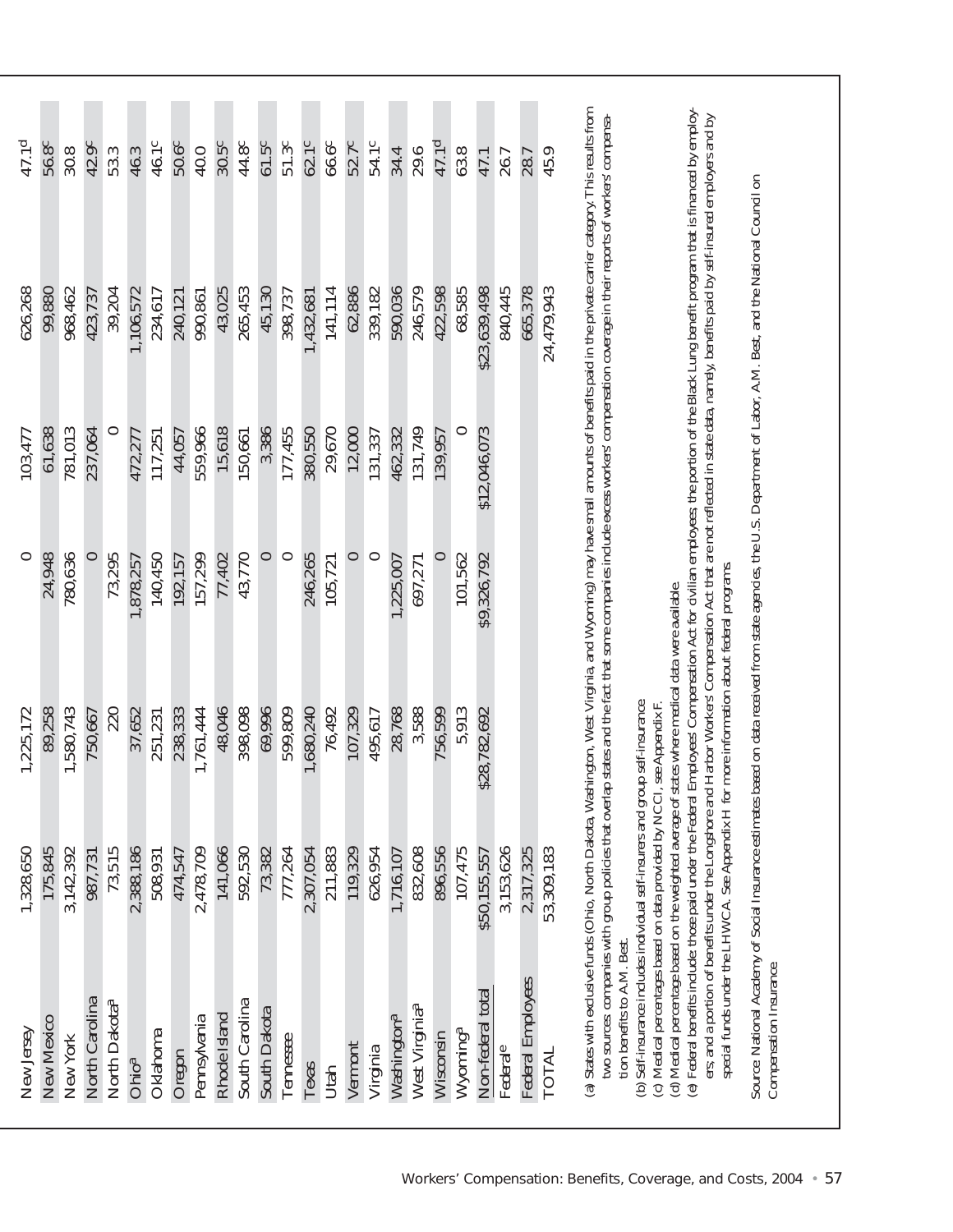| <b>State</b>         | Total      | $\rm Carriers^a$<br>Private | Funds<br><b>State</b> | Insured <sup>b</sup><br>Self- | <b>Benefits</b><br>Medical | Medical<br>Percent |
|----------------------|------------|-----------------------------|-----------------------|-------------------------------|----------------------------|--------------------|
| Alabama              | \$562,773  | 304,347<br>S                | ∽                     | \$258,425                     | 342,729<br>S               | 60.9c              |
| Alaska               | 163,111    | 125,678                     | $\circ$               | 37,434                        | 86,123                     | 52.8c              |
| Arizona              | 436,037    | 206,979                     | 148,810               | 80,248                        | 267,726                    | 61.4c              |
| Arkansas             | 217,719    | 152,331                     |                       | 65,388                        | 133,244                    | 61.2c              |
| California           | 10,082,580 | 5,573,930                   | 1,544,302             | 2,964,348                     | 4,690,006                  | 46.5               |
| Colorado             | 566,354    | 307,516                     | 117,809               | 141,029                       | 246,930                    | 43.6°              |
| Connecticut          | 641,341    | 450,892                     | 0                     | 190,449                       | 268,080                    | 41.8c              |
| Delaware             | 138,371    | 93,723                      | 0                     | 44,647                        | 64,334                     | 46.5d              |
| District of Columbia | 91,148     | 74,570                      | $\circ$               | 16,578                        | 36,186                     | 39.7c              |
| Florida              | 3,033,955  | 2,441,956                   | $\circ$               | 591,999                       | ,720,253                   | 56.7c              |
| Georgia              | 1,029,374  | 715,164                     | $\circ$               | 314,209                       | 497,188                    | 48.3c              |
| Hawaii               | 248,100    | 163,287                     | 9.182                 | 75,631                        | 97,255                     | 39.2c              |
| Idaho                | 179,640    | 82,400                      | 87,829                | 9,411                         | 100,957                    | 56.2c              |
| Illinois             | 2,079,768  | 583,265                     | $\circ$               | 496,503                       | 933,816                    | 44.9c              |
| Indiana              | 524,111    | 443,079                     | $\circ$               | 81,032                        | 342,768                    | 65.4c              |
| Iowa                 | 390,235    | 318,271                     | $\circ$               | 71,965                        | 180,289                    | 46.2c              |
| Kansas               | 340,483    | 240,527                     | $\circ$               | 99,956                        | 194,416                    | 57.1c              |
| Kentucky             | 671,875    | 431,884                     | 43,755                | 196,237                       | 372,891                    | 55.50              |
| Louisiana            | 587,855    | 310,407                     | 132,804               | 144,643                       | 310,975                    | 52.9c              |
| Maine                | 245,145    | 97,219                      | 60,926                | 87,000                        | 109,825                    | 44.8c              |
| Maryland             | 681,633    | 408,593                     | 157,709               | 115,331                       | 288,331                    | 42.3c              |
| Massachusetts        | 881,417    | 746,409                     | $\circ$               | 135,008                       | 286,093                    | 32.5               |
| Michigan             | 1,477,986  | 809,463                     | $\circ$               | 668,523                       | 482,602                    | 32.7               |
| Minnesota            | 904,451    | 610,309                     | 91,622                | 202,520                       | 430,610                    | 47.6               |
| Mississippi          | 284,729    | 183,238                     | $\circ$               | 101,491                       | 156,031                    | 54.8c              |
| Missouri             | 958,708    | 609,400                     | 91,486                | 257,822                       | 508,256                    | 53.0 <sup>c</sup>  |
| Montana              | 179,613    | 79,446                      | 70,987                | 29,180                        | 95,195                     | 53.0 <sup>c</sup>  |
| Nebraska             | 247,616    | 183,668                     | $\circ$               | 63,948                        | 141,884                    | 57.30              |
| Nevada               | 309,321    | 210,299                     | $\circ$               | 99,022                        | 126,504                    | 40.9c              |
| New Hampshire        | 215,158    | 167,096                     | $\circ$               | 48,062                        | 122,210                    | 56.8c              |

Г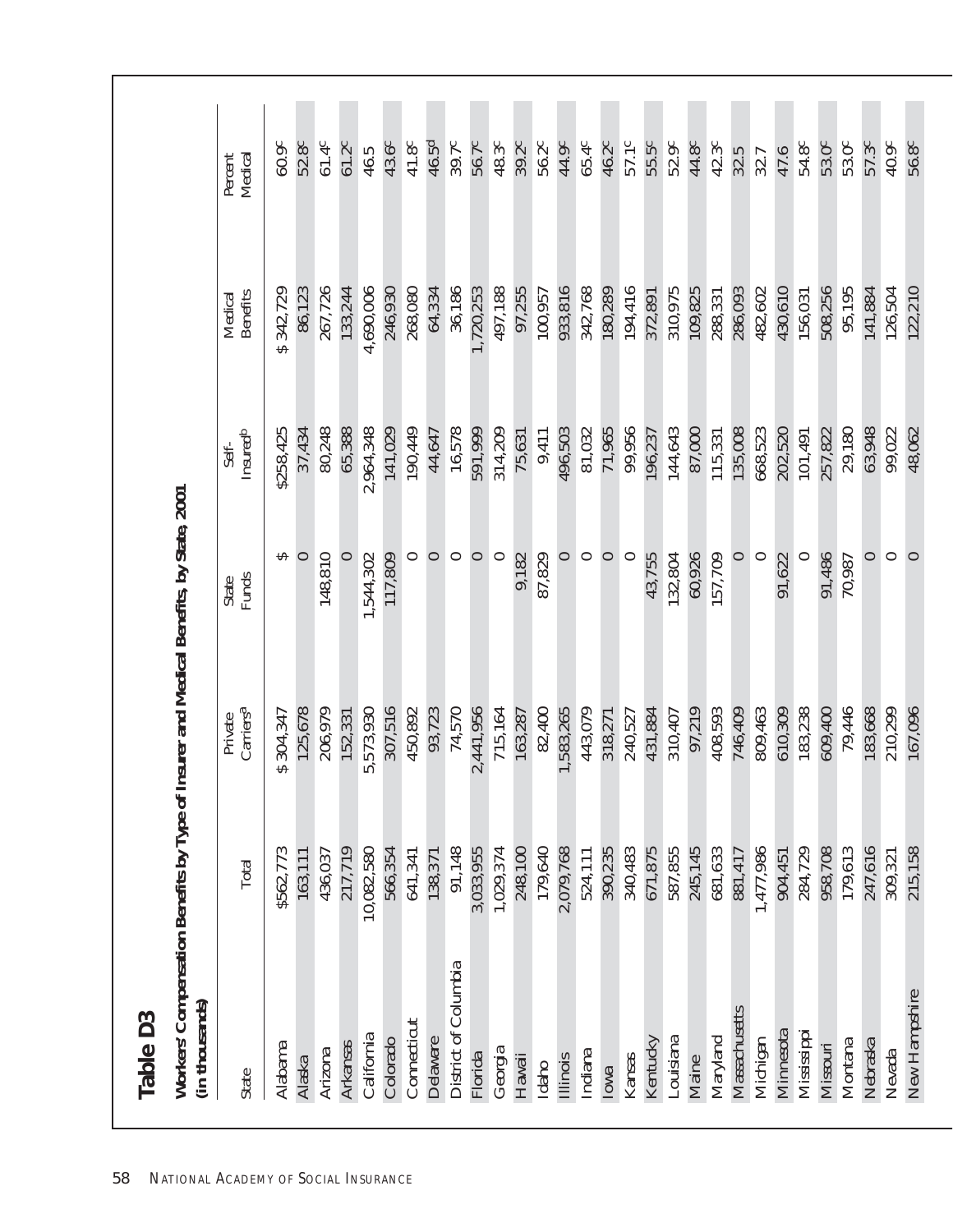| New Jersey                                                                                                                                                                                                                            | 1,255,974    | 1,135,842                                                                                                              | 0           | 120,132      | 583,949                                                                                                                                                                                                                                                                                                                                                                                                                                                                                                          | 46.5d             |
|---------------------------------------------------------------------------------------------------------------------------------------------------------------------------------------------------------------------------------------|--------------|------------------------------------------------------------------------------------------------------------------------|-------------|--------------|------------------------------------------------------------------------------------------------------------------------------------------------------------------------------------------------------------------------------------------------------------------------------------------------------------------------------------------------------------------------------------------------------------------------------------------------------------------------------------------------------------------|-------------------|
| New Mexico                                                                                                                                                                                                                            | 159,050      | 81,884                                                                                                                 | 21,218      | 55,948       | 93,204                                                                                                                                                                                                                                                                                                                                                                                                                                                                                                           | 58.6              |
| New York                                                                                                                                                                                                                              | 2,978,224    | 1,440,904                                                                                                              | 797,109     | 740,211      | 913,244                                                                                                                                                                                                                                                                                                                                                                                                                                                                                                          | 30.7              |
| North Carolina                                                                                                                                                                                                                        | 905,253      | 705,188                                                                                                                |             | 200,065      | 405,553                                                                                                                                                                                                                                                                                                                                                                                                                                                                                                          | 44.8c             |
| North Dakota <sup>a</sup>                                                                                                                                                                                                             | 71,267       | 468                                                                                                                    | 70,799      | 0            | 38,138                                                                                                                                                                                                                                                                                                                                                                                                                                                                                                           | 53.5              |
| Ohioa                                                                                                                                                                                                                                 | 2,248,369    | 33,376                                                                                                                 | 762,622     | 452.371      | 999,435                                                                                                                                                                                                                                                                                                                                                                                                                                                                                                          | 44.5              |
| Oklahoma                                                                                                                                                                                                                              | 526,070      | 292,480                                                                                                                | 120,815     | 112,775      | 250,935                                                                                                                                                                                                                                                                                                                                                                                                                                                                                                          | 47.7c             |
| Oregon                                                                                                                                                                                                                                | 472,691      | 253,207                                                                                                                | 179,395     | 40,089       | 225,946                                                                                                                                                                                                                                                                                                                                                                                                                                                                                                          | 47.8c             |
| Pennsylvania                                                                                                                                                                                                                          | 2,406,272    | 1,700,651                                                                                                              | 144,523     | 561,097      | 943,970                                                                                                                                                                                                                                                                                                                                                                                                                                                                                                          | 39.2              |
| Rhode Island                                                                                                                                                                                                                          | 135,703      | 53,636                                                                                                                 | 64,273      | 17,794       | 41,525                                                                                                                                                                                                                                                                                                                                                                                                                                                                                                           | 30.6 <sup>c</sup> |
| South Carolina                                                                                                                                                                                                                        | 532,374      | 367,262                                                                                                                | 39,444      | 125,668      | 243,827                                                                                                                                                                                                                                                                                                                                                                                                                                                                                                          | 45.8c             |
| South Dakota                                                                                                                                                                                                                          | 70,660       | 68,210                                                                                                                 | $\circ$     | 2,450        | 43.173                                                                                                                                                                                                                                                                                                                                                                                                                                                                                                           | 61.1 <sup>c</sup> |
| Tennessee                                                                                                                                                                                                                             | 843,062      | 645,676                                                                                                                | $\circ$     | 197,386      | 435,863                                                                                                                                                                                                                                                                                                                                                                                                                                                                                                          | 51.7c             |
| Texas                                                                                                                                                                                                                                 | 2,212,275    | .623,702                                                                                                               | 246,192     | 342.381      | ,334,002                                                                                                                                                                                                                                                                                                                                                                                                                                                                                                         | 60.3c             |
| Utah                                                                                                                                                                                                                                  | 197,606      | 73,614                                                                                                                 | 87,522      | 36,470       | 131,606                                                                                                                                                                                                                                                                                                                                                                                                                                                                                                          | 66.6 <sup>c</sup> |
| Vermont                                                                                                                                                                                                                               | 97,654       | 81,246                                                                                                                 | $\circ$     | 16,409       | 44,042                                                                                                                                                                                                                                                                                                                                                                                                                                                                                                           | 45.1c             |
| Virginia                                                                                                                                                                                                                              | 604,383      | 468,588                                                                                                                | $\circ$     | 135,794      | 340,872                                                                                                                                                                                                                                                                                                                                                                                                                                                                                                          | 56.4c             |
| Washington <sup>a</sup>                                                                                                                                                                                                               | 1,638,997    | 27,538                                                                                                                 | .187.235    | 424,224      | 564,061                                                                                                                                                                                                                                                                                                                                                                                                                                                                                                          | 34.4              |
| West Virginia <sup>a</sup>                                                                                                                                                                                                            | 713,130      | 633                                                                                                                    | 615,581     | 96,916       | 192,558                                                                                                                                                                                                                                                                                                                                                                                                                                                                                                          | 27.0              |
| Wisconsin                                                                                                                                                                                                                             | 923,761      | 787.332                                                                                                                | $\subset$   | 136,429      | 536,705                                                                                                                                                                                                                                                                                                                                                                                                                                                                                                          | 58.1c             |
| Wyoming <sup>a</sup>                                                                                                                                                                                                                  | 100,076      | 3,017                                                                                                                  | 97,059      | $\circ$      | 67,567                                                                                                                                                                                                                                                                                                                                                                                                                                                                                                           | 67.5d             |
| Non-federal total                                                                                                                                                                                                                     | \$47,463,457 | 27,969,802                                                                                                             | \$7,991,008 | \$11,502,648 | 22,063,882<br>$\sim$                                                                                                                                                                                                                                                                                                                                                                                                                                                                                             | 46.5              |
| Federale                                                                                                                                                                                                                              | 3,069,267    |                                                                                                                        |             |              | 780,176                                                                                                                                                                                                                                                                                                                                                                                                                                                                                                          | 25.4              |
| Federal employees                                                                                                                                                                                                                     | 2,223,088    |                                                                                                                        |             |              | 623,057                                                                                                                                                                                                                                                                                                                                                                                                                                                                                                          | 28.0              |
| IOTAL                                                                                                                                                                                                                                 | 50,532,724   |                                                                                                                        |             |              | 22,844,058                                                                                                                                                                                                                                                                                                                                                                                                                                                                                                       | 45.2              |
| (b) Self-insurance includes individual self-insurers and group self-insurance.<br>(c) Medical percentages based on data provided by NCCI<br>(e) Federal benefits include: those paid under the Federal<br>tion benefits to A.M. Best. |              | (d) Medical percentage based on the weighted average of states where medical data were available.<br>, see Appendix F. |             |              | (a) States with exclusive funds (Ohio, North Dakota, Washington, West Virginia, and Wyoming) may have small amounts of benefits paid in the private carrier category. This results from<br>Employees' Compensation Act for civilian employees; the portion of the Black Lung benefit program that is financed by employ-<br>two sources: companies with group policies that overlap states and the fact that some companies include excess workers' compensation coverage in their reports of workers' compensa- |                   |

special funds under the LHWCA. See Appendix H for more information about federal programs.

Compensation Insurance.

Compensation Insurance.

Source: National Academy of Social Insurance estimates based on data received from state agencies, the U.S. Department of Labor, A.M. Best, and the National Council on

Source: National Academy of Social Insurance estimates based on data received from state agencies, the U.S. Department of Labor, A.M. Best, and the National Council on

(e) Federal benefits include: those paid under the Federal Employees' Compensation Act for civilian employees; the portion of the Black Lung benefit program that is financed by employers; and a portion of benefits under the Longshore and Harbor Workers' Compensation Act that are not reflected in state data, namely, benefits paid by self-insured employers and by

Federal benefits include: those paid under the Federal Employees' Compensation Act for civilian employees; the portion of the Black Lung benefit program that is financed by employ-<br>ers; and a portion of benefits under the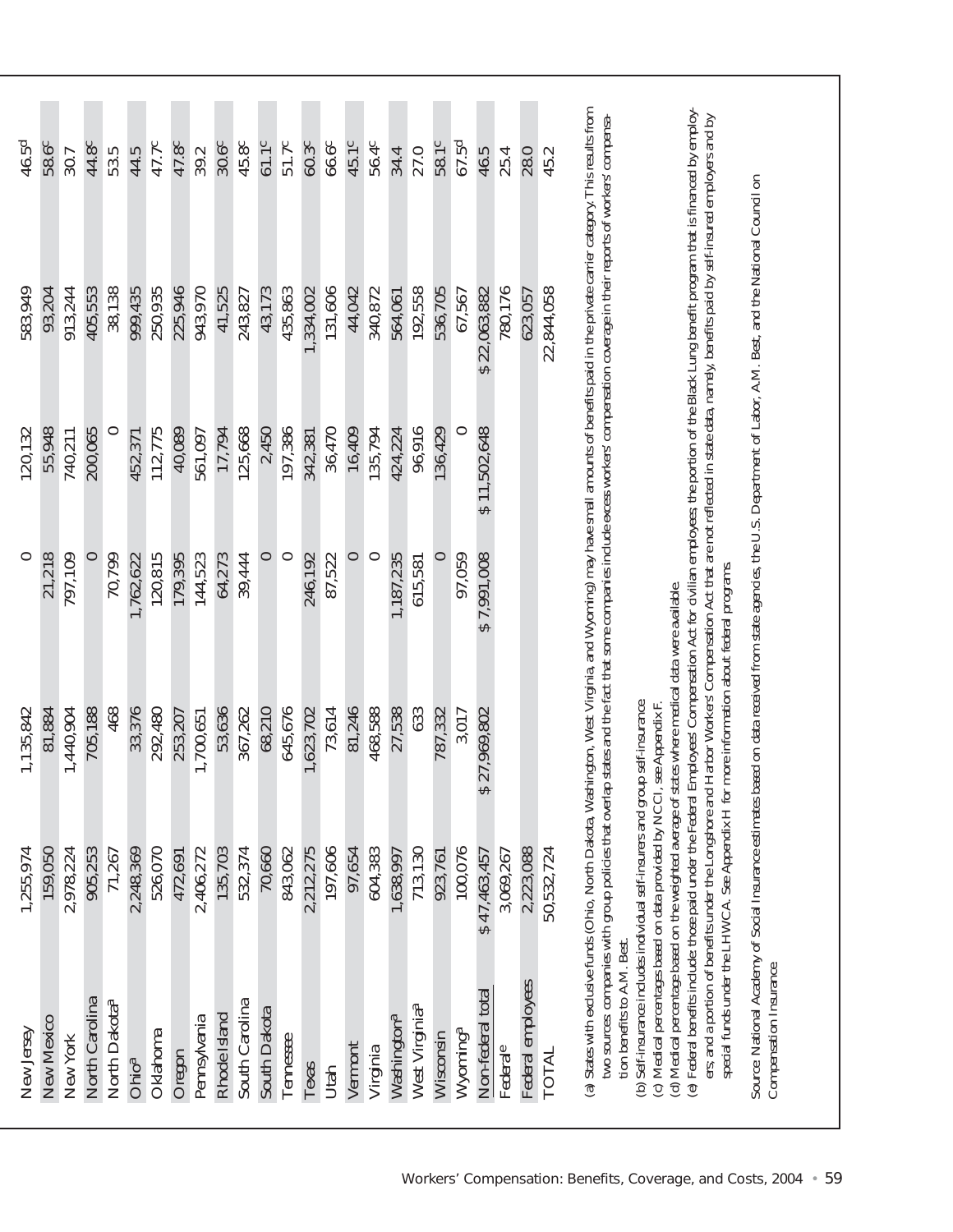| 139,378<br>497,955<br>85,909<br>779,786<br>213,969<br>9,449,145<br>638,435<br>2,576,875<br>964,995<br>231,359<br>113,598<br>1,474,058<br>292,677<br>\$529,189<br>1,948,330<br>342,930<br>322,707<br>575,292<br>546,544<br>641,044<br>137,737<br>244,714<br>800,837<br>528,901<br>797,787<br>810,301<br>Total<br>District of Columbia<br>(in thousands)<br>Massachusetts<br>Connecticut<br>Mississippi<br>Minnesota<br>California<br>Kentucky<br>Louisiana<br>Maryland<br>Colorado<br>Michigan<br>Delaware<br>Arkansas<br>Missouri<br>Alabama<br>Georgia<br>Arizona<br>Indiana<br>Florida<br>Hawaii<br>Illinois<br>Kansas<br>Maine<br>Alaska<br>Idaho<br>Iowa<br><b>State</b> | 5,615,736<br>63,485<br>88,253<br>2,350,035<br>665,212<br>\$304,964<br>452,501<br>$\rm Carriers^{\bf a}$<br>109,467<br>230,991<br>162,147<br>339,521<br>Private | nsurer and Medical Benefits, by State, 2000<br>$\circ$<br>$\infty$<br>196,364<br>264,636<br>$\circ$<br>0<br>$\circ$<br>$\circ$<br>1,173,754<br>Funds<br><b>State</b> | \$224,225<br>70,599<br>2,659,655<br>226,840<br>51,822<br>185,934<br>49,483<br>22,424<br>206,144<br>29,911<br>Insuredb<br>Self- | 301,028<br>4,306,573<br>\$315,040<br>127,711<br>74,531<br><b>Benefits</b><br>Medical | 59.5c<br>53.50<br>60.5c<br>Medical<br>Percent |
|------------------------------------------------------------------------------------------------------------------------------------------------------------------------------------------------------------------------------------------------------------------------------------------------------------------------------------------------------------------------------------------------------------------------------------------------------------------------------------------------------------------------------------------------------------------------------------------------------------------------------------------------------------------------------|----------------------------------------------------------------------------------------------------------------------------------------------------------------|----------------------------------------------------------------------------------------------------------------------------------------------------------------------|--------------------------------------------------------------------------------------------------------------------------------|--------------------------------------------------------------------------------------|-----------------------------------------------|
|                                                                                                                                                                                                                                                                                                                                                                                                                                                                                                                                                                                                                                                                              |                                                                                                                                                                |                                                                                                                                                                      |                                                                                                                                |                                                                                      |                                               |
|                                                                                                                                                                                                                                                                                                                                                                                                                                                                                                                                                                                                                                                                              |                                                                                                                                                                |                                                                                                                                                                      |                                                                                                                                |                                                                                      |                                               |
|                                                                                                                                                                                                                                                                                                                                                                                                                                                                                                                                                                                                                                                                              |                                                                                                                                                                |                                                                                                                                                                      |                                                                                                                                |                                                                                      |                                               |
|                                                                                                                                                                                                                                                                                                                                                                                                                                                                                                                                                                                                                                                                              |                                                                                                                                                                |                                                                                                                                                                      |                                                                                                                                |                                                                                      |                                               |
|                                                                                                                                                                                                                                                                                                                                                                                                                                                                                                                                                                                                                                                                              |                                                                                                                                                                |                                                                                                                                                                      |                                                                                                                                |                                                                                      |                                               |
|                                                                                                                                                                                                                                                                                                                                                                                                                                                                                                                                                                                                                                                                              |                                                                                                                                                                |                                                                                                                                                                      |                                                                                                                                |                                                                                      | 59.7c                                         |
|                                                                                                                                                                                                                                                                                                                                                                                                                                                                                                                                                                                                                                                                              |                                                                                                                                                                |                                                                                                                                                                      |                                                                                                                                |                                                                                      | 45.6                                          |
|                                                                                                                                                                                                                                                                                                                                                                                                                                                                                                                                                                                                                                                                              |                                                                                                                                                                |                                                                                                                                                                      |                                                                                                                                | 356,634                                                                              | 44.0°                                         |
|                                                                                                                                                                                                                                                                                                                                                                                                                                                                                                                                                                                                                                                                              |                                                                                                                                                                |                                                                                                                                                                      |                                                                                                                                | 247,240                                                                              | 38.7c                                         |
|                                                                                                                                                                                                                                                                                                                                                                                                                                                                                                                                                                                                                                                                              |                                                                                                                                                                |                                                                                                                                                                      |                                                                                                                                | 62,304                                                                               | 45.2d                                         |
|                                                                                                                                                                                                                                                                                                                                                                                                                                                                                                                                                                                                                                                                              |                                                                                                                                                                |                                                                                                                                                                      |                                                                                                                                | 43,998                                                                               | 51.2c                                         |
|                                                                                                                                                                                                                                                                                                                                                                                                                                                                                                                                                                                                                                                                              |                                                                                                                                                                |                                                                                                                                                                      |                                                                                                                                | ,395,609                                                                             | 54.2c                                         |
|                                                                                                                                                                                                                                                                                                                                                                                                                                                                                                                                                                                                                                                                              |                                                                                                                                                                | $\circ$                                                                                                                                                              | 299,782                                                                                                                        | 446,481                                                                              | 46.3c                                         |
|                                                                                                                                                                                                                                                                                                                                                                                                                                                                                                                                                                                                                                                                              | 153,977                                                                                                                                                        | 9,706                                                                                                                                                                | 67,676                                                                                                                         | 89,349                                                                               | 38.6                                          |
|                                                                                                                                                                                                                                                                                                                                                                                                                                                                                                                                                                                                                                                                              | 50,841                                                                                                                                                         | 53,562                                                                                                                                                               | 9,195                                                                                                                          | 63,783                                                                               | $56.1^c$                                      |
|                                                                                                                                                                                                                                                                                                                                                                                                                                                                                                                                                                                                                                                                              | ,487,042                                                                                                                                                       | $\circ$                                                                                                                                                              | 461,288                                                                                                                        | 858,973                                                                              | 44.1c                                         |
|                                                                                                                                                                                                                                                                                                                                                                                                                                                                                                                                                                                                                                                                              | 447,129                                                                                                                                                        | 0                                                                                                                                                                    | 81,772                                                                                                                         | 343,603                                                                              | 65.0 <sup>c</sup>                             |
|                                                                                                                                                                                                                                                                                                                                                                                                                                                                                                                                                                                                                                                                              | 280,791                                                                                                                                                        | $\circ$                                                                                                                                                              | 62,140                                                                                                                         | 169,169                                                                              | 49.3c                                         |
|                                                                                                                                                                                                                                                                                                                                                                                                                                                                                                                                                                                                                                                                              | 225,234                                                                                                                                                        | $\circ$                                                                                                                                                              | 97,473                                                                                                                         | 193,093                                                                              | 59.8c                                         |
|                                                                                                                                                                                                                                                                                                                                                                                                                                                                                                                                                                                                                                                                              | 397,030                                                                                                                                                        | 29,797                                                                                                                                                               | 148,465                                                                                                                        | 309,219                                                                              | 53.7c                                         |
|                                                                                                                                                                                                                                                                                                                                                                                                                                                                                                                                                                                                                                                                              | 283,913                                                                                                                                                        | 117,001                                                                                                                                                              | 145,631                                                                                                                        | 272,728                                                                              | 49.9c                                         |
|                                                                                                                                                                                                                                                                                                                                                                                                                                                                                                                                                                                                                                                                              | 105,099                                                                                                                                                        | 50,024                                                                                                                                                               | 89,591                                                                                                                         | 104,864                                                                              | 42.9c                                         |
|                                                                                                                                                                                                                                                                                                                                                                                                                                                                                                                                                                                                                                                                              | 386,996                                                                                                                                                        | 135,294                                                                                                                                                              | 118,754                                                                                                                        | 249,527                                                                              | 38.9c                                         |
|                                                                                                                                                                                                                                                                                                                                                                                                                                                                                                                                                                                                                                                                              | 677,122                                                                                                                                                        | $\circ$                                                                                                                                                              | 123,716                                                                                                                        | 246,854                                                                              | 30.8                                          |
|                                                                                                                                                                                                                                                                                                                                                                                                                                                                                                                                                                                                                                                                              | 796,329                                                                                                                                                        | 0                                                                                                                                                                    | 677,729                                                                                                                        | 472,355                                                                              | 32.0                                          |
|                                                                                                                                                                                                                                                                                                                                                                                                                                                                                                                                                                                                                                                                              | 529,436                                                                                                                                                        | 88,070                                                                                                                                                               | 180,281                                                                                                                        | 369,408                                                                              | 46.3                                          |
|                                                                                                                                                                                                                                                                                                                                                                                                                                                                                                                                                                                                                                                                              | 201,530                                                                                                                                                        | $\mathbf{C}$                                                                                                                                                         | 91,148                                                                                                                         | 163,790                                                                              | $56.0^\circ$                                  |
|                                                                                                                                                                                                                                                                                                                                                                                                                                                                                                                                                                                                                                                                              | 507,713                                                                                                                                                        | 60,290                                                                                                                                                               | 211,782                                                                                                                        | 376,084                                                                              | 48.2c                                         |
| 154,797<br>Montana                                                                                                                                                                                                                                                                                                                                                                                                                                                                                                                                                                                                                                                           | 63,437                                                                                                                                                         | 66,736                                                                                                                                                               | 24,624                                                                                                                         | 81,160                                                                               | 52.4c                                         |
| 229,644<br>Nebraska                                                                                                                                                                                                                                                                                                                                                                                                                                                                                                                                                                                                                                                          | 180,838                                                                                                                                                        | $\circ$                                                                                                                                                              | 48,806                                                                                                                         | .26,340                                                                              | 55.0°                                         |
| 323,567<br>Nevada                                                                                                                                                                                                                                                                                                                                                                                                                                                                                                                                                                                                                                                            | 219,985                                                                                                                                                        | 0                                                                                                                                                                    | 103,582                                                                                                                        | 151,232                                                                              | 46.7c                                         |
| 178,522<br>New Hampshire                                                                                                                                                                                                                                                                                                                                                                                                                                                                                                                                                                                                                                                     | 141,197                                                                                                                                                        | $\circ$                                                                                                                                                              | 37,325                                                                                                                         | 80,753                                                                               | 45.2 <sup>d</sup>                             |

Г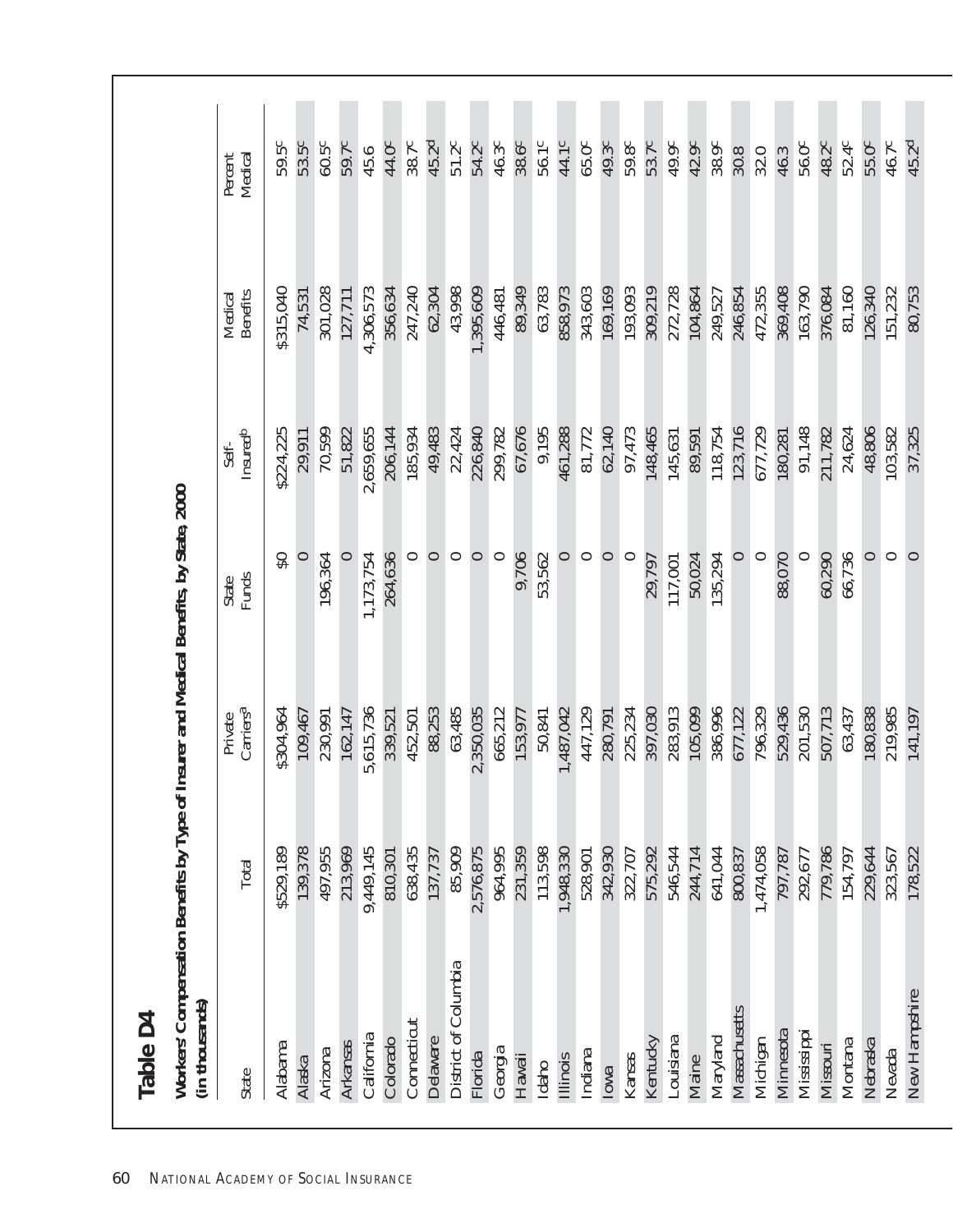| New Jersey                                                                                                                                                                                                                                               | .,182,644   | 1,087,702                                                                                         |             | 94,941       | 534,961                                                                                                                                                                                                                                                                                                                                                                                                                                                                                                          | 45.2d             |
|----------------------------------------------------------------------------------------------------------------------------------------------------------------------------------------------------------------------------------------------------------|-------------|---------------------------------------------------------------------------------------------------|-------------|--------------|------------------------------------------------------------------------------------------------------------------------------------------------------------------------------------------------------------------------------------------------------------------------------------------------------------------------------------------------------------------------------------------------------------------------------------------------------------------------------------------------------------------|-------------------|
| New Mexico                                                                                                                                                                                                                                               | 143,592     | 74,752                                                                                            | 13,865      | 54,974       | 77,197                                                                                                                                                                                                                                                                                                                                                                                                                                                                                                           | 53.8c             |
| New York                                                                                                                                                                                                                                                 | 2,909,115   | 1,346,945                                                                                         | 839,136     | 723,034      | 869,843                                                                                                                                                                                                                                                                                                                                                                                                                                                                                                          | 29.9              |
| North Carolina                                                                                                                                                                                                                                           | 872,669     | 660,389                                                                                           |             | 212,280      | 387,672                                                                                                                                                                                                                                                                                                                                                                                                                                                                                                          | 44.4c             |
| North Dakota <sup>a</sup>                                                                                                                                                                                                                                | 69,966      | 432                                                                                               | 69,534      |              | 37,866                                                                                                                                                                                                                                                                                                                                                                                                                                                                                                           | 54.1              |
| Ohio <sup>a</sup>                                                                                                                                                                                                                                        | 2,098,545   | 28,216                                                                                            | 630,453     | 439,876      | 871,623                                                                                                                                                                                                                                                                                                                                                                                                                                                                                                          | 41.5              |
| Oklahoma                                                                                                                                                                                                                                                 | 485,371     | 282,357                                                                                           | 110,131     | 92,882       | 223,421                                                                                                                                                                                                                                                                                                                                                                                                                                                                                                          | 46.0c             |
| Oregon                                                                                                                                                                                                                                                   | 425,460     | 235,228                                                                                           | 158,660     | 31,572       | 207,921                                                                                                                                                                                                                                                                                                                                                                                                                                                                                                          | 48.9c             |
| Pennsylvania                                                                                                                                                                                                                                             | 2,378,828   | 1,660,330                                                                                         | 154,580     | 563,919      | 906,449                                                                                                                                                                                                                                                                                                                                                                                                                                                                                                          | 38.1              |
| Rhode Island                                                                                                                                                                                                                                             | 126,721     | 56,573                                                                                            | 51,451      | 18,698       | 39,040                                                                                                                                                                                                                                                                                                                                                                                                                                                                                                           | 30.8c             |
| South Carolina                                                                                                                                                                                                                                           | 515,381     | 355,648                                                                                           | 37,004      | 122,730      | 231,267                                                                                                                                                                                                                                                                                                                                                                                                                                                                                                          | 44.9c             |
| South Dakota                                                                                                                                                                                                                                             | 63,165      | 60,968                                                                                            | $\circ$     | 2,197        | 37,291                                                                                                                                                                                                                                                                                                                                                                                                                                                                                                           | 59.0 <sup>c</sup> |
| Tennessee                                                                                                                                                                                                                                                | 780,534     | 612,992                                                                                           | $\circ$     | 167,542      | 399,744                                                                                                                                                                                                                                                                                                                                                                                                                                                                                                          | $51.2^c$          |
| Texas                                                                                                                                                                                                                                                    | 2,160,372   | 584.365                                                                                           | 218.589     | 357,418      | 292.666                                                                                                                                                                                                                                                                                                                                                                                                                                                                                                          | 59.80             |
| Utah                                                                                                                                                                                                                                                     | 172,870     | 66,557                                                                                            | 80,596      | 25,717       | 115,513                                                                                                                                                                                                                                                                                                                                                                                                                                                                                                          | 66.8c             |
| Vermont                                                                                                                                                                                                                                                  | 101,985     | 86,984                                                                                            | 0           | 15,001       | 48,869                                                                                                                                                                                                                                                                                                                                                                                                                                                                                                           | 47.9c             |
| Virginia                                                                                                                                                                                                                                                 | 602,035     | 467,163                                                                                           | 0           | 134,872      | 315,522                                                                                                                                                                                                                                                                                                                                                                                                                                                                                                          | 52.4c             |
| Washington <sup>a</sup>                                                                                                                                                                                                                                  | 1,526,514   | 20,742                                                                                            | 1.135,120   | 370,652      | 533,628                                                                                                                                                                                                                                                                                                                                                                                                                                                                                                          | 35.0              |
| West Virginia <sup>a</sup>                                                                                                                                                                                                                               | 693,057     | 2,679                                                                                             | 589,260     | 101,117      | 187,575                                                                                                                                                                                                                                                                                                                                                                                                                                                                                                          | 27.1              |
| Wisconsin                                                                                                                                                                                                                                                | 768.282     | 656,232                                                                                           | $\circ$     | 12,050       | 453,275                                                                                                                                                                                                                                                                                                                                                                                                                                                                                                          | 59.0              |
| Wyoming <sup>a</sup>                                                                                                                                                                                                                                     | 89,041      | 933                                                                                               | 88,108      |              | 58,803                                                                                                                                                                                                                                                                                                                                                                                                                                                                                                           | 66.0              |
| Non-federal tota                                                                                                                                                                                                                                         | S44,737,130 | \$26,866,140                                                                                      | \$7,421,719 | \$10,449,272 | \$20,229,579                                                                                                                                                                                                                                                                                                                                                                                                                                                                                                     | 45.2              |
| Federale                                                                                                                                                                                                                                                 | 2,957,404   |                                                                                                   |             |              | 697,825                                                                                                                                                                                                                                                                                                                                                                                                                                                                                                          | 23.6              |
| Federal employees                                                                                                                                                                                                                                        | 2,118,859   |                                                                                                   |             |              | 542,505                                                                                                                                                                                                                                                                                                                                                                                                                                                                                                          | 25.6              |
| $\rm Total$                                                                                                                                                                                                                                              | 47,694,534  |                                                                                                   |             |              | 20,927,404                                                                                                                                                                                                                                                                                                                                                                                                                                                                                                       | 43.9              |
| (b) Self-insurance includes individual self-insurers and group self-insurance.<br>(c) Medical percentages based on data provided by NCCI, see Appendix F.<br>(e) Federal benefits include: those paid under the Federal I<br>tion benefits to A.M. Best. |             | (d) Medical percentage based on the weighted average of states where medical data were available. |             |              | (a) States with exclusive funds (Ohio, North Dakota, Washington, West Virginia, and Wyoming) may have small amounts of benefits paid in the private carrier category. This results from<br>Employees' Compensation Act for civilian employees; the portion of the Black Lung benefit program that is financed by employ-<br>two sources: companies with group policies that overlap states and the fact that some companies include excess workers' compensation coverage in their reports of workers' compensa- |                   |
|                                                                                                                                                                                                                                                          |             |                                                                                                   |             |              |                                                                                                                                                                                                                                                                                                                                                                                                                                                                                                                  |                   |

special funds under the LHWCA. See Appendix H for more information about federal programs.

Compensation Insurance.

Compensation Insurance.

Source: National Academy of Social Insurance estimates based on data received from state agencies, the U.S. Department of Labor, A.M. Best, and the National Council on

Source: National Academy of Social Insurance estimates based on data received from state agencies, the U.S. Department of Labor, A.M. Best, and the National Council on

(e) Federal benefits include: those paid under the Federal Employees' Compensation Act for civilian employees; the portion of the Black Lung benefit program that is financed by employers; and a portion of benefits under the Longshore and Harbor Workers' Compensation Act that are not reflected in state data, namely, benefits paid by self-insured employers and by

Federal benefits include: those paid under the Federal Employees' Compensation Act for civilian employees; the portion of the Black Lung benefit program that is financed by employ-<br>ers; and a portion of benefits under the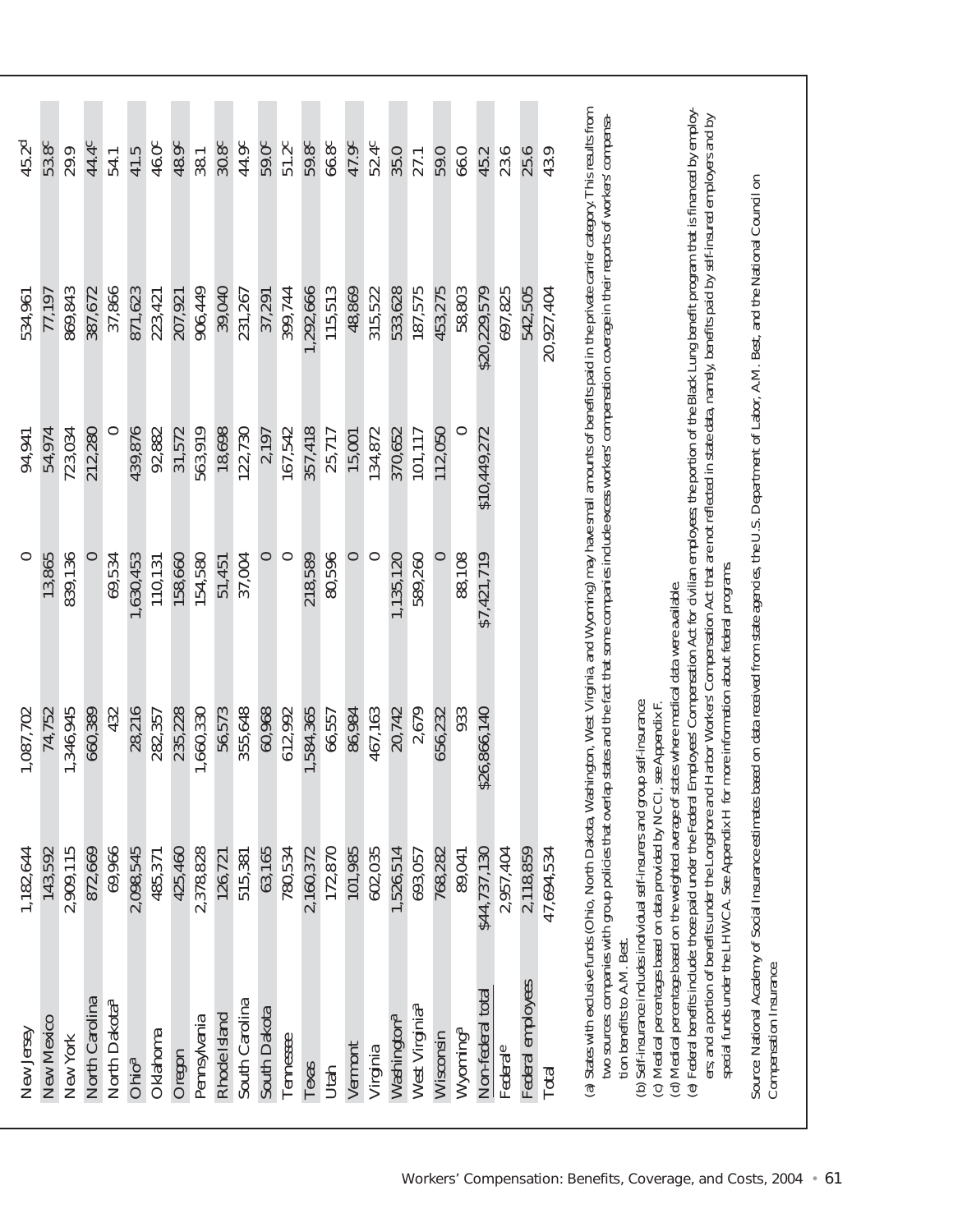# **Appendix E: Self-Insurer Benefits Estimates**

This report uses a methodology that incorporates historical data to estimate self-insurance benefits in states that were not able to provide recent information. That methodology is as follows:

- 1) Collect total payroll of workers insured by private carriers and competitive state funds for calendar years 2000-2004. This information is available for 37 states from the NCCI.
- 2) For theses 37 states, use NASI estimate of total covered payroll for calendar years 2000-2004. This procedure is outlined in Appendix A.
- 3) Use (1) and (2) to estimate the percent of payroll covered by self-insurers for all states where these data are available. The percentage of payroll covered by self-insurers is  $[(2)-(1)]/(2)$ .
- 4) Estimate the percent of total benefits paid by self-insurers in these 37 states by dividing selfinsurance benefits by total benefits.
- 5) Determine the ratio of the percent of total benefits paid by self-insurers (4) to the percent of payroll covered by self-insurers (3) in each of these states. This ratio is  $(4)/(3)$ .
- 6) Estimate the average ratio of the percent of total benefits paid by self-insurers (4) to the percent of payroll covered by self-insurers (3) for these states.

7) Apply this ratio to the percent of payroll covered by self-insurers in states where self-insurance benefits need to be estimated, to obtain an estimate of self-insurance benefits in these states  $[(6)^*(3) = (4)].$ 

## **Table E1**

#### **Self-Insurer Estimation Results, 1997–2004**

(6) Average Ratio of the percent of total benefits paid by self-insurers to the percent of payroll covered by self-insurers, (4)/(3)

| Year | Ratio |
|------|-------|
| 1997 | 54.2  |
| 1998 | 49.0  |
| 1999 | 51.2  |
| 2000 | 49.9  |
| 2001 | 54.1  |
| 2002 | 62.4  |
| 2003 | 63.1  |
| 2004 | 73.5  |
|      |       |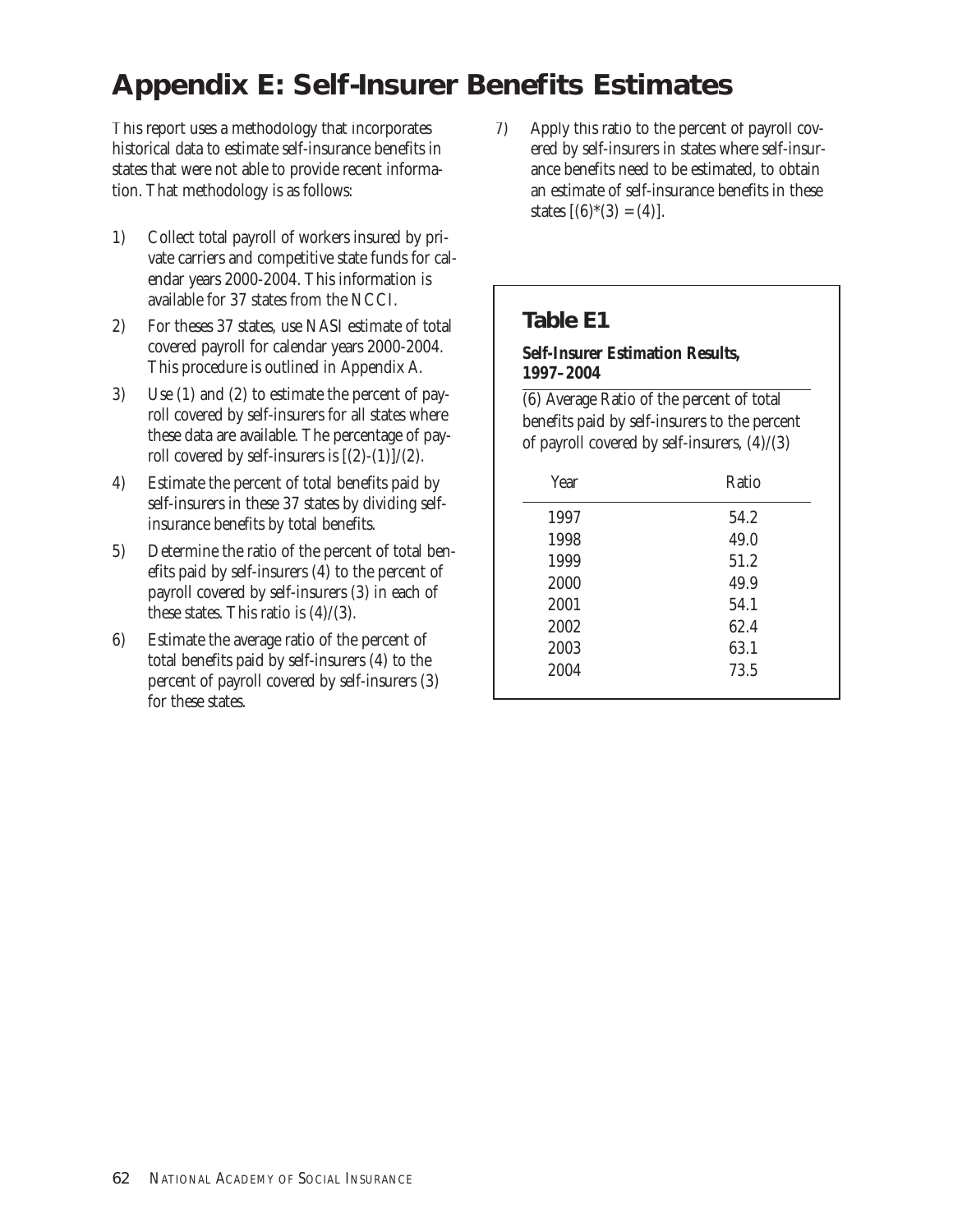# **Appendix F: Medical Benefit Estimates**

Estimates by the National Academy of Social Insurance (NASI) of the percent of total benefits paid that were for medical care are based on reports from state agencies and from estimates provided by the National Council on Compensation Insurance (NCCI).

For 2004, we used the NCCI data for the medical share for thirty-seven states.

The National Council on Compensation Insurance (NCCI) is a national organization that assists private carriers and insurance commissioners in setting workers' compensation rates in selected states. NCCI provided NASI estimates of the percent of private

carrier benefits paid that were for medical care in thirty-seven states. For nine states we used the agency information on medical share given to NASI by the state agencies. For 2004, we used these percentages to estimate the share of total benefits (including self-insured benefits) that were for medical care in five jurisdictions for which state reports of medical benefits were not available.

For five states, Delaware, New Jersey, West Virginia, Wisconsin and Wyoming neither state reports nor NCCI estimates of medical benefits were available. For these states, the weighted average of the share of total benefits that were for medical care in the other forty-six jurisdictions was used.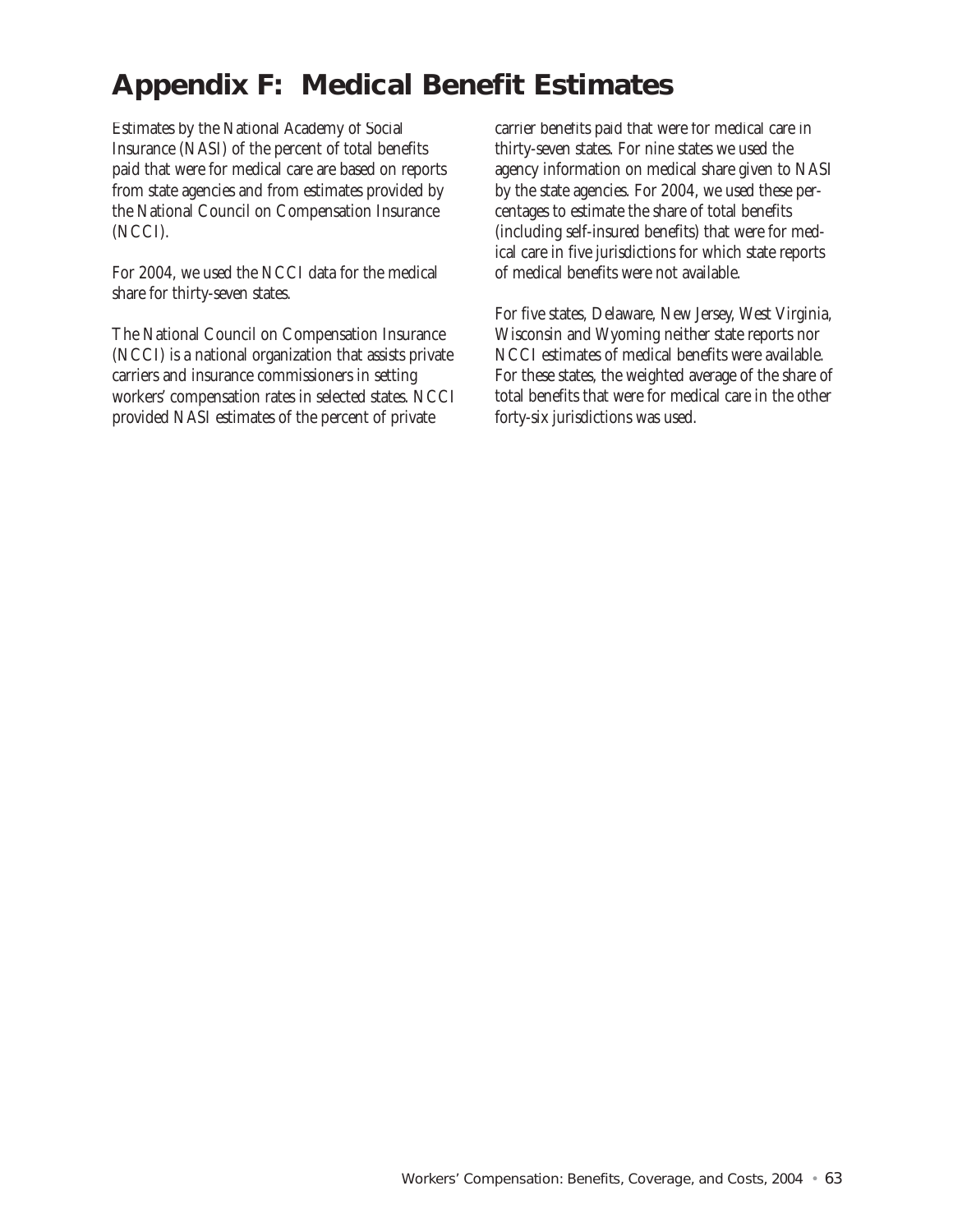# **Appendix G: Deductible Benefit Estimates**

NASI has six methods for estimating deductible benefits and total benefits, depending on what is reported by the state.

### *Method A:*

State reports deductible amounts.

Method: Use deductible amount reported by state. Five States: Minnesota, North Dakota, Oregon, Pennsylvania, and South Carolina.

### *Method B:*

States say deductibles are included in their totals, but do not report amounts of deductibles. Method: Estimate deductibles by subtracting Net Losses Paid as reported by A.M. Best from state report.

Thirteen States: Alabama, Alaska, California, Hawaii, Michigan, Missouri, Montana, Nevada, New Jersey, New Mexico, New York, South Dakota and Virginia.

Note: Before using A.M. Best data, state fund and private carrier data are separated out from both data reported by A.M. Best and state agencies (where necessary, i.e., where A.M. Best or the state agency classify as private carrier an entity that we classify as a state fund).

### *Method C:*

State reports benefit amounts and report their totals do not include deductibles, which are allowed in the state. State does not report deductible amounts.

Method: Estimate deductible amount, using a ratio of Manual Equivalent Premiums. Add the estimate to the state reported amount to estimate the total state private carrier benefits.

Two States: Arkansas and Maine.

#### *Method D:*

Deductibles are not allowed in the state.

Method: Use state reports as totals. Deductibles equal zero.

Five States: Ohio, Washington, West Virginia, Wisconsin, and Wyoming.

### *Method E:*

State does not report benefit amounts. Deductibles are allowed.

Method: Use Net Losses Paid as reported by A.M. Best and add estimated deductibles, based on the ratio of Manual Equivalent Premiums.

Twenty-six Jurisdictions: Arizona, Colorado, Connecticut, Delaware, the District of Columbia, Florida, Georgia, Idaho, Illinois, Indiana, Iowa, Kansas, Kentucky, Louisiana, Maryland, Massachusetts, Mississippi, Nebraska, New Hampshire, North Carolina, Oklahoma, Rhode Island, Tennessee, Texas, Utah and Vermont.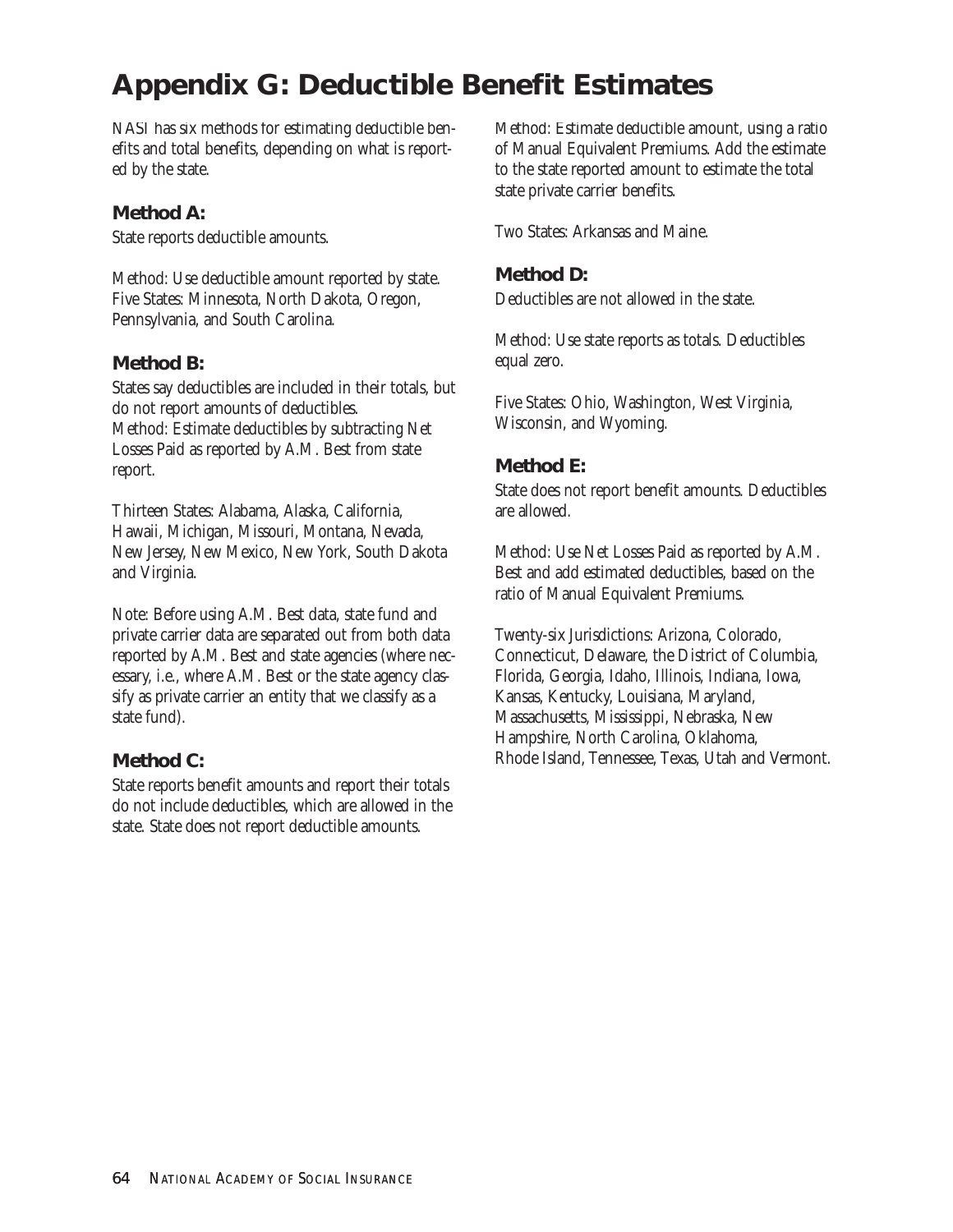# **Appendix H: Federal Programs**

Various federal programs compensate certain categories of workers for disabilities caused on the job and provide benefits to dependents of workers who die of work-related causes. Each program is described briefly below along with an explanation of whether and how it is included in our national totals of workers' compensation benefits. Our aim in this report is to include in national totals for workers' compensation those federally administered programs that are financed by employers and that are not otherwise included in workers' compensation benefits reported by states, such as the benefits paid under the Federal Employees' Compensation Act. Programs that cover private sector workers and are financed by federal general revenues, such as the Radiation Exposure Compensation Act, are not included in our national totals for workers' compensation benefits and employer costs. More detail on these programs is in given below.

**Federal Employees**. The Federal Employees' Compensation Act of 1916, which superseded previous workers' compensation laws for federal employees, provided the first comprehensive workers' compensation program for federal civilian employees. In 2004, total benefits were \$2,445 million, of which 29 percent were for medical care. The share of benefits for medical care is lower than in most state programs because federal cash benefits, particularly for higher-wage workers, replace a larger share of preinjury wages than is the case in most state programs. Administrative costs of the program were \$132 million in calendar year 2004, or 5.4 percent of total benefits (U.S. DOL, 2006a). Table H-1 reports benefits and administrative costs for federal civilian employees under the Federal Employees' Compensation Act in 1997 through 2004. These benefits to workers and costs to the federal government as employer are included in national totals in this report, and are classified with federal programs.

**Longshore and Harbor Workers**. The Longshore and Harbor Workers' Compensation Act (LHWCA) requires employers to provide workers' compensation protection for longshore, harbor, and other maritime workers. The original program, enacted in 1927, covered maritime employees injured while working over navigable waters because the Supreme Court held that the Constitution prohibits states from extending coverage to such individuals. The program also covers other workers who fall outside the jurisdiction of state programs, such as employees on overseas military bases, those working overseas for private contractors of the United States, and private employees engaged in offshore drilling enterprises.

Private employers cover longshore and harbor workers by purchasing private insurance or self-insuring. In fiscal year 2004, about 300 self-insured employers and 250 insurance companies reported a total of 22,646 lost-time injuries to the federal Office of Workers' Compensation Programs. Total benefits paid under the Act in 2004 were \$747 million, which included \$279 million paid by private insurance carriers, \$322 million paid by self-insured employers, \$135 million paid from the federally administered special fund for second injuries and other purposes, and \$11 million for the District of Columbia Workers' Compensation Act (DCCA) Fund. Federal direct administrative costs were \$12.6 million or about 1.7 percent of benefits paid (Table H2). The Academy's data series on benefits and costs of workers' compensation includes at least part of the benefits paid by private carriers under the LHWCA in the states where the companies operate. The benefits are not identified separately in the information provided by A.M. Best and state agencies. Benefits paid by private employers who self-insure under the Longshore and Harbor Workers' Compensation Act are not reported by states or A.M. Best. Consequently, these benefits and employer costs are included with federal programs in this report.

Table H-2 shows benefits reported to the U.S. Department of Labor by insurers and self-insured employers under the Longshore and Harbor Workers' Compensation Act in 1997 through 2004. Ideally, benefits and employer costs under the LHWCA would be counted in the states where the employee is located, because our estimates of covered employment and covered workers count these workers and wages in the states where they work. We believe that at least part of LHWCA benefits paid through private insurance carriers are included in state data that are reported to us by A.M. Best or the states. At the same time, self-insured employers under the LHWCA are not included in A.M. Best data and are unlikely to be included in state reports; benefits paid from the LHWCA special funds are not included in state data. Thus, for 1997–2004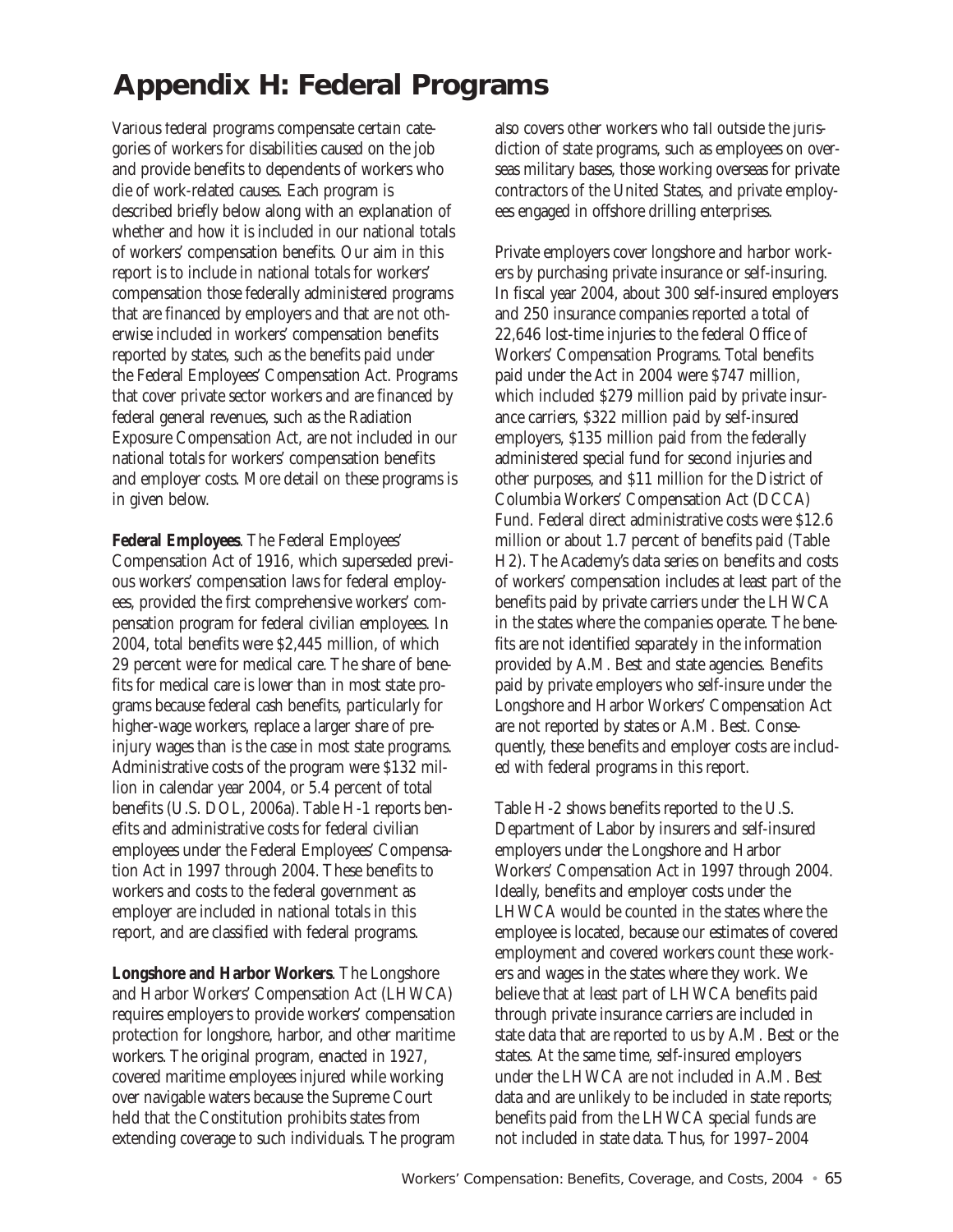## **Table H1**

|  |  |  | Federal Employees' Compensation Act, Benefits and Costs, 1997-2004 (in thousands) |  |
|--|--|--|-----------------------------------------------------------------------------------|--|
|--|--|--|-----------------------------------------------------------------------------------|--|

|                                            | 1997        | 1998      | 1999      | 2000                                                                                | 2001      | 2002      | 2003      | 2004      |
|--------------------------------------------|-------------|-----------|-----------|-------------------------------------------------------------------------------------|-----------|-----------|-----------|-----------|
| <b>Total Benefits</b>                      | \$1,900.779 |           |           | \$2,009,862 \$1,999,915 \$2,118,859 \$2,223,088 \$2,317,325 \$2,367,757 \$2,445,077 |           |           |           |           |
| <b>Compensation Benefits</b>               | 1,440,867   | 1.536.430 | 1.474.168 | 1,576,354                                                                           | 1,600,031 | 1,651,947 | 1.698.273 | 1,743,967 |
| <b>Medical Benefits</b>                    | 459,912     | 473.432   | 525.747   | 542.505                                                                             | 623.057   | 665.378   | 669.484   | 701.110   |
| % Medical                                  | 24          | 24        | 26        | 26                                                                                  | 28        | 29        | 28        | 29        |
| Direct Administrative Costs                | 80.893      | 80.235    | 87.425    | 91.532                                                                              | 109.326   | 115.226   | 130.672   | 131,920   |
| <b>Total Costs</b>                         | 1,981,672   | 2.090.097 | 2.087.340 | 2.210.391                                                                           | 2.332.414 | 2.432.551 | 2.498.429 | 2,576,997 |
| Indirect Administrative Costs <sup>a</sup> | 6.835       | 5.750     | 5.584     | 6.197                                                                               | 5.056     | 4.596     | 4.806     | 4.587     |

(a) Includes legal and investigative support from the Office of the Solicitor and the Office of the Inspector General. Funded by General Revenues.

Source: U.S. DOL 2006b.

## **Table H2**

#### **Longshore and Harbor Workers' Compensation Act, Benefits and Costs, 1997–2004 (in thousands)**

|                                            | 1997      | 1998      | 1999      | 2000      | 2001      | 2002      | 2003      | 2004      |
|--------------------------------------------|-----------|-----------|-----------|-----------|-----------|-----------|-----------|-----------|
| <b>Total Benefits</b>                      | \$617,927 | \$642,321 | \$659,800 | \$671,991 | \$689,149 | \$700,563 | \$716,218 | \$747,358 |
| <b>Insurance Carriers</b>                  | 219,352   | 238,464   | 232,778   | 249,671   | 236,726   | 246,603   | 262,753   | 278,887   |
| Self-Insured Employers                     | 263,255   | 261,559   | 283,991   | 278,952   | 307,708   | 310,940   | 309,843   | 322,520   |
| <b>LHWCA Special Fund</b>                  | 123,772   | 129,777   | 131,152   | 131,564   | 133,374   | 131,684   | 132,504   | 135,073   |
| DCCA Special Fund                          | 11,548    | 12,521    | 11,879    | 11,804    | 11,341    | 11,336    | 11,118    | 10,878    |
| <b>Total Annual Assessments</b>            | 121,300   | 122,000   | 141,300   | 145,700   | 145,000   | 136,000   | 135,800   | 148,500   |
| <b>LHWCA</b>                               | 110,000   | 111,000   | 130,000   | 133,000   | 133,000   | 125,000   | 125,000   | 137,000   |
| <b>DCCA</b>                                | 11,300    | 11,000    | 11,300    | 12,700    | 12,000    | 11,000    | 10,800    | 11,500    |
| Administrative Expenses <sup>1</sup>       | 9,356     | 9,821     | 10,822    | 11,144    | 11,713    | 11,970    | 12,314    | 12,611    |
| <b>General Revenue</b>                     | 8,378     | 8,596     | 8,947     | 9,373     | 9,807     | 9,988     | 10,297    | 10,495    |
| <b>Trust Fund</b>                          | 978       | 1,225     | 1,875     | 1,771     | 1,906     | 1,982     | 2,017     | 2,116     |
| Indirect Administrative Costs <sup>2</sup> | 1,799     | 2,107     | 2,247     | 1,787     | 2,207     | 2,514     | 2,347     | 2,396     |

1 Longshore program administrative funding is divided between two sources. Industry oversight and claims activities are funded from general tax revenues. The program also exercises fiduciary responsibility for a Special Fund, which draws its revenue primarily from annual industry assessments based on anticipated benefit liabilities. This Fund makes direct benefits payments for certain categories of claims and provides funding for the program's rehabilitation staff and Special Fund oversight activities.

2 Includes legal and investigative support from the Office of the Solicitor and the Office of the Inspector General. Funded by General Revenues.

Source: U.S. DOL 2006b.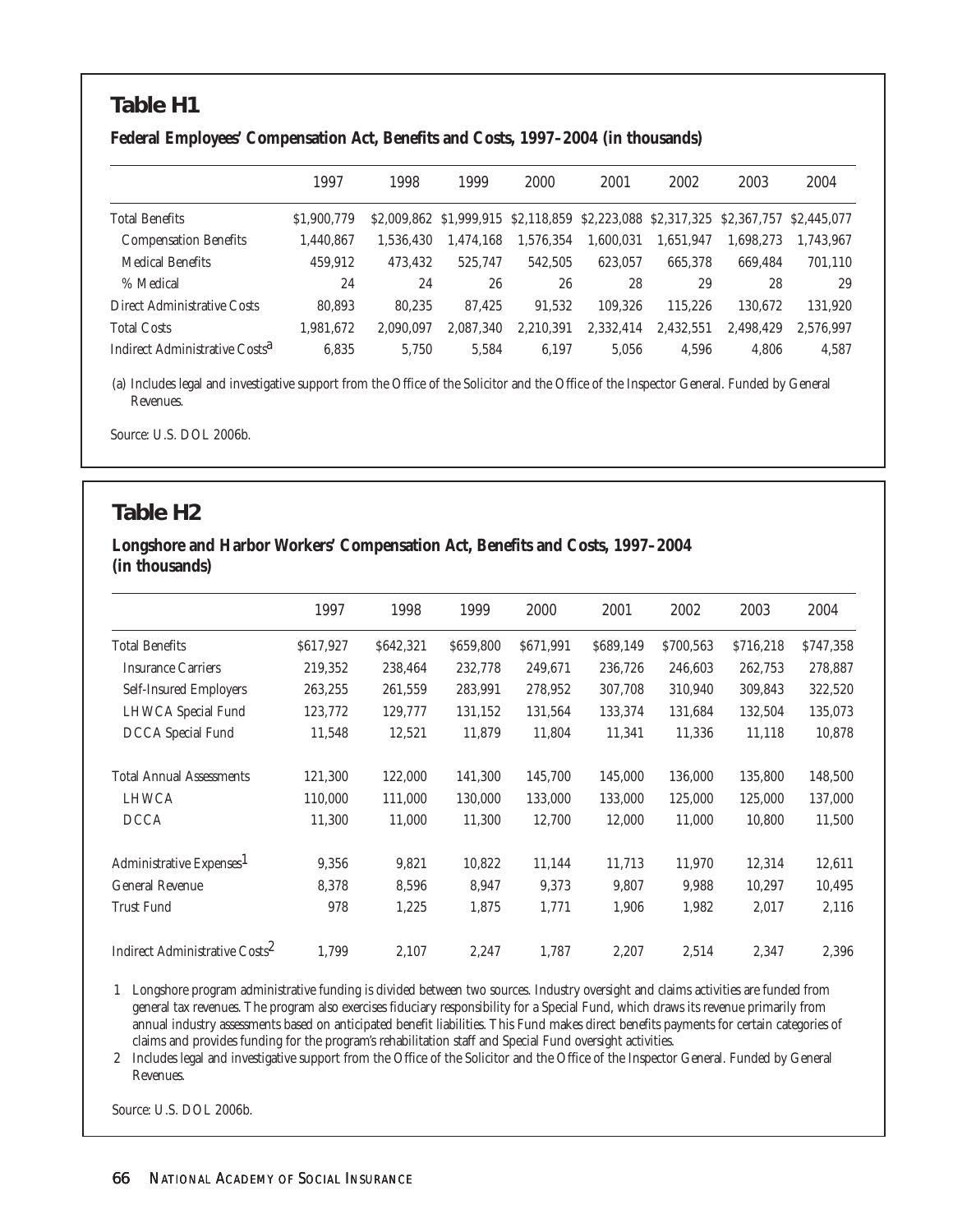data, our estimates of total federal benefits include benefits paid by self-insured employers and the special funds under the LHWCA. Without other information, we assume that privately insured benefits under the program are included in state reports. Whether and how LHWCA benefits can be reflected in state reports is a subject for analysis.

**Coal Miners with Black Lung Disease**. The Black Lung Benefits Act, enacted in 1969, provides compensation for coal miners with pneumoconiosis, or black lung disease, and their survivors. The program has two parts. Part B is financed by federal general revenues, and was administered by the Social Security Administration until 1997 when administration shifted to the U.S. Department of Labor. Part C is paid through the Black Lung Disability Trust Fund, which is financed by coal-mine operators through a federal excise tax on coal that is mined and sold in the United States. In this report, only the Part C benefits that are financed by employers are included in national totals of workers' compensation benefits and employer costs in 1997–2004. Total benefits in 2004 were \$714 million, of which \$371 million was paid under Part B and \$343 million was paid under Part C. Part C benefits include \$53 million for medical care.

Medical benefits are available only to Part C beneficiaries and only for diagnosis and treatment of black lung disease. Medical benefits are a small share of black lung benefits because many of the recipients of benefits are deceased coal miners' dependents, whose medical care is not covered by the program. Federal direct administrative costs were \$38.1 million or about 5.3 percent of benefit payments.

Table H-3 shows benefits under the Black Lung Benefit program in 1997 through 2004 for both parts of the program. Its benefits are paid directly by the responsible mine operator or insurer or from the federal Black Lung Disability Trust Fund. No data are available on the experience of employers who self-insure under the Black Lung program. Any such benefits and costs are not reflected in Table H-3 and are not included in national estimates.

**Energy Employees**. The Energy Employees Occupational Illness Compensation Program provides lump-sum payments up to \$150,000 to civilian workers (and/or their survivors) who became ill as a result of exposure to radiation, beryllium, or silica in

the production or testing of nuclear weapons. This is Part B of the program, which went into effect in July 2001. It provides smaller lump-sum payments to individuals found eligible for an award under the Radiation Exposure Compensation Act. Medical benefits are awarded for the treatment of covered conditions. Total benefits in 2004 were \$276 million, of which \$250 million were paid as compensation benefits (U.S. DOL, 2006b). These general revenue financed benefits are not included in our national totals. Table H-4 provides information on Part B of the Energy Employees Occupational Illness Compensation Program Act of 2000.

**Workers Exposed to Radiation**. The Radiation Exposure Compensation Act of 1990 provides lumpsum compensation payments to individuals who contracted certain cancers and other serious diseases as a result of exposure to radiation released during above ground nuclear weapons tests or during employment in underground uranium mines. The lump-sum payments are specified in law and range from \$50,000 to \$100,000. From the beginning of the program through March 2006, 15,127 claims were paid for a total of \$1,003 million, or roughly \$66,314 a claim (U.S. DOJ, 2006). The program is financed with federal general revenues and is not included in national totals in this report. Table H-5 shows cumulative payments under the Radiation Exposure Compensation Act since its enactment in 1990.

**Veterans of Military Service**. U.S. military personnel are covered by the federal veterans' compensation program of the Department of Veterans Affairs, which provides cash benefits to veterans who sustained total or partial disabilities while on active duty. In September 2005, 2.6 million veterans were receiving monthly compensation payments for service- connected disabilities. Of these, 45 percent of the veterans had a disability rating of 30 percent or less, while the others had higher-rated disabilities. Total monthly payments for the disabled veterans and their dependents were \$1.9 billion as of September 2005, or about \$23.4 billion on an annual basis (U.S. Department of Veterans Affairs, 2005). Veterans' compensation is not included in our national estimates of workers' compensation.

Table H-6 provides information on the Veterans' Compensation program. This program is somewhat similar to workers' compensation in that it is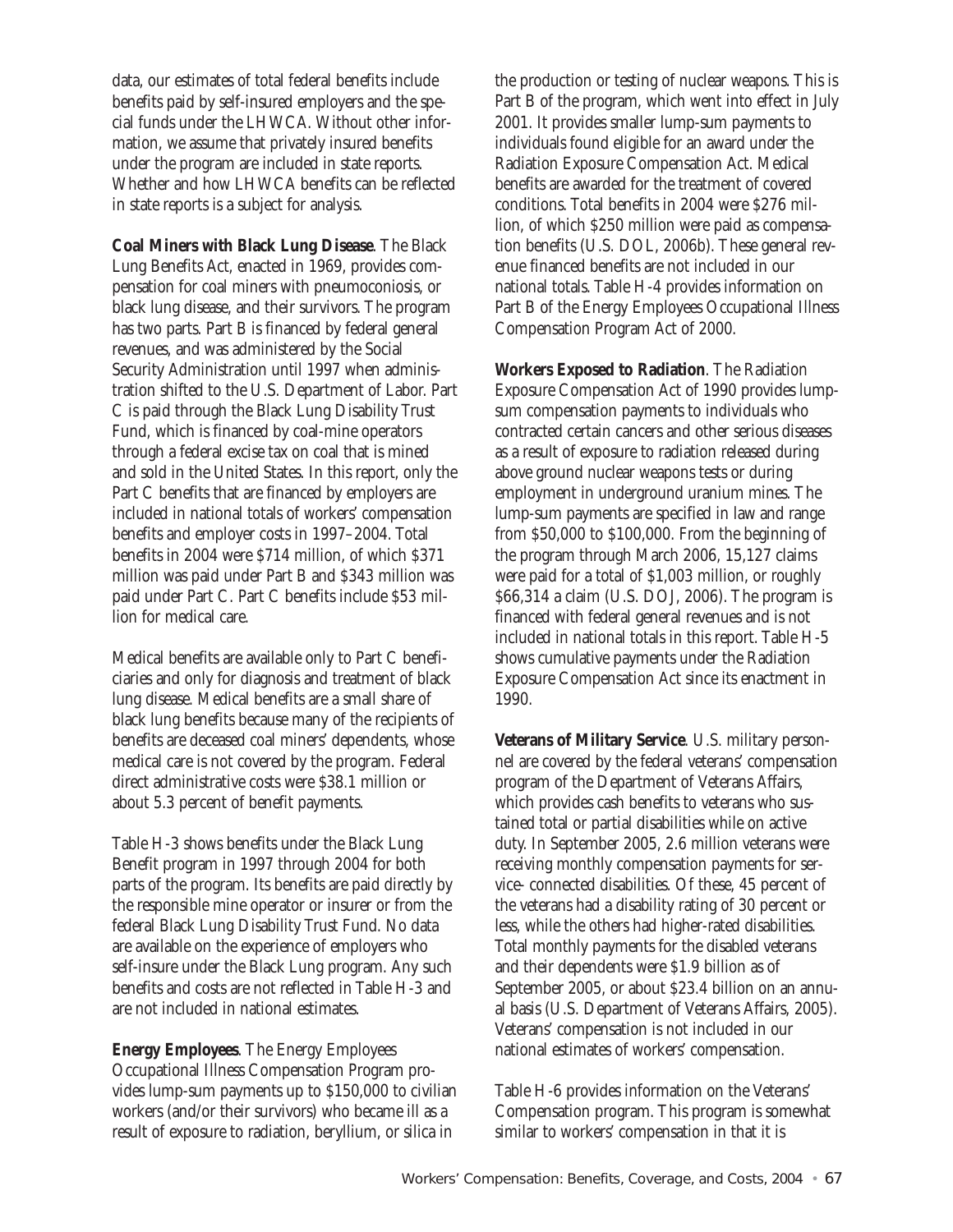## **Table H3**

#### **Black Lung Benefits Act, Benefits and Costs, 1997–2004 (In thousands)**

|                                            | 1997        | 1998        | 1999      | 2000      | 2001      | 2002      | 2003      | 2004      |
|--------------------------------------------|-------------|-------------|-----------|-----------|-----------|-----------|-----------|-----------|
| <b>Total Benefits</b>                      | \$1,095,585 | \$1,000,383 | \$982,787 | \$929,690 | \$872,787 | \$826,980 | \$771,149 | \$713,932 |
| Part C Compensation                        | 388,656     | 373,707     | 360,470   | 346,903   | 332,620   | 316,585   | 303,724   | 289,699   |
| <b>Medical Benefits</b>                    | 92,041      | 80,450      | 74,776    | 69,322    | 61,136    | 65,756    | 59,739    | 52,992    |
| Part B Compensation                        | 614,888     | 546,226     | 547,541   | 513,465   | 479,031   | 444,639   | 407,686   | 371,241   |
| <b>Total Direct Administrative Costs</b>   | 25,759      | 31,030      | 33,246    | 32,866    | 34,657    | 36,123    | 37,393    | 38,062    |
| Part C (DOL)                               | 25,759      | 26,698      | 29,023    | 28,591    | 29,897    | 31,488    | 31,991    | 32,157    |
| Part B (SSA)                               | $\ast$      | 4,332       | 4,223     | 4,275     | 4,760     | 4,635     | 5,402     | 5,905     |
| Trust Fund Advances from                   |             |             |           |           |           |           |           |           |
| U.S. Treasury <sup>b</sup>                 | 370,000     | 360,000     | 402,000   | 490,000   | 505,000   | 465,000   | 525,000   | 497,000   |
| <b>Interest Payments on Past Advances</b>  | 470.635     | 494,726     | 515,016   | 541,117   | 567,814   | 595,589   | 620,582   | 650,579   |
| Coal Tax Revenues Received                 |             |             |           |           |           |           |           |           |
| by the Black Lung Trust Fund               | 635,342     | 634,270     | 569,704   | 512,799   | 511,520   | 588,000   | 480,080   | 577,575   |
| Indirect Administrative Costs <sup>a</sup> | 19,903      | 20,115      | 20,882    | 21,348    | 22,207    | 23,050    | 23,459    | 23,914    |

\* information not available

(a) Includes legal and investigative support from the Office of the Solicitor and the Office of the Inspector General, services provided by the Department of the Treasury, and costs for the Office of Administrative Law Judges (OALJ) and the Benefits Review Board (BRB). (Note: OALJ and BRB costs are not included for any other program, but cannot be separately identified for Coal Mine Workers' Compensation).

(b) Total Trust Fund debt (cumulative advances) at the end of CY 2004 was \$8,740,557,000. In the recent past, most, if not all, of these advances were necessary to pay interest charges on past debt.

Source: U.S. DOL 2006b.

financed by the employer (the federal government) and compensates for injuries or illness caused on the job (the armed forces). It is different from other workers' compensation programs in many respects. With cash benefits of about \$23.4 billion in 2005, veterans' compensation is about 78.3 percent of the size of total cash benefits in other workers' compensation programs, which were \$29.9 billion in 2004. Because it is large and qualitatively different from other programs, veterans' compensation benefits are reported, but they are not included in national totals to measure trends in regular workers' compensation programs.

#### **Railroad Employees and Merchant Seamen**.

Finally, federal laws specify employee benefits for railroad workers involved in interstate commerce and merchant seamen. The benefits are not workers' compensation benefits and are not included in our national totals. Instead, these programs provide health insurance and short-term and long-term cash benefits for ill or injured workers whether or not their conditions are work-related. Under federal laws, these workers also retain the right to bring tort suits against their employers for negligence in the case of work-related injuries or illness (Williams and Barth, 1973).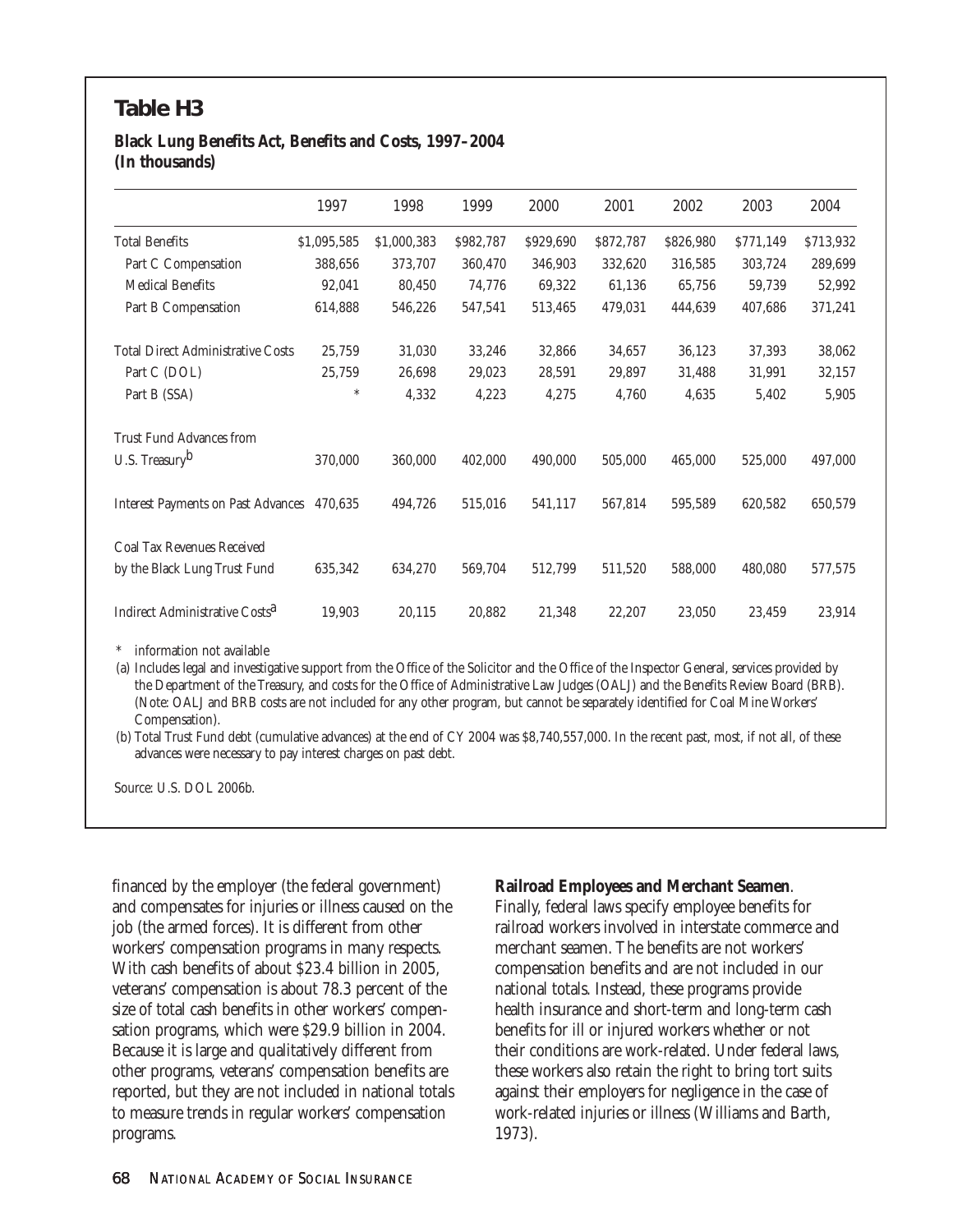This report includes in national totals for workers' compensation those federal programs that are financed by employers and that are not otherwise included in workers' compensation benefits reported by states in 1997 through 2004. The accompanying tables provide detailed information on federally administered programs, including some that are not included in national totals in this report.

## **Table H4**

**Energy Employees Occupational Illness Compensation Program Act, Part B Benefits and Costs, 2001-2004 (in thousands)**

|                              | 2001     | 2002    | 2003    | 2004    |
|------------------------------|----------|---------|---------|---------|
| <b>Total Benefits</b>        | \$67,341 | 369,173 | 303,981 | 275,727 |
| <b>Compensation Benefits</b> | 67,330   | 363,671 | 288,274 | 250,123 |
| <b>Medical Benefits</b>      | 11       | 5,502   | 15,707  | 25,604  |
| Direct Administrative Costs  | 30,144   | 68,777  | 65,589  | 94,077  |
| <b>Total Costs</b>           | 97,485   | 437,950 | 369,570 | 369,804 |
| Source: U.S. DOL 2006b.      |          |         |         |         |
|                              |          |         |         |         |

| <b>Radiation Exposure Compensation Act, Benefits Paid as</b><br>of March 7, 2006 (benefits in thousands) |        |                 |
|----------------------------------------------------------------------------------------------------------|--------|-----------------|
| Claim Type                                                                                               | Claims | <b>Benefits</b> |
| Downwinder                                                                                               | 9,634  | 481,670         |
| <b>Onsite Participant</b>                                                                                | 945    | 67,370          |
| Uranium Miner                                                                                            | 3,726  | 371,899         |
| Uranium Miller                                                                                           | 686    | 68,600          |
| Ore Transporter                                                                                          | 136    | 13,600          |
| TOTAL.                                                                                                   | 15,127 | \$1,003,139     |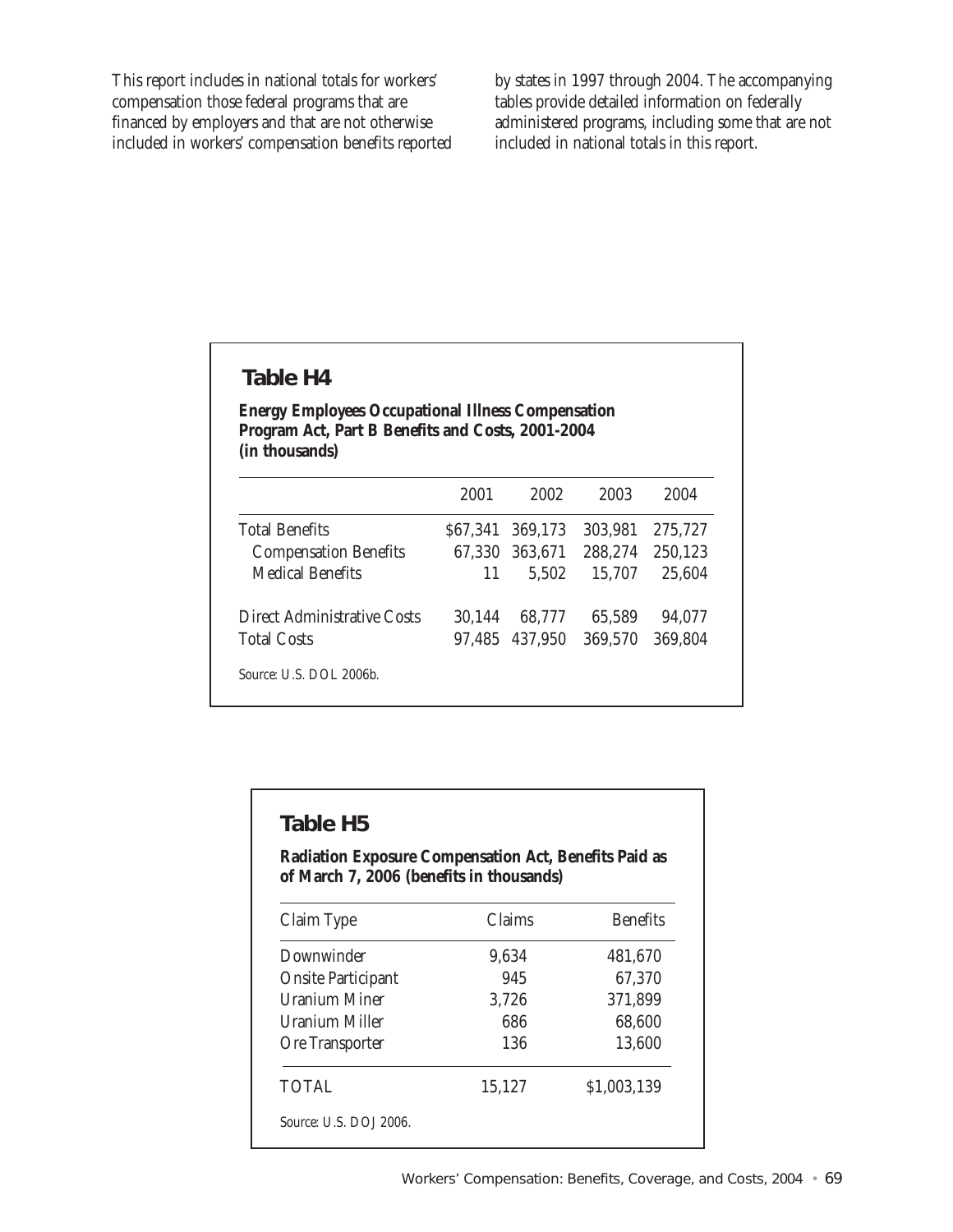## **Table H6**

#### **Federal Veterans' Compensation Program, Compensation Paid in September, 2005 (benefits in thousands)**

| <b>Class of Dependent</b>                                      | Number    | <b>Monthly Value</b> |
|----------------------------------------------------------------|-----------|----------------------|
| Veteran Recipients - total                                     | 2,636,979 | \$1,953,621          |
| Veterans less than 30 percent disabled (no dependency benefit) | 1,199,271 | 171,956              |
| Veterans 30 percent or more disabled                           | 1,437,708 | 1,781,665            |
| Without dependents                                             | 455,347   | 525,079              |
| With dependents                                                | 982,361   | 1,256,586            |
| Spouse only                                                    | 666,815   | 890,165              |
| Spouse, child or children                                      | 247,650   | 282,806              |
| Spouse, child or children, and parents or parents              | 847       | 1,584                |
| Spouse, parent or parents                                      | 1,160     | 2,374                |
| Child or children only                                         | 63,208    | 74,149               |
| Child or children, and parent or parents                       | 374       | 672                  |
| Parent or parents only                                         | 2,307     | 4,837                |
| Total dependents on whose account                              |           |                      |
| additional compensation was being paid                         | 1,465,485 |                      |
| Spouse                                                         | 916,472   |                      |
| Children                                                       | 543,849   |                      |
| Parents                                                        | 5,164     |                      |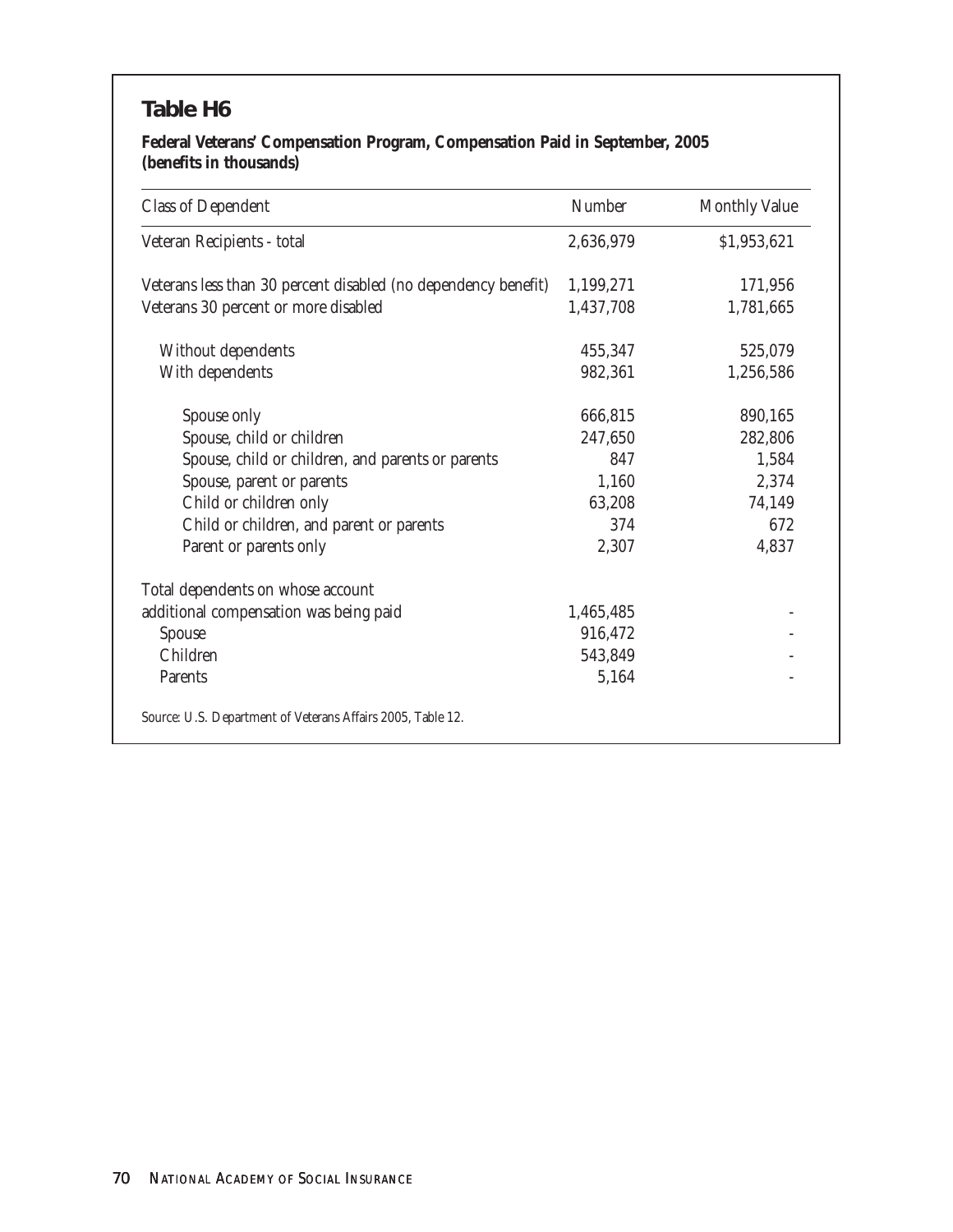# **References**

A.M. Best. 2005. Private data request. Oldwick, NJ: A.M. Best.

American Association of State Compensation Insurance Funds (AASCIF), *AASCIF Fact Book*, 2005, www.aascif.org

Azaroff, Lenore S., Charles Levenstein, and David Wegman. 2002. "Occupational Injury and Illness Surveillance: Conceptual Filters Explain Underreporting." *American Journal of Public Health,* 92, no. 9 (September): 1421–1429. Washington, DC: American Journal of Public Health.

Barth, Peter. 2004. "Compensating Workers for Permanent Partial Disabilities." *Social Security Bulletin*, 65, no.4.

Barth, Peter, Mike Helvacian, and Te-Chun Liu. 2002. *Who Obtains Permanent Partial Disability Benefits: A Six State Analysis.* Cambridge, MA: Workers Compensation Research Institute.

Barth, Peter, and Michael Niss. 1999. *Permanent Partial Disability Benefits: Interstate Differences*. Cambridge, MA: Workers Compensation Research Institute.

Biddle, Jeff, Karen Roberts, Kenneth D. Rosenman, and Edward M. Welch. 1998. "What Percentage of Worker with Work-Related Illness Receive Workers' Compensation Benefits?" *Journal Of Occupational and Environmental Medicine* 40, no. 4 (April): 325–331. East Lansing, MI: American College of Occupational and Environmental Medicine.

Boden, Leslie I., and John W. Ruser. 2003. "Workers' Compensation 'Reforms,' Choice of Medical Care Provider, and Reported Workplace Injuries." *Review of Economics and Statistics* 85, no. 4 (November): 923-929. Cambridge, MA: The MIT Press.

Burton Jr., John F. 1997. Workers' Compensation, Twenty-Four-Hour Coverage, and Managed Care. In *Disability: Challenges for Social Insurance, Health Care Financing, and Labor Market Policy*. Edited by Virginia P. Reno, Jerry L. Mashaw, and Bill Gradison. Washington, DC: National Academy of Social Insurance.

Burton Jr., John F. 2005. Permanent Partial Disability Benefits. In *Workplace Injuries and Diseases: Prevention and Compensation; Essays in Honor of Terry Thomason*. Edited by Karen Roberts, John F. Burton, Jr., and Matthew M. Bodah. Kalamazoo, MI: W.E. Upjohn Institute for Employment Research.

Burton Jr., John F., and Emily Spieler. 2001. "Workers' Compensation and Older Workers." *Health and Income Security for an Aging Workforce,* no. 3. Washington, DC: National Academy of Social Insurance.

Clayton, Ann. (2004) " Workers' Compensation: A Background for Social Security Professionals." *Social Security Bulletin* 65, No. 4.

Centers for Medicare & Medicaid Services (CMS). 2005. Private data request.

Hunt, H. Allan ed. 2004. *Adequacy of Earnings Replacement in Workers' Compensation Programs*. Kalamazoo, MI: W.E. Upjohn Institute for Employment Research and NASI.

Leigh, J. Paul, Steven Markowitz, Marianne Fahs, and Philip Landrigan. 2000. *Costs of Occupational Injuries and Illnesses*. Ann Arbor, MI: The University of Michigan Press.

Leigh, J. Paul and John A. Robbins, (2004), "Occupational Disease and Workers' Compensation: Coverage and Costs, and Consequences." *The Milbank Quarterly*, Vol. 82(4): pp 689-721.

Mashaw, Jerry L., and Virginia P. Reno. 1996. *The Environment of Disability Income Policy: Programs, People, History, and Context*. Washington, DC: National Academy of Social Insurance

National Academy of Social Insurance (NASI). 2002. "Workers' Compensation Coverage: Technical Note on Estimates." *Workers' Compensation Data Fact Sheet*, no. 2. Washington, DC: National Academy of Social Insurance.

National Association of Insurance Commissioners (NAIC). 1998. *Statistical Compilation of Annual Statement Information for Property/Casualty Insurance Companies in 1997*. Kansas City, MO: NAIC.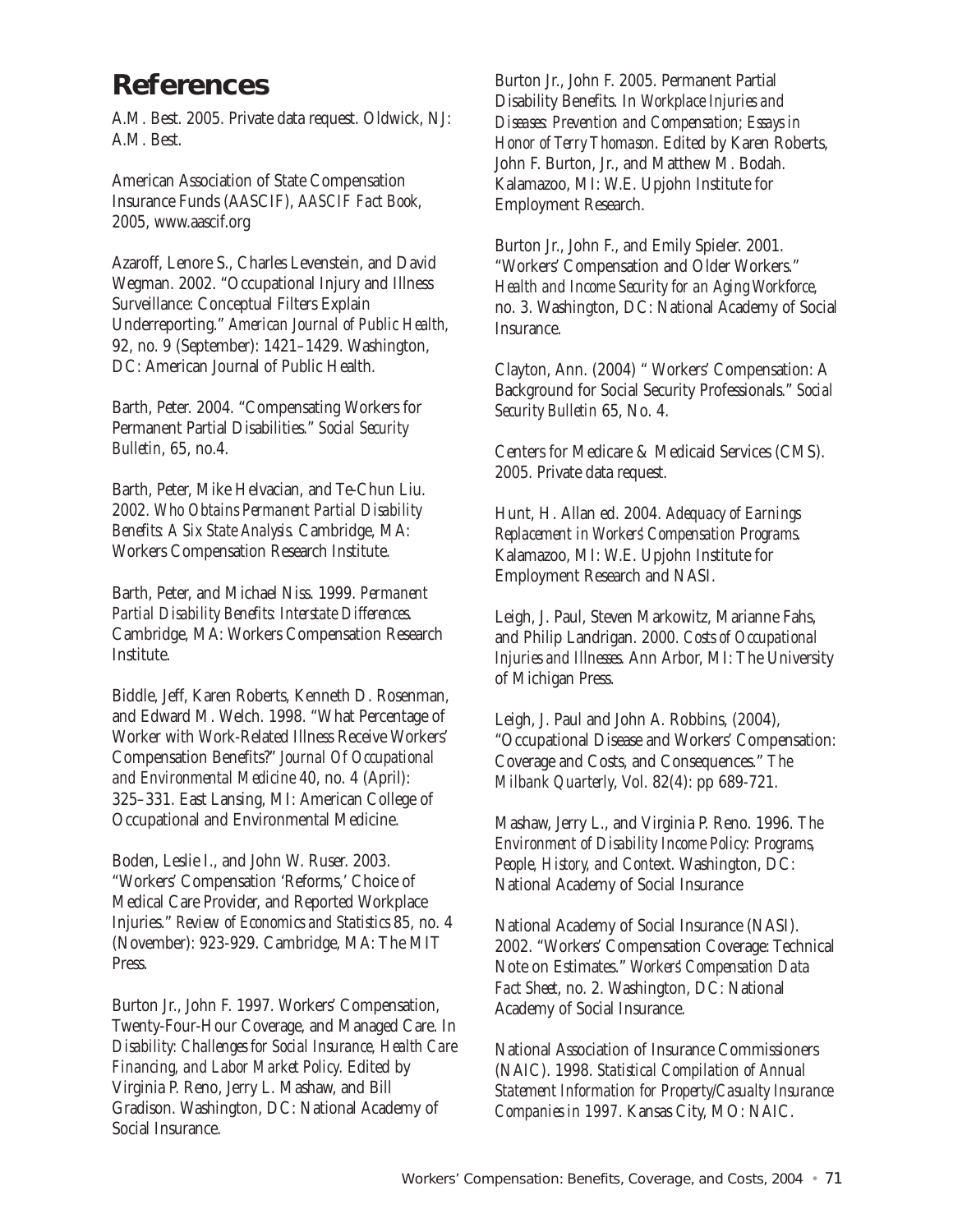———. 1999. *Statistical Compilation of Annual Statement Information for Property/Casualty Insurance Companies in 1998.* Kansas City, MO: NAIC. ———. 2000. *Statistical Compilation of Annual Statement Information for Property/Casualty Insurance Companies in 1999.* Kansas City, MO: NAIC. ———. 2001. *Statistical Compilation of Annual Statement Information for Property/Casualty Insurance Companies in 2000.* Kansas City, MO: NAIC. ———. 2002. *Statistical Compilation of Annual Statement Information for Property/Casualty Insurance Companies in 2001.* Kansas City, MO: NAIC. ———. 2003. *Statistical Compilation of Annual Statement Information for Property/Casualty Insurance Companies in 2002.* Kansas City, MO: NAIC. ———. 2004. *Statistical Compilation of Annual Statement Information for Property/Casualty Insurance Companies in 2003.* Kansas City, MO: NAIC. ———.2005 *Statistical Compilation of Annual Statement Information for Property/Casualty Insurance Companies in 2004.* Kansas City, MO: NAIC

National Council on Compensation Insurance, Inc. (NCCI). 1996. *Annual Statistical Bulletin, 1996 Edition*. Boca Raton, FL: NCCI. ———. 1997. *Annual Statistical Bulletin, 1997 Edition*. Boca Raton, FL: NCCI. ———. 1998. *Annual Statistical Bulletin, 1998 Edition.* Boca Raton, FL: NCCI. ———. 1999*. Annual Statistical Bulletin, 1999 Edition*. Boca Raton, FL: NCCI. ———. 2000. *Annual Statistical Bulletin, 2000 Edition*. Boca Raton, FL: NCCI. ———. 2001. *Annual Statistical Bulletin, 2001 Edition*. Boca Raton, FL: NCCI. ———. 2002. *Annual Statistical Bulletin, 2002 Edition*. Boca Raton, FL: NCCI. ———. 2002b. *Workers' Compensation Issues Report 2002,* Boca Raton, FL: NCCI. ———. 2003a. *Annual Statistical Bulletin, 2003 Edition*. Boca Raton, FL: NCCI. ———. 2003b. Private data request. Hoboken, NJ: NCCI. ———. 2004a. *Workers' Compensation Issues Report 2004,* Boca Raton, FL: NCCI. ———. 2004b. *Annual Statistical Bulletin, 2004 Edition*. Boca Raton, FL: NCCI. ———. 2004c. *Calendar-Accident Year Underwriting Results*. Boca Raton, FL: NCCI. ———. 2005. *Annual Statistical Bulletin*. Boca Raton, FL: NCCI.

Reno, Virginia, and June Eichner. 2000. "Ensuring Health and Income Security for an Aging Workforce." *Health and Income Security for an Aging Workforce*, no. 1. Washington, DC: National Academy of Social Insurance.

Reville, Robert T and Robert F. Schoeni, (2005), "The Fraction of Disability Caused at Work," *Social Security Bulletin,* 65, no.4.

Rosenman, Kenneth D, Alice Kalush, Mary Jo Reilly, Joseph C. Gardiner, Matthew reeves and Zhewui Luo. 2006. " How Much Work-Related Injury and Illness is Missed By the Current National Surveillance System?" *Journal of Occupational Environmental Medicine*, 48(4), pp357-365.

Shannon, Harry S., and Graham S. Lowe. 2002. "How Many Injured Workers Do Not File Claims for Workers' Compensation Benefits?" *American Journal of Industrial Medicine* 42:467–473. Hoboken, NJ: Wiley-Liss, Inc.

Shields, J., and D.C. Campbell. 2001. *Nonsubscription to the Texas Workers' Compensation System: 2001 Estimates*. Texas Monitor 6, no. 4 (winter): 1-6. Austin, TX: Texas Research and Oversight Council on Worker's Compensation.

Social Security Administration (SSA). Office of Research, Evaluation, and Statistics. 2004a. Annual Statistical Supplement, 2005. Washington, DC: SSA. ———. 2005b. Unpublished data from the Office of Disability. Baltimore, MD: SSA. ———. 2005c. Unpublished data from the Office of the Chief Actuary. Baltimore, MD: SSA. ———. 2006. *The 2005 Annual Report of the Board of Trustees of the Federal Old Age and Survivors Insurance and Disability Insurance Trust Funds.* Washington, DC: SSA.

TDI (Texas Department of Insurance) and Workers' Compensation Research Group. 2004. *Employer Participation in the Texas Workers' Compensation System: 2004 Estimates* http://www.tdi.state.tx.us/wc/ regulation/roc/pdf/wc0904est.pdf

Thomason, Terry, Timothy P. Schmidle, and John F. Burton Jr. 2001. *Workers' Compensation: Benefits, Costs, and Safety under Alternative Insurance Arrangements*. Kalamazoo, MI: W.E. Upjohn Institute for Employment Research.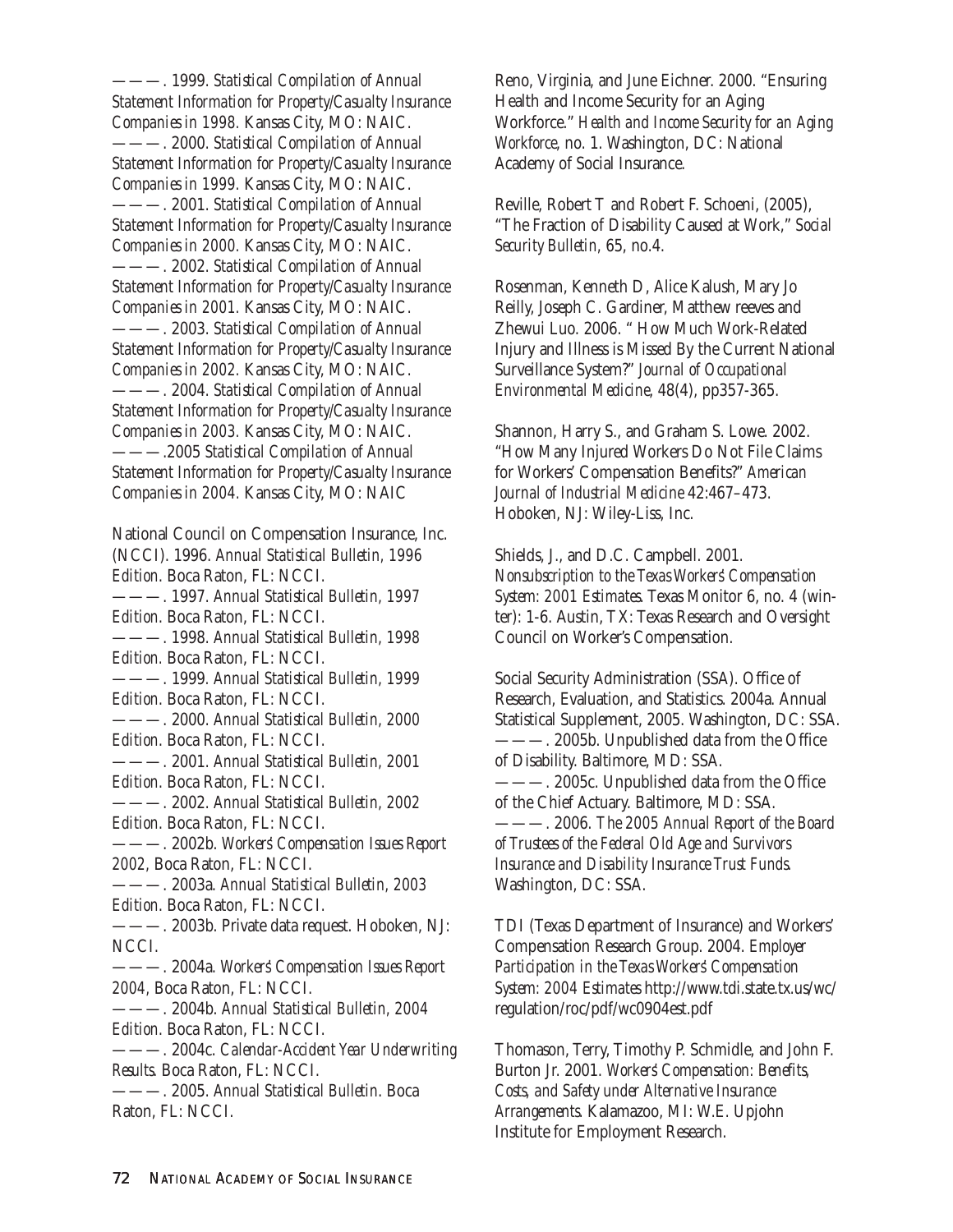U.S. Census Bureau. 1999. The Number of Firms and Establishments, Employment, Annual Payroll, and Receipts in 1997 by Industry and Employment Size of Enterprise. Washington, DC: U.S. Census Bureau.

U.S. Chamber of Commerce. 2002. *2002 Analysis of Workers' Compensation Laws*. Washington, DC: U.S. Chamber of Commerce.

U.S. Department of Justice (U.S. DOJ). 2006. Private Data Request. Washington, DC: U.S. DOJ.

U.S. Department of Labor (U.S. DOL). Employment Standards Administration. Office of Workers' Compensation Programs.

———2004. *State Workers' Compensation Laws.* Washington, DC: U.S. DOL.

-. 2005a. Bureau of Labor Statistics. *Geographic Profile of Employment and Unemployment, 2004.* Washington, DC: U.S. DOL.2

———. 2005b. Bureau of Labor Statistics. *National Census of Fatal Occupational Injuries in 2004. News.* USDL 04-1830 (August). Washington, DC: U.S. DOL.

–. 2005c. Bureau of Labor Statistics. *Workplace Injuries and Illnesses in 2004. News*. USDL 04-2486 (November). Washington, DC: U.S. DOL.

———. 2005d. Bureau of Labor Statistics. *Employee Benefits in Private Industry, 2004. News*. USDL 04-2296 (November). Washington, DC: U.S. DOL.

———. 2005e. *ES 202 Report*. Washington, DC: U.S. DOL.

———. 2005f. Bureau of Labor Statistics. *Lost-Worktime Injuries and Illnesses: Characteristics and Resulting Days Away From Work, 2004. News*. USDL 05-521 (December). Washington, DC: U.S. DOL.

———. 2006a. Employment Standards Administration. Office of Workers' Compensation Programs. Private data request. Washington, DC: U.S. DOL.

———. 2006b. Bureau of Labor Statistics. *Employment, Hours, and Earnings from the Current Employment Statistics survey* (National)

U.S. Department of Veterans Affairs. Veterans Benefit Administration. 2004. *VA Administrative Report, RCS 20-0239.* Washington, DC: U.S. Department of Veterans Affairs.

U.S. Small Business Administration (U.S. SBA). Office of Advocacy. 2002. *Employer Firms, Establishments, Employment, and Annual Payroll by Firm Size and State, 2002.* Washington, DC: U.S. SBA.

Williams, C. Arthur and Peter S. Barth. 1973. *Compendium on Workmens' Compensation, National Commission on State Workmen's Compensation Laws*, Washington, DC: Government Printing Office.

Sengupta I, Virginia Reno and John F. Burton Jr., and. 2005. *Workers' Compensation: Benefits, Coverage, and Costs, 2003.* Washington, DC: National Academy of Social Insurance.

Yates, Elizabeth, and John F. Burton Jr. 2005. "Workers' Compensation Insurance Industry Increases Profitability in 2004." *Workers' Compensation Policy Review 5,* no. 4 (July/August): 2-8. Princeton, NJ: Workers' Disability Income Systems.